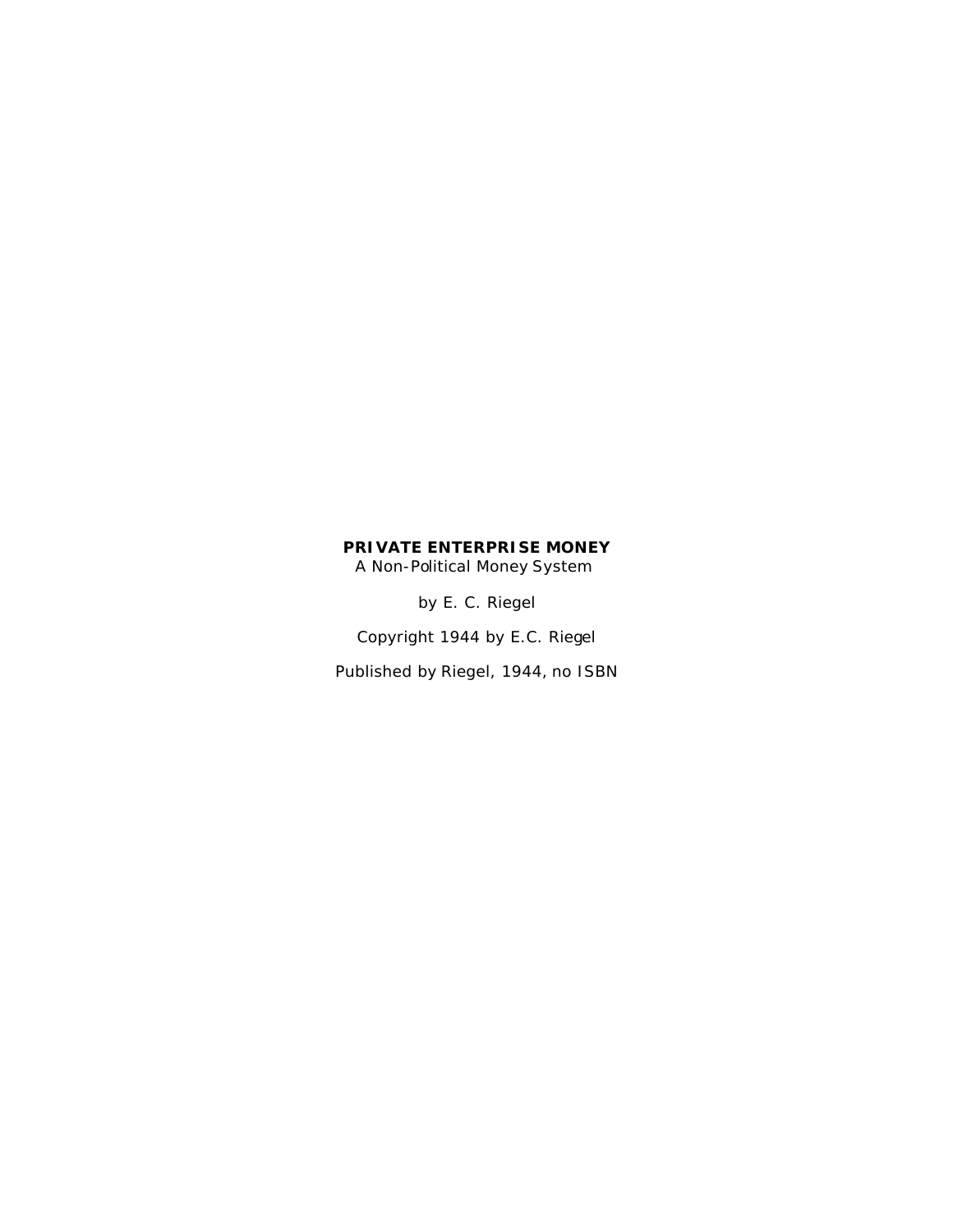# **Acknowledgments**

Through the past decade, in the study of money, the formulation of the principles of the Valun System, and the preparation of this book the author has had the support and cooperation of a group of loyal students and friends whose names are recorded here in acknowledgment of their moral, intellectual and financial assistance.

| Harry Aaron            | Joseph McAvoy                 |
|------------------------|-------------------------------|
| H. F. Badgley          | Ralph Neumuller               |
| Alexander Bard         | <b>Charles Osborn Nichols</b> |
| Thomas M. Bracken      | Landon C. Painter             |
| W. V. Burnell          | L. S. Pfaff                   |
| B. T. Butterworth      | L. T. Recker                  |
| Edward T. Curran, M.D. | Oscar Reitman                 |
| Maude S. De Land, M.D. | M. H. Reymond                 |
| <b>Milton Haas</b>     | John G. Scott                 |
| Rev. Reino Hiironen    | Donald Shaughness             |
| Rosa M. Hurley         | John A. Shepherd              |
| Major Honore' J. Jaxon | Murray Stein                  |
| Felix Jenner           | <b>Alfred Stern</b>           |
| William Jordan         | Harmon V. Swart               |
| James W. Kennedy       | William H. Topham             |
| Ernest Loewenwarter    | J. T. Vollbrecht              |
|                        |                               |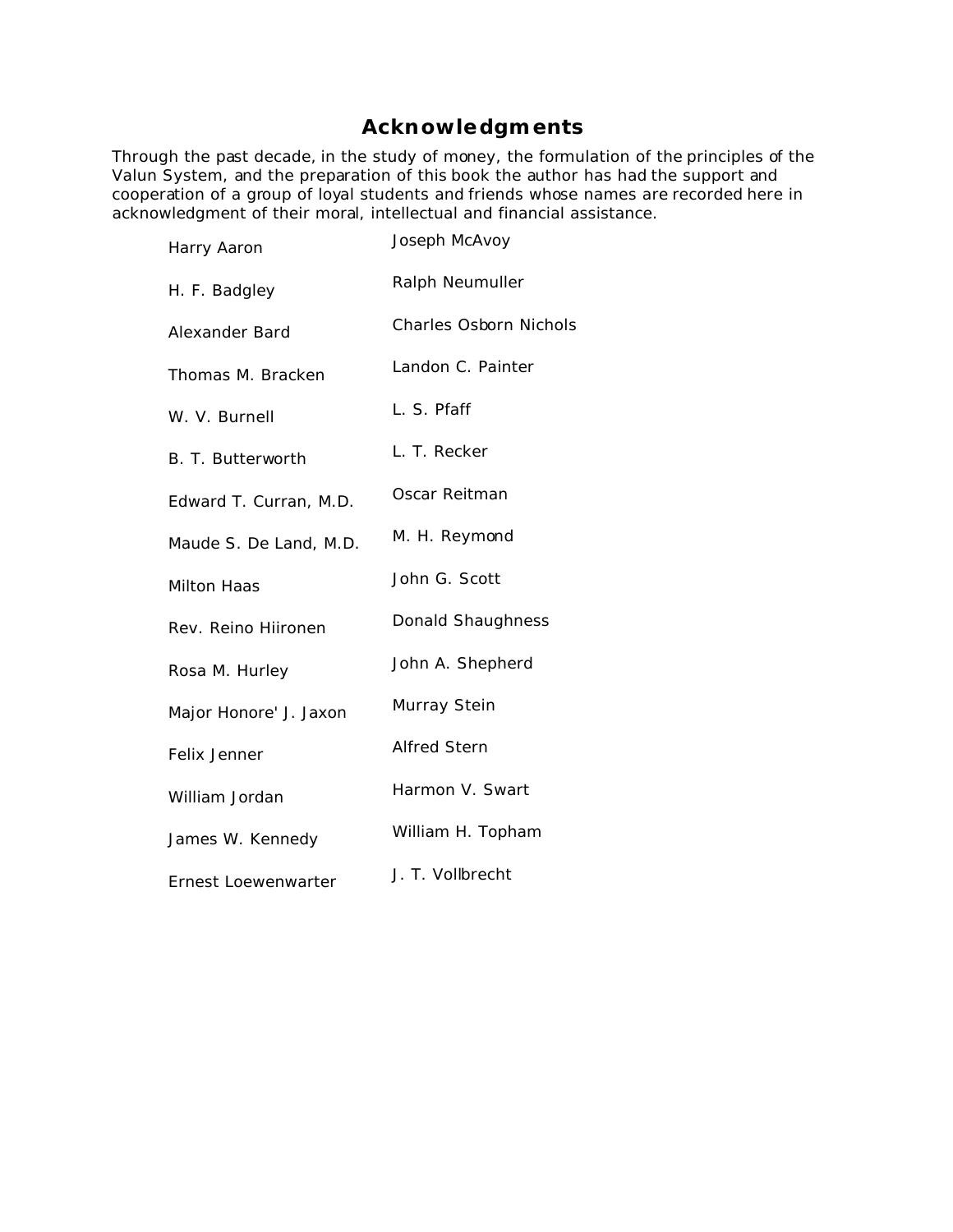## **Author's Preface MONEY OR YOUR LIFE**

The life of modern man depends upon his mastery of money.

Our political money system is breaking down and must be displaced by one that serves the needs of modern exchange. Otherwise our civilization will perish.

As technological improvements tend to specialize and confine each man's production, the need for the exchange of products increases, and, therefore, man's dependence upon money makes the mastery of this vital agency more and more imperative.

Production grows more mechanical, while consumption, on the other hand, has no machine technique; it still operates by our hands and bodies. Therefore there can never be mass consumption to coordinate with mass production. Consumption remains private and individual. Production grows more interdependent requiring the coordination of many machines and many hands while the function of consumption cannot be shared or mechanized; it is human, individual, self-dependent.

To fulfill the function of consumption (without which production is purposeless) the individual must be, as buyer, a self-starter and self-stimulator, and therefore, money power, sufficient to buy his production, must be at the command of every man. Otherwise the people cannot coordinate their consumption with their production and this deficiency causes the production machine to clog and recoil with vicious consequences. Not only are these economic results painful in themselves, but they cause the people to turn to political intervention as a remedy, and this complicates the problem and increases the peril.

WE MUST HAVE LESS RATHER THAN MORE POLITICAL INTERVENTION AND THIS BOOK WILL SHOW THAT IT IS POLITICAL INTERVENTION THROUGH THE MONEY SYSTEM THAT BREEDS ALL OUR ILLS. PRIVATE ENTERPRISE MUST, IF IT IS TO BE PRESERVED AND PERFECTED, HAVE A PRIVATE ENTERPRISE MONEY SYSTEM. THE POLITICAL MONEY SYSTEM IS INHERENTLY ANTIPATHIC TO PRIVATE ENTERPRISE AND INEVITABLY TENDS TO COMMUNIZATION.

Our mass production power must be balanced by our individual buying power and our buying power is dependent upon our individual money-creating power. *Money cannot meet modern needs by descending to the people; it must rise from them.* Until this is comprehended mass production must continue to miscarry. We, as consumers, must literally make money or be stymied. Government cannot assume this responsibility for us. Every individual producer must exert the right and assume the duty of creating money, if there be need therefore, to buy the value of his own production. There cannot be full distribution of wealth without full distribution of money power. He who would make must also take in ratio. Each of us must have the ability to create fountain pen money with our own hands. Machine production must be coordinated with handmade money.

Recurrent business slumps, mal-distribution, over-production, unemployment, panics and depressions are but the gentler reminders that our industrial life is in danger. In the end war presses a gun against our head with the demand money or y our life. Must our economic and political maladies be compounded into periodic cataclysms and our civilization be destroyed before we master money?

Typical of the stress laid by economists upon the need for sustained purchasing power is the following quotation from "The Dilemma of Thrift" written in 1926 by William Trufant Foster and Waddill Catchings: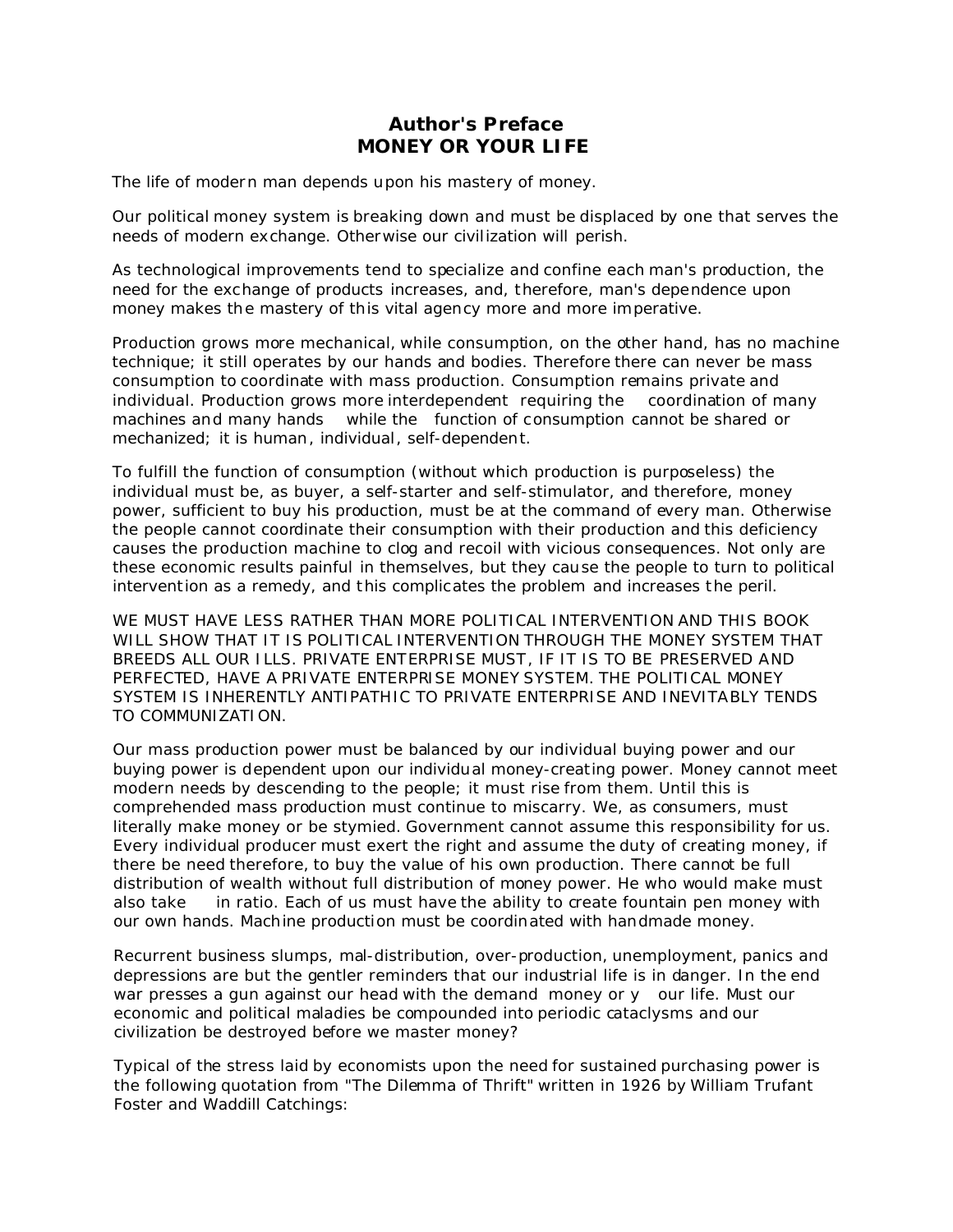"In fact, adequate, sustained consumer-demand would do more than any other means now within human control toward increasing wealth, abolishing poverty, maintaining employment, solving labor problems, increasing good will among men generally, and maintaining the peace of the world. No means of preventing war holds out such large immediate possibilities as this... It is, therefore, difficult to exaggerate the importance of finding a means of sustaining purchasing power. The next world war, if it does come, may well be the last war at le ast the last war in which the present nations will have any interest, for it may well destroy civilization itself."

Well, "the next world war" has come and is upon us, and whether or not it is leading to the destruction of civilization will not be determined by the outcome of the military phase of the war. The issue cannot be determined by military victory. Its cleavage is not the battle front. Both Axis and Allied Nations are committed to the system of government-created purchasing power, whether they be classed as fascist, communist or democratic. The broad question that will determine the fate of humanity is whether the evil practice of synthetic buying power by governments shall continue to the inevitable collapse of the social order or whether the producer of wealth will exert his natural buying power and thus avert disaster.

Without reservation I assert that the whole fate of society hinges upon the one question of whether it can at this critical juncture gain mastery through the mastery of money and thus coordinate purchasing power with producing power. The issue is money o r your life.

E. C. Rie gel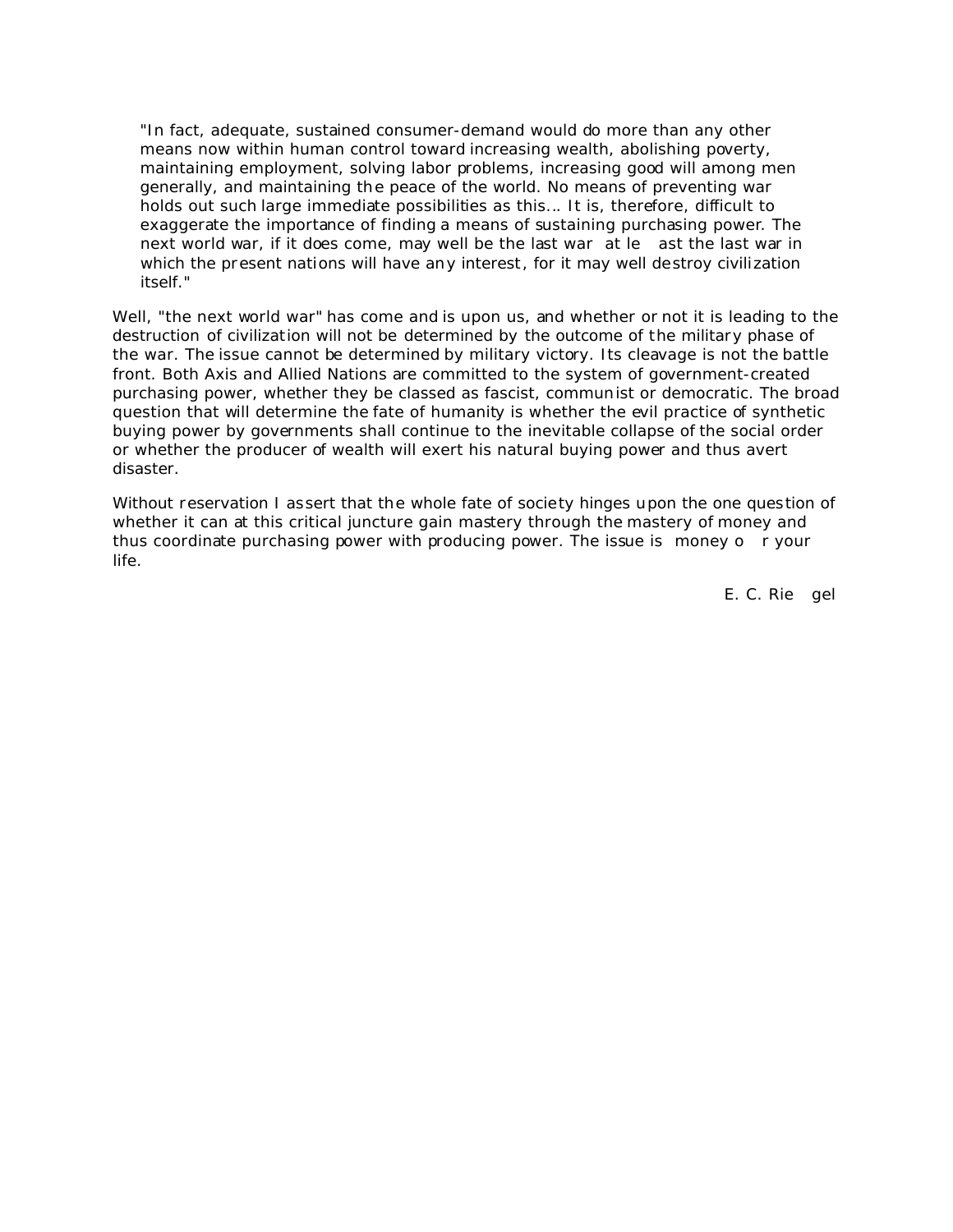Introduction

Man has two major problems.

His first problem is:

**HOW TO PROSPER.**

His second problem is:

## **HOW TO GOVERN GOVERNMENT.**

The solution of one is the solution of the other. It lies in the understanding and exercising of his inherent money power through a non-political money system.

Because man has not mastered the problem of achieving prosperity, he has turned to government for its solution. Thus he has complicated his problem, for government offers no solution to the problem of prosperity, while its intervention in this primary problem brings the additional problem of how to govern government. When government undertakes to solve man's problem for him it undertakes the mastery of society and it cannot be both master and servant. Thus it has failed in both spheres. By intertwining the prosperity problem with the political problem man has snarled the threads and no solution of either is possible without separation.

When man has mastered money he shall have mastered not only his economic problem of prosperity but also his political problem, for he will see that money has no place in state functions, and, the money power being entirely in his own hands, he will easily master the state and clearly define its services. Thus money must be seen as the means of mastery of all economic and political problems. Until we have mastered money we shall not master any of our problems. Not money, but a false money system, is the root of all evil.

We shall find that money power is inherent in all of us; and that this power can not be exerted for us. We must either exert it or become suppliants to some authority that issues money, and which, when it issues, can do so only in its own behalf. Since we have looked to government to exert the money power, either directly or indirectly by the legalizing of the banking function, we have innocently fashioned our own subjection from which nothing but the correcting of this error can extricate us.

It is useless to fret over our self-imposed oppressions or to quarrel with our government over ills that have resulted from our having placed upon government the impossible task of issuing money in our behalf. Public officials are just as ignorant of the real cause of economic and political miscarriages as we. However earnestly they may strive to exert the money power in the public interest, they are doomed to failure because the laws of money make it impossible.

The first cardinal truth of money is that no one, whether individual or government, can issue money without buying something. By inviting government to become a money issuer, we invite it to become our customer. Then we quarrel with it if it tries to buy something that we deem within the province of private enterprise.

The second cardinal truth of money is that money must be backed with something, and the act of backing can only be the act of selling. Since we object to government buying and selling anything useful, but nevertheless insist that it issue money, we force it into boondoggling or public works that do not conflict with our private enterprise. Thus we compel government to issue unbacked money by making it impossible for it to sell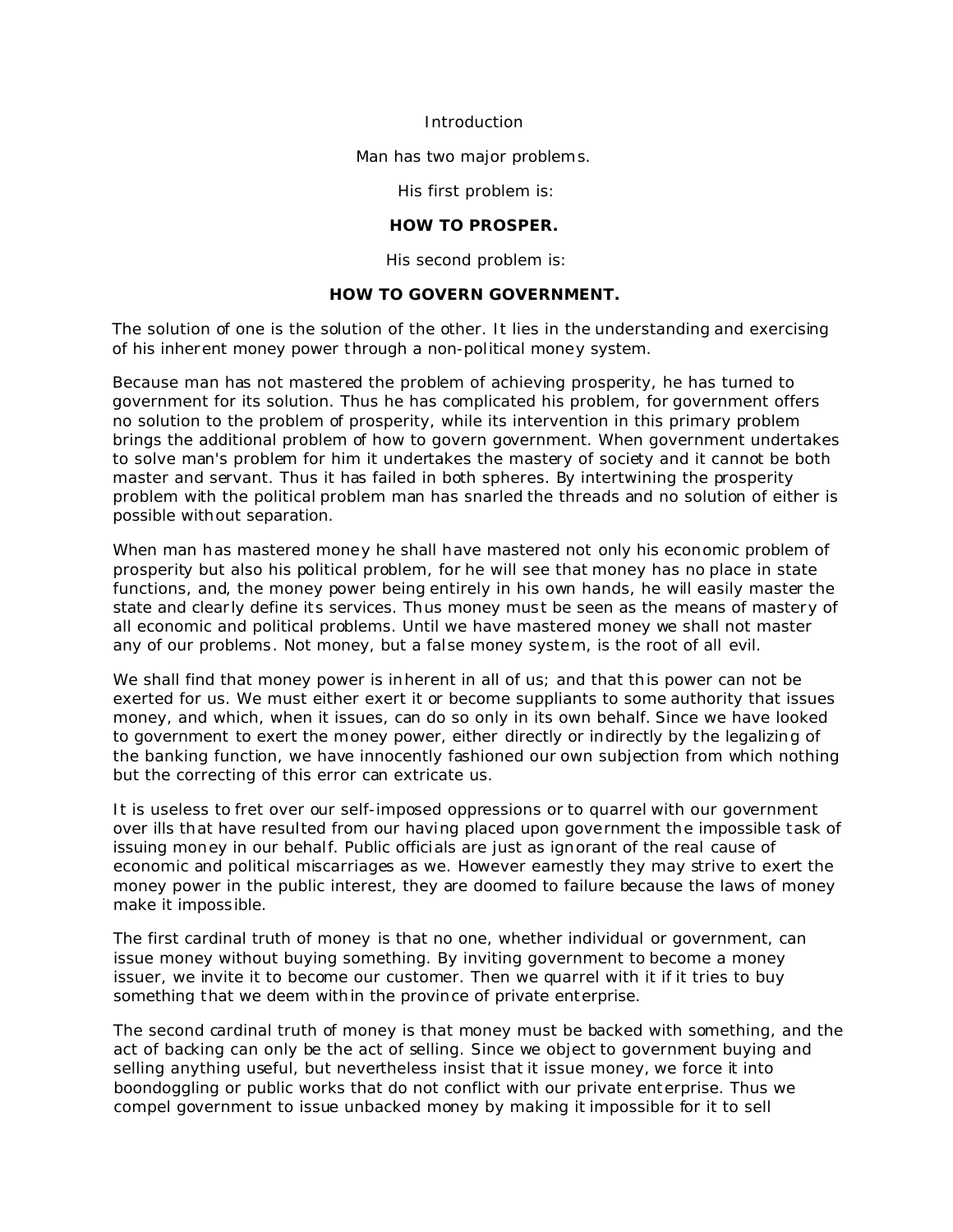anything in exchange for the money it issues. As this process of issuing unbacked money continues, each unit grows weaker and thus the dosage must be increased. Hedged about, as government is, by our objections to its invading private enterprise and yet keeping it under the pressure to issue money, it is ultimately forced to the most consummate public works spending program, which is war.

Obviously, the economy must have money supply; and, since we are too ignorant to understand that not only the power but the duty to issue money resides in ourselves, pressure falls upon government to issue it. To issue money, government must buy something. We divide on what it should buy and from this division arises our favor for fascistic or agrarian or proletarian programs of expenditure. While we do not realize it, nevertheless, our partisanship is merely a preference as to the channel through which the government is to pervert the economy, for perversion it must be, since expenditures by government lead either to government ownership or inflation. Each channel of expenditure has its proponents and opponents and the one that has the broadest appeal and the least opposition is armament building which in tur n broadens into war. Thus Mars is continuously beckoning to the politician as the easiest way out of a difficult political problem. We bring all our ills upon ourselves, including the affliction of war, through our ignorance of the laws of money which no government can alter or suspend.

We must first of all assume responsibility for the solution of our primary problem of prospering ourselves. To do this we must master money. Having done this, we shall find that vicarious money issuing power is a pure illusion and that we can and must exert the money power by and for ourselves. This step accomplished, we shall find that we are no longer petitioners of government but that government is completely dependent upon us. Ipso facto we solve all political problems and end war.

Government must be governed by a principle that defines the separate spheres of business and politics. When we take the money power out of politics, and allocate it to its natural sphere in private enterprise, we establish a proper coordination between the profit and non-profit motives of society. Without this allocation the two spheres are in constant conflict, breeding all manner of pressure groups and isms that seek to reconcile the irreconcilable. Money is an instrumentality of the profit motive and must be issued and backed only by private enterprisers. Economic and political perversities are inescapable while government is admitted to money power. Since all national governments have, up to the present, been money issuing powers we may justly attribute all the economic and political ills of mankind to this single error. This is a sweeping claim bu t it is made deliberately and in full consciousness of its broad implications. We have not yet learned how to constitute government, nor do we comprehend the full meaning of private enterprise and its power to bring universal prosperity.

Empowered, as governments are today, to control the money system, they are a constant menace to the peace and prosperity of mankind. Mad men, selfish men, ambitious men, fanatics and crackpots may at any time seize the reins of government and drive the state like a juggernaut over the people. When government is invested with money power it rises above the citizen and under the profession of protecting him may actually constitute the greatest threat to his well-being and safety. The power which control of the money system gives to government to interfere in and direct and even take the life of the individual should not exist on this earth. No man or group of men is warranted in holding this terrible power over fellow men.

Democratic government to date has been a pure illusion. All that has been accomplished by voting or revolting is a change in the personnel of government. The perversive money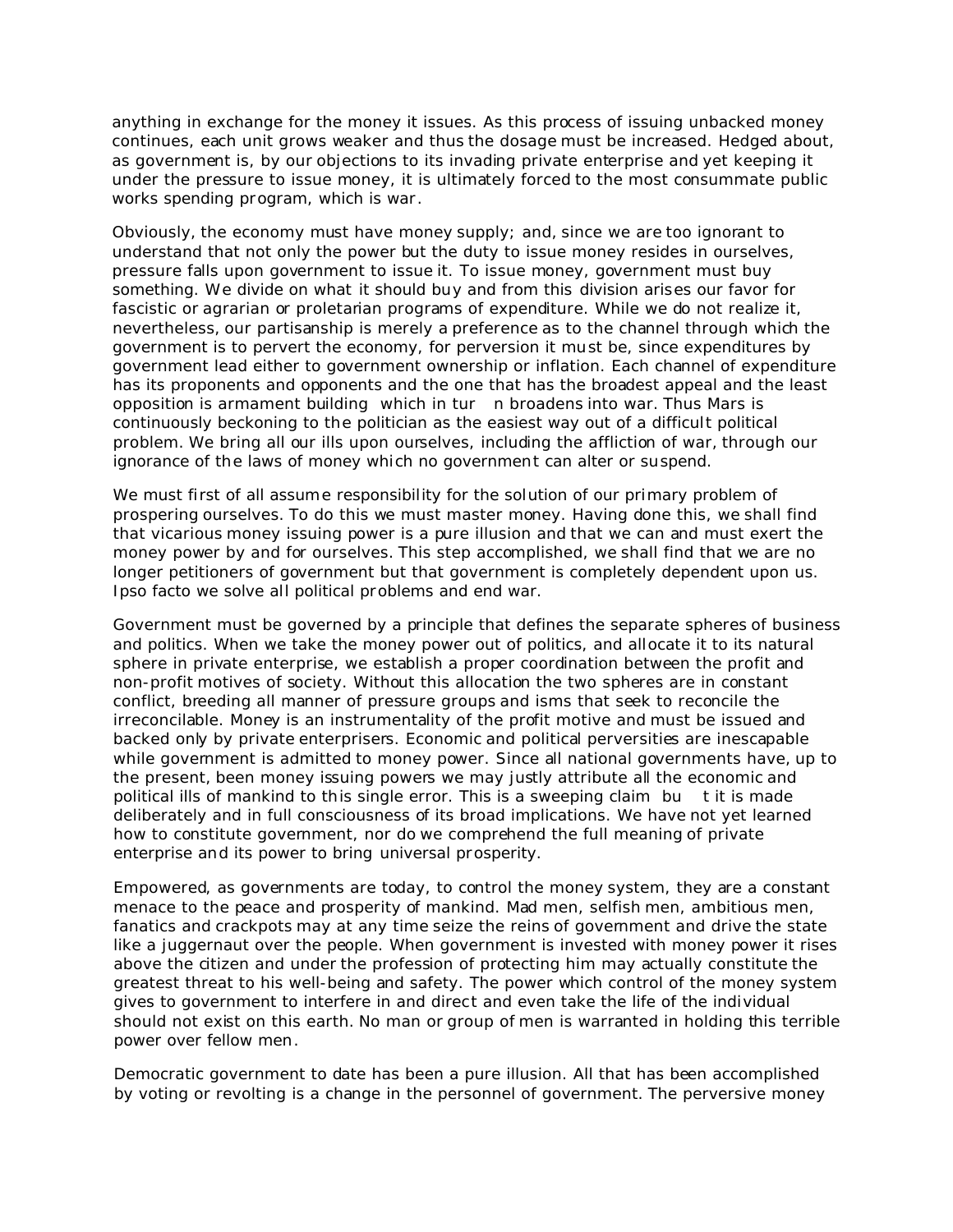power remains to serve the evil designs of the dishonest politician and to frustrate the plans of the virtuous. Money power means budget power and it is folly to imagine that the citizen can control government unless he can control its budget.

Political democracy is a system of tolerance; not one of active support. The citizen is engaged with the duties and problems of his private affairs and if government does not especially annoy him he takes it for granted. It is only when it burdens or bothers him that he is stirred to action. As a citizen he functions negatively, i.e., he doesn't trouble to give approval; he registers only disapproval. Since this is the citizen's natural attitude toward government, he must be put in position not only to protest a completed act but also to veto a proposed one. He must have both voting and vetoing power. Therefore government must be so placed that it can have no existence independent of the citizen, and must ask for every penny it proposes to spend. This monetary control by the citizen over the state is the only form of democracy that is effective. Until we have attained it, we merely beguile ourselves with our elective processes.

We must have a broader voting process than the mere marking of a ballot annually or quadrennially. We must vote money and, to vote it freely and effectively, we must control this all-powerful ballot, without government interference. Thus we will have elections every day and every hour, controlling both business and government by the simple process of granting or withholding patronage. Until we have monetary democracy we have only the shell of democracy without the substance.

As long as we cling to the superstition that we must look to government for money supply, instead of requiring it to look to us, just so long must we remain the subjects of government and it is vain to follow this or that policy or party or ism in the hope of salvation. We can control government and our own destiny only through our money power and until we exert that power it is useless for us to debate the pros and cons of political programs.

#### THE FIRST STEP

The first step toward complete economic and political freedom through the ultimate abolishment of the political money system is the establishing of the private non-political money system to demonstrate its feasibility.

The new concept of money is that, to be sound and stable, and adequate, it must spring solely from the same source from which all wealth springs, namely the people , and that, to effectively coordinate with our mass production system, the people must issue the money necessary to buy their production.

The program is for state-wise action by the people in their respective states, to set up Valun Exchanges. (The word "valun" is compounded from VALue and UNit and pronounced vallen.) The Valun Exchanges will clear checks for their members and with each other nationally and internationally m aking one money system, unifying trade regardless of political divisions, and obviating foreign exchange.

The proposed new money unit is called valun and is to be issued in checks, bills and coins. The valun is to be made par with the 1939 dollar, but entirely disassociated from it and every other political unit. Thus it offers escape from the coming inflation.

The projected plan for a private money system, designed both to perfect private enterprise and preclude political perversions, rests on this basic proposition: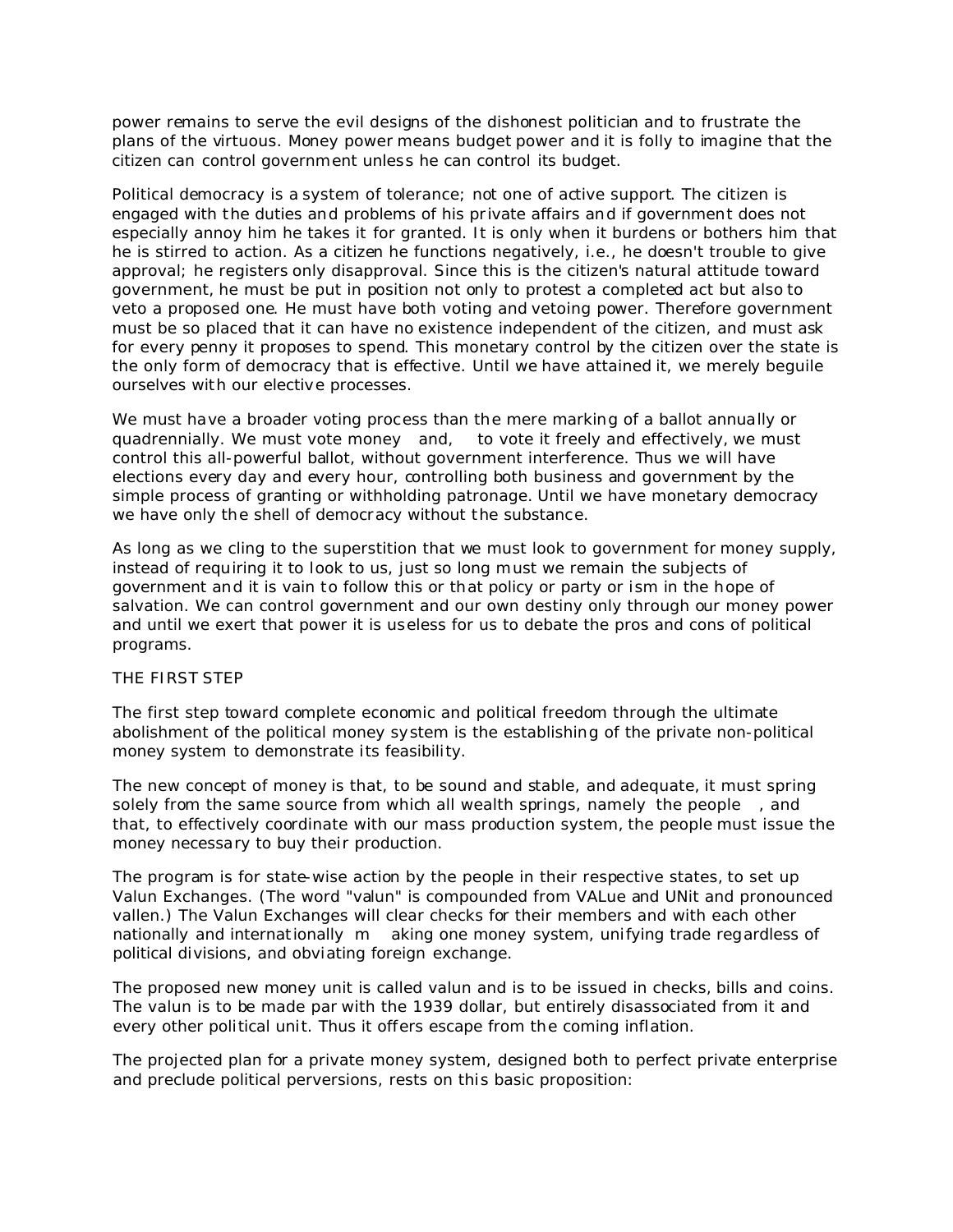Money can be issued only in the act of buying, and can be backed only in the act of selling. Any buyer who is also a seller is qualified to be a money issuer. Government, because it is not and should not be a seller, is not qualified to be a money issuer.

This cardinal statement brings the money function clearly within and makes it a part of private enterprise, and takes it out of the political sphere. Thus private enterprise becomes truly private, and money is transformed from being a tool of politics and finance to a utility for mass distribution of mass production of goods and services.

By democratic control of the proposed Valun Exchange, each person and business would have the power to create money equivalent to his or its power to produce, and there would be no aristocracy to hold this power exclusively or disproportionately. In brief, the capitalist system would be a popularized and equitable system, because everyone would be a capitalist, and would command the sphere of his own activities. The composite of such command would be a popular mandate for prosperity and peace and economic union of all peoples.

What we have had to date is a politico-capitalism an unnatural alliance betwe en politics and business, corrupting to both. Capitalism cannot realize its purpose of prospering the people and thus pacifying the world, and the state cannot become a true and impartial public servant until the political money system, the tie that binds them, is severed and the private enterprise money system is instituted.

#### EVILS OF THE PRESENT SYSTEM

The present money system has three basic evils:

a) It permits money to be issued privately, only by a limited number of persons and corporations who have bank credit, and makes such credit subject to fee. Thus it establishes credit as a privilege rather than a right, and makes it an object of profit rather than a utility to further the production and distribution of wealth. It denies to producers generally the right to issue money, thus making it impossible to expand buying power to potential producing power. This results in defeating the mass production system.

b) It permits the government to issue unbacked money. The only way the government could back its money issues would be to go into the production of goods and services; and this would compete with private business. Thus the problem offers the two horns of a dilemma, both of which lead to socialization. If it backs its money issues with goods and services (and there is no other way it can be backed), it executes a frontal attack on private enterprise. If it issues money without backing it (as it is doing), it executes a flank attack on private business through inflation since to issue money without creating equivalent values is to inflate.

c) It permits ambitious or designing or fanatical men who are in control of government to light the fires of war, threatening the lives and fortunes of untold millions. This terrible power lies solely in the political money system since armaments spring from money and money springs from government fiat, whereas it should spring only from the fiat of the people who would thus hold the veto power.

## SOCIALIZATION THROUGH SPENDING

Government spending in all nations throughout the world is leading directly, through government ownership, to socialization and the destruction of private enterprise. It is not a triumph of socialistic ideology; it is simply a condition forced by the political money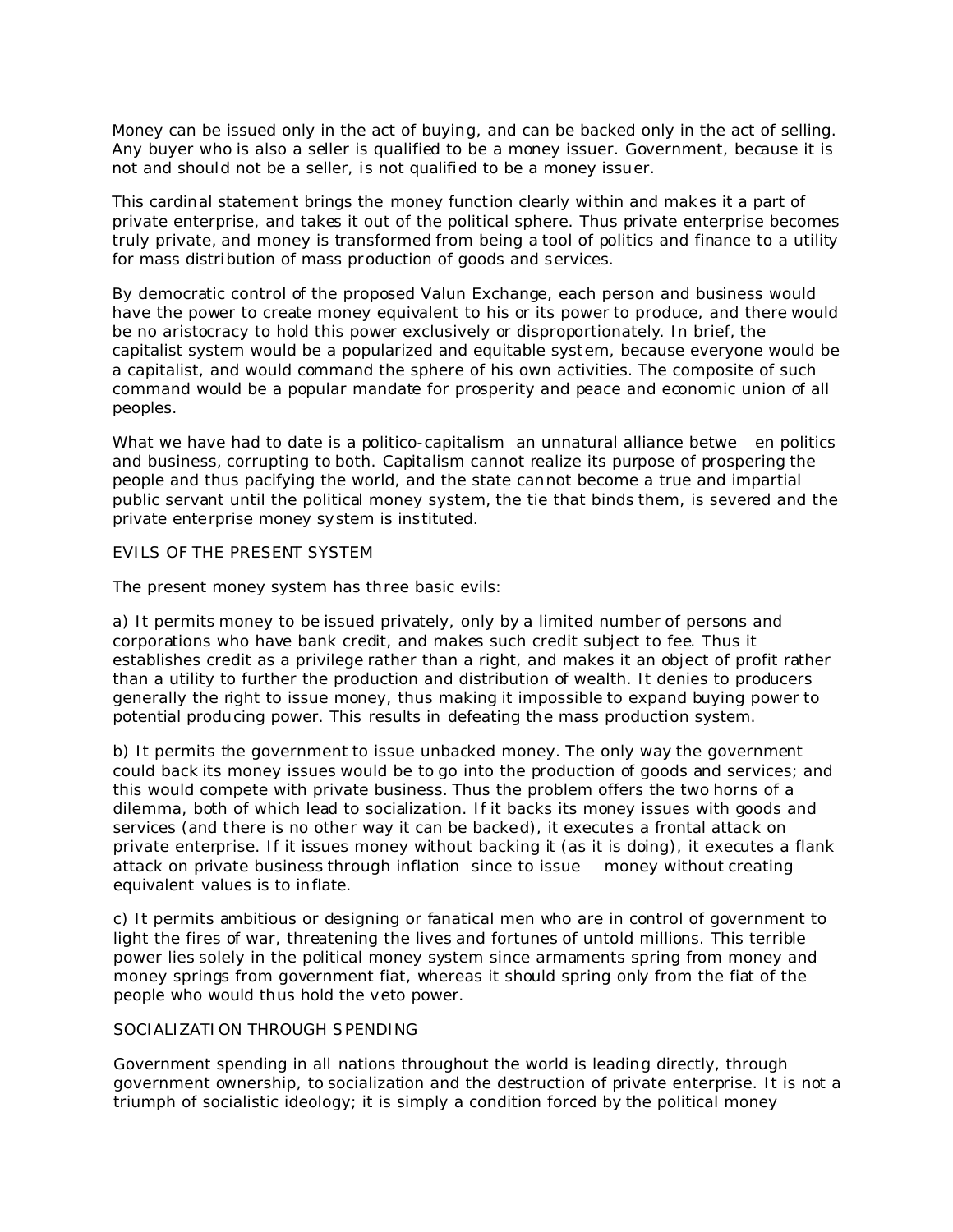system. Our own government has become a "buyocracy" that operates a bureaucracy employing (December 31, 1943) 3,162,199 civil employees. These Federal employees, residing and operating in our states, outnumber the employees of each state government from three to six times. Our state governments, because they have not the money issuing power, are being subordinated to one centralized government and home rule is being impaired. Besides the 11 millions in the military and the 3 million civil employees of the government, there are about 30 millions employed in producing for the government, making a total of about 44 million persons working directly or indirectly for the government, leaving only about 30 millions in private enterprise and local government service.

The "buyocracy" at Washington is literally buying its way into control of our very lives. Yet there is nothing back of the money it so freely issues except what the people put back of it with their labors. The government, popularly believed to be the backer of money, is in fact the only one that does not back money. Except for postal service, there is practically nothing purchasable from the government with the money it issues. Even gold and silver cannot be bought from the government, and therefore these commodities are not back of its money. Private enterprise supplies practically all the backing that exists for our money. Since private enterprise is the sole backer of money, simple logic dictates that it should be the sole issuer.

When government issues money and offers nothing in exchange therefore, the issue is the same as counterfeit money, with this difference: counterfeit money can be detected and extracted from the money supply, while unbacked legal tender merely blends with all other money, making each unit weaker.

The Federal Government, through its "buyocracy," now holds mortgages on two million farms (1/3 of the farms of the nation) to the extent of \$3 billions. It owns 2,500 war plants at a cost of \$16 billions and comprising 1/4 of the nation's entire industrial plants. The H.O.L.C. and F.H.A. and F.P.H.A. own 719,329 city dwellings at a cost of \$2,198,542,204 of which \$1,883,543,602 is temporary war housing. Mortgages held on urban homes amount to \$1,360,154,742. It is constantly acquiring new lands and properties. The following is from the Congressional Record, November 18, 1943, page 9767:

"This total of 363,600,533 acres owned or to be acquired by the Federal Government is equal in size to the combined area of Maine, New Hampshire, Vermont, Rhode Island, Massachusetts, Connecticut, Pennsylvania, New York, New Jersey, Delaware, Maryland, West Virginia, North Carolina, Virginia, South Carolina, Georgia, Florida, Ohio, Alabama, Kentucky and Indiana. It represents 20% of the area of the United States.

"From July 1, 1940 to January 30, 1943, land acquisitions totaling 14,884,244 acres have been acquired or are in the process of condemnation or purchase. This represents a total of 23,256 square miles, a land area nearly equalling West Virginia."

This land ownership (within the states and exclusive of the territories) held by the Federal Government, ranges from a minimum of .02% of the area of Connecticut, to as much as 76.3% of the state of Nevada. Lands and buildings held by the Federal Government become tax free, thus diminishing the tax income of the state in which it is located.

In his recent book, "Bureaucracy Runs Amuck," Lawrence Sullivan says:

"Where shall we turn today to find the acknowledged area of free enterprise? Not in agriculture, surrounded completely by quotas, parities and soil-conservation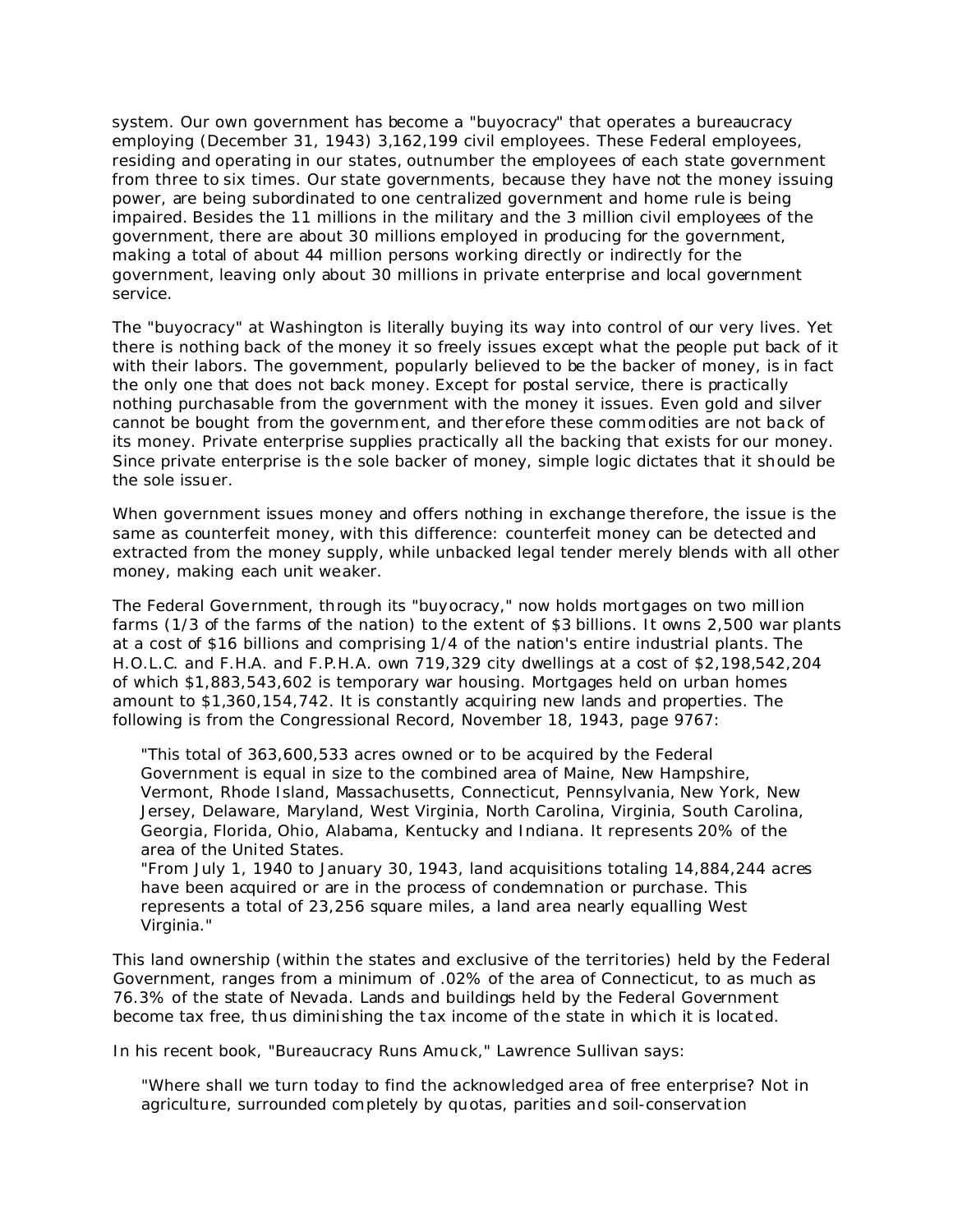allotments; not in housing, banking, amusements, insurance, electric power, medicine, labor or shipping. Through all its agencies, the federal government now is engaged directly in forty-six different lines of business activity. And through loans and liens, it has a proprietary interest in 77 additional economic pursuits. "Adolph A. Berle, Assistant Secretary of State, and one of the original brain-trust elders of 1932, thus presented the official logic of our march to socialism in his testimony before the Temporary National Economic Committee on May 22, 1939: "...If, therefore, wealth is to be created by creation of government debts, the scope of government enterprise must be largely increased. Briefly, the government will have to enter into direct financing of activities now supposed to be private; and a continuance of that direct financing must be, inevitably, that the government will control and own these activities. Put differently, if the government undertakes to create wealth by using its own credit at the rate of \$4 billion or so a year, and if its work is well done, the government will be acquiring direct productive mechanisms at the rate of \$4 billion worth a year, or thereabouts. Over a period of years, the government will gradually come to own most of the productive plants in the United States."

Continuing, Mr. Sullivan says: "When Mr. Berle uttered this sweeping prophesy, the federal investment in U.S. industry, transport and finance stood at about \$12 billion. At the end of the fiscal year 1943 this investment stood at \$37 billion."

It may serve the purposes of partisan politics for the "outs" to blame conditions upon the "ins." But the causes that are developing the federal government into a "buyocracy" are much deeper than administration policy. The political money system that began before the United States was born, and was given approval by the framers of the constitution, is merely beating the fruit of the parent seed and will not be altered by a change in administration. Crediting the present and all past administrations and all future ones with the most patriotic efforts within the political money system, it must nevertheless operate adversely to both government and people; and this statement applies not only to our government but to all governments. What is happening in America is happening all over the world. The political money system is forcing socialization everywhere and the only escape of private enterprise lies through the private money system which also offers the state its only security against ultimate public revolt. The dilemma previously outlined confronts statesmanship everywhere.

Approximately 60% of everything produced by the people today is being bought by the government. Therefore our current production is 60% socialized. To be sure, this is a war condition from which we hope to escape, but before we can escape, we must pass through the serious trial of inflation, during which our present money system may break down completely. But, no matter how much the dollar may depreciate through the process of government spending and lack of backing, the title to the property acquired thereby will remain with the government.

So let us get this clear: The issue between private enterprise and collectivism is not a matter of choice as long as the political money system prevails. If the government holds the money issuing power, it will either buy out the people and control them or ruin their enterprise system through inflation. If the people exert the money issuing power, they will buy the services of the government and control it.

The source and flow of money determine the social, economic and political outcome. The state being a single unit, its money issuing power develops autocratic control of the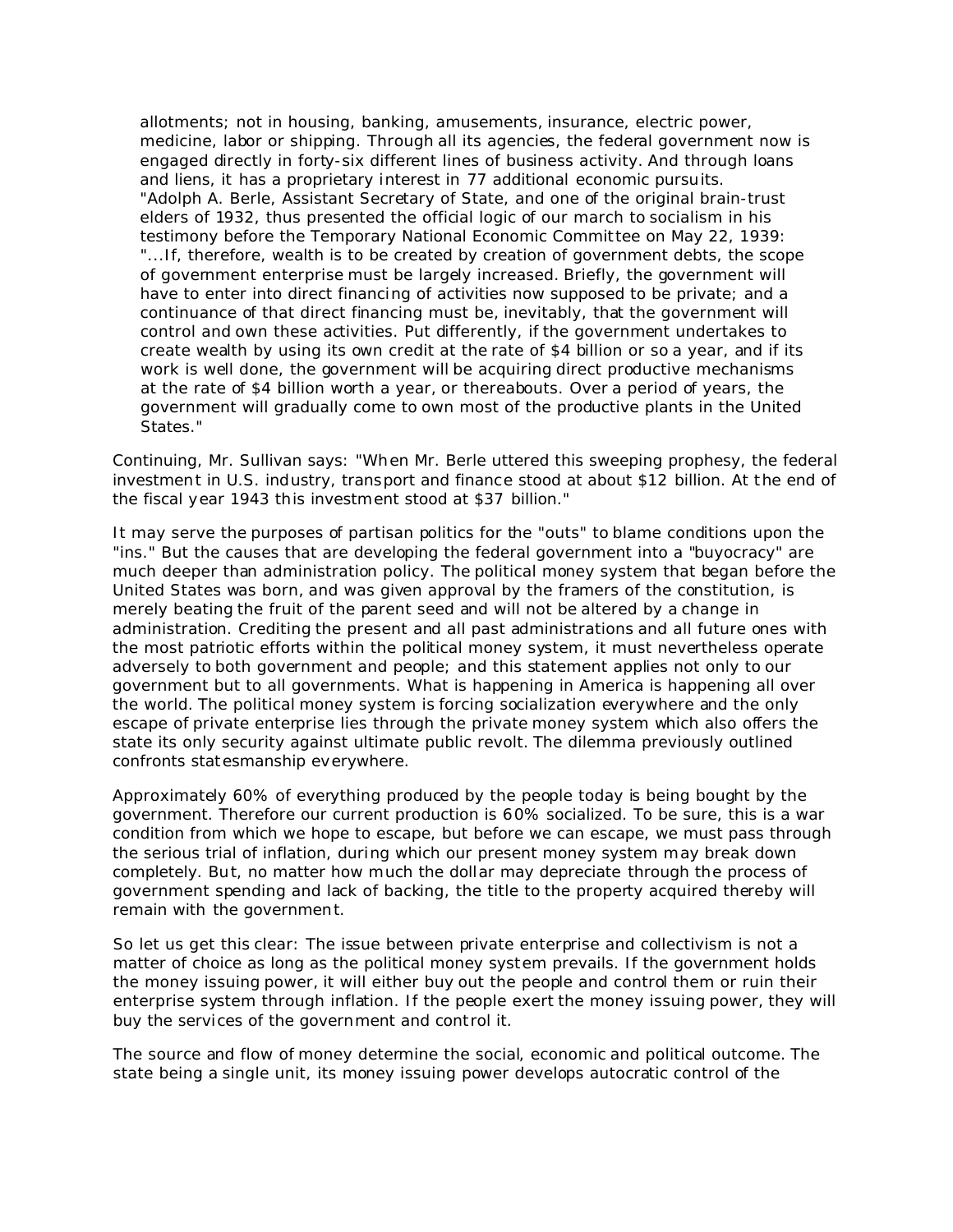people, but money issuing power in the hands of the people develops since the people are many a dem ocratic control of the state.

Therefore sovereignty of the people and democracy can be assured only if the people exercise their money power; and dictatorship in some form or other can be realized only by the government's exercise of the money power.

Consciously, or unconsciously, we align ourselves with either private enterprise and democracy, or with collectivism, as we take our stand in favor of either the private money system or the political money system.

If we would oppose collectivism we can do so effectively only by opposing the political money system. If we would uphold private enterprise and democracy we must do so by supporting the private money system.

In the play of propaganda there are many false passes. Let us keep our eye on the determining factor and not be diverted by dissembling phrases and ideological opiates.

As the inflationary crisis approaches, it is fortunate that we have the private money concept that this book presents. We can begin at once with a plan of reconstruction that will reverse the trend toward socialization and forever preclude future disturbances and the economic perversions that are inherent in the political money system. We can build a money mechanism that will coordinate with our mass production mechanism and thus give free rein to our productive capacity. We can assure ourselves that every unit of money is backed by value, and can thus prevent inflation and maintain a stable price level. We can not only abolish unemployment, but we can assure every worker the full enjoyment of his production. We can abolish booms and slumps and maintain constant production. We can end Government deficits and the insidious socialization that follows from it.

If we would accomplish all these things and thus perfect out private enterprise system and save it from imminent inflation and ultimate communization; if we would preserve the sovereignty of our states and our federal system of government, we must adopt a private money system designed as a utility, responsive to the needs of mass distribution. This is a challenge and a bid for private enterprise to vindicate its philosophy and perfect its operation and thus assure its triumph in its issue with collectivism.

## FREEDOM AT LAST

We are really going to be free at last, because we are going to discover that the power of liberation is within us. We need only to comprehend our inherent money power.

Freedom means freedom to manage one's self and freedom from management by others. Obviously then, the political management philosophy, so prevalent today, cannot bring, but rather denies, freedom. It is racing to its doom; we are in the midst of a great revolution.

A new dignity is coming to us. From the wreckage that is being wrought about us, we shall emerge as commanders of our private lives rather than guinea pigs for political quackery. Every social problem, every national problem, every world problem is but the composite of the problems of individuals arising from the evil of external management and from interference with self-management. The individual has been thwarted in his pursuit of happiness; and the sum of these individual frustrations produces social convulsions. We have delegated, or been robbed of, too much power; we have exerted too little. We must have a democracy of private dictatorships.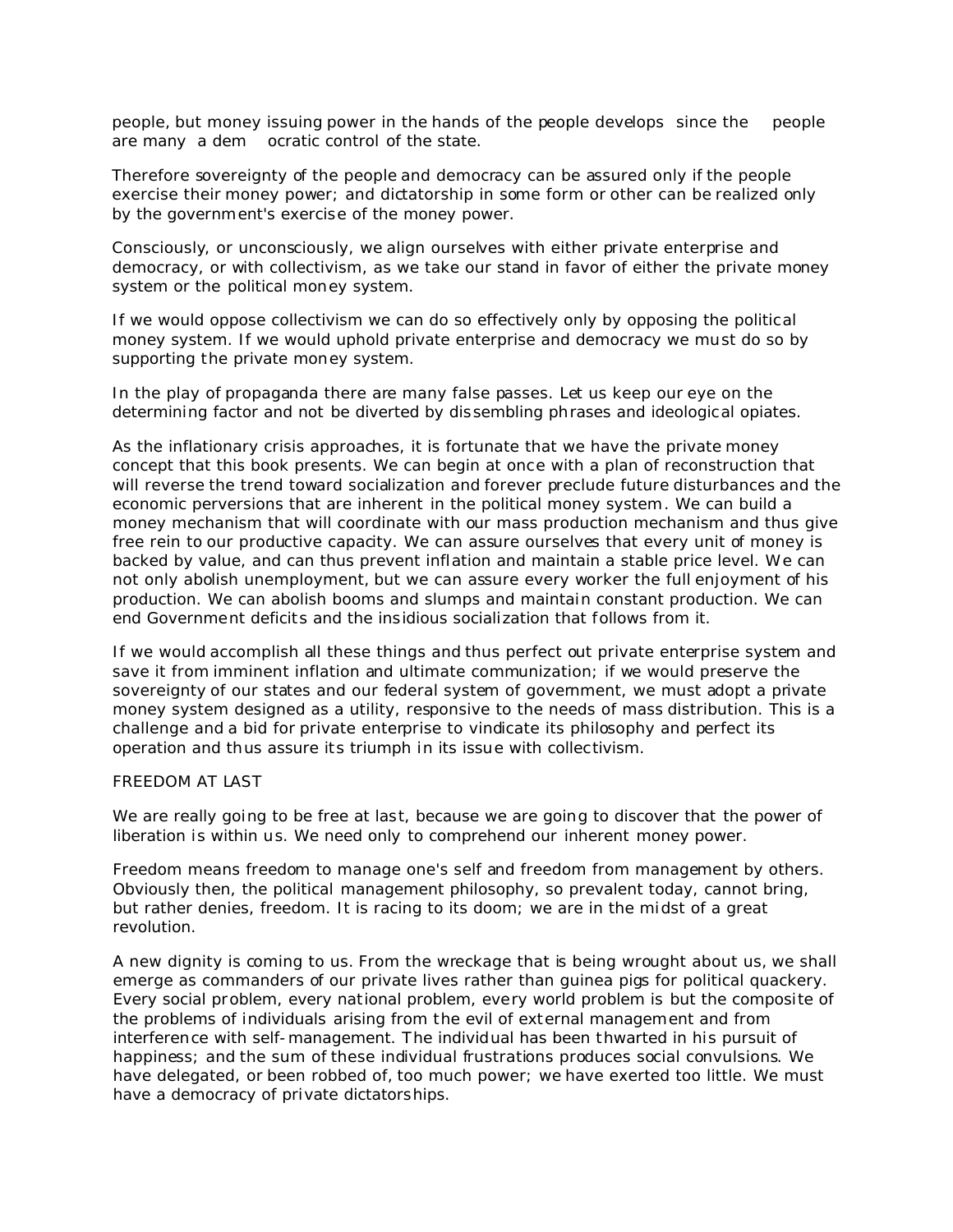Though our beginnings and our endings be inscrutable, we know that we exist in accordance with a natural plan. Is it not then the basest profanity to rest our aspirations upon man-made laws rather than those of nature? Could anything be more irreverent and vulgar than to entertain political promises which offer to provide for us from the cradle to the grave? Could we live and move and have our being if nature were planless? Why then are we beguiled by political planning? How can we, by entertaining the paternalistic planning of the would-be father-state, be so depraved as to imply an absence or failure of nature's plan? We are meeting a well merited rebuke in the failure of political planning that is falling upon us, a failure from which we shall be turned to introspection and respect for natural laws and the dignity of the individual.

This new-found dignity of the individual will renounce external support and assert the inherent power of self. It will reduce the state to the status of a servant and denounce its pretenses of being a patron and guide. So much power will be self-asserted by the individual that there will be little left for the state to exert. Such sovereignty of the individual will follow from the simple discovery that the money power is inherent in man and perversive when exerted by the state.

This truth we shall know and this truth shall set us free. This freedom, once won, will be the guarantor of all freedoms; the end of all tyrannies of every character. Parchment freedoms, political proclamations, charters and constitutions are hollow verbiage without money freedom and with it, they are mere surplusage.

Assailing us from all sides, come propaganda, pretense, hypocrisy, incompetence and futility as the result of the malexertion of the money power by the state. We can, we must, we shall become masters of our inherent money power and thus assure tranquility, prosperity and happiness to ourselves and our fellowmen.

Turn if you will from the war's carnage; from statesmen's sterility from contemplation of the ominous aftermath a nd visualize a community of men and women within the community of one of our American states, laying the foundation of a new world order.

Because a group of common folk in one spot of the earth shall have declared the principle that money power is inherent in man, and that money power is sovereignty, democracy shall rise from the blood-soaked earth to triumph over war and economic adversity.

Among the casualties of the war will be the national political money units of the world, killed or maimed by inflation. Born will be the new principle of private money for private enterprise; non-political, non-isolationist, non-manipulative and non-inflationary.

In one of our forty-eight states reside the pioneers of this new order wherei n the will of the common man to work and win in prosperity and peace shall not be defeated; wherein *man will govern government* and will reflect through it his impulses of honesty, amity, frugality and tolerance rather than be subject to its perversive power.

In one of the forty-eight states of this Union the leadership of the new America will give hope to a distracted world that humanity shall not be frustrated, and that the dictator, political, economic and financial, shall pass from the earth, leaving universal prosperity and perpetual peace.

This book is but a rough draft of the charter of freedom, prosperity and peace that will be projected by the men and women who effectuate its principles in action, in democratic dynamic action, with flesh and blood and mental resolve rather than with paper and ink.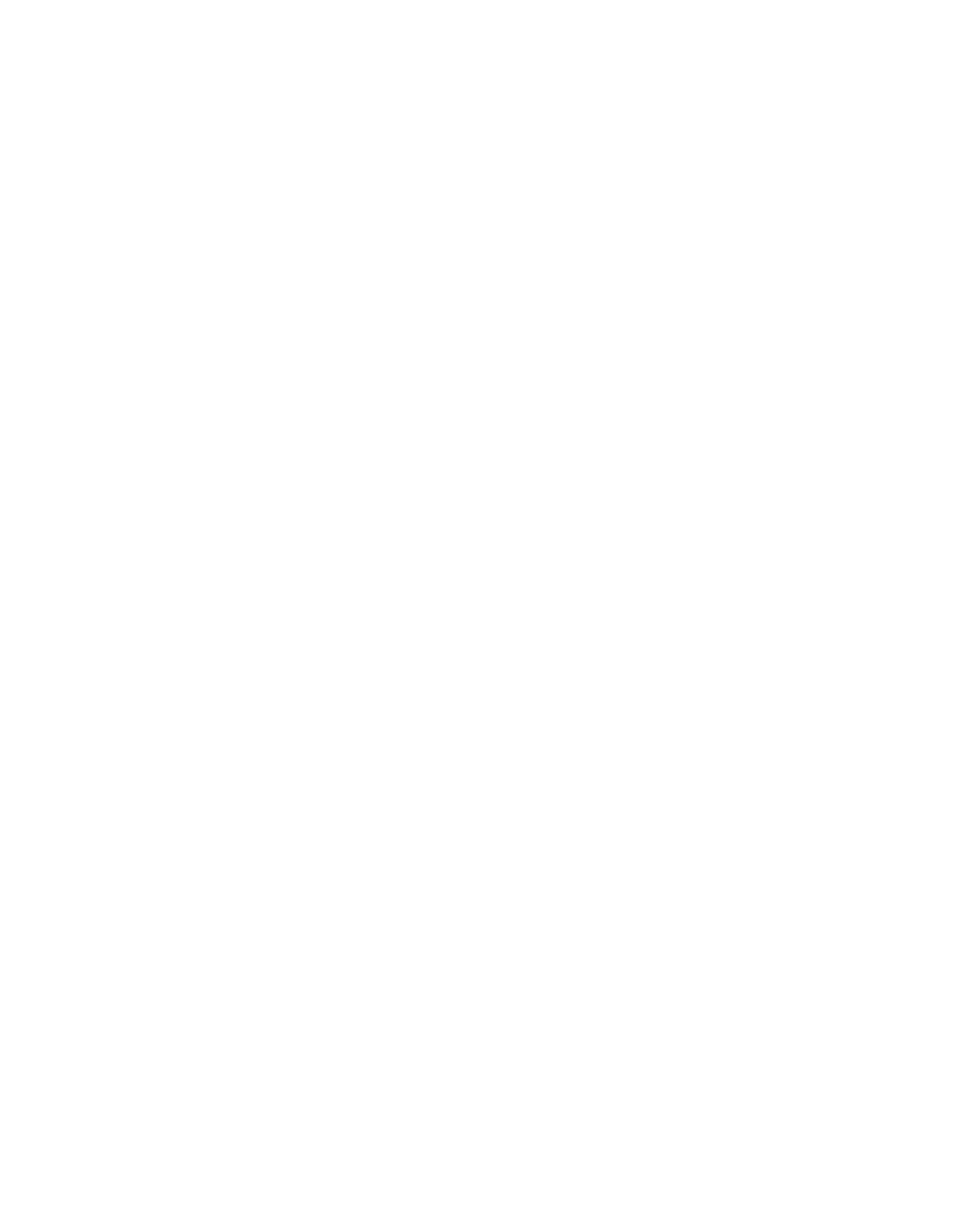## **CHAPTER 1** *Money Mystery*

## The Heritage of Old-World Errors and Now the American Departure

Habituated as man has been in using political monies he has forgotten that money had its beginning in private enterprise whe re the motive was merely the facilitating of exchange. It fell into the hands of government where it came under the motive of tax deception and public exploitation. It must be rededicated to its primary and natural purpose and to that end must be mastered.

How many wars could have been precluded, how much poverty and misery averted, how much further human progress would have gone had money never become a political instrument, we can only conjecture. However that may be, the blame for the detour cannot be laid upon the politician; since it appears that it was the business men who when they found that the goldsmiths and silversmiths were cheating petitioned the state to certify to the weight and fineness of coins. Ironically, they fell into the hands of a greater cheat beca use the state made clipping of coins a major racket and developed shortchanging into a fine art through repudiation and inflation.

The stream of political monies from the beginning to the present day runs deep and dirty, yet to suggest that money can spring from any other source is to surprise if not even to dismay. So has tradition dulled mens' senses. No matter how often the state fails to supply a virtuous money system, men rush back to it in desperation and beg it to try again. Indeed, until we learn that the money power resides in us, we must abjectly beg the state to give us an exploitative system because we cannot return to a moneyless civilization. Yet, no matter how often and earnestly the state tries to provide a true money system, it must fail because of an inherent antipathy between the money issuing power and the taxing power. A money issuer must be a seller who bids for money, not a taxer who requisitions it in whole or in part, as politically expedient and without a quid pro quid.

The early experience of traders with private money was naturally evolutionary. They were being led step by step, toward an unexplored path, toward a goal they could not envision. They only knew that simple barter was inconvenient and that the more it was escaped, the greater was progress and the development of wealth. They were fleeing from an impediment rather than pursuing an ideal for they were unable to conceive the money ideal.

Their first expedient to escape simple barter was to hit upon some common commodity that would be acceptable to most any trader and which would not deteriorate in storage. A number of such commodities were used, but it was natural that ultimately gold and silver would be selected as the best suited for the purpose. They were the most portable, because much value was represented by small weight, and they were not subject to erosion.

What had thus been accomplished was the adoption of a representative commodity, designated by weight or measure, to mediate the exchange of other commodities. Though a mediating commodity is not, and cannot be, money, it is interesting to note how the spirit of money crept in at this point, quite unawares. Let us consider the one mediating commodity, gold. There probably has never been a time in all history when the value of existing gold was more than one millionth of all values passing in exchange during one year. Therefore, it could mediate only an infinitesimal part of all values moving in exchange. Exchange acquired, as it had to, something additional to meet its expanding needs. This additional element was the spirit of money that attached itself under the urge for greater freedom and larger volume of exchange. Because the spirit of money has never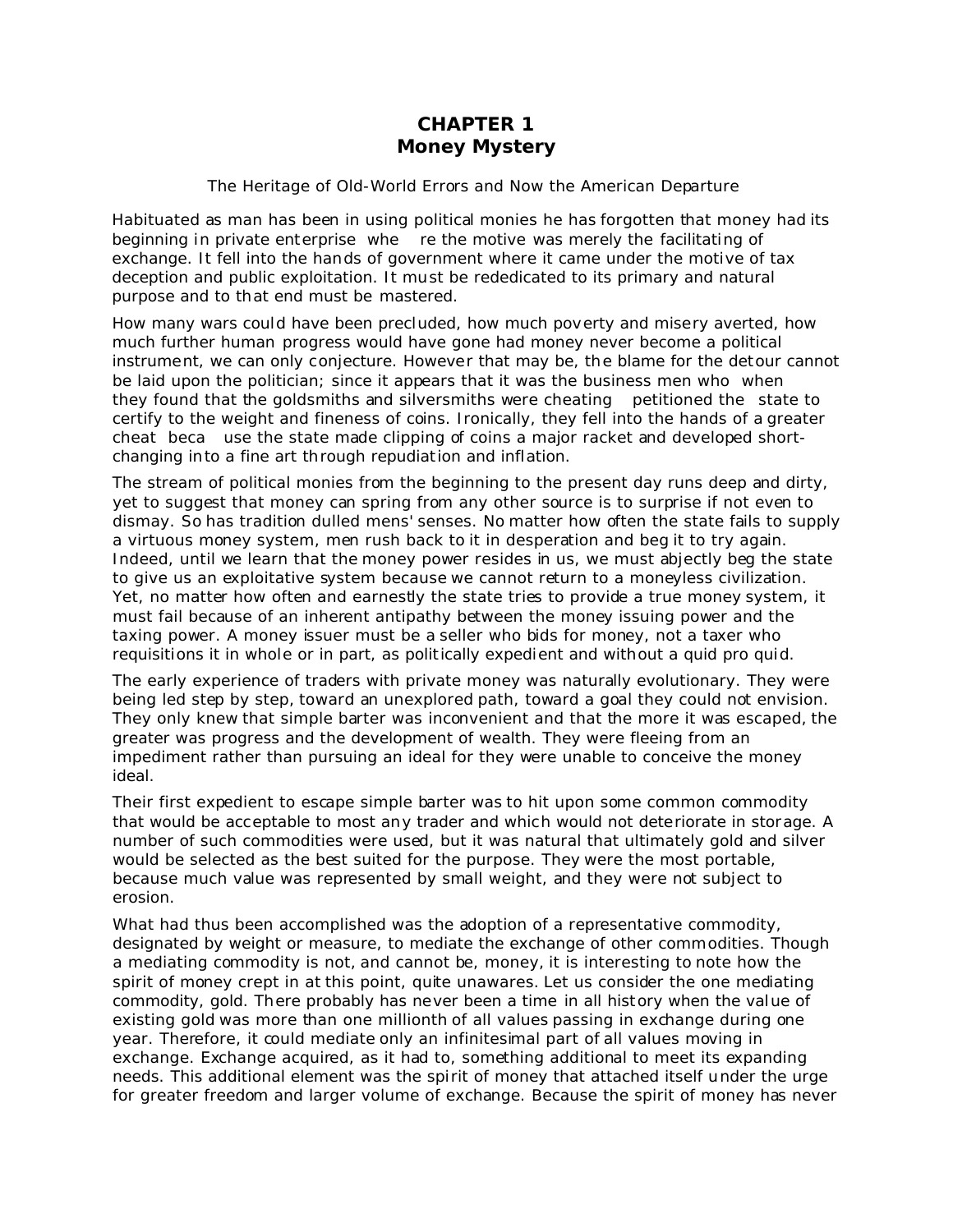been comprehended, the fetish of gold or materiality, as exchange media, in some form remains.

The spirit or purpose of money is to convert barter from a completed transaction into two halves with one trader, (the buyer) receiving full satisfaction in value and the other (the seller) receiving the assurance of an equivalent value later from some trader. Thus simple barter, which is a bilateral transaction wherein both traders receive immediate satisfaction, gives way to money exchange, which is a unilateral transaction. A time lag intervenes before the seller receives satisfaction but he has the great advantage of choosing what he wants and from whom. To serve the urge for an escape from bilateral barter to unilateral barter was and is the function of money; and in its incipiency it operated unseen and unsung. It had to come, and did come, and is here; but it is still shrouded in superstition.

Trading continued on a bilateral or whole barter basis, oblivious of the money concept by traders. But money crept in and fulfilled its function of expanding exchange. After the practice of using silver and gold as barter media in terms of weight had become firmly established, the practice of depositing these metals for safe-keeping was developed. Thus metalsmiths, who received these deposits, issued warehouse receipts therefor. Then it was found that, instead of taking out and putting in the metal, the receipts themselves could be transferred. This was the beginning of paper money but only to the extent that the smiths by their cunning developed it.

They found that a certain percentage of metal remained in their possession continuously, and that it was safe to issue receipts or promises to deliver metal against non-existent metal which receipts circulated as money. This was the birth of the banking business. Thus some receipts (those backed by actual gold) were bi-lateral barter instruments and those not actually backed were uni-lateral barter instruments or money, though traders were quite unconscious of using money. The smiths had created money by trickery and thus expanded exchange to the benefit of everybody.

For specie payments (i.e. actual delivery of metal) it was found that weighing and testing was inconvenient, so the smiths developed the practice of stamping the metal in certain weights and fineness. This was the birth of coinage and it permitted another trick by which money again entered exchange unrecognized by traders. The coins were either falsified by the smiths or "sweated" or "clipped" by others to contain less value and thus exchange was still further expanded through the surreptitious introduction of money.

Next came the bill of exchange invented by merchants to minimize the transportation of metal and this gave money another opportunity to break the straitjacket of bilateral barter. Basically, these bills of exchange were orders for silver or gold in favor of a merchant in another city, drawn against another merchant in the same city. But they tended also to circulate and thus permit the issuer to issue beyond actual power of specie redemption.

These examples illustrate how exchange was mediated in part by bilateral instruments (genuine certificates of deposit of actual values) and in part by unilateral instruments mone y (based Solely upon common acceptance without reserve for redemption). True, the latter were products of cupidity and were executed by dishonest men but since men were unable to conceive money, there was no other way by which it could emerge and serve its grand purpose of expanding exchange.

By illusion and delusion, money had to break down the barriers of a bilateral exchange system and convert it into unilateral exchange, so that trade could be expanded. In doing so it followed a natural urge, because traders did not really want metal; they wanted exchange power the power to acquire all commodities; not just one commodity.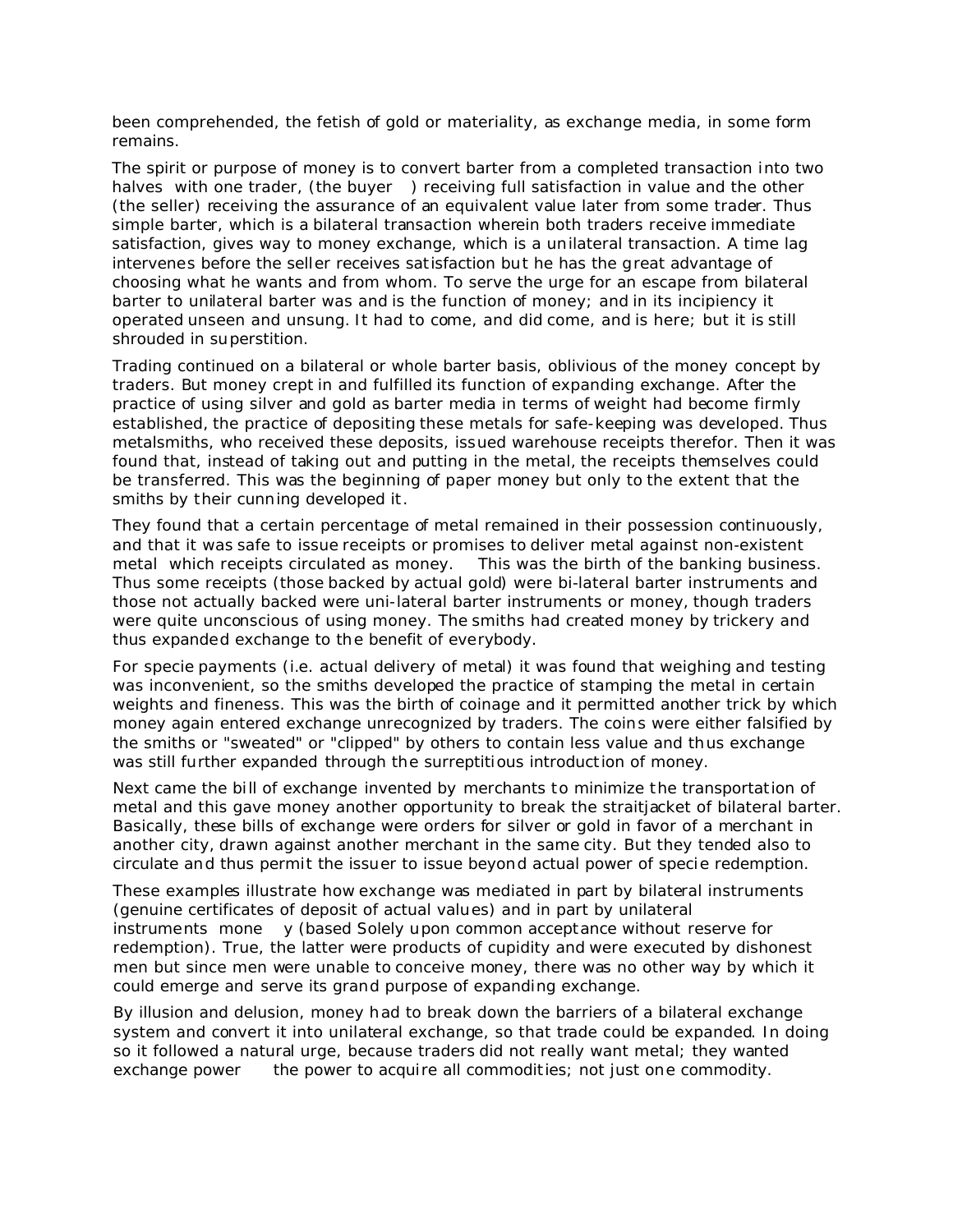It is interesting to note that the spirit of money, which is the spirit of facile exchange, brooded over barter exchange when it was trying to break its bilateral cocoon and emerge as unilateral exchange; and today the ghost of dead bilateral barter still hovers in the minds of some men, in that they try to restore the butterfly to its bilateral shell. They speak sneeringly of "fiat money," not realizing that money can exist only by the fiat of the issuer and that a money instrument is money only in so far as it has no intrinsic value.

So, unable to visualize money as an accounting concept, they cling to the fetish of gold, ever trying by various devices to stretch it to reach the heights of soaring money. These devices range from raising the so-called value of gold to fractionalizing the reserve and finally resorting to debt pyramids that have the most nebulous relation to the magical lodestones presumed to be buried underneath it a lodestone to which, in actual practice, the man in the street gives not the slightest thought. While he does not understand money, he does not misunderstand it as the so-called authorities do.

While money long since has functioned as a representative of value in all commodities, the superstition still exists that it represents the value of but one commodity, gold or silver and at a fixed price. The absurdity of the standard of value superstition is instantly seen when one realizes that the so-called "value" of the standard commodity is an arbitrary price set by the power of the money unit which is supposed to be supported by that which it supports. The tail is made to wag the dog. Thus, the commodity chosen as the "standard" does not back the money unit; the money unit backs the "standard" commodity. If the money unit were not a power in and of itself, it of course could not raise the price of gold or anything else. The thermometer does not control the weather.

It is evangelical to denounce those dishonest souls who have led us by illusion and delusion into the use of money as a valueless accounting device while we were still clinging to a material concept, but it is not realistic to do so. Without their cunning (in the absence of money mastery) we could not have advanced. This is not to say that such practices should be encouraged; but rather that we should become so intelligent that they are no longer necessary. They involve a parasitism which should be dispensed with but, in the absence of an intelligent approach to the subject, it is better that we be deluded into exchange, even though it supports parasites and exploiters, because exchange is the neck of the bottle in the productive consumptive cycle, and is therefore the final determinant of human progress. Exchange must be expanded by fair means or foul; for society cannot stand still, and can progress only by expanding exchange.

There was no comprehension of money while it was still a private enterprise medium, but there is reason to believe that tradesmen would have found their way before this, because they were at least actuated by the right motive, namely, the pursuit of a means of facilitating exchange, which is money's sole purpose. When, however, money experimentation fell into the realm of politics the motive changed to suit the purposes of those who used the state for private advantage and thus, for hundreds of years, money has followed the political tangent that leads only to frustration. When, by assuming the control of money, the state intervened in private enterprise, the latter became and remains the political enterprise system and can never be truly private and fully serve society until the money power is recovered from the state and operated as part of the private enterprise system. But before this can come we must master the money concept.

### **FRUITLESS SEARCH**

Ten years ago, after fruitless search for a money master, we read the public statement of a well known monetary economist that there were only "a few persons in the world who understand the meaning of money." We asked who they were and received the names of 13 Americans and 5 Europeans. Of these international authorities we succeeded in getting the consent of 6 Americans and 2 Europeans to enter a symposium to be presented to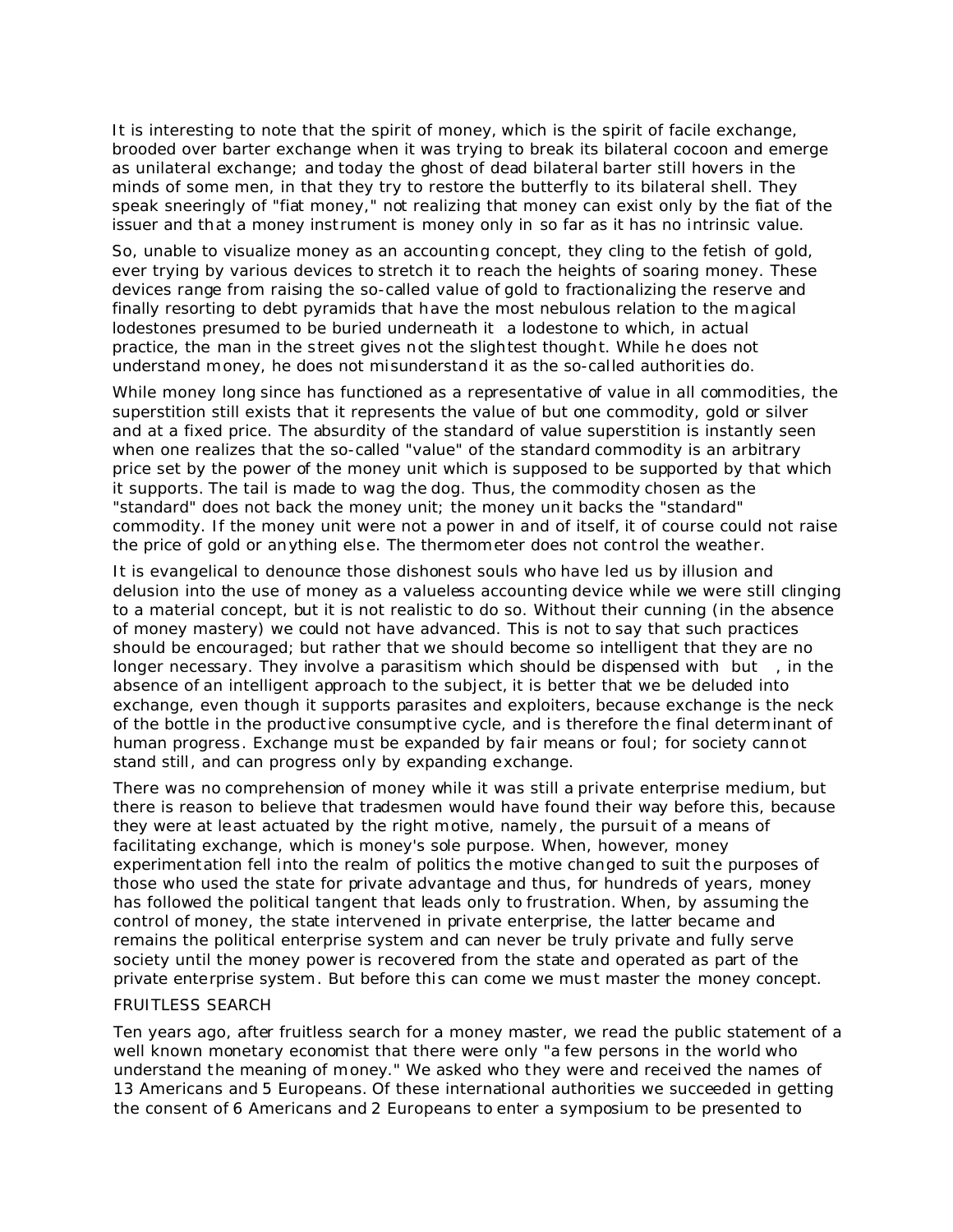Congress which was at that time debating money theories. We submitted the result to the Senate Committee on Banking and Currency and, on June 9, 1934, wrote a covering letter to that body from which the following are the concluding paragraphs:

"The total of 176 answers to the 22 questions showed such contradictions, inconsistencies and disagreements that we feel it a patriotic duty to state that there appears to be no understanding of the subject of money either among contributing authorities or among others whose writings we have studied. No clear principles are established; projected theories are not demonstrable; the basic concept for the construction of a monetary science seems lacking.

"The meaning of money is yet to be revealed, its mastery is yet to be proven, the power of laws to direct or control it is yet to be demonstrated, the medium to implement it is yet to be developed. The people should no longer be misled by abracadabra and psuedo-profundity. There must be a break with the past. New thought must challenge the prevailing hypothesis."

The same year there appeared a book by Montgomery Butchard, an English author, entitled "Money" which the author describes as "Selected Passages Presenting the Concepts of Money In The English Tradition, 1640 to 1935." Approximately 200 named and anonymous authorities are quoted. Reviewing them, the author concludes with these words :

"What does this book 'prove'? In any narrow or positive sense it proves, I hope nothing. But if the passages illustrate anything it is the broad and negative thesis that in the history of English writings on the nature and function of money there has been from the earliest times to the present no observable advance."

With this conclusion we fully agree. The following year, the same author turned from the orthodox authorities and examined the so-called new thought on money. His book is titled: "Tomorrows Money By Seven of Today's Leading Monetary Heretics." They are, Silvio Gesell, Arthur Kitson, Frederick Soddy, R. McNair Wilson, C. H. Douglas, G. D. H. Cole and Jeffrey Mark. This is the author's concluding comment:

"The seven theories agree, by direct assertion or by inference, that measures of monetary reform will at least initiate the remedying of our economic and social ills, and that these monetary measures should include at least:

- 1. Public (communal, national) control of money and monetary policy.
- 2. Public control, direct or indirect, of prices."

Thus the so-called heretics still wear the mantel of orthodoxy because the two measures stated are cardinal to all money theories heretofore extant, and both are false. America too has many sincere would-be money reformers, and some accused of heresy, but all, so far as we know, accept the false premise that government must issue, control and manage money and prices. Thus their efforts are innocently devoted to various schemes to improve upon perversion. *Government should not issue or control money; and it is not the function of money to control prices.* Money is a neutral agent whose sole function is facilitating exchange, and not influencing prices in any way. Our English contemporary must look to America for heretics, and, we believe, will find them only in the Valun school of thought.

Americans think in the English tradition, which is no better and no worse than any other, for they are all alike in fundamentals. There has been, until now, no independent American approach to the problem of money. By strange coincidence, in the very year that Americans declared their political independence of England, an Englishman, Adam Smith, put them under a mental subjection that still holds sway though it is utterly inconsistent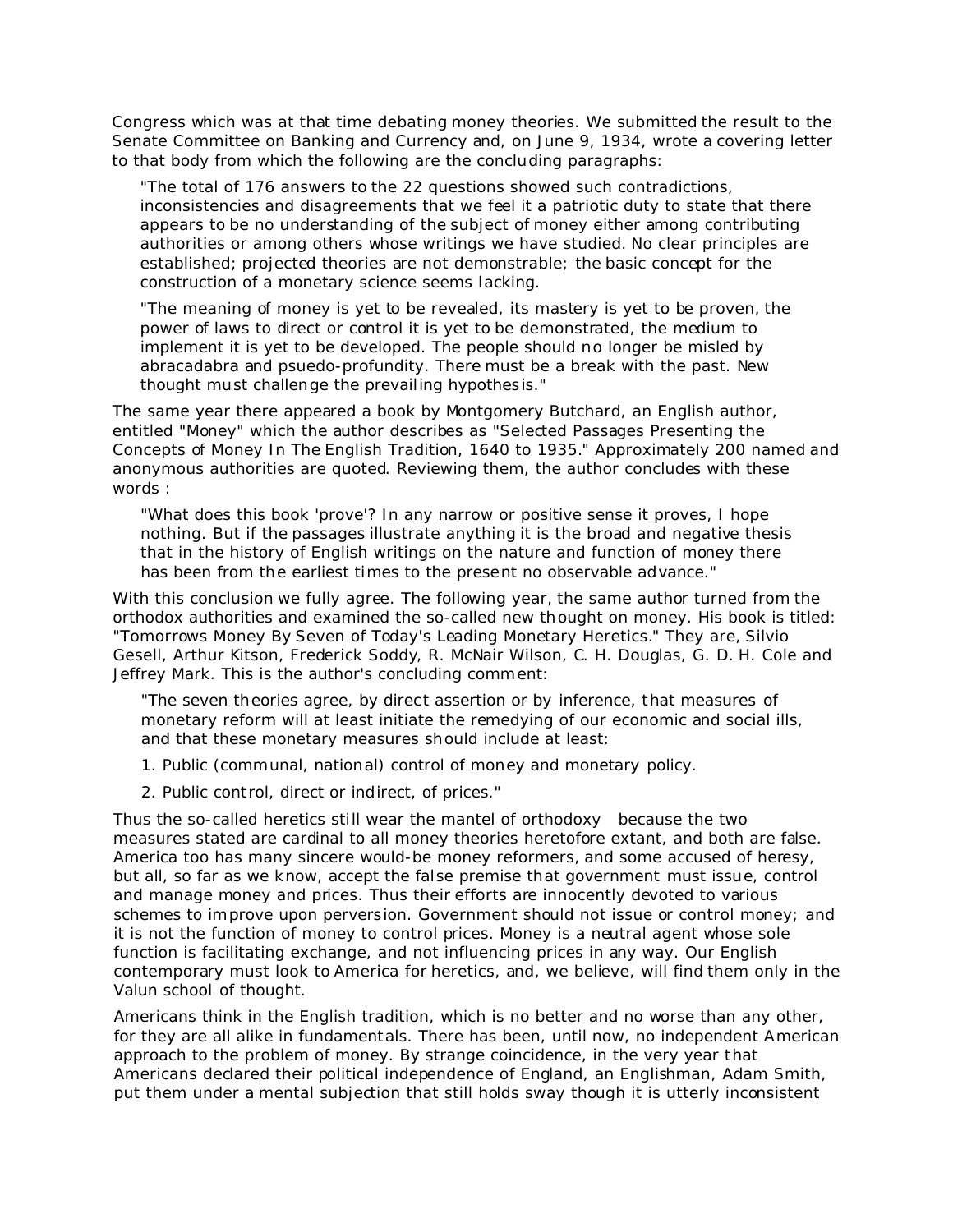with our Declaration of Independence and our political principles. The father of Political Economy states its purposes in "The Wealth of Nations," thus:

"Considered as a branch of the science of the statesman or legislator, Political Economy proposes two distinct objects. First, to supply a plentiful subsistence for the people, or more properly to enable them to provide such a revenue or subsistance for themselves; secondly, to supply the state or commonwealth with revenues sufficient for the public services. It proposes to enrich both the people and the sovereign."

Here is written, and by our schools accepted, the bald paternalistic and autocratic principle which we denounce in all our political declarations and which must be renounced if man is to attain his true dignity and freedom. Yet it dominates our practices more and more as we flounder in our perplexities. We divide only on the degree of paternalism and government management of our lives that such a philosophy provides, not on the principle. By this theory the government and the people are set up as separate entities; with the government as a sovereign patron of the people. How can the government (which, under the American political philosophy, is nothing but a creature and dependent of the constituency) "supply a plentiful subsistence for the people" or how, except by leaving them alone and not burdening them with taxes, can it "enable the people to provide such a revenue or subsistance for themselves"? How can man be a dependent of the state? Does the citizen tax the state? Is not the state merely a corporation created by man to render services at a price and must not that price be paid by the citizen to the state? And is not the ability to pay such price, for such service, conditioned upon the citizen's free and untrammeled power to carry on his production and exchange enterprises? If we fall under the delusion that economic betterment can be gained by means of a power inherent in the state are we not unwittingly on the path to communism and complete frustration? Is not the doctrine of Carl Marx but a logical extension of the theory of Adam Smith? How can we accept one and quarrel with the other? Once we accept the principle of paternalism, how can we defend the principle of the sovereignty of man? From these false theories that we have borrowed from the old world has sprung the idea of managing the people by money and we have accomplished nothing but perversion and gross miscarriage of our wealth producing capacities, and nullification of the inventive genius of our scientists that might have carried us much further had we a money science capable of distributing what they have shown we are able to produce. It is the state that must be controlled by the citizen through his money power; not the reverse. We have tried the impossible experiment of combining in the state a political democracy with an economic autocracy; the principles of Jefferson and the principles of Adam Smith. Political democracy cannot work without economic democracy; and the money power is the franchise of the latter.

If America is to vindicate her leadership of political theory she must also provide leadership of economic theory; and the two must be in harmony. Such dual leadership means casting traditional economic theories to the winds, just as was done with traditional political theories.

## POLITICAL ECONOMY A FICTION

Political economy is a fiction. Economy can have but one sphere, namely, in the practice of the individual. Political economy implies that the state can have a separate existance as a creative force, whereas, it is but one of the instruments of the individual's economy. All wealth all ec onomic planning can spring only from the individual for his private guidance, and in him resides both the political and economic power. The ballot is his instrument of political power; money his instrument of economic power and the former is futile without the latter. He is a dupe who believes that government can be both his servant and his patron, i.e., that the state can develop an economy to enrich him. He must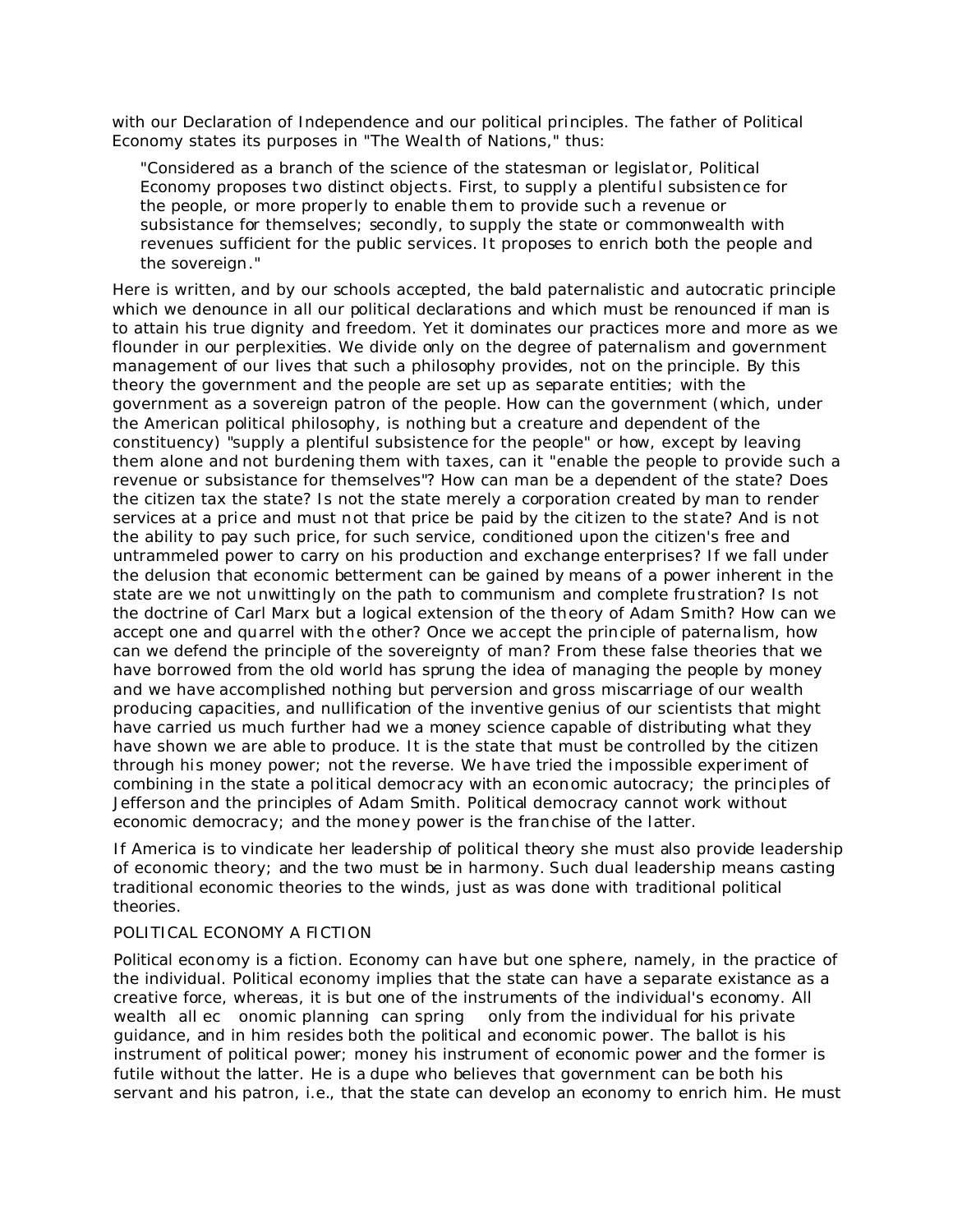govern government as he governs himself; and he must provide for government as he provides for himself. Any power existing outside himself is only that which has been delegated by him, or has escaped from him; for he is the one and only power-house. He cannot delegate his money power, if he would, because it is inseparably linked to his buying wherein he must exert his private discretion. To issue money, one must buy, to buy, one must appraise. Hence, the money issuing power is undelegatable and unusurpable.

Assertions such as these can be reconciled with the American political theory of democracy; the old-world political and economic philosophy of divine right and descending blessings, cannot thus be reconciled. We are doomed to failure in our political experiment unless we declare our monetary control of both the state and our private affairs and this can be done only by the separation of money and state. Man's natural money power cannot be vicariously exercised in his behalf; he must either exert it or suffer the exertion of a money power adverse to his interests. The only freedom we have retained against the encroachments of the state is the freedom to struggle against perversity. If we use that freedom intelligently we will overthrow the political money power and attain money freedom, the guarantor of complete economic and political mastery. It is utter folly for us to imagine that we have freedom when the very life blood of our private enterprise is controlled by government and our political power thus nullified.

Money, like everything else, began in private enterprise. It must be an exclusive instrument of private enterprise untouched by the state which is a public enterprise outside the sphere of competition, securing its income not by the necessity of winning patronage but by tax impositions and therefore not qualified to exert money power. Had the early businessmen realized this, money would not have become a political instrument; and untold miseries, revolutions and wars would have been averted. It is for us now to rescue it, and, to do so, we must lay hold firmly with our minds on the theory before we put our hands to the practice. That is the purpose of these studies.

As we close this chapter on the past let us bury the fetish of value in money. The banker sneers at "fiat money;" the layman sneers at "fountain pen money," thus betraying the universal ignorance of money.

The purpose of money is to obviate the transference of value one way in exchange. It substitutes credit for value, but the credit is social credit, i.e., it rests upon the common creditability of the trading community. The money instrument, however, springs from the fiat of the issuer, a fiat that asserts that the issuer is, under the money pact, qualified to issue. The actual creation of money instruments can take place only by fountain pen using that term to include all graphic pro cesses. Thus all money that has ever existed or can exist is fountain-pen-fiat money.

Any valuable thing, such as metal in coins, is not money it is co mmodity, and to the extent of its value displaces money in the coin. Money is a memorandum, a credit instrument, a bookkeeping device to effect split barter and is money only to the extent that it obviates delivery of value by the transmitter.

Since all money is fountain-pen-fiat money, the only question we have to decide is whether its issuance shall continue to be the special privilege of a few or the right of all. By such decision we determine the fate of humanity.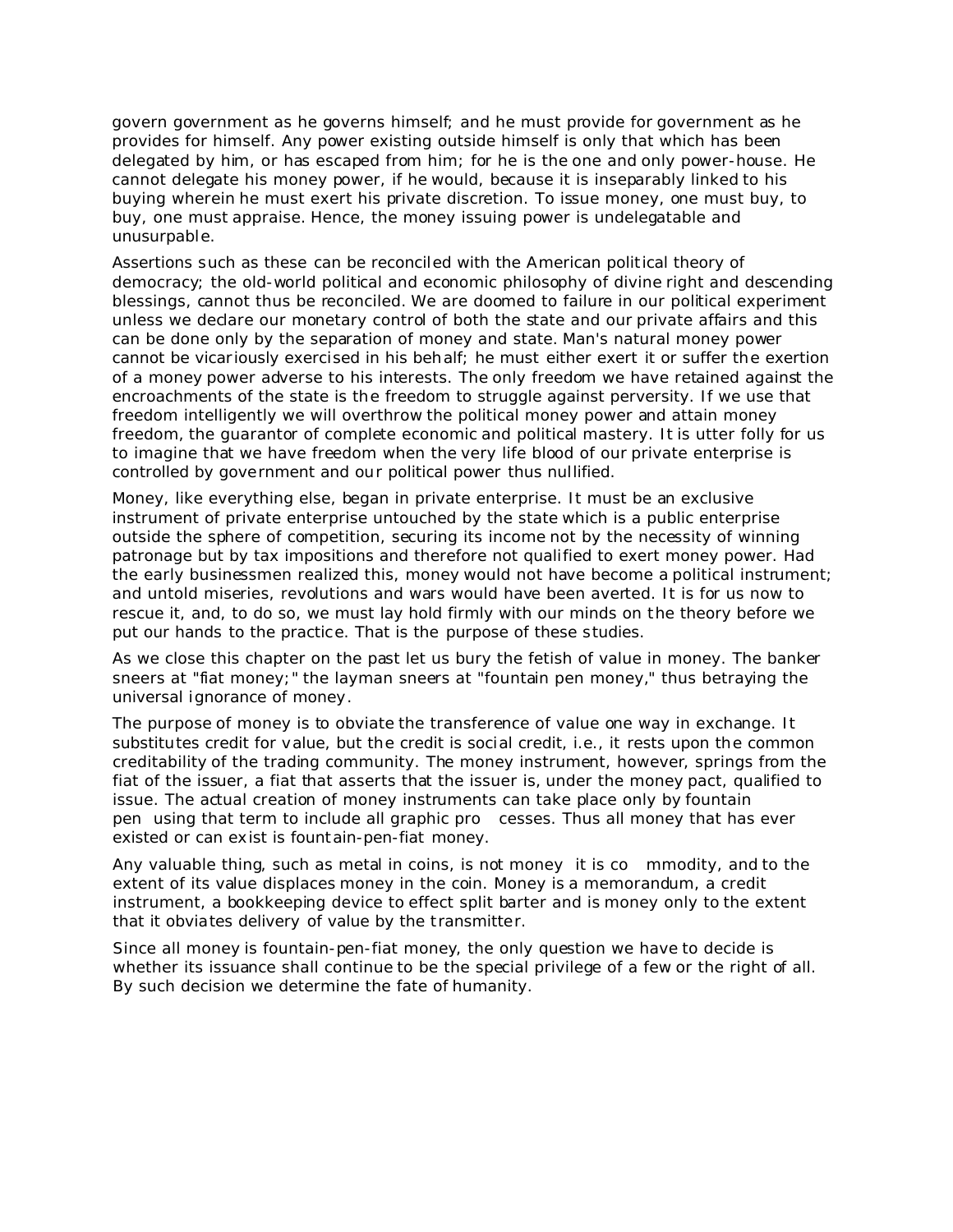## **CHAPTER 2**

## *How Money Dominates*

How the Political Money System Perverts All Economic Activities and Political Policies and Breeds War

As has been stated, the purpose of money is to split barter into two parts so that the seller is free to find his source of supply later and elsewhere. This is the sole purpose of money. Any effort to use money to serve another purpose is perversive, and this statement condemns the entire managed money philosophy.

In a succeeding study (No. 5) we will have a complete definition of money. At this time an effort is made to bring our minds into accord, as to the source of money, by the following challenging statement:

There has never been and can never be an issue of money except by a buyer in the act of purchase.

Any effort made to refute this statement (and strong effort to do so should be made) will bring a great clarification of the subject. But we must understand what "issue" means. Paper and ink or coinage do not make money. These are but evidences of *intent* to issue. They have no more significance than writing a check and leaving it in your check book. No *actual* issue can take place until there has been an *exchange for value*. In other words, issue is not effected until accepted by the seller who surrenders value therefor. Issue is solely a concomitant of purchase, and inseparable from it. This being so, it follows that there can be no such thing as political power to issue for the community; no vicarious money power. To issue money, *the issuer must buy*.

When a government issues money it exerts merely its *economic power to buy* and not its *political* power. A government's political power over money is purely negative, in that it fails to sponsor the economic power of others as buyers to issue money. When it grants subsidies or pensions or any other benefits, it merely relaxes its negative power and sponsors the power of the recipients to issue money to the extent prescribed. No issue takes place, however, until the recipients of the alloted money power issue it by some purchase. Government cannot grant the issue power to the citizen; it can merely give sanction to the natural issue power which resides solely in the buyer, and which he can assert without sanction by the use of a unit other than the government unit. Nor can the citizen delegate the issue power to the government; it cannot be delegated or conferred, it is inherent in the buyer. The prohibition by government against the private issuance of money applies solely to the political unit; there is no prohibition against the private issuance of a private money unit.

If it is a fact and it is that money can spring into b eing only from a buyer in the act of purchase, and that no one, whether government or private individual or institution, can issue money for another we are obliged to answer this all-determ ining question:

Which buyers shall be permitted to exert their natural money issuing power; and which shall not, and why?

We will deal with this question when we reach the constructive part of our study. The purpose now is to show that the question has been answered in the political money system, thus:

The national government is the only buyer that by right can issue money and it can release the power in others at its discretion.

So we see that the political money system follows the divine right theory and ignores natural rights. It is by far the most subjecting tenet of autocracy ever asserted; and the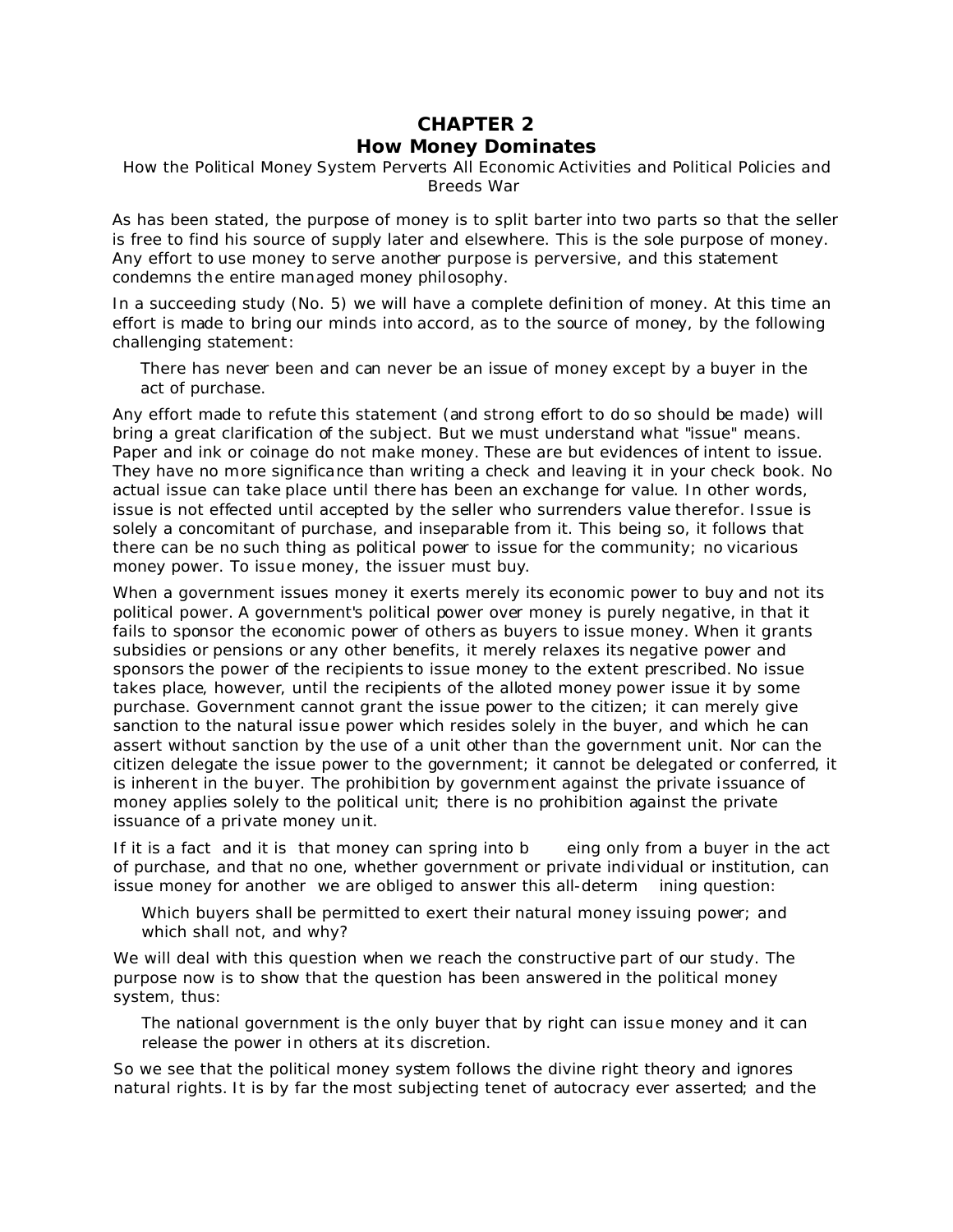denying of it offers man the greatest liberation ever attained by the assertion of human rights.

Let us trace the consequences of this, the postulate of the political money system. Having asserted exclusive money issuing power, the government is immediately confronted with problems inevitably springing from a false premise. The first is:

How can the constituency support the state without private enterprise and how can private enterprise function without money-creating power?

Obviously, this exclusion, unless modified, defeats politics as well as private enterprise. The state, by its own spending, provides some circulation, giving to the recipients of its patronage the power to release, by further buying, what money they receive therefor. But this is not enough for the economy. Some additional supply must be created. By the postulate of the political money system the entire nation of citizens is declared incompetent to issue money yet, since the state ca n issue money only by buying, there is not (unless the state goes extensively into industry) enough money for the economy. What is the solution of the dilemma?

By a mental quirk the conception is hit upon that although a citizen is not responsible enough to create political money, he may be competent to create substitute or credit money. But this brings another problem. How can the state, which professes to be democratic and impartial, grant credit to some and deny it to others? A solution of this problem is found by delegating to bankers the power to "loan" at their discretion; and laws are passed to authorize them to permit business men to "borrow" and thus create, not political money, but a substitute private money. By this process the state hides behind the banker, and escapes the political embarrassment of separating the sheep from the goats. The banker thus becomes a sub-autocrat over private enterprise, and a double standard money system is created, i.e., a primary and secondary or substitute.

In the process of "loaning," the banker authorizes the "borrower" to create private bank dollars; but the note evidencing the "loan," the deposit created thereby and the checks drawn against the deposit, all use the simple word "dollar" without qualification. Thus private or substitute dollars and political dollars become mixed in bank deposits and a double standard is thus established though without differentiation on the banks' books, thus bringing a train of delusions.

Since the government does not provide the banks with political dollars to loan, the banker must utilize promise-to-pay dollars; but these are based on false representations since there are not, of course, enough political dollars available to make good the promises to pay political dollars. Having, however, given the banker a monopoly on the business of licensing business men to create substitute money, the government finds it must put a limit upon the banker's avarice and accordingly provides usury laws. But the banker is under no law *requiring* him to "grant loans" while business is under the necessity of seeking loans. Hence to induce the banker to make "loans" o ther considerations are offered, and this explains how the banker gains a powerful position in industrial and mercantile corporations. The political money system, we shall see, is the creator of the very monopolies the government professes to be opposed to and against which it passes futile laws.

What actually exists, though arrived at by error rather than design, is a conspiracy between the government and the banking interests to put private enterprise in a position whereunder it must pay tribute to the money lender to gain the exchange power it needs to function, and which, if it were intelligent enough, it could provide for itself without consent or tribute payment. This conspiracy develops an aristocracy of business, composed of those who are recipients of immunity from the prohibition against the assertion of money power. The grant of immunity comes from the throne, vicariously issued through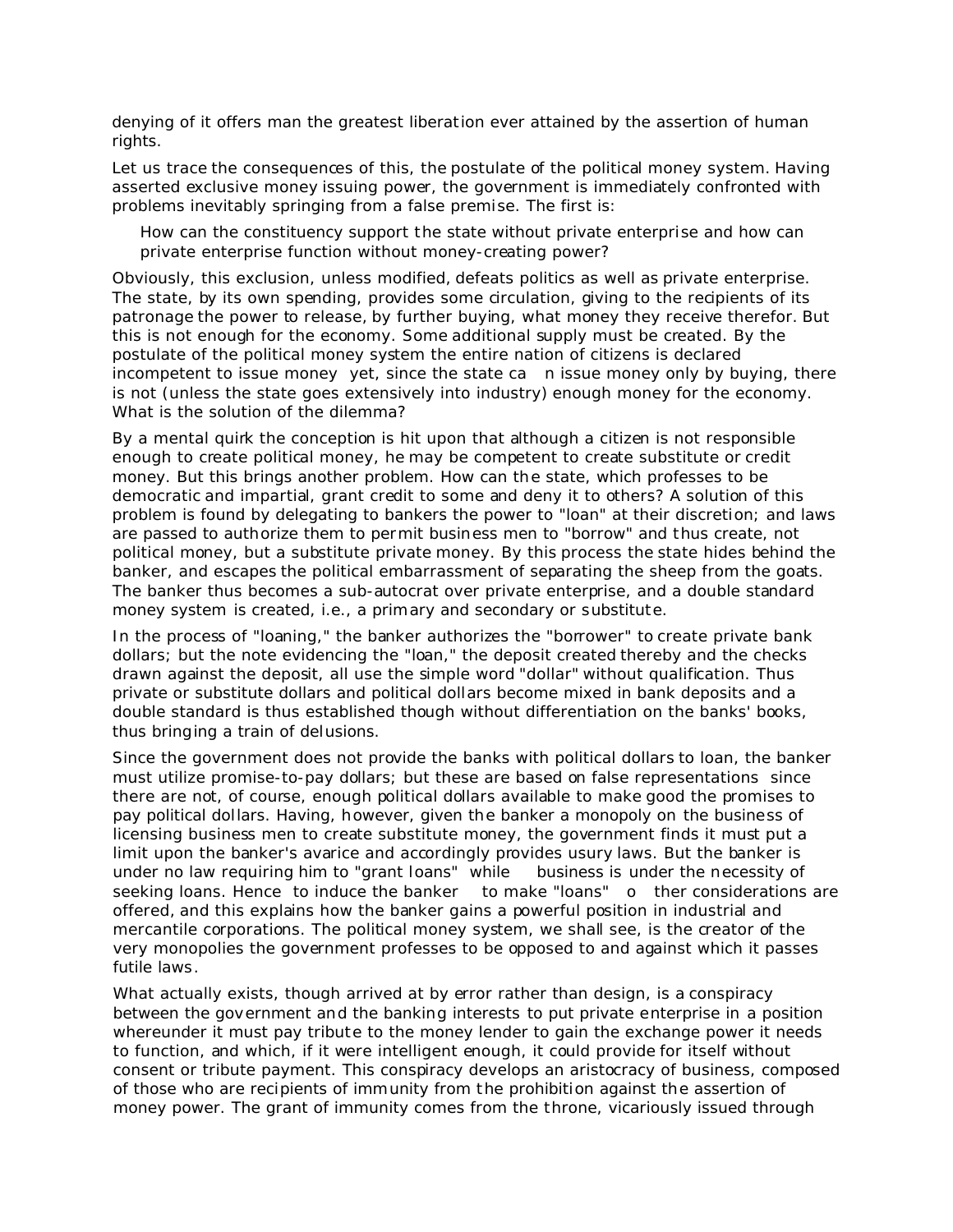the banker. This aristocracy, by reason of the competitive advantage it enjoys (due to a money power it is permitted to exert, but which is denied to others) throws the burden of the cost of the tribute system upon the ostracized part of the community. Thus competition becomes perverted producing a pe rverted enterprise system.

As we have seen, the political money system consists of two wings, the government and the banks, and two kinds of money, political and private substitute. Let us examine its functioning. Assume first, a government of limited functions and expenditures and a balanced budget. Such government creates through its expenditures an amount of circulation that is inadequate for the economy. The deficiency must be supplied through the banks (insofar as they permit) and thus a conservative government magnifies the importance and power of the banks.

#### MYSTERY DISPELLED

There has always been a mystery about the banking function but it is very simple. The banker is authorized by the government, within limits, to "loan" money to "borrowers," and this involves the following process: The bank credits the account of the borrower with a sum as a deposit against which the borrower may draw checks which will be honored by the bank on presentation. The bank holds a claim upon the borrower for the amount of the loan, plus interest, which is payable at a later specified date. As the borrower writes checks he creates *private substitute money* which, with any unused credit remaining in his account, is sufficient to meet the principal of his note when due provided h e can retrieve the money he has given out before that date. He does not and cannot, however, create the sum necessary to pay the bank its interest. This sum must come, if at all, from the supply of political money.

The idea, therefore, that the banker creates money is upside down. He actually depletes the money supply of private enterprise by setting up against it an obligation to deliver a sum (the interest) for the creating of which no power has been granted to the "borrower." To illustrate: assuming the annual rate of discount to be 6%, the banker credits the account of the borrower 94 and holds his note for 100. The deficiency of 6 cannot be created by the borrower and must be extracted from existing money supply, which can only be political money since the deficiency in substitute money exists also in all other bank loans. Thus at a rate of 6%, the banker creates over a period of ten years a 60% deficiency between the money created by the loaning process and the sum of the debt incurred thereby. This deficiency is held in suspense during the illusive "boom" phase but ma nifests itself when the call or "depression" phase occurs. It is plain, therefore, that the banking system is the manufacturer of the business cycle of boom and depression that develops through the positive action of loaning and the negative action of calling loans. It is also plain that its basis is a conspiracy between the state and the banking system against private enterprise, since the banking business and its function are the result of government's assertion of money monopoly, and of the denial of money power to private enterprise, except as licensed by the banker on the perilous basis just outlined.

Contrary to popular belief, the banker is neither a money creator nor a money lender. He merely profits from the ignorance of businessmen by charging them for authorizing them to create money, a function that is natural to the buyer and which he can exert without cost if he is intelligent enough to form a reciprocal enabling pact with other buyers. The process involves no cost and, therefore, justifies no fee. Since the money is created only by the act of buying, the banker, of course, does not lend it, and since he is not the buyer, he does not create it. Money cannot be loaned or borrowed until it has been created by the act of buying. Therefore it is correct to say that a savings bank makes loans, but a commercial bank makes no loans. It merely permits "borrowers" to create money, thus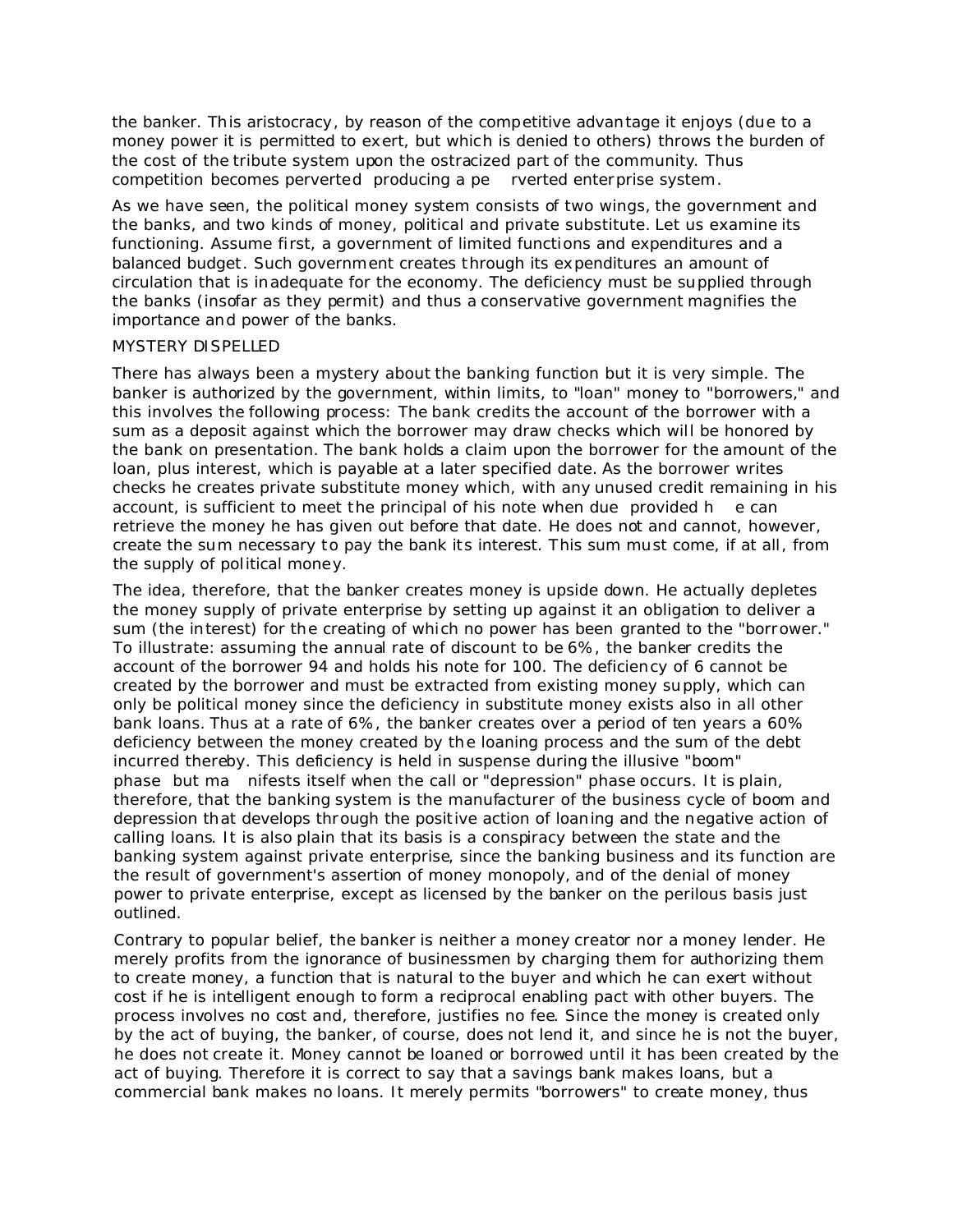increasing the money supply. Non-banking corporations, individuals, pawnbrokers, etc., loan money from the existing supply. Therefore interest may be justified in these cases of actual loans, whereas, it cannot be justified where the "borrower" is the actual creator.

Political policy may vary the effects of the political money system, but it cannot bring virtue out of a vice. In the foregoing example we assumed a conservative government policy which resulted in magnifying the power of the banking system over private enterprise with its evils climaxing in the deflation phase of the business cycle. Let us now contemplate a spendthrift government policy.

## SPENDTHRIFT FISCAL POLICY

By emitting large sums of money through public works and bureaucracy and extending loans and distributing bonuses, subsidies and benefits the stat e relieves the economy's need for petitioning the banker, but this does not dispose of the banker. It merely alters his status; since the government loans, that create new money, still go through his books. It may seem absurd for the government, which has declared itself the sole fountain of money, to go a-borrowing to the banking system which it has created to authorize the creation of substitute money, but political expediency dictates this course. Having, by its spendthrift policy, diminished the banker's private loan business, it must provide for him. By going through the motions of "borrowing," the government provides for the banking system a subsidy without which the system would collapse thus causing ec onomic hardship, since the banks serve a very essential purpose in check clearance. So the government, which is the sole money authority, goes through the make-believe of borrowing from the banks even thoug h it could write checks on the Treasury with the same force and effect as if drawn on a bank depository.

This process of going into debt by the government produces an entirely different effect from incurring of debt by private "borrowers." A private "borrower" can produce only private substitute dollars by the promise-to-pay process. When the mixture of substitute dollars in the pool of political dollars reaches the saturation point and the banks begin calling "loans" and depositors begin demanding cash, somebody is bound to be caught short. These are usually the marginal enterprisers who, being on the outer fringes of the banking perimeter, must default to their banks (which are usually the smaller banks) thus forcing them also into bankruptcy. Thus money supply is diminished by wiping out deposits, depression is suffered for a period, bank competition is reduced and the cycle renews itself by a new season of bank "loans." Not so, when the government does the borrowing and distributing of money.

The private borrower-spender creates substitute dollars which mix but do not blend with political dollars. Sooner or later they are extracted by the process of deflation and bankruptcy. When the government borrows it pledges itself to supply currency money on demand and as it creates additional money supply. The new dollars blend with the old, making a new or weaker unit. Being the sole money power, the government has unlimited power to create additional supply, but, under a natural law of money that it cannot suspend, it automatically reduces the power of each unit in the market place unless there is an equivalent goods supply. In no event, however, is there any hazard by banks in "loaning" to the government; since, regardless of how much the unit falls in power, the same affect is had upon the bank's deposit liabilities as upon its "loan" assets. In other words, there is no double standard of dollars and substitute dollars when the government "borrows", for the government can print and deliver any amount of cash demanded. Thus the old and new dollars are indistinguishable from each other and are of the same power. Therefore no public or bank panic can arise to precipitate deflation and hence there is no safety valve in political inflation as there is in bank credit inflation.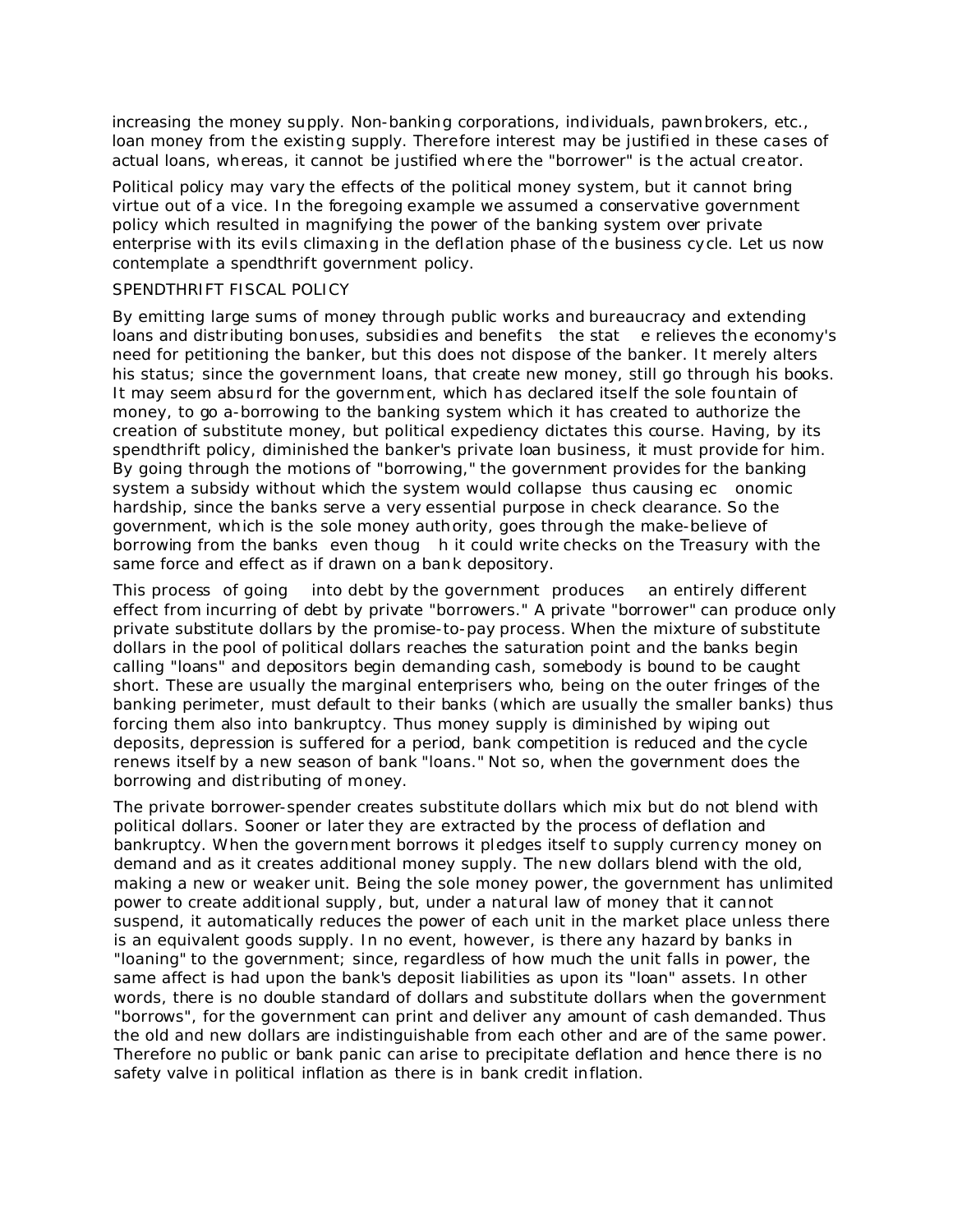Only one action can bring deflation from political inflation. That is the deliberate purpose of government to do so by switching from a deficit budget to a surplus budget, thus making a net deduction in the money supply. This being politically inexpedient, the nearest approach to a corrective that may be expected is a discontinuance of added inflation by the adopting of a balanced budget policy.

## END OF BANK CREDIT CYCLE

In the political spendthrift policy, banker profit is no longer the motive of money expansion, for the banker is now reduced to a subsistance rate of interest and loses all opportunity to gain commercial and industrial ascendency; since his loans are no longer to private enterprise but to government. Political expediency rather t han profit is now the criterion; and in acting as dispenser and lender of money, government gains direct control of private enterprise.

Pressure groups now form and march on the nation's capitol, and money power is distributed under the vague profession of being in the public interest but is always received by particular interests. After this process establishes a definite trend, we see how the political money system reacts against the government with a disease that endangers both the state and private enterprise. This is the disease of inflation.

Because it requires super-human courage to deliberately reverse the inflation by adopting a surplus budget or even to a rrest it by a balanced budget only two courses lie op en to the government. These are, (a) to continue the inflation until the money unit is destroyed and the economy is thrown into chaos and thereafter adopt a new unit, or, (b) take over private enterprise and by summary process destroy exchange; in short, adopt communistic dictatorship.

Thus we see that private enterprise is constantly in the throes of one type of cycle or another. The banking cycle inevitably follows from a conservative government policy; and the inflationary cycle inevitably follows when the government acts as the money provider. The private enterprise system is merely a football that is kicked by banker or government and the goal posts are cycles of one type or another. In either process there are large segments of the community that are touched but little by the flush phase of the cycle; they are in want in both types of cycles and both phases thereof because they are not permitted to invoke the money power in either case.

The very essence of the principle of private enterprise is the power to acquire and dispose of property. Since to acquire or dispose of property requires exchange and since the government or its creature, the banker, may veto exchange by withholding the exchange media, it can be seen that there is no private enterprise system in the full sense. Ours is, and has been from the beginning of political money, a political enterprise system, completely dominated by government directly or through its satellite, the banking system.

There is an analogy between the patent granting power of government and its money granting power. When a citizen invents a device, the government grants him, through the patent office, a monopoly on the sale of it. When a citizen produces anything, he is at liberty to use it; but, if he wishes to sell it, his ability to do so is dependent upon his ability to find someone who has the money. Since buyers can have only such money as the government distributes through its purchases, loans and gifts (or such substitute money as its creature, the banker, will authorize) it may be seen that buying is subject to grant, just as, in the case of a patent, selling is subject to grant. In the case of patents, the patent holder is the grantee of veto power; in the case of money, the banker is the grantee of the veto power. These two are the breeders of our monopolies and of the two, the money granting and vetoing power is by far the greater. It in fact makes possible the acquisition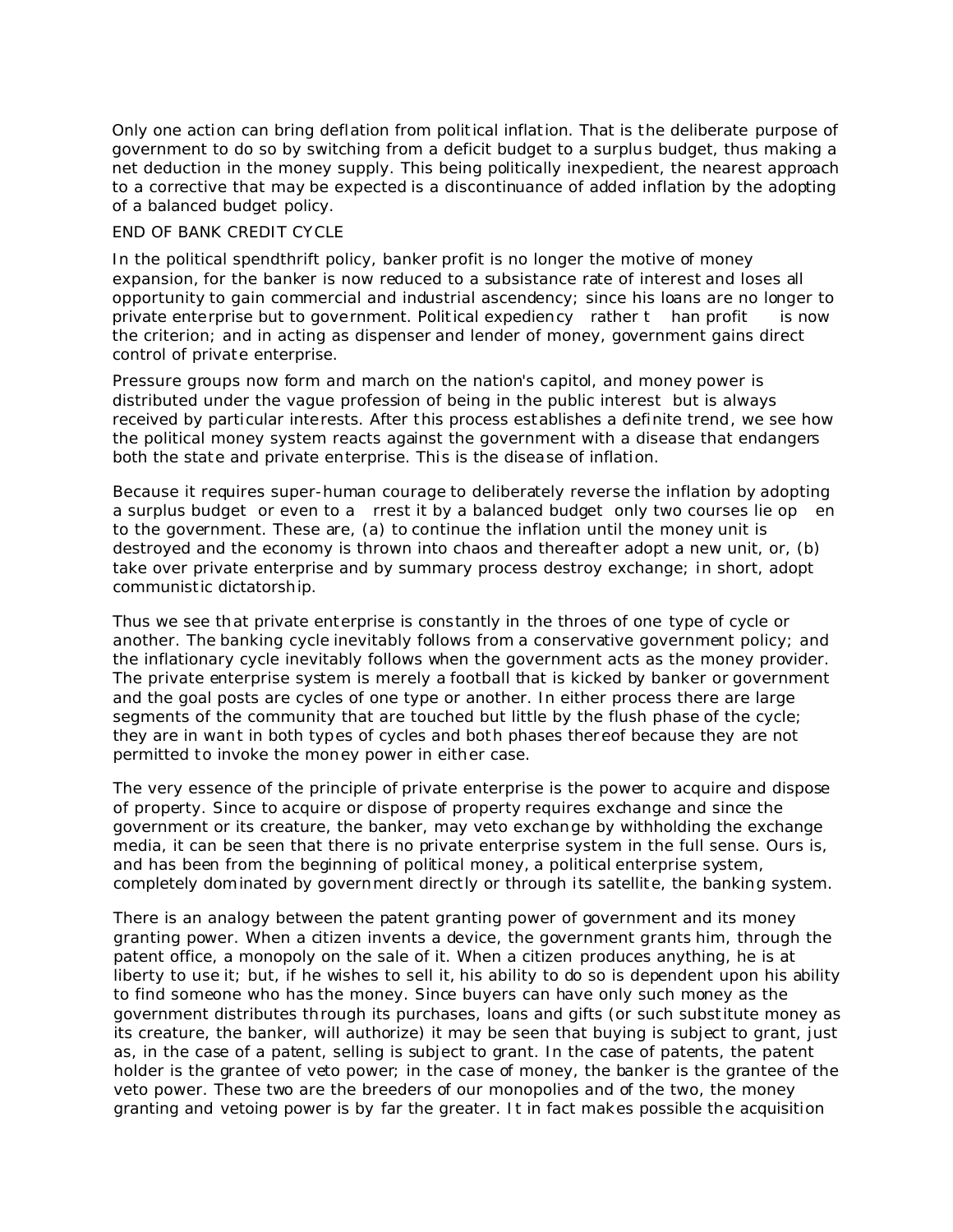of the patent granting power from inventors who, not having money power, are obliged to sell to those who have. The government, which promulgates laws against monopolies in restraint of competition, is itself the author of these twin creators of monopolies.

The political money system cannot help but operate adversely to the small enterpriser because his capital resources, on which banking credit is based, entitles him to such a small credit that the process of qualifying involves an expense far out of proportion to the possible interest income for the banker, and his profit possibilities are too limited to excite in the banker desire for participation. Therefore, probably 95% of all enterprises are below the banking line. The usury laws are, in effect, laws against loaning to small enterprises because they confine loans to sums that are profitable at the maximum rate stipulated. Thus enterprisers are divided between the aristocratic-monopolists and the ostracized "untouchables." While the little fellows must engage in cut-throat competition, the big fellows have only a modified competition. To get from the nether to the upper level, the investment banker offers to smaller units the escape of amalgamation and thus he sits in on the profits and management of the new aristocratic corporation which thus acquires a competitively privileged position over the remaining nether group. Thus the political money system forces bigness as a means of survival. To be little is to be excluded from money power.

Unless we find a method whereby each enterpriser shall be able to create exchange power commensurate with his size, we practice only sham competition and make a mockery of so-called free enterprise.

It must be obvious to any thinking person that our progress from primitive to modern standards is due entirely to the specialization of labor and that specialization of labor implies the efficient producing of commodities that are not directly usable by the producer. This implies the necessity of facile exchange of products between producers, and that production can only be as profitable as exchange is facile. Therefore; whatever limits the facility of exchange limits the efficiency of production since production beyond the capacity of exchange is waste.

#### EXCHANGE IS BARTER

Exchange proceeds by barter, always has and always will, since values will exchange only for values. The introduction of money into the exchange process is merely to split barter into two parts so that each part may seek and find its reciprocal. Thus we see that we do not abandon barter; its essence remains, only its operation is improved. It would be shocking to our sense of freedom if the government, or a creature of government, should try to make whole barter transactions subject to special permission. We would denounce it as intolerable tyranny. Why is it that we tolerate the idea that split barter can take place only when the trader holds a certificate (money) issued or authorized by government or a substitute certificate issued by a banker? Why is it that a whole barter transaction needs no license, while a half barter transaction requires it? Why is it that a shoe maker and a pants maker can exchange their products without interference, but if they wish to buy one another's products by means of money, they are subject to a veto power?

How can we possibly develop the full inventive and productive genius of man when such a veto power exists over private enterprise? How can there possibly be free competition and fair play when the power to defeat it lies in the hands of political usurpers and their grantees? How can a government, however well disposed, possibly provide money for private enterprise since, as we know, it cannot issue it without buying, and the more it buys the more it invades private enterprise and develops state ownership? If the producer of wealth cannot invoke the money power to exchange that wealth, is not wealth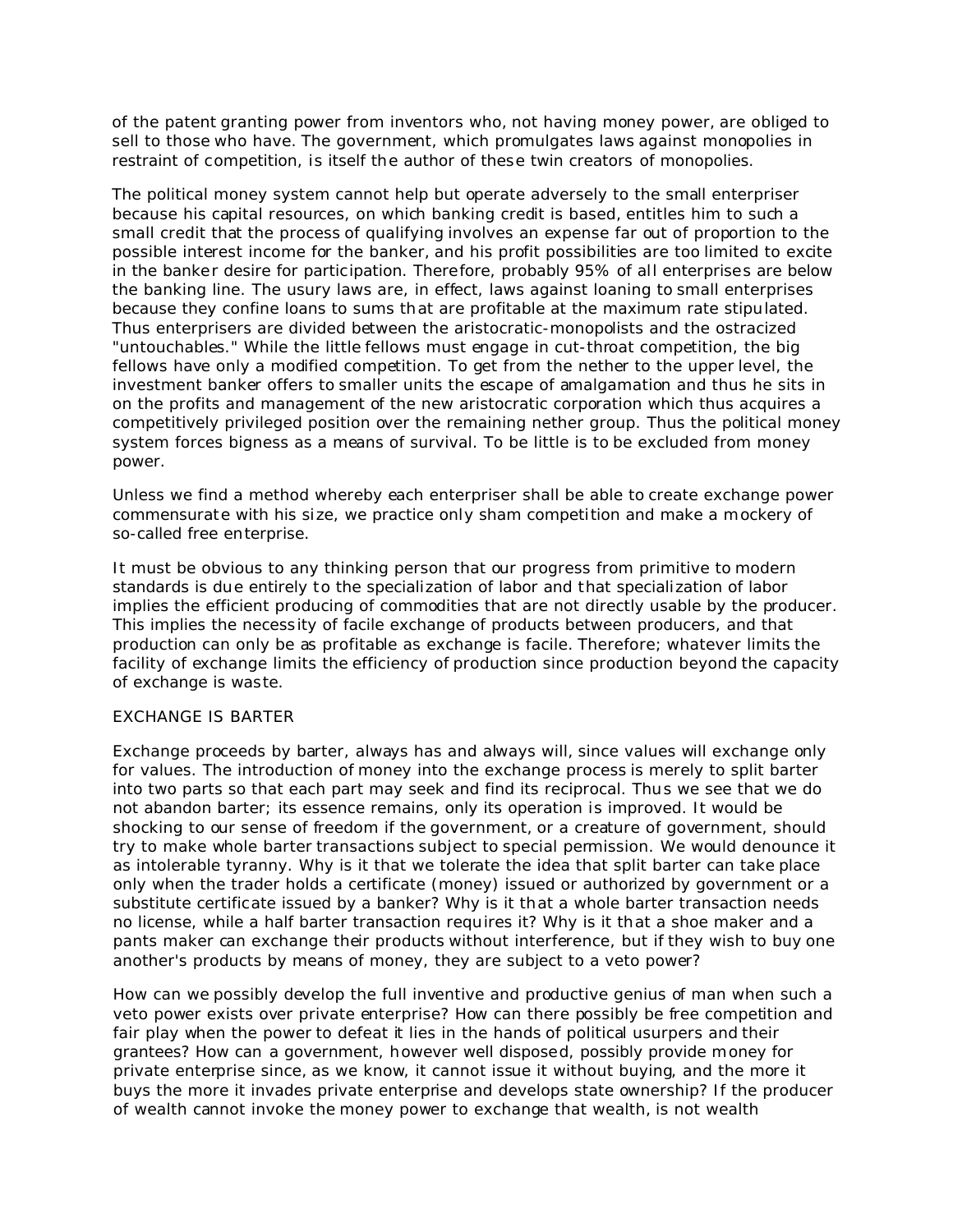production hampered and need we seek any further for causes of our economic and political maladies? Is it extravagant then to say, that our economic and political ills are all traceable to our false money system? Why must our genius for increasing production be forever thwarted by man's inability to requisition his production into consumption?

The political money power which involves an unnatural function of the political system asserts a dictatorship that perverts not only business but government itself as autocratic power must always do. It is idle for us to debate the comparative merits of democracy and dictatorship when the die is al ready cast by the government's usurpation of the money power. The ability of the citizen to control the government simply does not exist while he is put in the position of a suppliant to such government. Since money is indispensable to us and since government controls money, we must beseech the government and thus we are subjects no t citizens. This process of winning governmental benefits begins as paternalism; but, as larger numbers seek to secure special favors, its paternalism develops either into communism or political and economic convulsion. We cannot be freemen as long as we are money slaves; and under the political money system our subjection becomes progressive.

### MONETARY AUTOCRACY

Compare the states of the American Union with the Federal Government, and the virtue of government without money power, and the vice of government with that power, is apparent. Yet the states are not entirely without money power si nce they can create substitute money through the banking system, just like private corporations. But this power is limited, because the banker is under the same caution and hazard when loaning to state and local governments as when he loans to private borrowers. They become hazardous risks if they maintain an unbalanced budget.

The states are really nations that have mutually agreed to waive their rights to raise tariff and trade barriers, coin money and make war. They never intended to surrender their sovereignty to the Federal government and of course, under the ignorance that has universally prevailed, never realized that in surrendering the money power to the Federal government they were impairing their sovereignty and subordinating themselves, nor did Alexander Hamilton and his contemporaries contemplate such eventuality. But it turns out to be so.

A money power government inescapably draws power to itself at the expense of those that have surrendered this power because the money power, as we are now finding out, is a very deceptive taxing power. A non-money-power government must, at least, approximately balance its budget and to do so must levy obvious and painful taxes. Thus the constituency, conscious of the cost of government, holds such government in check. Also, since such government is not a fountain of money, it is not the object of money pressure groups and hence does not develop bureaucracy.

Contrast this with the Federal government which is the money sovereign. It is the fountain of money, and can emit money without regard to tax levies, and therefore is not under effective taxpayer restraint. It can also meet any call for funds by money seekers, and of course it attracts them. With the constant bids it receives for grants or loans or subsidies or expenditures it is in position to win concessions from the petitioners; and becomes the logical overseer of such funds, developing naturally a bureaucracy and assuming more and more governing functions.

If it decides to distribute the costs of a program over the states, these states must raise their share the hard way through taxes, while it provides its share the easy way, by merely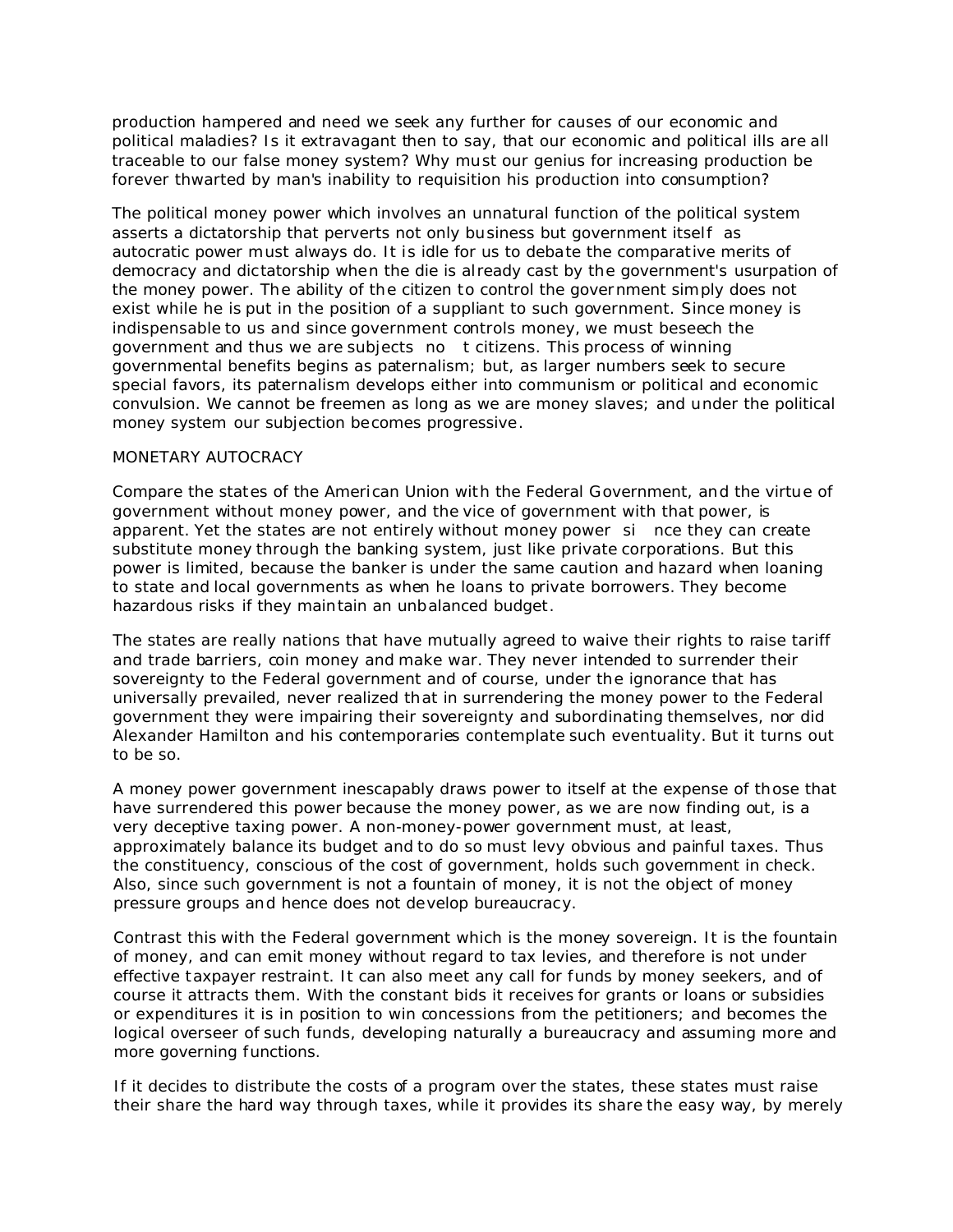borrowing and increasing its deficit. If it were obliged to present the bill promptly to the taxpayer, as the states must do, the taxpayers would protest and end the largess. But the taxpayer is kept under the illusion of getting something for nothing until a later day of reckoning. The policy of deficit financing, which is a policy of partly deferring taxes, has been going on for twelve years with pyramiding effect. It cannot now be stopped short of collapse. The unlevied taxes which constitute the deficit will break upon the citizenry with catastrophic suddenness through the process of inflation, leaving them bewildered as to the cause. Yet inflation, in its runaway phase is but the breaking of the tax dam that is hidden behind the deficit. Through higher prices the people must pay their delinquent, though unlevied taxes.

What we have in the United States is 48 democracies crowned by a monetary autocracy that is subordinating these democracies and their citizens by its money power. It is a law and power unto itself. Both the citizens and their state and local governments must approach it hat in hand for it controls the life blood of the nation. It is imperiling both the economic and the political structure.

Political government is a social system whereunder the citizen, in whom the primary sovereignty resides, surrenders a part of his natural freedom in exchange for real and fancied benefits; but the well-spring is always the citizen and the flow of power cannot be reversed. This is the democratic ideal. Under the American system our states are the repositories of sovereignty from the citizen and in turn confer powers upon cities and other local governments within the state. In entering the Federation, the states surrendered certain powers to the national government but not w ith the intent of subordinating themselves. What is it then that has subordinated them and magnified the powers of the Federal government? It is solely the money power which not only subordinates government but the citizen himself because money power is sovereignty. Take away man's money power and he has lost his sovereignty for he becomes a suppliant instead of a master. Let it repose in one government and not another and it will inevitably subordinate the one without it. Money power is the very essence of sovereignty and the failure by the citizen to assert it renders democracy futile.

## MONEY POWER IS WAR POWER

The war making power of the U. S. Government and of every other national government is beyond the control of their citizens solely because of the political money power. How could Germany, Italy and Japan have prepared for war except for the deficit-making or moneyfabricating power? In short, how could any people be brought into aggressive war except by financial deception? Can war be planned or carried out on a cash basis unless the people are in favor of it? Certainly not. The money power is the war power; and the appetite for war in politicians is created by their frustrations in their domestic affairs fr ustrations that are the result of the impossibility of operating a successful economy under the political money system. The political money system starves productive enterprise but finances lavishly the destructive activities of war.

If the government were obliged to come to the people for money instead of vice-versa, the people would keep government under control and operate their economy satisfactorily with prosperity and peace resulting. The peoples of the nations do not make war. For them peace is the natural and permanent order. Wars are planned and perpetrated by politicians and their diplomats; and the money power of government is the means by which the people are maneuvered into wars

This does not imply that wars could not occur if the money power were exclusively in the hands of the people. It means that the veto power would be in their hands and the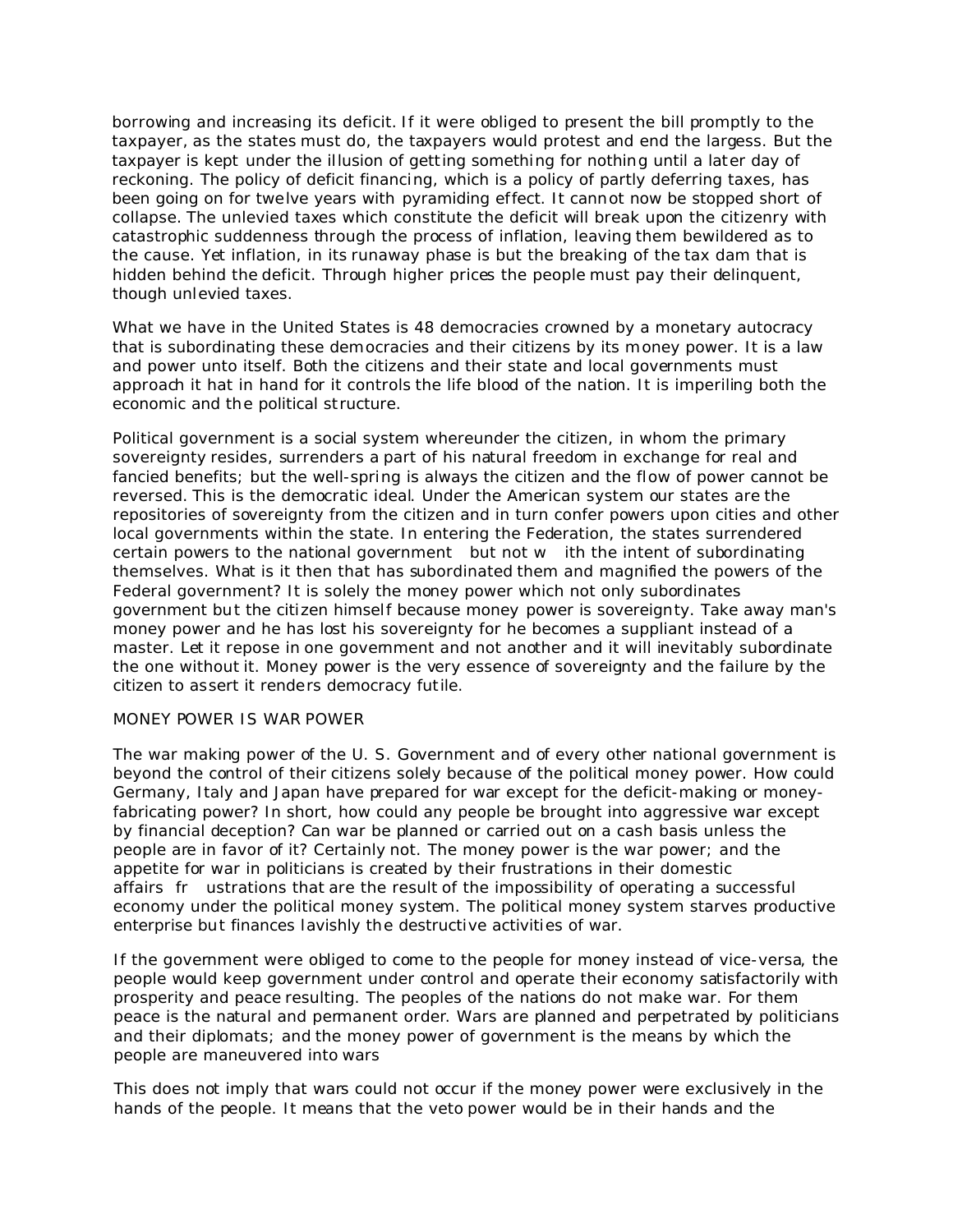purpose of the war must be purely defensive, since it is inconceivable that they would finance aggressive war.

So, summing up, we find that the political money power makes constant economic war upon us; and, in the extremity of its frustrations, it takes our blood in military war. Old men suffer a life time of trials from it; young men suffer death at its hands.

Let this be said as an indictment of ourselves and our ignorance a nd not of the motives of the men who run our governments. They (with few exceptions) are deeply concerned with the problems of private enterprise and public service and peace, and strive earnestly to make democracy work. We would not impugn their motives, but we would point out their follies and their failures. They, as well as private citizens, are victims of a system that could not work to the benefit of the state and industry even if the law makers and administrators were endowed with the wisdom of a Solomon and the virtues of a saint. Good motives are no justification for the violation of natural laws.

We have not even made a beginning in democracy by merely putting at the disposal of man an occasional ballot to choose who should he his governor under a system that is inherently paternalistic and autocratic. Man must have untrammeled command of a daily an ho urly ballot which he casts in the market place to support the things and services he desires and which he withholds from others and which he transmits to the state or denies it according as it merits his patronage. He must have the power to create this money ballot in a measure commensurate with his power to produce and serve his fellow man without hindrance from his servant, the state. The moment we limit or thwart or bias this money power, which is natural to man, and the very criterion of his sovereignty, we pervert democracy beyond the power of any political ballot or any parliament to remedy. Money power cannot be separated from democratic power without miscarriage and ensuing frustration po litical and economic. Democracy implies the sovereignty of man; and, since man cannot be sovereign without the money power, there can not be democracy under the political money system.

Until, through the assertion of his money power, man can requisition from industry all he produces, and put government under his direct patronage, human aspirations will be unattainable.

Since to create or issue money is to buy, and there is no other way money can spring into existance, the government spending program leads inevitably to government ownership and dictatorship and citizen disposession and subjection. The challenge is clear. Either we shall assert, through our money creating and buying power, mastery over our economic and political affairs, or the money creating and buying power will continue to be asserted by government to our utter degradation.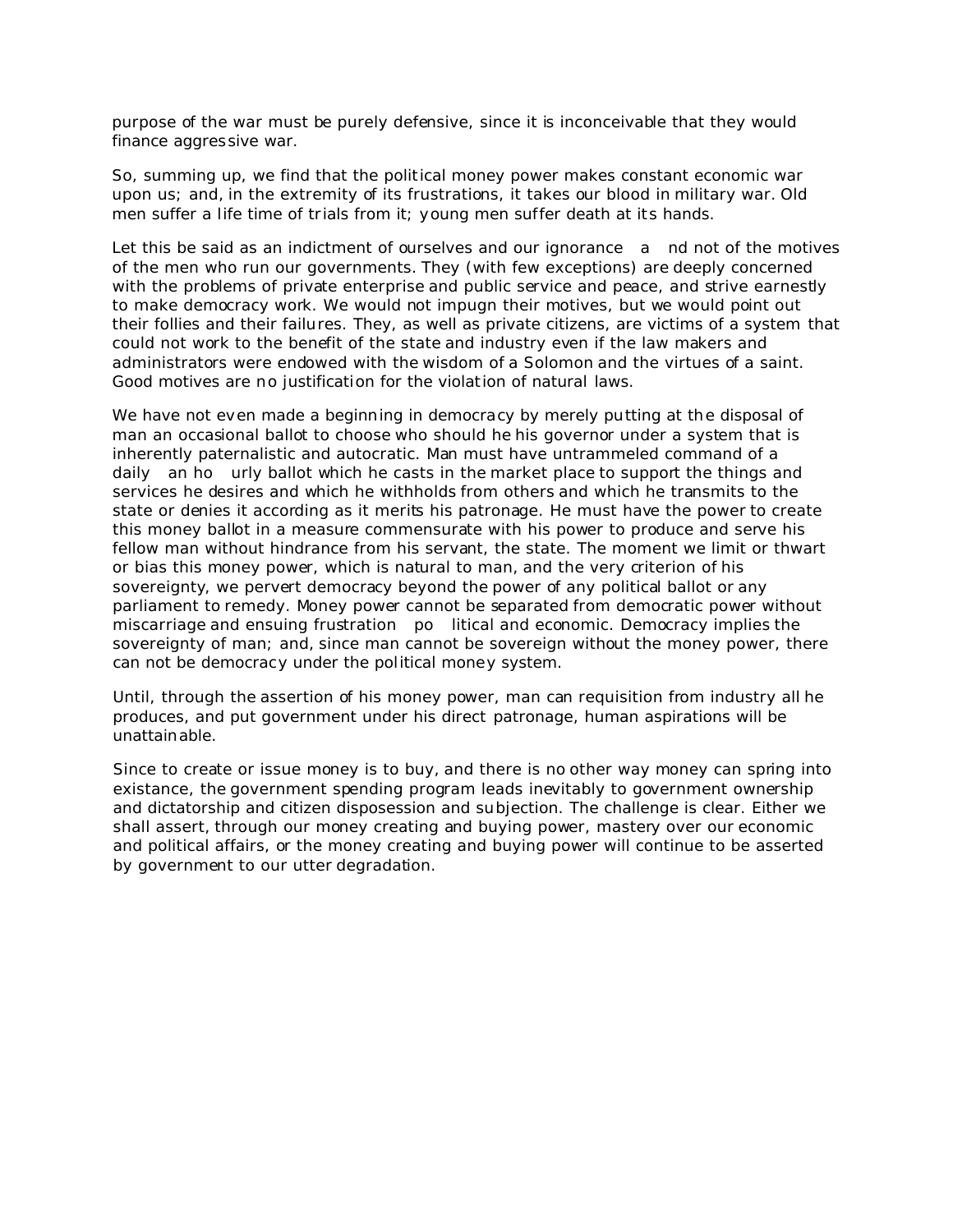## **CHAPTER 3** *The Coming Crisis* The Threatening Inflation Chaos and How to Avert It

After 12 years of sewing the seeds of inflation, we must now reap the harvest. By examining the causes and effects of inflation we shall be able to meet the coming crisis with the minimum of hardship.

Inflation means the creation of money units without commensurate creation of wealth. The release of inflation, i.e., the affect of inflation, is to raise prices when the expanded money supply meets the goods supply in the market. We have been creating inflation for 12 years by increasing money supply out of ratio to goods supply, and during the past three years we have even diminished civilian goods supply while accelerating the increase of money supply. We have, however, as yet, released very little inflation, i.e., very little of the excess money supply has gotten into the market place. This means that we have been restraining and storing it, thus creating an explosive situation.

To understand the present political inflation, we must distinguish it from so-called bank credit inflation. When, as has been pointed out, substitute dollars are created through the banks, it is not the banks but the borrowers who create them. The borrowers in writing checks, create bank or substitute dollars; and, on the presumption that they receive full value therefore, do not create inflation, since these dollars are backed by actual wealth. All the purchases resulting from the loan are bought with bank dollars, save one. The loan provides for the purchase of everything but the banker's "service" the interest charge; this cannot be paid with bank-created dollars.

Thus, what we call a bank inflation is merely a boom caused by releasing exchange power which in turn releases productive power, but creates a potential absorption of government dollars by reason of the necessity, at some later date, of taking from the supply of government dollars a sum to meet the banker's interest charge. This interest charge has created nothing; and is, therefore, unbacked by wealth. When, by the calling of loans, government dollars are extracted by the creditors from the total money supply, a deflation of money supply occurs and there appears a surplus of unsaleable goods. Thus we see that the bank-loan-interest system always creates unbalance between money supply and goods supply; and that what we call the depression phase of the business cycle is but the flower of the seed that was planted in the boom phase. Interest increment is in fact money decrement. This is the termite that feeds quietly and insidiously upon the circulatory system and depletes the money supply, thus diminishing consumption and production, producing depression.

The depression or deflation phase of the business cycle always follows the boom phase by reason of ultimate loss of confidence by the creditors, and thus there is an automatic reaction and termination to bank credit inflation. Not so with political inflation.

Since the peculiar position and function of the banker in the scheme of our economy is so universally misunderstood, and even by the banker himself, a few more words devoted to clearing up the mystery may not be amiss.

The banker is the holder of a government license to speculate in money. As has been stated, he neither creates nor loans money. He permits businessmen, for a fee, to create substitute money by a "loaning" process in which he takes this position toward his "borrower": "If you will pay me a fee I will establish a credit on my books that will enable you, by drawing checks, to create businessman's money. I will take the position, with all my depositors, that they may draw either businessman's money by means of checks payable to some one else through a credit on the books of some bank, or I will deliver Uncle Sam's money on demand."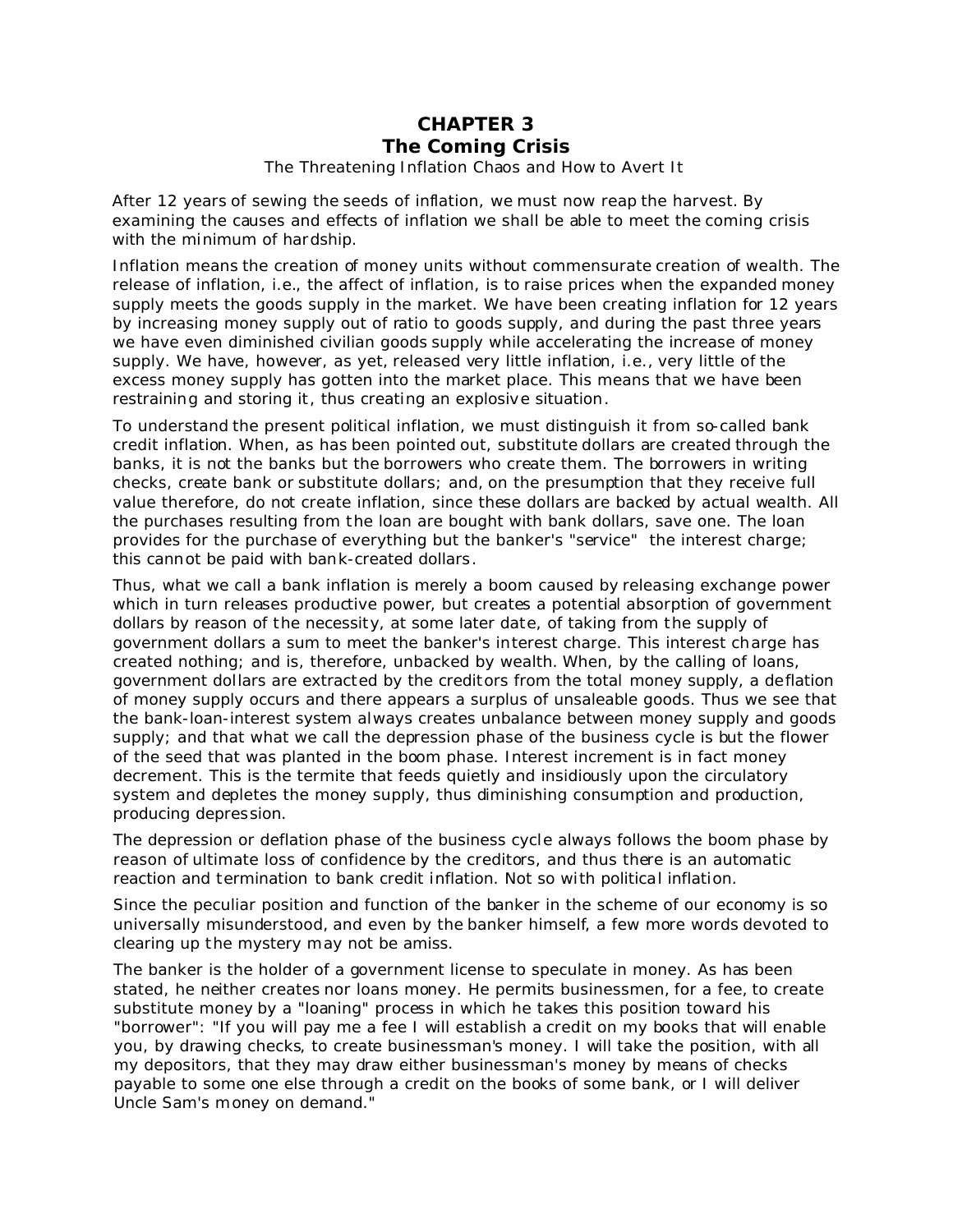The banker's pledge is a legal fraud because it professes that all book credits established by the "borrowing" process are warehouse receipts for currency, which is true only to the extent of currency actually held or available. Thus banking has merely evolved from the original goldsmith-banker's false representation of holding gold to back all his outstanding promises to the modern method of professing to have 100% currency backing.

Under this system it follows that as businessmen's money expands through "loans" and the sum of Uncle Sam's money remains the same or diminishes or expands but slightly, the banker's undertaking grows more hazardous and in due course it becomes so manifestly impossible of fulfillment that a scramble begins for currency by banks and depositors, resulting in a money panic and depression.

To distinguish this condition from a political inflation, substitute Uncle Sam as the "borrower." Since Uncle Sam can deliver an unlimited sum of Uncle Sam's money, it is obvious that the banker has nothing to worry about and can "loan" an endless amount of money and instead of producing ultimately a panic for money, the effect is to produce a panic for goods to exchange for the plethora of money.

A political inflation can be arrested or reversed solely by government action. Here the debtor the government controls the situation, because, unlike a private debtor who promises to deliver more than he can create, the government can make good its promise to deliver any number of dollars. These dollars, however, grow progressively smaller, but nevertheless fulfill the government's loan obligations which are written in the simple word, dollar, without specification of power. A dollar is whatever the government issues as a dollar it h as no fixity.

A political inflation, therefore, has no automatic corrective; it is speeded, retarded or reversed entirely by government action. Action to arrest or reverse may take one or both of two forms, namely, repudiation of promises, or budgetary action to balance or create a surplus from which to retire obligations. To balance the budget means to retrieve as many dollars as put out, thus ceasing to feed the inflation further. A surplus budget means retrieving more dollars than put out, thus deflating the money supply.

## GOVERNMENT TAKES OVER

We are at present in a political inflationary movement which during its life, and probably forever, has ended the menace of bank credit inflations and deflations. This is due to a radical change in political policy, adopted in 1933 after the depression beginning in 1929. In previous bank credit deflations the government did not intervene but allowed the depression to run its course and the cycle to renew itself. In this instance, however, the government took over the banking function by expanding the money supply. There is now no way by which the banks can recapture their function because there is no way by which the government can let go of it. The banks are now mere pensioners on the government's hands, and, as previously explained, it is politically expedient to keep them alive by the sham process whereby the government professes to borrow from them. As an example of their reduced position, we may compare the average interest rate of 4-1/2%, paid by the government for financing the last war, with the average rate of 1-3/4% at which this war is being financed.

Another index that points the same trend is the fact that total private debt corpo rate, farm mortgage, urban real estate mortgage and state and local government rose from \$72.4 bns in 1916 to \$90.8 bns in 1919, an increase of 25.5% while in this war there has been a rise in the same brackets from \$125.3 bns in 1939 to \$129.2 bns in 1942, or only 3%. On the other hand, the Federal debt rose from \$1.2 bns in 1916 to \$25.6 bns in 1919 and then declined, while in this war it rose from \$47. bns in 1939 to \$112.5 bns in 1942, and rose to \$171.2 bns in 1943. At the end of the last war (1918) the Federal debt was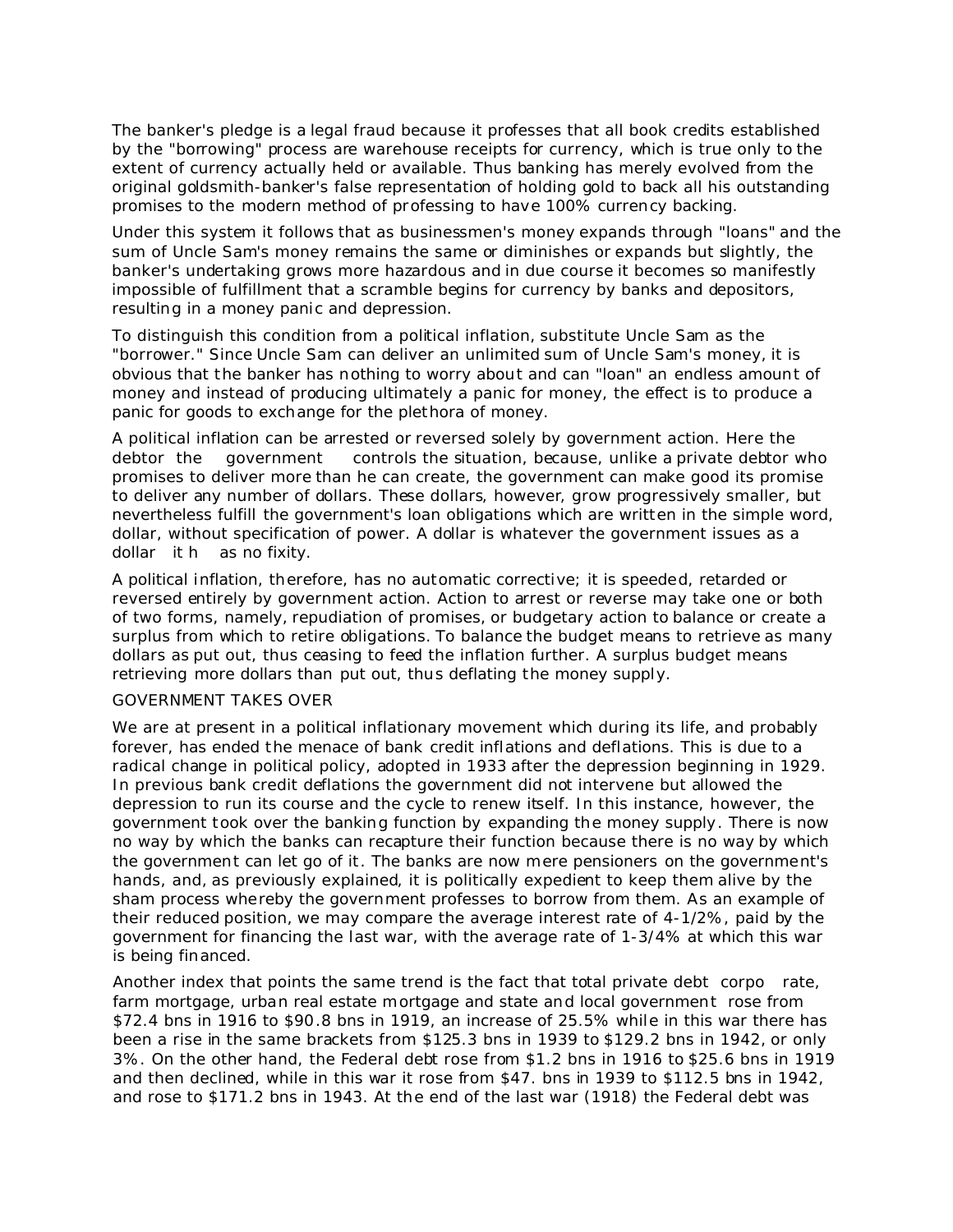only 19% of the combined private and public debt, whereas, today, in the middle of the war, it is above 60%. Since private and state and local debt are practically standing still, and public Federal debt is rapidly expanding, the relative positions of the two classes of debt will undoubtedly be reversed, with Federal debt being 80% of the combined total of private and public debt, instead of 19% at the end of the last war.

Banks no longer have any influence upon monetary matters; the government now controls the situation completely; and in forecasting we have to consider, therefore, only political expediency and political action. This is an entirely new condition in America, and we therefore have no precedent to guide us. Many persons will be misled by using old guides and therefore expecting deflation to follow this inflation as deflation has always followed previous inflations. This is total inflation; there will be no deflation.

The banking system is being used now, not to create substitute or bank dollars, but to create government dollars, because the government is the borrower-creator. The supply of government dollars is now so great that the admixture of substitute dollars offers no hazard whatever, and the day of bank panics is past. Banks will no longer fail; they may, however, liquidate and retire from business. This depends upon whether the increase in their expenses, due to the inflation, will be counterbalanced by increased income from government loans. Such increased income will probably come automatically without a rise in the interest rate. Banks are now taking about 40% of the government's securities and private investors, 60%. As the inflation progresses this latter percentage will diminish and the former will correspondingly expand. Private investors will show increasing resistance to bond selling, and the banks will absorb what the public doesn't take. Thus increased volume of loans will produce increased income for the banks, without increase in the interest rate.

#### GOVERNMENT DEBT EXAMINED

So much misconception exists on the meaning of the so-called government debt that it needs to be analyzed. It is not properly called government debt; it is a taxpayers' debt. It arises solely out of a postponement of tax levies to balance the budget. It means that the citizen has been getting government service and disservice at a cost that in part has been on the cuff. By the borrowing process the government has been inducing its security holders to advance the unpaid cost to the taxpayer; and, for his thus "holding the bag," government pays the security holder an interest which is added to the taxpayers' obligation. The government is only a middleman between the creditors and the taxpayerdebtors. How it will serve their respective interests depends upon political expediency and the reactions of both classes. To be sure, the security holder and the taxpayer are often the same person, but not always and rarely in the same degree. Also the taxpayer consciousness may be keener than the creditor consciousness or vice versa. We shall speak of the two as investor interest and taxpayer interest.

There are two ways that the taxpayer interest can be made to pay its debt to the investor interest. One is the bald and bold way of levying taxes to create a budgetary surplus out of which to pay the security holder. The other is to pay the security holder on demand while continuing a deficit policy. The latter is undoubtedly the way it will be paid as the former is politically a dangerous method. This latter course means of course, releasing funds from Government securities and increasing the pressure of liquid funds on the diminished goods supply.

What are the retards and the inducements to this process of liquidation? We have price ceilings and rationing. These are restraints to price rises but they are effective only as long as the people remain under the illusion that non-spending means savings. The price rises have as yet (May 1944) not been large enough, and the continuity of the rise has not been long enough, to destroy this illusion. Some people are already aware that money saved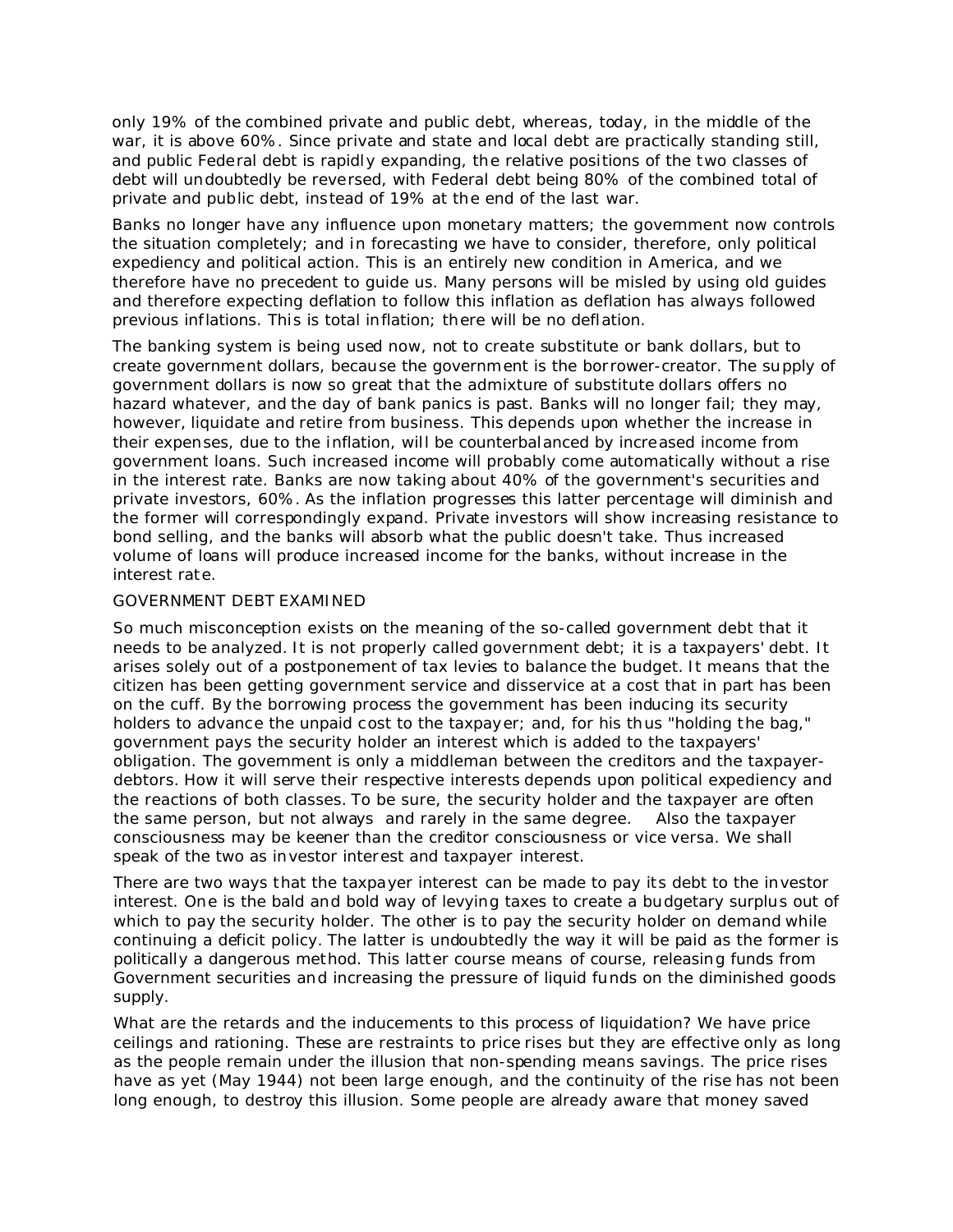declines more in principal than it accrues in interest; but they have another illusion, namely, that there will be a deflation as has been the case with every drastic price rise before in our history. On the other hand the inducement to the security holder to liquidate is the persistent and henceforth accelerating price rise forcing some to se ll to meet current expenses, and causing others to become panicky.

What are the indices that the liquidation trend is approaching? One is that shown in the increasing amount of refunding that becomes necessary; and the best example of this is Series E Savings Bonds. In January 1942 the redemption as compared to sales was less than 1/2%. This has risen until in December 1943 it was 25% and in March 1944 it was 42%. Another index is the comparative percentage of securities held by banks to the total. Comparing July 1942 with December 1943, we find the former date showed 38% held by banks and the latter 43%. As private individuals and corporations take less, the banks must take more and thus the increasing percentage of bank holdings is a reflex of the increasing public sales resistance.

There is no power that can reverse this trend toward liquidation except a drastic increase in taxes; and the government, having lacked the courage to adopt this policy thus far, will of course not regard it as politically expedient in this critical stage of the war and an election year, nor will the next administration whether Democratic or Republican be superhuman. Rather, the incumbent administration will beat its breast, make many demagogic pronouncements of its faithful effort to protect the consumer and many denouncements of "profiteers," "black markets," "chislers," "racketeers," and "bootleggers;" and this will in large measure deflect criticism from itself to defenseless tradesmen who will be the objects of the thus aroused public wrath. If we have a Republican administration next year, it will blame its predecessor.

What are the evolutions and culmination of the above stated liquidation trend? As more security holders, for various reasons, convert into cash it will, of course, be for the purpose of buying. This, with the greater spending of the cash and bank deposits already available, will force prices up with increasing speed and this, in turn, will force greater liquidation and greater price rises. Thus, by the diminishment of the power of their dollars, the taxpayer interest will pay against its tax delinquency and the investor interest will take a loss. The debt claim will be paid in full, dollar for dollar, but the dollars will buy less and less.

The process of liquidation implies that the public holding of securities will diminish and bank holdings will expand not only commensurately but plus because the government will be obliged to issue not only refunding securities but additional amounts to cover its current deficits which will expand as prices rise. To illustrate; the public now (May 1944) holds about \$110 bns of government securities. Assume that the saturation point is \$150 bns after which public holdings will decline through liquidation. Such liquidation implies more money in the market places, with consequent price rises. The government must therefore, make added appropriations to cover its scheduled purchases. Assume the price rise during a year averages 50% while the government's expenditure is planned to be \$100 bns. By the price rises, the total expenditures would be upped to \$150 bns and if the tax receipts were 40 bns, the deficit would be \$110 bns; and this sum, plus the refunding of say \$50 bns of the public's liquidated holdings, would mean that \$160 bns would be thrown upon the banks. Assuming that they already held \$75 bns, their total would then be \$235 bns.

#### THE RUNAWAY PHASE

At this point the inflation would have gained its momentum and we will assume that in the next year the public would liquidate its remaining \$100 bns, and the price rise may be estimated at 1,000%. If the government's expenditure is planned at \$150 bns it would thus be boosted to \$1 1/2 trillions. Its income might be planned at \$75 bns and rise to say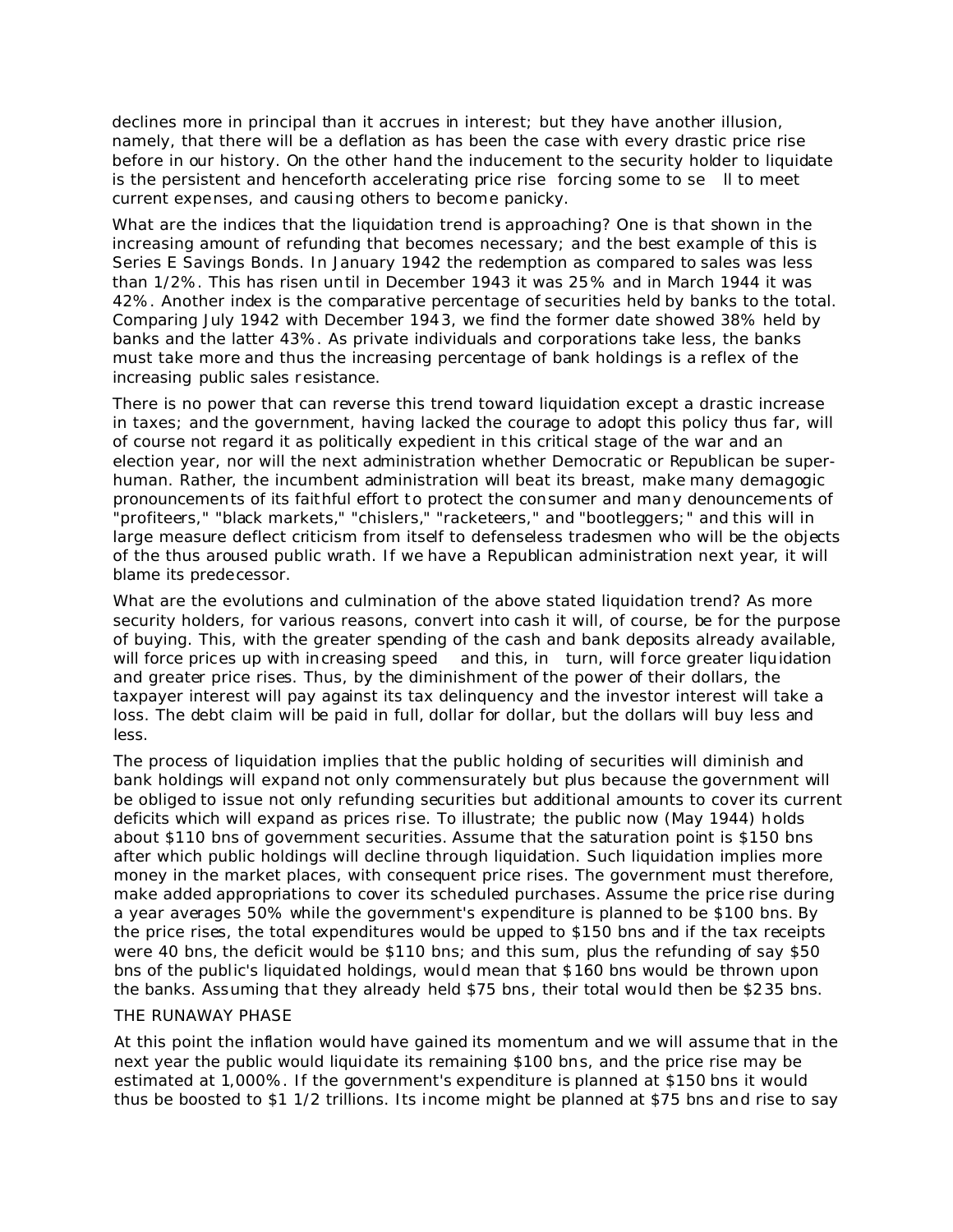\$225 bns making a deficit of 1 trillion, 275 bns which would have to be absorbed by the banks bringing their total to 1 trillion, 500 bns, which would be the total of all securities outstanding. There would then be approximately this sum of money in private hands, either as bank deposits or currency in circulation. These figures would continue to mount until the end.

While this fanciful outline is only a skeleton, it is not overdrawn for a total inflation such as we anticipate. It is not irrational to up the government's planned expenditures by 10 to 1 while estimating an increase in its planned income by 3 to 1 because there is a lag in the income tax which is the main tax levy. The irony of the tax measure against inflation is that it is a preventative and not a cure, since it cannot overtake the inflation once it gets its momentum. In the insipiency of an inflation statesmen do not lay sufficient taxes and in the flood they cannot. The picture also does not ignore the fact that about 20% of all securities privately held are held by insurance companies which are not so apt to liquidate as individuals and other corporations. They will however, be obliged to pay out vast sums for loans and cash surrenders, especially to the white collar workers whose income will not keep up with the price rises. Thus these companies will be compelled to liquidate to some extent and will choose to some extent to do so for investment in real estate to preserve their reserves. Their new business will also virtually disappear and their current income will fall short of current outgo.

The astronomical increase in bank loans as shown is not unlikely for it mu st be remembered that so-called loans to the government are not like private loans, and have no limit of safety. A loan to the government means merely placing two figures on the books of a bank, each offsetting the other and each being of the same quality, and varying equally in weight. As we have pointed out, the process is but an empty gesture whereby the government subsidizes the banks through the interest payment. Whether the government orders the bank to mark on its books a million or a billion or a trillion is but a matter of adding cyphers; but these added cyphers are very welcome to the bank, since each is an egg that hatches more interest income for the bank. It is quite possible that in the general demoralization of runaway inflation, the banks may even recklessly extend private loans, seeing that there would be no hazard in spewing some substitute dollars in the flood of government dollars. The base of government dollars is now so broad that there is no danger in adding a structure of substitute dollars.

What is the end? The end is what is called stabilization or official ending of the inflation. This will be accomplished by exchanging a new unit for the existing dollar at a ratio of one new for some multiple of the old. This multiple may be from 100 to 1,000 depending on when the government chooses to end the agony without probability of the malady carrying over into the new unit. If the total bank deposits and currency outstanding prior to the stabilization were, say, \$2 trillions and the conversion under the stabilization were at the rate of 1 to 200, the total money outstanding after the stabilization would be 10 bns of the new unit and prices would come back to about 1/200 of the pre-stabilization level. The slate would be wiped clean. Nobody would owe anybody because all public debt and all private debt would be wiped out.

The public will have sold all securities back to the government and the \$2 trillion mentioned in the hypothesis would be the aggregate of bank deposits and currency. Only the banks would hold government securities and all would be equivalent to cash and would be wiped out with the currency by the stabilization decree. Thus the government would begin a new fiscal era without a dollar of debt, and the taxpayer obligation and the security holder claim would be liquidated. The complete obliteration of debt with a complete new shuffling of the cards is a consummation that may have a popular appeal and therefore make total inflation welcome to a large number of our people.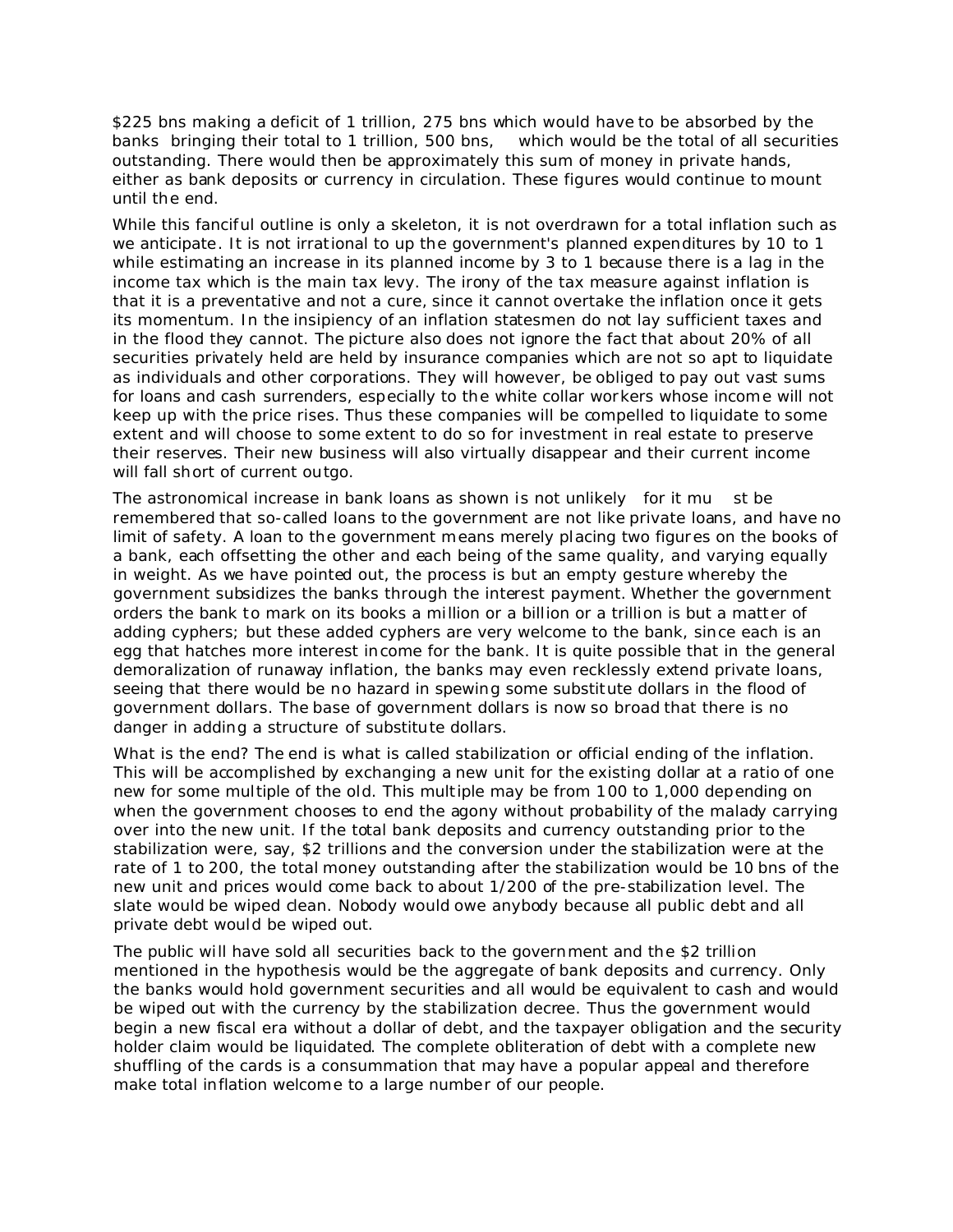## THE HUMAN SIDE

This is a cold mathematical picture of a coming collapse. It lacks all the colorings of human reactions of reason and emotion but in reality the experience will be anything but cold; it will be wrought and fraught with passions. Men cannot calmly watch their fortunes fade espe cially when others are profiting by the fade-out a nd broadly speaking, the entire debtor class will benefit by the depreciation of their debts and many men, foreseeing this, will pile up debt as a means of thus acquiring property cheaply. Trust funds visualized by their testators as permanent, will be wiped out; and not only private individuals dependent thereon but educational institutions, hospitals and charity institutions will find themselves bankrupted. Insurance companies may weather the storm, but their benefit payments will decline to a small fraction of what the insured paid in and the companies will emerge emaciated and shrunken, if indeed they survive. Government's entire social security benefits, with soldier bonuses, will likewise be reduced to the vanishing point unless the government sees fit to increase payments as the dollar declines, thus feeding the already raging flames of inflation.

Many businesses, following the normal markup on costs without anticipating replacement costs, will be wiped out and their owners added to the unemployed. Social unrest will intensify race problems. Drinking, dissipation and immorality will increase. The climate will be riotous, rebellious and dissolute. America will be tried as she never has been tried before b ut the whole experience will be bearable if we prevent exchange from breaking down. If we fail in this we will not only paralyze production and consumption at home but will also be obliged to withdraw from the war if peace has not been previously signed. The end of the war may precipitate the runaway phase of inflation; but inflation may force the end of the war. The one will not necessarily wait upon the other.

The first crisis will come when the rapid rise in prices will make it impossible for our credit practice to continue. The seller will not be able to bill goods on credit terms when the dollar on payment date will be worth an uncertain amount less; and when it will be to the advantage of the debtor to delay payment to take advantage of further decline. This breakdown of our credit practice will be a serious inconvenience more so than in any other country that has gone through or will go through inflation, because credit practice exists hereto a much greater degree than elsewhere. We will be forced to a cash basis, which does not mean a currency basis. We will continue to use our checking system, but there will be a great increase in currency.

The supreme test of whether we can avert the decline to barter a nd possible riot, rebellion and revolution lies in our a bility to provide a stable money unit and thus preserve our money exchange. The time will come when the dollar will decline so rapidly that it will no longer be feasible to conduct trade in terms of it with barter the only visible alternative. Simple barter is extremely difficult for a society that has been as highly specialized as ours is, and that has grown away from the soil. Farmers will not ship food to the cities if, before they can buy with the money they receive, it has declined to some uncertain or perhaps vanishing point. On the other hand, while they would barter, they are so far removed from the city dweller that contact is impossible without transportation. But railroads could not operate on a barter basis; they must stop rolling when the dollar stops rolling. With transportation broken down, city people will face starvation and with such a threat, order cannot be maintained and violence may take any course.

#### PREVENT CHAOS

If total inflation, as outlined, cannot be seen as a probability, it should be contemplated as a possibility and a preventative of chaos adopted. The solution of the problem lies in switching business from the unstable dollar to a new unit that will remain stable regardless of the decline of the dollar to the vanishing point. This would not save past dollar contracts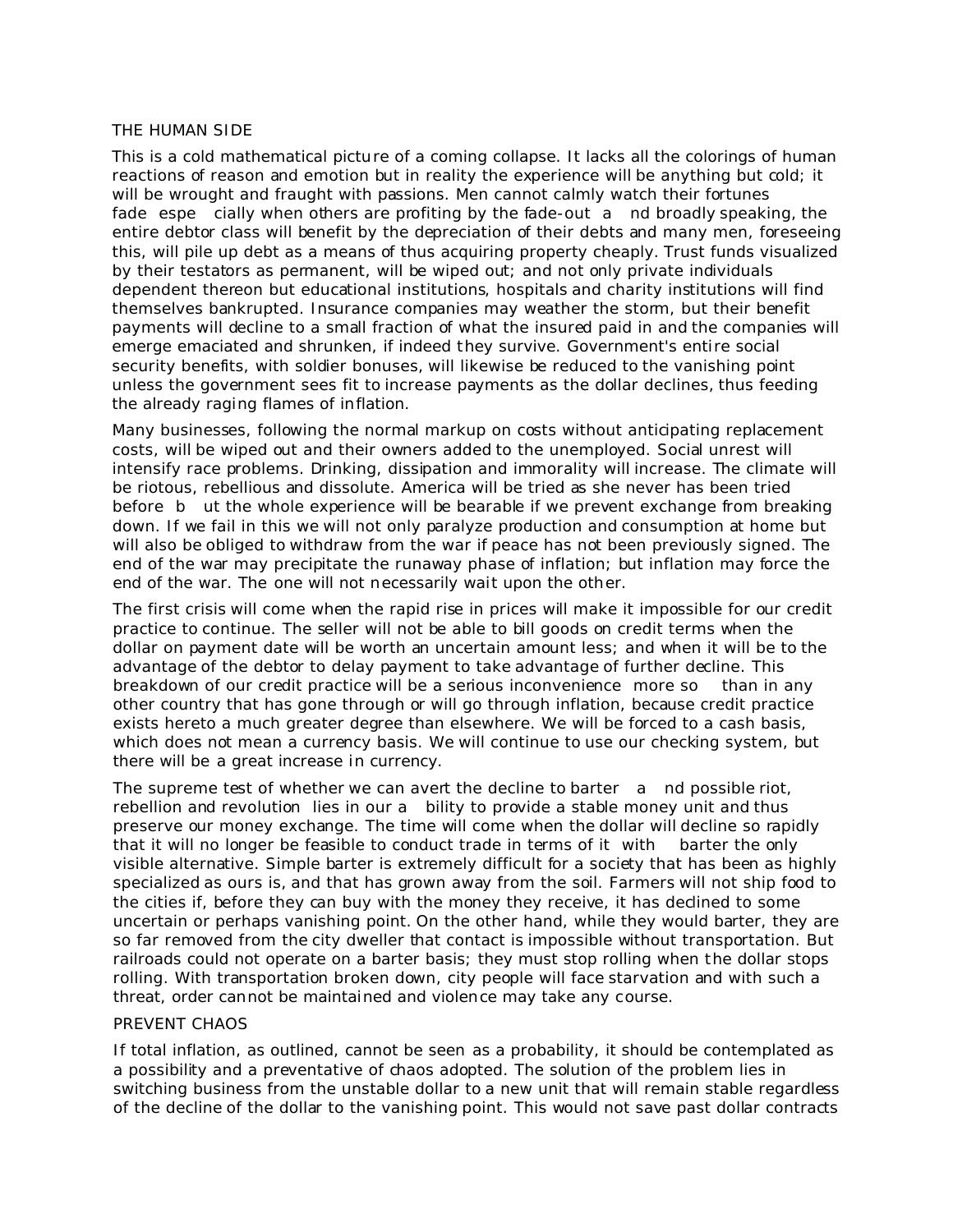from going through the inflationary process, but it would permit new contracts to be made covering the current business of life in terms of the new unit. If we can keep money exchange operating we can avert all the chaos of decline to barter which for us would be virtually impossible. Under such conditions the inflation could run its full course without destroying orderly life. No country that has gone through total inflation has had the opportunity of utilizing this unique escape from the chaotic phase.

The valun concept is the result of studies begun 10 years ago and is not presented as a mere emergency measure. It is presented as a true money system, to serve in place of the existing political money system at all times and places. It happens, however, to come now as a salvation from chaos in the impending crisis. The valun can step into the breach and save the American people from severe misery and bloodshed; and, after the crisis can remain to assure equitable and stable exchange and preclude all future inflatio ns, deflations and other evils that beset us under the existing money system.

Disastrous inflations as the result of political efforts to subsidize the economy by means of deficit financing are common in history always followed by continuation of the polit ical money system which breeds the malady. The American people have now the opportunity to demonstrate to the world that America's first political inflation shall be its last, and may also be the last in the world if other peoples follow our leadership in setting up the private enterprise money system.

In the second half of this course of studies the valun and the valun system the proposed private enterprise system are des cribed in detail. The purpose of this study is to point out the seriousness of our present monetary situation and the urgent need for the adoption of the valun system now to avert untold miseries.

#### ADDENDA

As an example of a stabilized bond and in contrast to those now prevailing, we have been privileged to copy from the private collection of Mr. Farran Zerbe, the following indenture of a bond of the revolutionary era:

#### STATE of MASSACHUSETTS BAY

#### No. 6025

££373-3-9 The First Day of January A.D. 1780

In Behalf of the State of Massachusetts-Bay, I the Subscriber do hereby promise and oblige Myself and Successors in the Office of Treasurer of said State, to pay unto Charles Steward or his Order, the Sum of Three Hundred and seventy three Pounds 3/9 on or before the First Day of March, in the Year of our Lord One Thousand Seven Hundred and Eighty one with interest at Six per cent per Annum: Both Principal and Interest to be paid in the then current Money of said State, in a greater or less Sum, according as Five Bushels of Corn, Sixty-eight Pounds and four-seventh parts of Beef, Ten Pounds of Sheeps Wool, and Sixteen Pounds of Sole Leather shall then cost, more or less than One Hundred and Thirty Pounds current Money, at the then current Prices of said Articles This Sum being Th irty-Two Times and an Half what the same Quantities of the same Articles would cost at the Prices affixed to them in a Law of this State made in the year of our Lord One Thousand Seven Hundred and Seventy-seven, intitled, "An Act to prevent Monopoly and Oppression." The current Prices of said Articles, and the consequent Value of every Pound of the Sum herein promised, to be determined agreeable to a LAW of this State, intitled, "An Act to provide for the Security and Payment of the Balances that may appear to be due by Virtue of a Resolution of the General Assembly of the Sixth of February One Thousand Seven Hundred and Seventy-nine, to this State's Quota of the CONTINENTAL ARMY, agreeable to the Recommendation of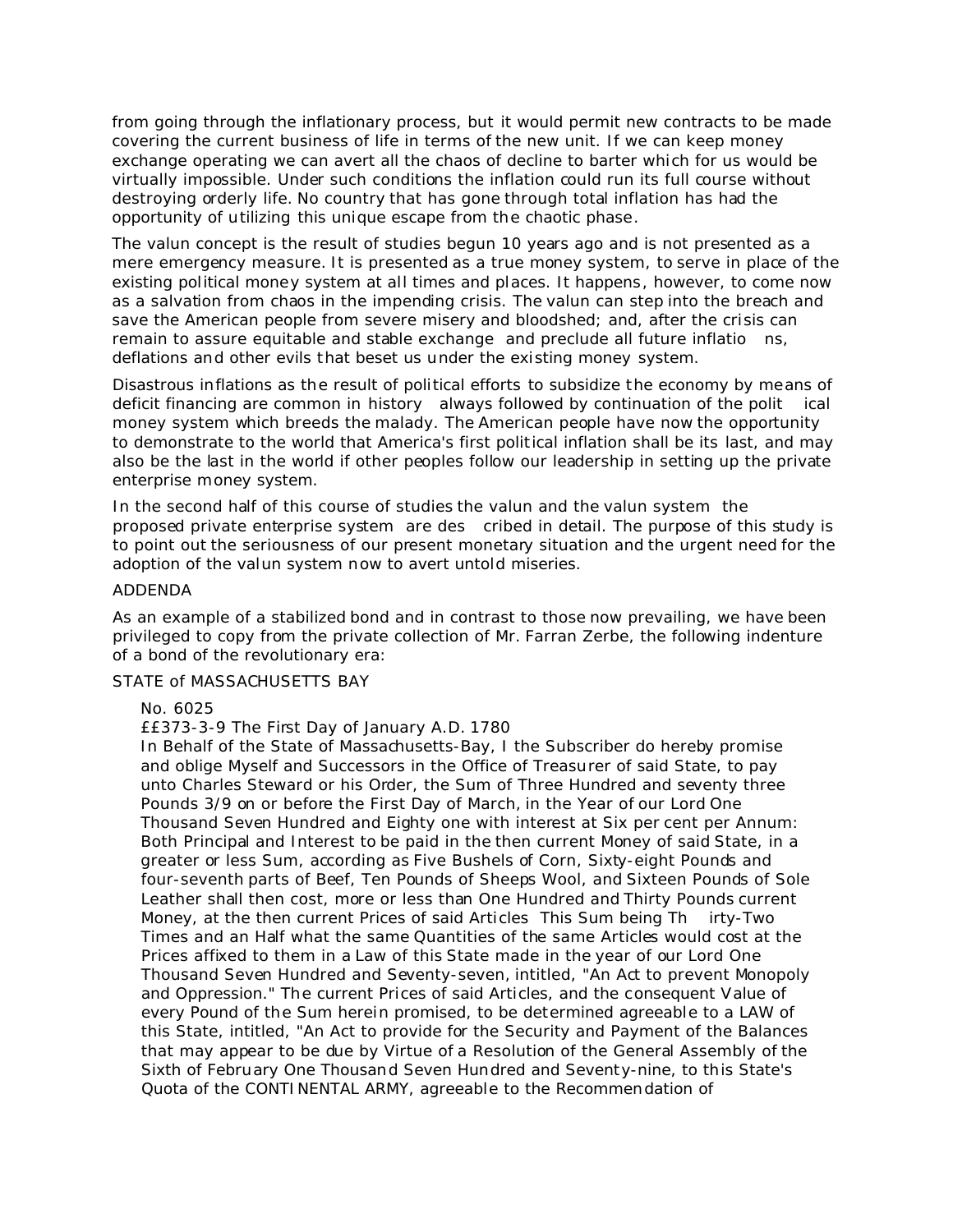CONGRESS, and for Supplying the Treasury with a Sum of Money for that Purpose."

- M. S. Dawes Witness my Hand Committee R. Cranch
- H. Gardner, Treasurer

Observe the fidelity of this bond. It is payable in "the then current Money of said State" regardless of whether that be the English pound or revolutionary money, provided, however, that the holder should receive either more or less as may be required to purchase the commodities in the quantities named. (The reason the second sum stated is different from the first is because the latter was a fixed unit printed in the bond as the basis for computation, while the first amount is the actual loan and is written in by pen.) Another interesting revelation is that at the time the bond was issued, inflation had carried prices 32-1/2 times the level fixed by a futile price control law, ("An Act to prevent Monopoly and Oppression") passed just three years before.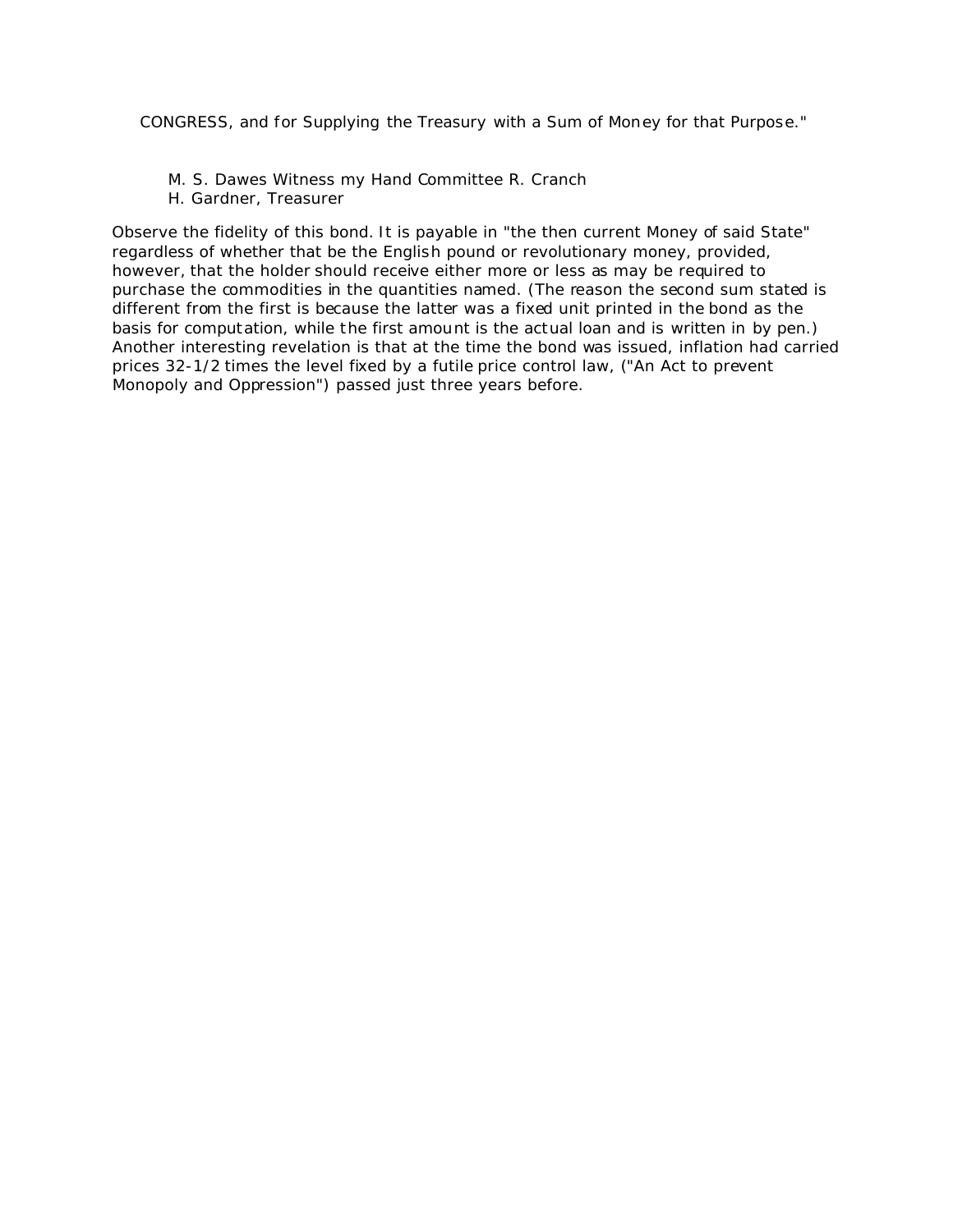# **CHAPTER 4**

## *Money Freedom*

### The Consummate Economic and Political Ideal, Encompassing All Freedoms

The freedom thought in any language has always expressed the most common ideal of man in all ages of his progress. Every page of history records the fervor of peoples in their pursuit of freedom. Passionate denunciations of tyranny, paeans of praise to the blessings of freedom, and countless charters proclaiming it constitute the theme song of civilization.

Next in depth of meaning and universal consciousness is the word money. Money, because it came into use only in the later history of man has not so long a tradition, but is so profound that it is almost synonymous with the word freedom. Certainly the joining of money and freedom make a most comprehensive statement of human aspirations. Money freedom encompasses all freedoms.

Freedom is man's natural state; it cannot be conferred upon him. He was born in freedom. Then why has he been pursuing it from the beginning? It is because he desires freedom plus prosperity and in the pursuit of the latter he has compromised his freedom. Partly through his own cupidity, and partly through the cunning of exploiters, the urge for progress has ever carried him into entangling circumstances that denied him both freedom and prosperity. Yet both must be attained to enjoy either fully. Freedom to live and move without command of wealth is an empty freedom. We must have the freedom of prosperity.

The most difficult problem that man has encountered in his social progress is how to make use of government without self-subjection. It required centuries to explode the pretense of divine right to rule. It took centuries to effect separation of church and state. It has required additional centuries to promulgate the principle of separation of money and state and, through it, to envisage money freedom which is freedom's acme.

Governments today are constituted by consent of the governed and in their constitutions safeguards of freedom are incorporated against governmental invasion of private rights. This aim of converting government from ruler to servant has been constant. The most masterful effort was made in the drafting of the Constitution of the United States, where (under the Jeffersonian theme: "That government is best that governs least") the most intelligent and jealous endeavor was made to obviate the evils of centralized authority and usurped powers. After the founders had made the draft replete with "shall nots," the several states caused to be written into the document, through the Bill of Rights, ten more prohibitions against governmental invasions of private rights. But the money power, the most insidious, the most pernicious one of all, was not only unprohibited but was actually enthroned.

Throughout the history of man's struggle to master government the process of whittling down power showed steady gains; but, when money emerged, a new factor entered. Ignorant of its nature, men thought its emission and control should be a function of government. The projecting of the money power, (by tradesmen with whom money originated) into the hands of politicians and the accepting of that power by the latter, seems to have been effected in complete ignorance (by both parties) of its far reaching implications. We of the Valun school of thought now realize from our study that the money power is a constitution of and by itself and that its acquisition by government meant a second constitution that tends progressively, as money becomes more important in men's lives, to neutralize the political constitution, no matter how jealously the latter was constructed. The letter of the political constitution may be faithfully observed by government and yet its purposes may be defeated by the money power of government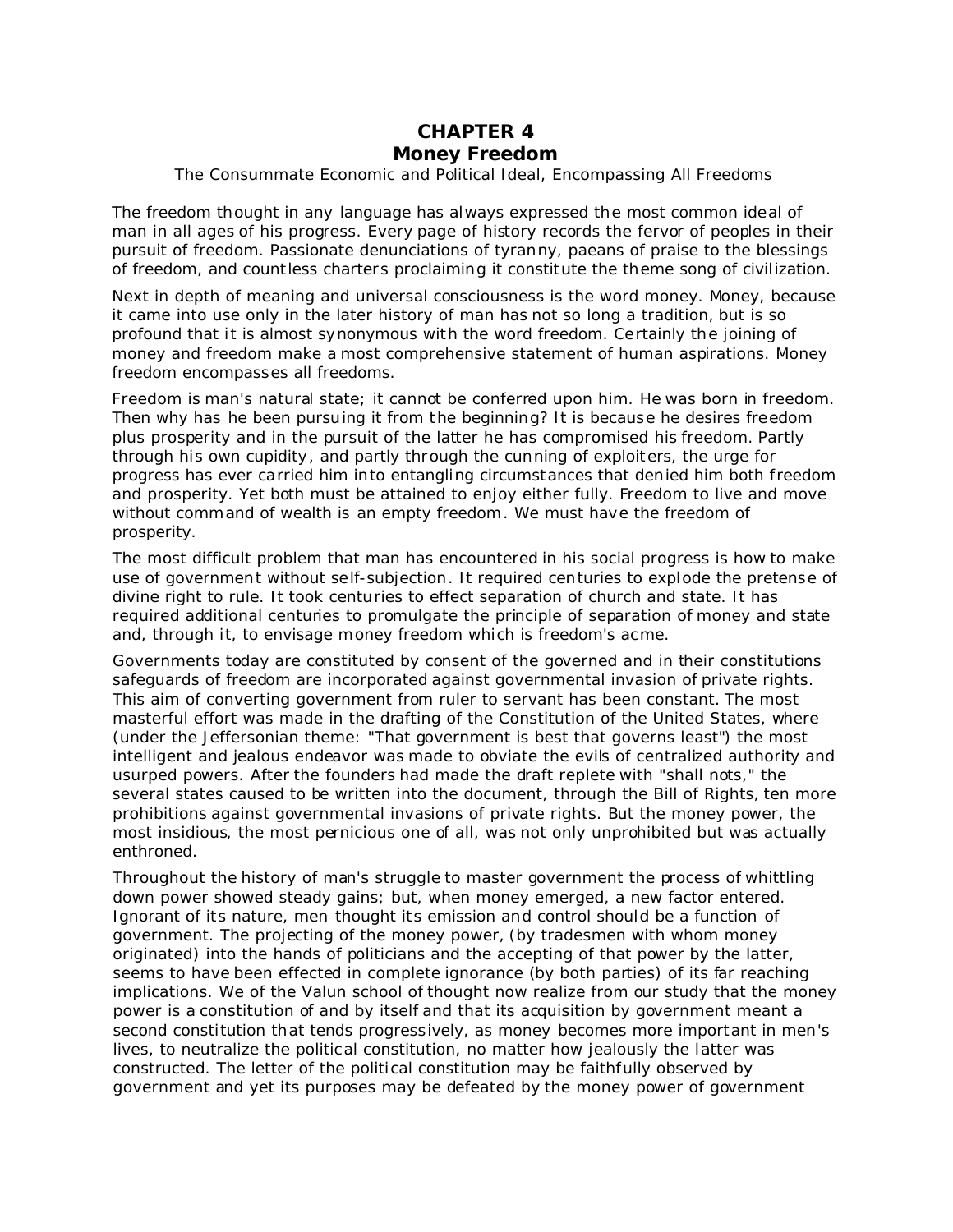which is its second, its economic constitution. Hence the contradiction and confusion in our political principles and practices.

The dream of democracy and the craftsmanship of constitution builders, therefore, has been defeated. We see now the gradual subordination of the political constitution to the economic constitution, with increasing governmental powers and diminishing private powers. Yet this has required no change in, nor disrespect for, the political constitution. Nor does it imply a greater lust for power by politicians. Strange though it may seem, it is and always has been, a movement from the people, urging the government to exert a perversive power. Even the politician is unconscious of what is the impelling cause of the growth of government and the decline of private enterprise. It is a world trend, but its most striking manifestation is observable in the United States.

The thirteen American colonies, when freed by the revolution, became independent nations and, after the manner of old-world nations, each set up its own money system. Later, when they federated in the thus created government of the United States, it became the sole political money power and thus was centralized at Washington the greatest potential money-creating machine the world has ever seen. The power, through money, to defeat democracy has always existed in the Federal government (as in all modern governments) but it has been slow in manifesting itself. Only in recent years have we come to appreciate the force of it.

### THE JOKER IN THE CONSTITUTION

Let us examine the joker in our constitution out of which grew the colossal evil from which we now suffer. It lies in Article 1, Sec. 8, Par. 5, to wit: (The Congress shall have power) "to coin money, regulate the value thereof and of foreign coins." Here the ignorance of money by the founding fathers, which still abides, is recorded. The very brevity of the provision shows that the drafters had no comprehension of the subject they were dealing with. Literally hundreds of thousands of words have been written by Congress into monetary laws in an effort to discharge the obligation implied in the quoted words and nothing but perversion has been accomplished. The Constitution might as well have declared that Congress shall regulate the course of the planets. We now know that money has no value and that, therefore, the "regulation" of the value of money is an absurdity. We know that money can be issued only by a buyer in the act of purchase; and that the implied function of government issue of money for the constituency is therefore also an absurdity.

While the above quoted constitutional provision is literally meaningless, the implications that have followed from it are the most important of the entire Constitution. These eleven words involving the most significant power in the entire document, constitute the germ of error that can nullify all other provisions because they imply the monopolizing by government of the money power a po wer which should and must remain with the people, and can be wholesomely exerted only by the people. But the people, relying upon an abortive constitutional provision, fail to exert their natural powers. From this false start, we have come to the most unforeseen consequences.

Under the political money system there are but two sources of money. One is issue by the government; (and its grantees) and the other is issue by borrowers, through the banking system. The government issue springs solely from government expenditures; since there is no other way it can issue. This is the basic or legal tender money a nd constitutes the only actual dollars, either in currency form or in promise to issue currency. Through the banks, those business men who have bank credit are permitted to issue promise-to-pay dollars. It is important to recognize that there is only one source of primary or legal tender money, namely the Federal government and only one source of substitute money, namely, the borrowers from banks. Thus our money supply is monopolized.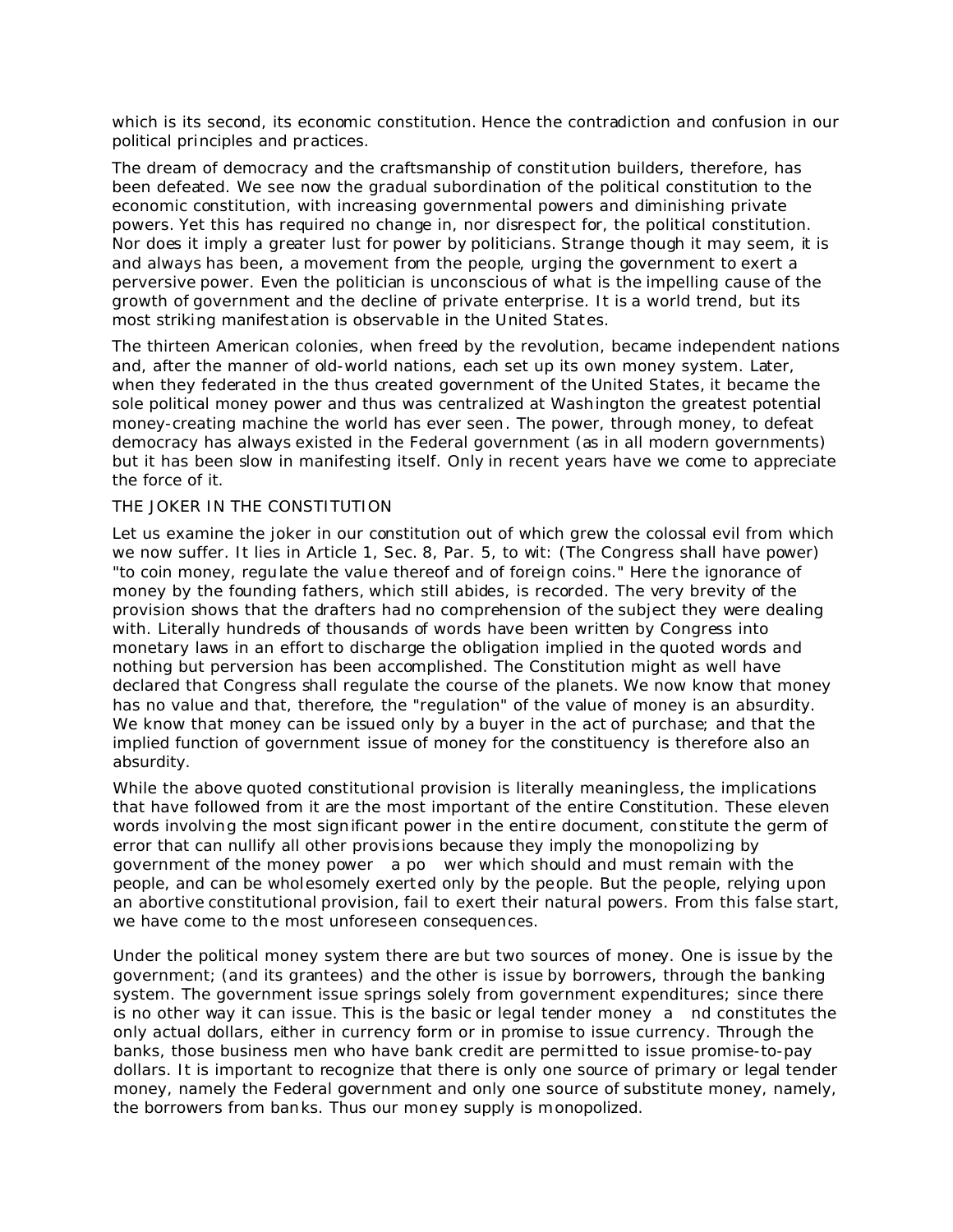It is important to remember that neither primary nor substitute money can be issued except by the act of purchase. In other words, if the government is to issue money it must buy something; there is no other way that it can put money into circulation. Since modern society is completely dependent upon money circulation, it is plain that we are not freemen but subjects because we must beseech our government for this life blood. But we are not subjects by government mandate; we are subjects by dint of ignorance and inertia. Government does not deny us the right to exert our natural power to issue money; we ourselves thrust upon government the impossible function of vicarious issue power.

Due to the evolution that has taken place in the past 12 years, the banking system is now impotent and the government is virtually our only source of money. Now witness the anomaly of our position. For the presidency we vote each four years; for the House and the Senate we vote each two and four years, respectively. These are our mandates. This, so far as the Federal government is concerned, we call our political democracy. But we must vote dollars several times each day for our economic needs. These dollar ballots are controlled by the government.

### OUR DEMOCRATIC ILLUSION

We have been pursuing the illusion that by voting political ballots biennially and quadrenially, we controlled our affairs. While the government must beg us each two years for our political ballot, we beg the government every day for our economic ballot. Since we are dependent upon our government for our daily dollar ballot, there stands over our political democracy a monetary autocracy. Therefore, we are not democratic governors; we are economic subjects. The most scrupulous respect may be shown by the government for all the prohibitions incorporated in our political constitution against governmental invasion of our private rights, and yet we ourselves gradually destroy the substance of these rights l eaving only empty shells, clay idols.

The process whereby parchment freedoms become sterile is quite simple. It begins with the fact that we need a constant money supply to effect our exchanges whereby we live. The supply is completely in the hands of government. We beseech the government to issue it. The only way the government can issue it is by spending. There are two spending courses open to the government. It may spend for some non-productive purpose, such as relief, pensions, subsidies, non-liquidating public works, bureaucracy or war. Such expenditures create dollars with no or very little marketable value back of them, and the result is inflation or depreciated dollars. Such expenditures have dire consequences. Government's alternative is to spend for income producing projects. This puts government in business and private enterprise out of business. This is communism. It is not necessary to determine which is the greater evil, for both lead to the demoralization of both business and government. Yet who is to blame? Surely not the government. The whole process was started by popular clamor under the theory that the government owes every citizen a living and the false notion that government can provide it through its money power.

Is not every public expenditure the result of pressure by some large or small segment of the citizenry? And are not these pressure groups impelled by the necessity of petitioning government since it is the only source of the economy's life blood? How can we blame the government for spending and on the other hand, how can we blame those who invent schemes for spending, without which our economy would stagnate? It is the false concept of political money power that converts citizens into petitioners, and makes government a dispenser of patronage instead of a public servant. This power of patronage utterly destroys the democratic system of government since the people cannot be both petitioners and rulers. The product of countless centuries of slow and laborious and bloody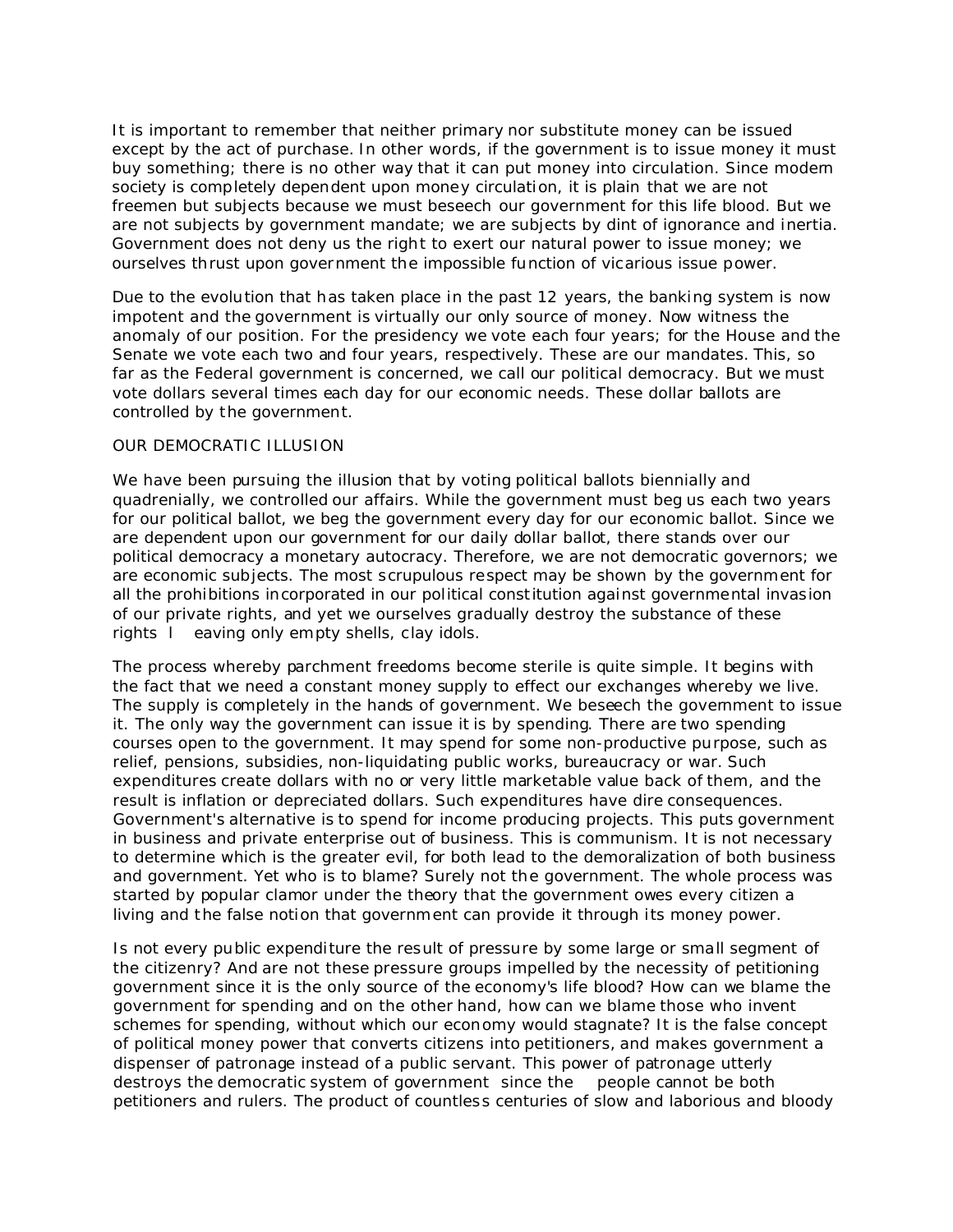striving for the subjecting of government to the citizen is being destroyed because we have failed to master money and, by pursuing government for it, we fashion our own subjection. If we do not master money, and exert our money power, we will not only destroy democracy but we will destroy government since g overnment cannot survive unless it has popular support.

### LOCAL GOVERNMENT SUBJECTED

Observe how the power of patronage is sapping the vitals of our multiple form of government. The Federal government makes grants of money to the states and the states in turn make grants to the cities and towns. Thus subserviency is established and home rule destroyed. The subdivisions of government designed to be independent within the limitations established by the federal and state constitutions tend to become satraps of a single government. On the theory that governments have only the resources they can raise through taxes, it may seem strange that the local and state governments do not go direct to their citizens for funds. The explanation of this lies in a secret of the money issuing power.

State and local governments have only the power to create substitute dollars through borrowing from banks. Besides this source of new dollars, they can draw only on existing dollars of their citizens through taxes or loans. When they borrow from banks they must promise to return U. S. dollars, which they have no power to create and they must approximately balance their budgets or the banks regard their promises as hazardous and therefore they are limited. That is why all the states and local governments combined have a total indebtedness of less than 8% of that of the Federal Government and the states alone, less than 2%.

The Federal government need not balance its budget and can borrow endlessly, because, when it borrows, it promises only that of which it has an endless supply a nd thus banks making loans to the Federal government take no risks, because all they promise their depositors is the same thing that the Federal government promises them, namely dollars of constantly diminishing purchasing power. Thus we see that the Federal government, because it has the money issuing power, has not the limitations of state and local governments and can therefore subsidize them and, through this power of subsidy, control them. Freedom from the necessity of balancing the budget means freedom from the necessity of collecting taxes from the citizens by the usual and obvious and painful method. But the citizen does not thereby escape taxes. He merely has them imposed upon him in a deceptive form through inflation.

This subtler form of taxation, which only the Federal government can employ, permits the citizens to retain more dollars and even enjoy the illusion of riches; but each dollar becomes weaker with m ore and more dollars required to pay the cost of daily living. It is inflation taxation and, because of their ignorance of money, the people are led to believe that the demanding by the merchant of extra pennies with each purchase is due to avarice on the part of private enterprise. Thus the government escapes the resentment that would be manifested if the budget were balanced and the cost of government were paid in direct above-board taxes. By this easy method of escaping public surveillance the government creates deferment of the day of reckoning but the r eckoning must come with shock to both the economy and the state.

This does not imply that a political money system under a balanced budget policy is or can be good. Some fiscal policies of a money issuing government are less evil than others but it is impossible for them to be wholesome and beneficial to the economy and to the social order because, when the power to issue is monopolized, the failure to issue is an evil, just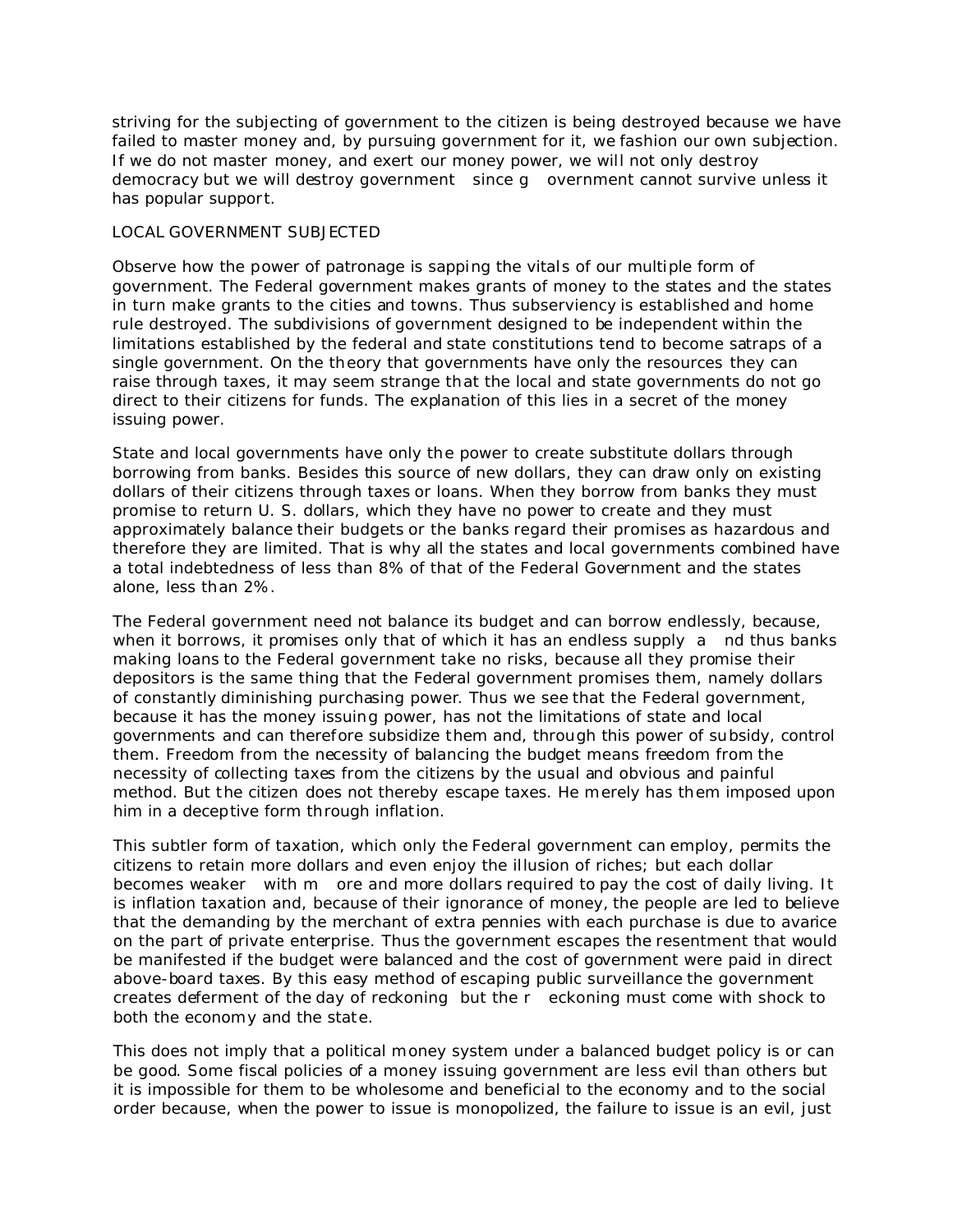as is the act of issuing. Both constitute dictatorship over the economy. Either the people must have the money issuing power or the democratic power is lost. No power can transcend the political money power, once we accept its dominion, because money is a license to buy and a license to buy is a license to live. We are dependent upon money; and when any power outside ourselves controls money we are dependent upon that power.

### SELF-SUBJECTION

Nor does this positive statement imply intended tyranny, for, we repeat, government is forced to become a patron of the people by the people themselves. It is helpless,because, due to a traditional error, it has undertaken a function that natural law precludes it from exercising in the public interest. We beg ourselves into subjection and the government into perversion. Yet we must beg because we need money and ignorantly regard the government as our only source of supply. The great delusion of the people is that communistic dictatorship can come upon them only through conspiracy and use of military power and that a revolution must occur. Evolutionary processes, subtle and pernicious, operating through the government's money power, can bring it upon us by our pleading for money and ev en against the will of the government itself.

There is at this time before Congress a bill to subsidize the press through government advertising. Did some one in the government propose this? Oh no, it is a plea by a group of newspapers thirsting for funds from the magical fountain. If this project is successful many newspapers will spurn it at first but conditions will force it upon them. With the press under pay of the government, can it be free? Yet no one can say that the constitutional guarantee of freedom of press or speech has been violated. The churches are in need of funds. If they fall under government subsidies, as they must if the trend continues, will we have separation of church and state? We have freedom of assembly, yet it costs us money to assemble. Is not this money which we have to receive by the grace of government equivalent to a license to assemble and discuss? Is not our whole life based upon money license since we do no t exert our natural power to create money but seek it from our government? It matters not that we individually do not beseech the government; the fact remains that those from whom we receive it are the beneficiaries of special privilege and oblige us to pursue them. Removed from contact with the fountain, though the Constitution guarantees us the right of bargain, we have less bargaining power than those who can take the bucket to the well.

Freedom of press, freedom of religion, freedom of trade, etc., do not mean that press, church and trade are to be free from control. It means that their only control shall be by their private customers. Now, if the government becomes their customer, they fall under the natural customer control which is not po litical but economic. If this second government, the economic government, by reason of the peoples' inability to buy, steps between them and the supplier, the suppliers' customer consciousness will extend to the government, and not to the people. The power of patronage cannot be suspended; it is natural.

To satisfy the public clamor for price control, the government is resorting to a back-door subsidy payment to producers, suppliers and carriers to co mpensate them for losses in observing price ceilings. Thus the government becomes a customer of these industries; and is not the customer always right? Do not most of the relief beneficiaries decide that the incumbent administration is worthy of support because through its influence they receive relief checks from the government? Is not the farming industry influenced by what benefits it receives directly from government? Are not most of our industries now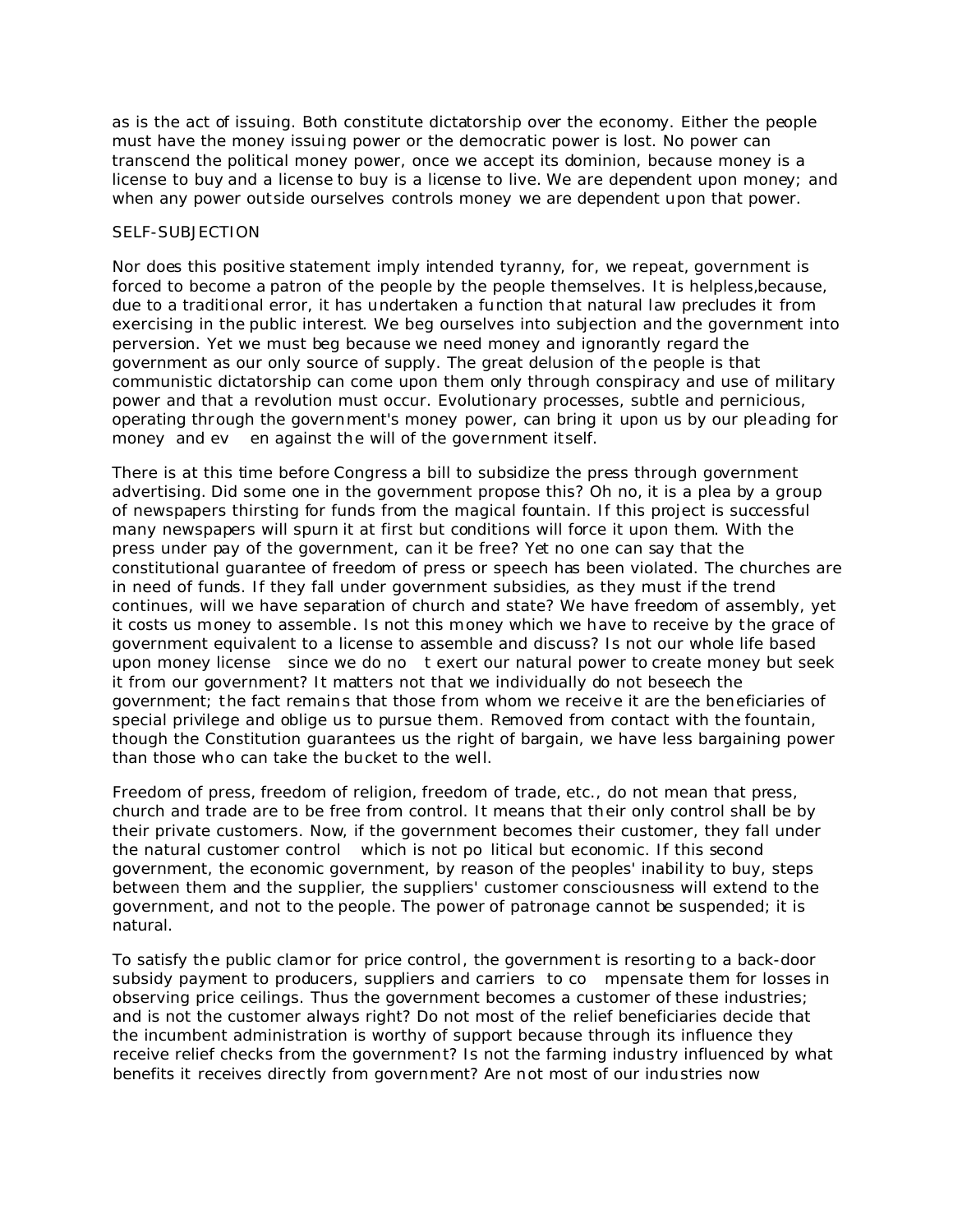"customer conscious" toward the government? Does the right of private property and free enterprise retain its substance when one customer tends to dominate?

Is not the postwar problem, that now excites so much concern, but a problem of getting out from under the patronage of that overpowering customer, the government? And are not private enterprisers torn between the hope that they may again depend upon the private consumers and the fear that they cannot function on that alone without government pat ronage? Are we not approaching complete demoralization in a complex of hopes and fears due to our dependence upon government money power? Have we not become enervated addicts of artificial stimulation?

What we must learn from our experience thus far and what we face is the fact that no government, no matter how well intentioned, can create money without evil consequences; because it can create money only by spending and that sp ending must be either non-productive, and hence inflationary; or it must be productive, and thus be invasive of private enterprise and productive of communism.

### MONEY ABOVE MAN'S LAWS

Money is a law unto itself; political statutes cannot amend and no power can transcend this law, which ordains that the issuer of money commands the sphere of its influence. By giving the money power into the hands of the government we gave it a second, an economic, constitution that prevails by unseen and unsung processes over the political constitution and may destroy the government itself. There is nowhere a prohibition against our exercise of our natural power to issue money; we merely fail to exert it and, by our ignorance, we thrust upon the government the impossible task of vicarious money issuance. The government cannot issue money for us; it can issue it only for itself; and we can get it only on the rebound. This is a law of money that the government cannot alter. In its effort to deliver money to us it can but create perversion and economic and political maladies.

Money, to be sound and wholesome to the economy and to the government, must be issued only by private buyers under the safeguard of competitive bargaining for private profit. The people must control the money power; and, through it, control their economic and political affairs. Only through the exercise of our natural money power, which is our actual sovereignty, can we gain freedom, sound government and prosperity. This is money freedom. It means tranquility within the state and peace without. It means equality of opportunity. It means freedom from want; freedom from fear. It means life, liberty and happiness realized. It is the substance of all freedoms, without which the statutes ordaining them are but empty shells.

How can the individual possibly be assured of life, liberty and the free pursuit of happiness when the very means thereof is controlled outside himself and he is too ignorant to assert his inherent powers? How can we proclaim the dignity and supremacy of the individual and the subordination of the state when the mace of his power is not even within his consciousness? What is life without the power to enrich it and fashion it to private taste in the fullness of one's own purpose to produce and enjoy? What is citizenship without sovereignty? What matters a constitution full of prohibitions against invasion of private rights when we do not recognize our most precious right and b y this failure sap the substance of all other rights leaving only the fetishes?

### AMERICA'S OPPORTUNITY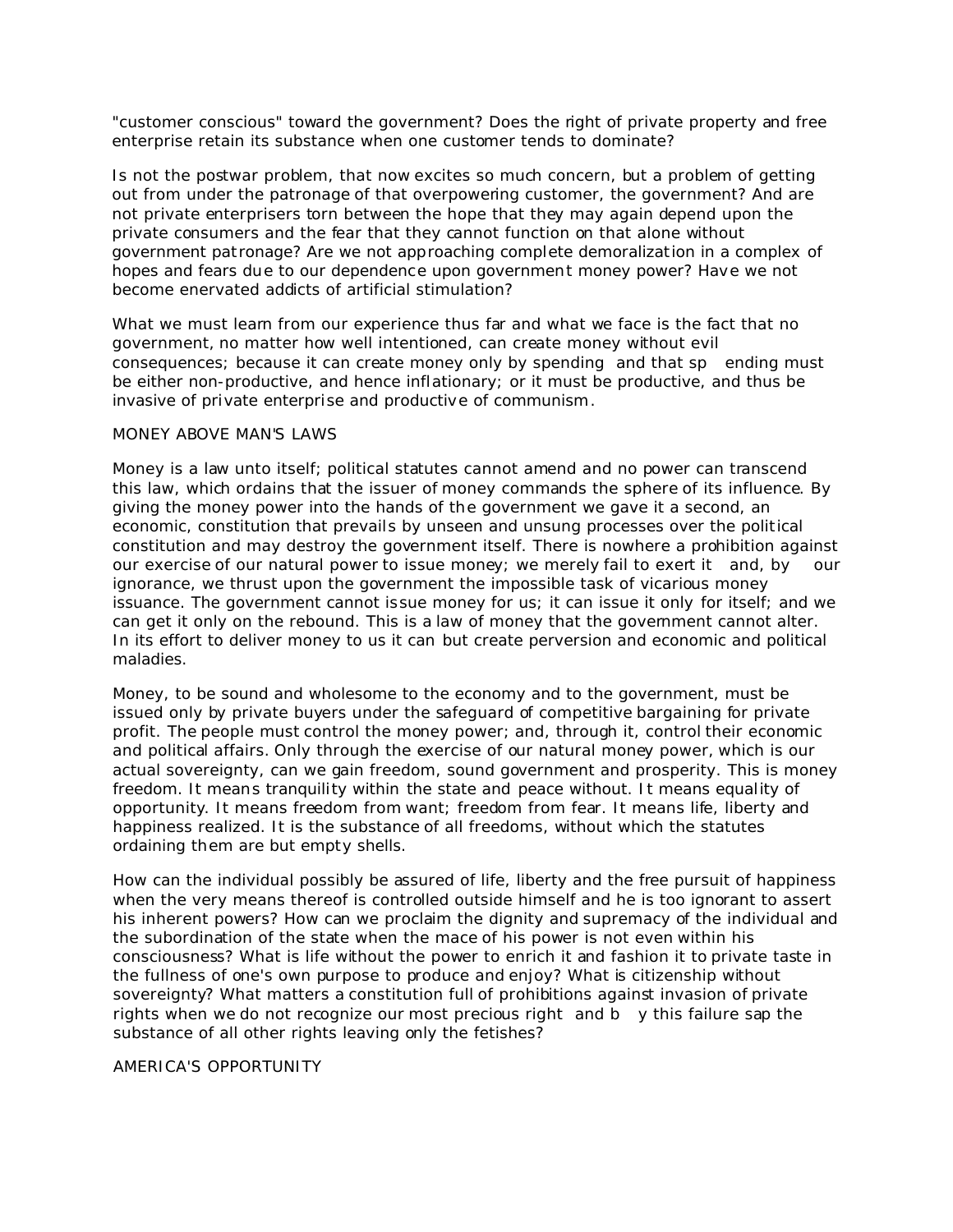America gave to the world the greatest political document ever conceived by man. America now has the opportunity and the challenge to give to mankind through a universal, non-political money system the greates t of all charters of freedom. That charter will liberate society's vast wealth producing forces, unify the peoples of the world on the economic plane, preserve and effectuate democracy and banis h war and poverty from the earth. Such a charter can be written only in terms of money freedom.

All the issues of the great war in which the nations are now engaged, all the problems of postwar planning, all the hopes of humanity for a better world, resolve themselves into but one question: can man in this crisis master money? Our whole thinking on this subject must be revised. The obvious lack of a science of money, after centuries of experience with it, should suggest to everyone that there is involved in past thinking and practice, a basic error. One may go to the parliaments, to the academies, to the counting houses, to the market places, in search of an understanding of money and it cannot be found. Instead of mastery, we find mystery.

No one need feel any inferiority in confessing lack of comprehension of this subject, for ignorance is universal except among those who dare to challenge the orthodox concepts. There is no lack of sufficient intelligence to master the problem; it requires only the courage to break with the old concepts and open the mind to new. If we have not this courage in this grave crisis, we are lost. If we cling to old ideas while men are sacrificing their lives, the dead shall have died in vain. The blood of the dead cannot requite the brains of the living.

Money freedom is a new cause in human progress. It has as yet no clarion. Ours is but a thin small voice in a world clanging with steel. But all the greater is our responsibility. We are custodians of an idea and idea s are more powerful, more enduring than steel. The inscrutable wisdom that inspires men to undertake new causes often, and in fact usually, commits to humble and obscure persons the task, the honor and the privilege to nurture the struggling cause, and, by so doing, not only serve humanity but become lifted out of their obscurity.

Let each of us assume leadership in the circle of our contacts no matter how limited, with the devout purpose of bringing to our fellows a new age of freedom, a new inspiration and a new hope of a better day. And this day and every day can be bettered by devoting the mind to a constructive cause, rather than leaving it prey to the depressing thoughts of war and destruction.

Let us not ask despairingly, "what is this world coming to?" Rather, let us assert confidently, "this is what the world is coming to and I am part of the great constructive power that moves it." If we here and now resolve to grasp the opportunity that fate has brought to us, we shall have recollections of this day that will pay dividends of satisfaction and pride as long as memory lasts.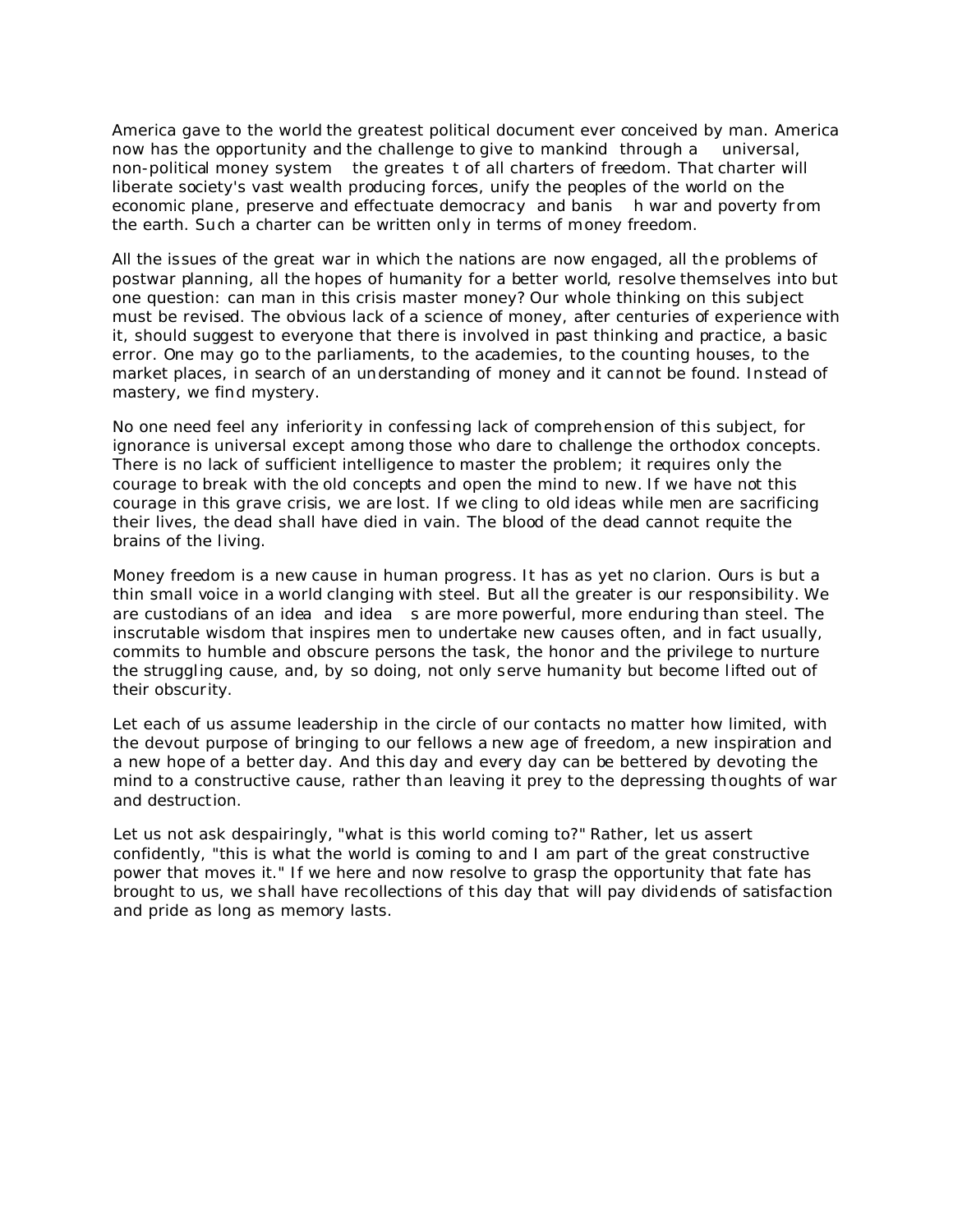# **CHAPTER 5**

## *Money Mastery*

The Assertion of Man's Inherent Money Power and the Denial of Political Money Power

To criticize the political money system is not enough. Our study must have a constructive end; and this requires money mastery. Let us approach the subject through the economic sequence that developed the need for money.

Man has learned that he can maintain a bare but precarious existence if he devotes his thought and labor to garnering or producing only those things that he consumes. To rise above this level of life he must become efficient in some occupation that produces exchangeable wealth. This specialization of labor could yield no profit unless there be other men who likewise specialize; and it is further necessary that they meet to exchange their products. This implies a meeting or market place. Thus we see that three attitudes are basic to man's rise and continued progress, to wit: (a) the profit motive, (b) specialization of labor to gratify the profit motive, and (c) exchange to realize the profit.

The profit or progress motive presses man toward means of greater production and he finds it in specialization of labor. Greater production necessitates more exchange to realize the profit; and thus exchange becomes the neck of the bottle of production and consumption. Exchange, then, is the measure of human progress and limits or expands production because production (beyond subsistence) is purposeless without it. Therefore man can be only as wealthy as his exchange is facile.

It is interesting to observe that trade continued for many centuries as a purely private affair based upon mutual interest and understanding among tradesmen. While it was subject to robbery and tribute and tax imposition, the idea of the state regulating it or issuing cer tificates of permission did not occur to any one. The tradesman's conception of trade was that it rested merely upon the mutual advantage of both traders and subject to the hazards of banditry. The political factor did not enter. This free and self-reliant attitude was lost when money became an instrument of state power. With the progress of time, trade psychology has become more and more enslaved by the superstition that trade by money must be state regulated and permitted.

This false attitude has come about because man has not understood money; and has believed that, in passing from representative barter exchange into money exchange, he was passing from barter to a higher plane where, by political magic, there was conferred upon him a power that he could not exert without the sanction of the state. In truth, trade has not risen, and cannot rise, above barter beca use it is inconceivable that one trader will surrender value without being assured of receiving value. Through money, barter has been merely improved by introducing a time lag between the surrender of value and the requisition of value, during which lag the money instrument certifies the right of the seller to make the requisition at his pleasure upon one or more traders in the trading community. The money instrument acquires no value, the value resides solely in the thing or things to re-requisitioned.

To believe in a metallic or other "standard" or identify money with any commodity or "backing" or "coverage" or "reserve" or to attribute value to it is to confess inability to master the money concept. The money concept is a concept in accountancy and is as abstract from value as mathematics. Money is the mathematics of value and is valueless in the same sense that mathematics is valueless. No amount of value can create money, but when men form a compact to trade with each other by means of accounting, in terms of a value unit, a money system is formed, and money springs into existence when any of them, by means of the act of paying for a purchase, incurs a debit in the accounting system. Conversely, money is destroyed by the process of selling in which a credit is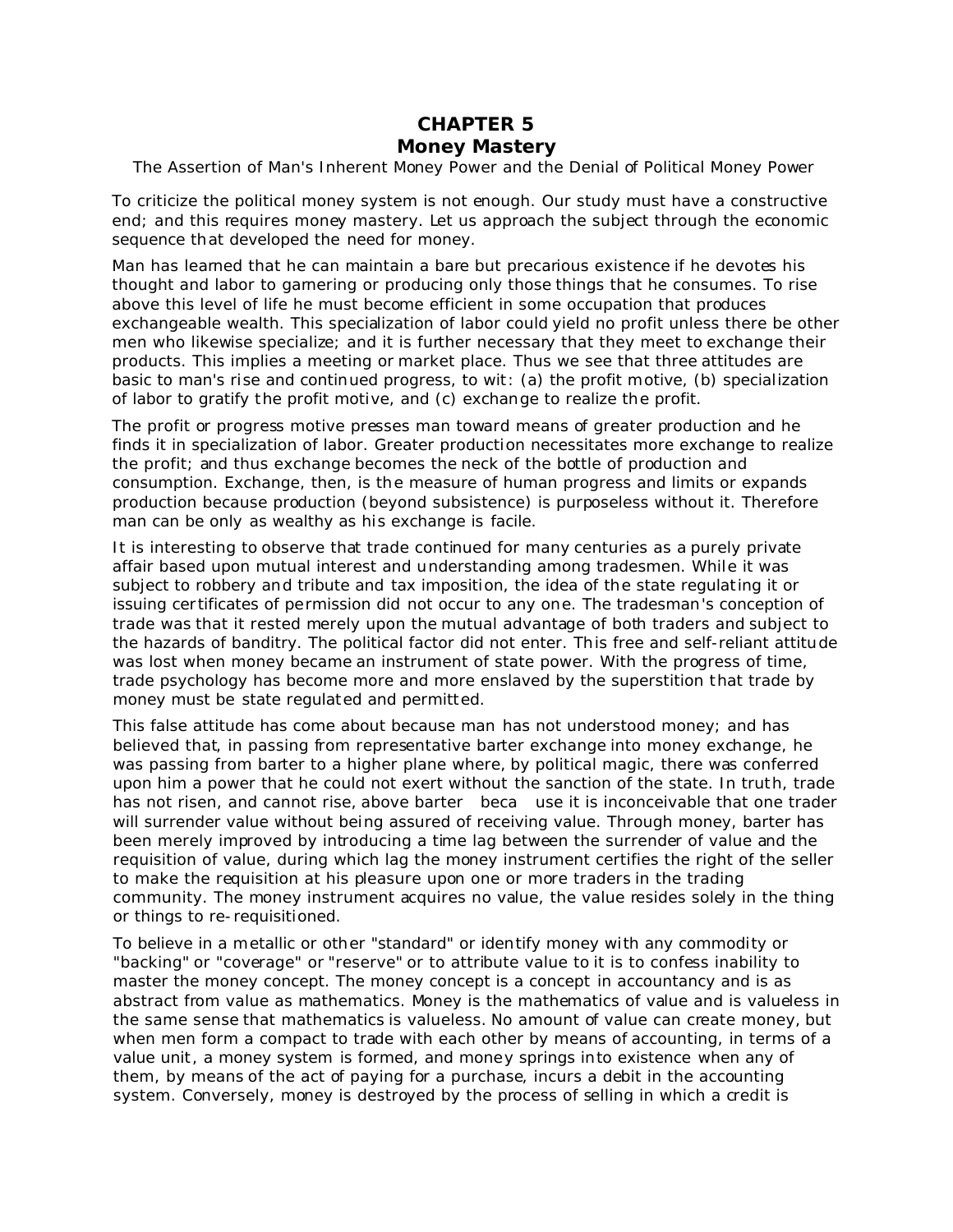earned against the previously incurred debit. Yet value is neither created nor destroyed by the process of creating and destroying money because money is but a concept.

Every lawyer knows when he draws a contract that the real contract exists in the minds of the contracting parties and that the paper and ink are but the evidence of the contract. Likewise, the substance of money is a tradesmen's agreement to carry on split barter. The money instrument is but the evidence and accounting device for split barter, consummated under the tradesmen's agreement.

To be sure, the unit in which it expresses itself involves a special concept, but this concept is in no wise related to the state or politics. It involves no legislation, no executive power; no judicial power of the state. It is but the conception of value abstracted from image, and cast into mathematical relativity. In simple or whole barter we evaluate things by comparing them with each other; and rarity and desirability (the law of supply and demand) influences us in valuing things high or low. It is not necessary in simple barter to realize that all values are multiples of a common denominator which is the minimum unit. In money exchange it is necessary for us to comprehend this before we can master money and determine a unit which permits us to mathematize value.

It is not, however, necessary for us to isolate the minimum unit of value any more than it is to find the smallest physical unit before we understand physics. We need only to know that there is a unit that is the lowest value and that all values are some multiple of that unit. Nor can we conceive of a multiple of the indeterminate lowest value unit except in some physical form and then the multiple is also indeterminate. For practical exchange purposes we must have some valuable object, which contains an indeterminate number of the indeterminate minimum value units, and accept it as our money unit.

We must also realize that there is a maximum value and this value is life itself, the most comprehensive conception of value that the mind is able to conceive. Between the minimum value unit and the maximum, all values range in relativity. As life becomes invested with more objects of value, each holds a smaller number of the minimum value unit, but the sum total of value of all objects is the same; it is life. Value units are invested in, or divested from, all objects by the minds of men reacting on each other and producing what we call the market price.

It is essential to understand that objectivised value has no fixity, but is constantly in flux under the operation of the law of supply and demand. But, while all objects gain or lose in value, no value is lost because, under the very concept of value relativity, value that escapes from one object must invest itself in one or more others and the to tal remains the same. Understanding the fluidity of value, we will not, of course, manifest the folly of trying to find or create an object of fixed value to adopt as a money unit. Let us now pursue the subject by example.

### A HYPOTHETICAL EXCHANGE

We will imagine a group of tradesmen joining together to develop a money unit and a money system. They meet at the market place and bring their commodities. Trading is a process of value relativity and this requires a positive pole. When the pole is determined, it becomes the figure one and thereafter value relativity may operate mathematically. Any one of the commodities in the market could serve as the pole or figure one. We will arbitrarily name the sheep as the trading unit and assume the following table of value relatives.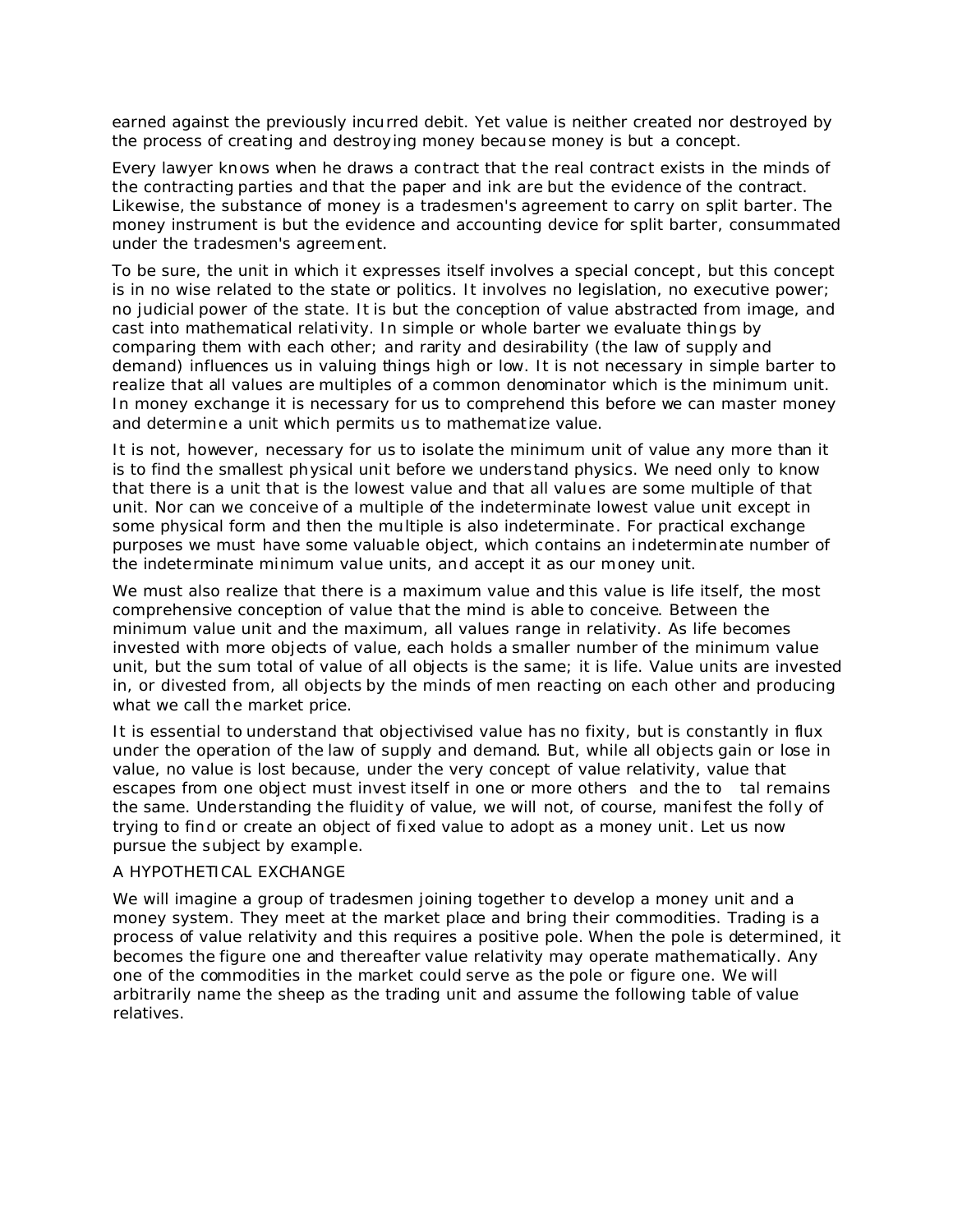| sheep           | 1.00  |
|-----------------|-------|
| barrow of sand  | 0.10  |
| pair of shoes   | 0.50  |
| trousers        | 1.00  |
| harness         | 2.00  |
| chicken         | 0.10  |
| bushel of wheat | 0.20  |
| bushel of corn  | 0.10  |
| COW             | 3.00  |
| horse           | 5.00  |
| candle          | 0.01  |
| hog             | 1.00  |
| ounce of gold   | 5.00  |
| ounce of silver | 0.50  |
|                 | 19.51 |

One each of all the commodities in this imagined universe of values total 19.51 units or 19.51 times the unit which is the sheep. We will now assume that the same traders bring the same commodities the next trading day and of course in the meantime the law of supply and demand has been operating and values have changed and they range thus: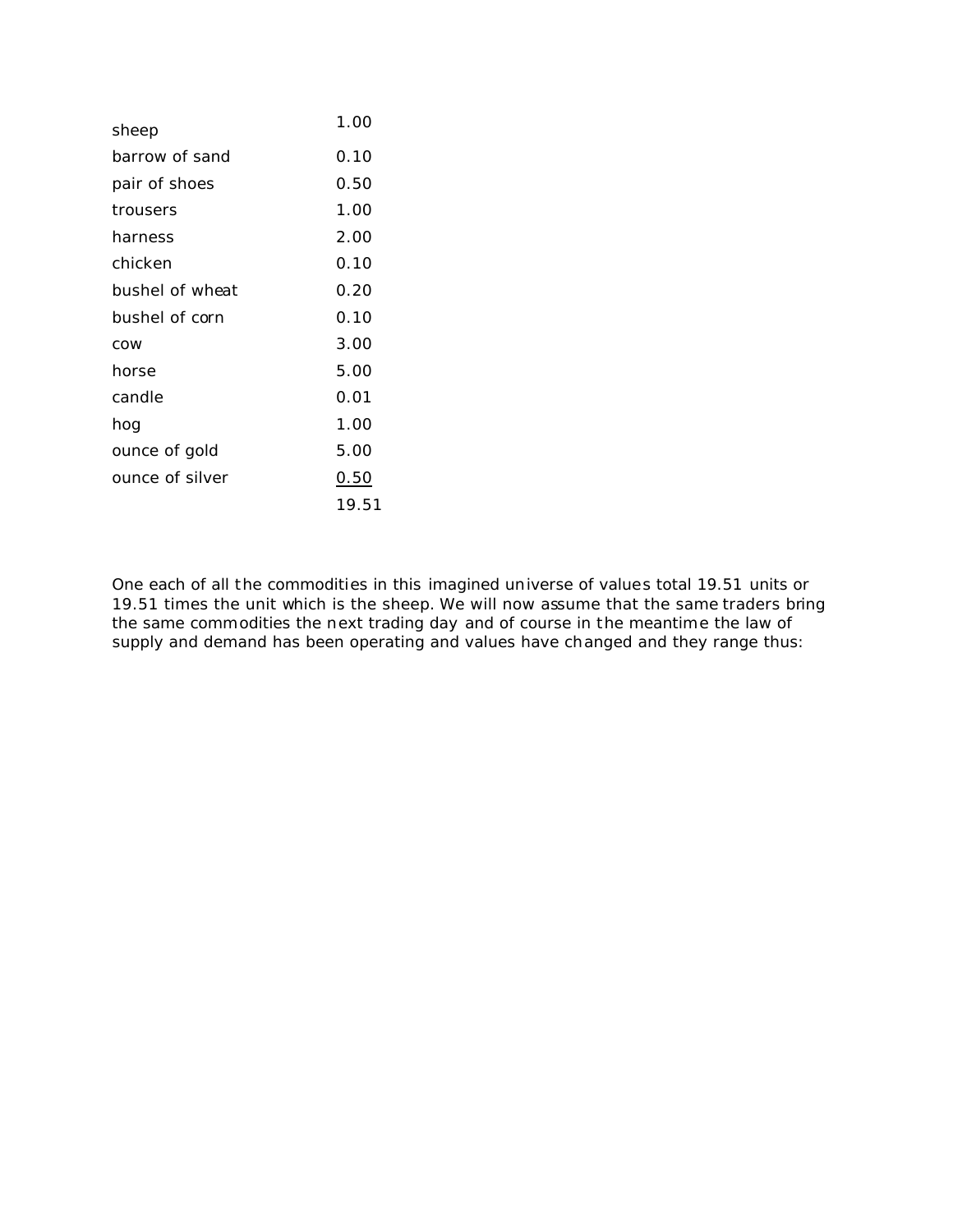| sheep           | 1.10  |
|-----------------|-------|
|                 |       |
| barrow of sand  | 0.10  |
| pair of shoes   | 0.40  |
| trousers        | 1.10  |
| harness         | 2.00  |
| chicken         | 0.10  |
| bushel of wheat | 0.18  |
| bushel of corn  | 0.11  |
| COW             | 2.75  |
| horse           | 5.25  |
| candle          | 0.01  |
| hog             | 0.91  |
| ounce of gold   | 4.90  |
| ounce of silver | 0.60  |
|                 | 19.51 |

Our universe of values has not changed in total but the relativity has altered. What was lost by one commodity was picked up by another and this illustrates that nothing is lost and nothing is gained in the sum total which is life but some things make up a greater part of the whole and some things lesser. Had we introduced in this hypothetical universe of values one or more new commodities on the second day or dropped one or more as worthless, the same total of value units would be had. The multiplication of each item by the total supply of that item would make no difference as the supply or scarcity of each is reflected in the price as shown. That, in fact, is what makes the price and the price changes.

But what has become of the unit? Has it changed? Not at all. The unit is not the sheep but the value of the sheep at the time it was adopted as the unit. This demonstrates that while we can initiate a unit only by visualizing some object of value, we cannot freeze that sum of value in that object; since it, like every other object, is in constant value flux under the law of supply and demand.

The unit, once it is adopted, is like a keynote to the orchestra of trade and loses all identity with the object with which it was identified at the outset. This liberation of the unit from the concrete to the abstract is the most difficult concept in the money science and it is because of its non-comprehension that the standard or fixed value idea has been projected and has almost universally deluded the academic world. The gold standard is stoutly defended by economists and bankers who cannot master the concept of an abstract value unit and therefore clin g in desperation to the standard or fixed value idea, which is an illusion. The common man, on whose mental attitude the whole money practice depends, knows nothing and cares nothing about the fiction known as the standard, because he is not called upon to explain money. It is the so-called thinkers and teachers who thought up the standard idea beca use it alibis for their lack of comprehension of the abstract value concept.

NO COMMODITY STANDARD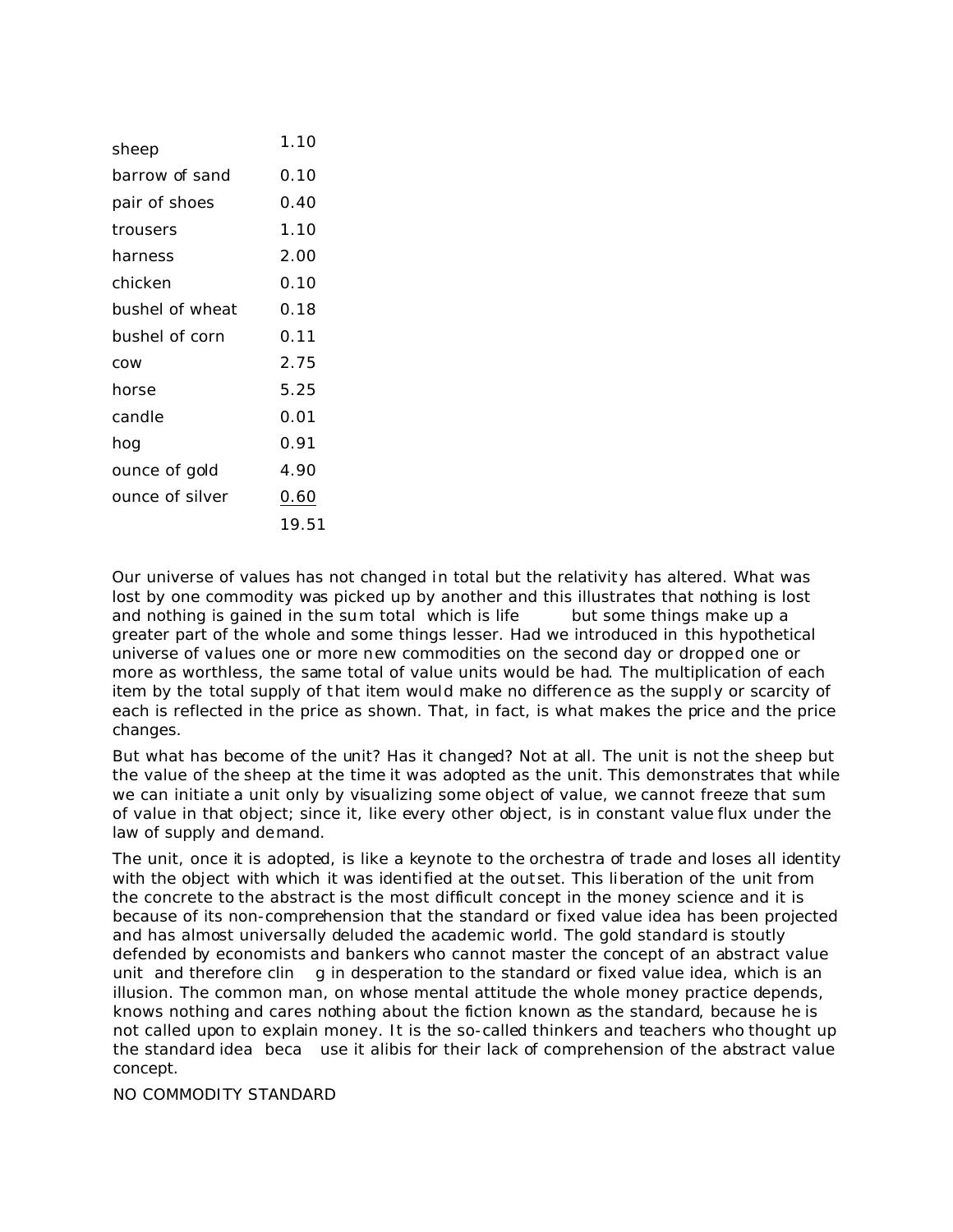There is, of course, no commodity standard; because the law of supply and demand cannot be suspended in favor of any commodity. Price pegging of a commodity such as gold or silver can prevent price variation, and this gives the appearance of stability, but it cannot peg value. In the foregoing list of commodities we have included gold and silver and, in the second market day example, have shown both to have varied in price. To give the illusion of stability to gold or silver, or any other commodity, it is necessary for some power to make a market for it at a price above its actual value and thus they seem not to vary. But pegged price is not value. Such a delusive scheme is not possible in a private money system because no private trader would be strong enough to support it; and of course there is no purpose in it if no one is to be fooled. It is part of the window dressing of the delusive political money system and can be perpetrated only by a government since, under the political money system, governments have an endless supply of money to waste on such make-believe.

The whole "standard" idea is concocted under the mistaken belief that the issuer of money is the backer, whereas in reality, it is the seller who backs money. To issue money is the function of the buyer; to back it is the function of the seller the only one who puts value back of it. The people, by accepting money, have always backed it. The government has merely requisitioned it through taxes, which is the only way it has of retrieving its issue.

In our hypothetical money exchange nothing has, as yet, been said of money instruments, and, before we go into that, it is well to realize that the money concept must come before the money instrument; and that there may be an actual money exchange without instruments. When traders are able to evaluate things in terms of an abstract mathematical unit, they have conceived money; and may carry on money exchange without record or instruments. Of course, this is not feasible to any great extent; but we should understand that money, first of all, is a concept; and that bookkeeping and instrumentation that follows is but the record of transactions consummated in the concept.

If a farmer approaches the village storekeeper with the question; "What are you giving for eggs?" and the store-keeper answers, "a peck of corn or three yards of calico," the trading is on a whole barter basis. But if the answer is, "30 cents" the trading is on a money or split barter basis. A deal may be struck whereby the farmer turns over 5 dozen eggs and gets credit on the dealer's books for \$1.50 aga inst which he orders merchandise and this method may continue indefinitely without a single money instrument passing between them, and yet these transactions would be perfect money transactions. They would constitute trading by means of money simply because the traders were able to state prices in terms of an abstract value unit. It is important for us to realize that the sum of money instruments used in trade is far from coextensive with the sum of money transactions. Offsetting items are common in business, thus reducing the need for money instruments to settle balances.

### FOUNTAIN PEN MONEY

Let us assume that our hypothetical community of traders finding the need for instrumenting their exchange with money instruments hire a bookkeep er to keep track of their transactions. Each member of the exchange might receive some blank pieces of paper on which he directs the bookkeeper to debit his account, and credit the account of the seller, a specified number of money units or fractions. Nothing need be deposited with the bookkeeper to authorize such orders and this implies that the traders would be authorized to start the exchange with a bookkeeping debit or over-draft. Let us pause now to realize that money can spring only from a debit and not from a credit, thus showing that the basis of money is a pledge to surrender value on demand a pledge which , as we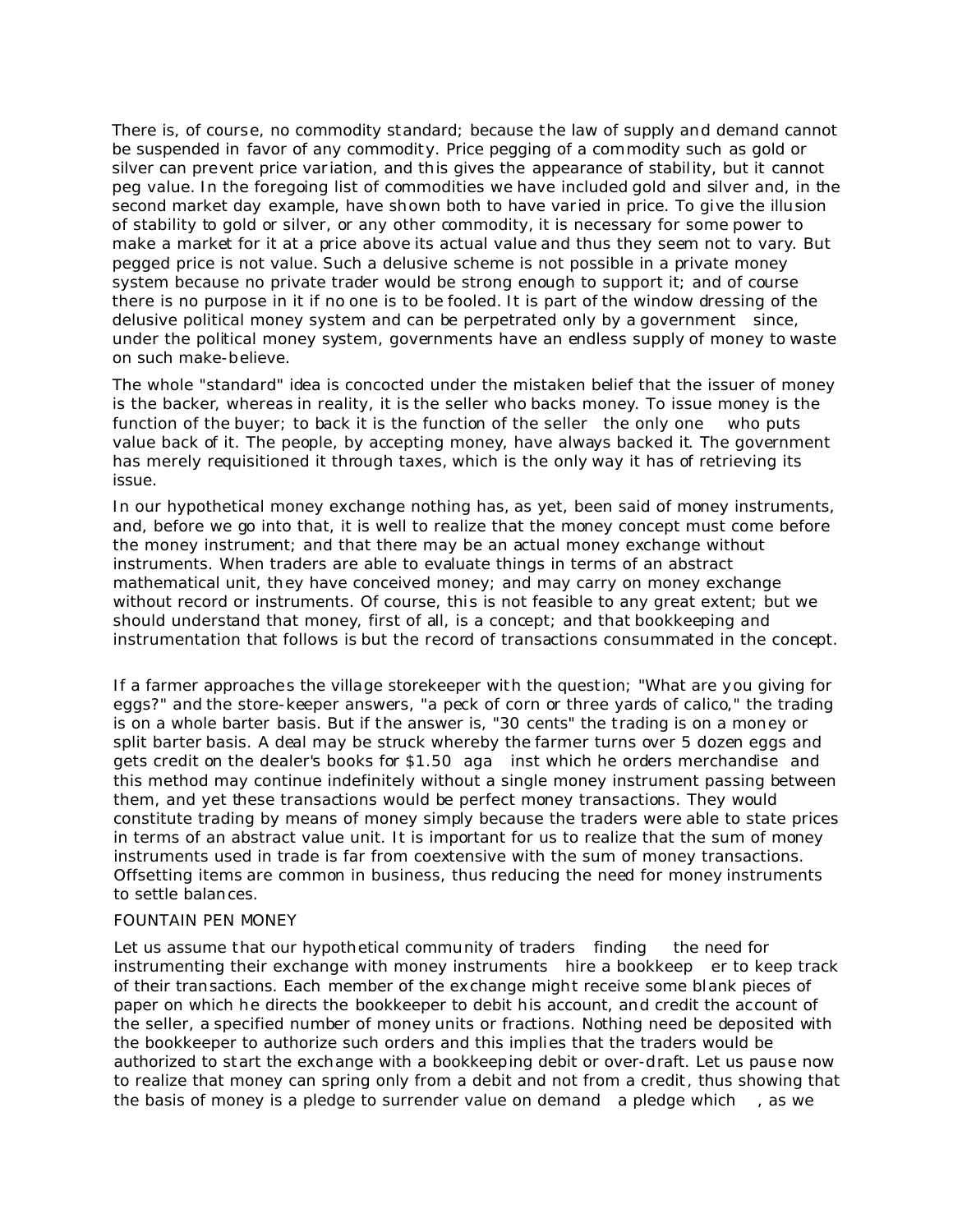shall see later, is a mutual or compound pledge, and not a private debt and which, incidentally, a government is not competent to make, because it is not able to redeem it.

If we assume that in a trading day in the hypothetical exchange buyers issued checks in the sum of 950 units and that each trader deposited his checks with the bookkeeper, the bookkeeper would have 950 units as a total bookkeeping entry but let us also assume that as he entered them on the accounts of the traders, the offsets showed a net debit of only 50 units to the accounts of those who *over*bought and the same amount as credits to the accounts of those who *under*bought. Therefore the actual amount of money in existence at the end of clearance is only 50 units; whereas money transactions to the extent of 910 units have taken place. It is even conceivable that there might remain no debit balance; and hence no money whatever in existence in spite of a healthy money exchange. Money is created by the process of incurring a debit and is destroyed by the process of offsetting a debit.

This demonstrates that the volume of money extant has no relation to the volume of business transacted in its name. The volume of money extant is determined by the amount of *deferred spending* or "*savings*" that exists. In the example, those traders with credit balances have a claim upon values held by other traders and these traders who have debit balances are the money issuers and have proclaimed thereby their obligation to other traders. This demonstrates that money, whether evidenced by a bookkeeping record or by currency, is but a medium of evidencing barter balances and, since it never equals the values that were negotiated in its concept, it is absurd to think of it as having value. Also, it is absurd to think of a reserve or store of value which backs or supports the money extant. It is a claim upon no particular goods and no particular trader but upon any goods in the hands of any trader. In that sense only, is there a store of value back of money instruments, extant and potential. All efforts by ignorant money planners to particularize money, by setting up "redemption funds" and "guaranteeing authorities" are therefore contrary to the real and only purpose of money which is t o enable trade to escape particularization, and to enter into generalization.

The essence of money exchange is a traders' pact to issue money for purchases *from* any trader and to accept for sales *to* any trader not at any fixed prices, but at prices made by the current operation of the law of supply and demand.

### INTRODUCING CURRENCY

To comprehend the use of currency instead of checks in the trading example, we need but visualize a piece of paper or coin, with appropriate legend, requiring no signature by the bearer or identity of the issuer and supplied by the bookkeeper in exchange for a t rader's check. The bookkeeper would debit the account of the currency recipient the amount of his check and would credit the account of any trader who turned back the currency. Since the currency could be obtained only by writing a check for it, it would be as much a creation of the check writer as the check. It is thus impossible for money to issue, whether in check or currency form, except *by a buyer* and the actual issue takes place only *in the act of paying*.

It will be observed that in our imagined exchange no outside factor has entered and it is impossible to see how any should enter, or could supply any element lacking by the traders themselves. They have all the values that are traded. They have all the needs that are to be supplied. They have all the powers to form a pact that affects solely their own interests. They take nothing from any one. They interfere with no one's rights. Their trading practices cannot possibly have any adverse affect upon any one except those who are denied thereby an opportunity to exploit them. To be sure, they must establish rules of practice for their exchange but this too they are competent to do without outside assistance.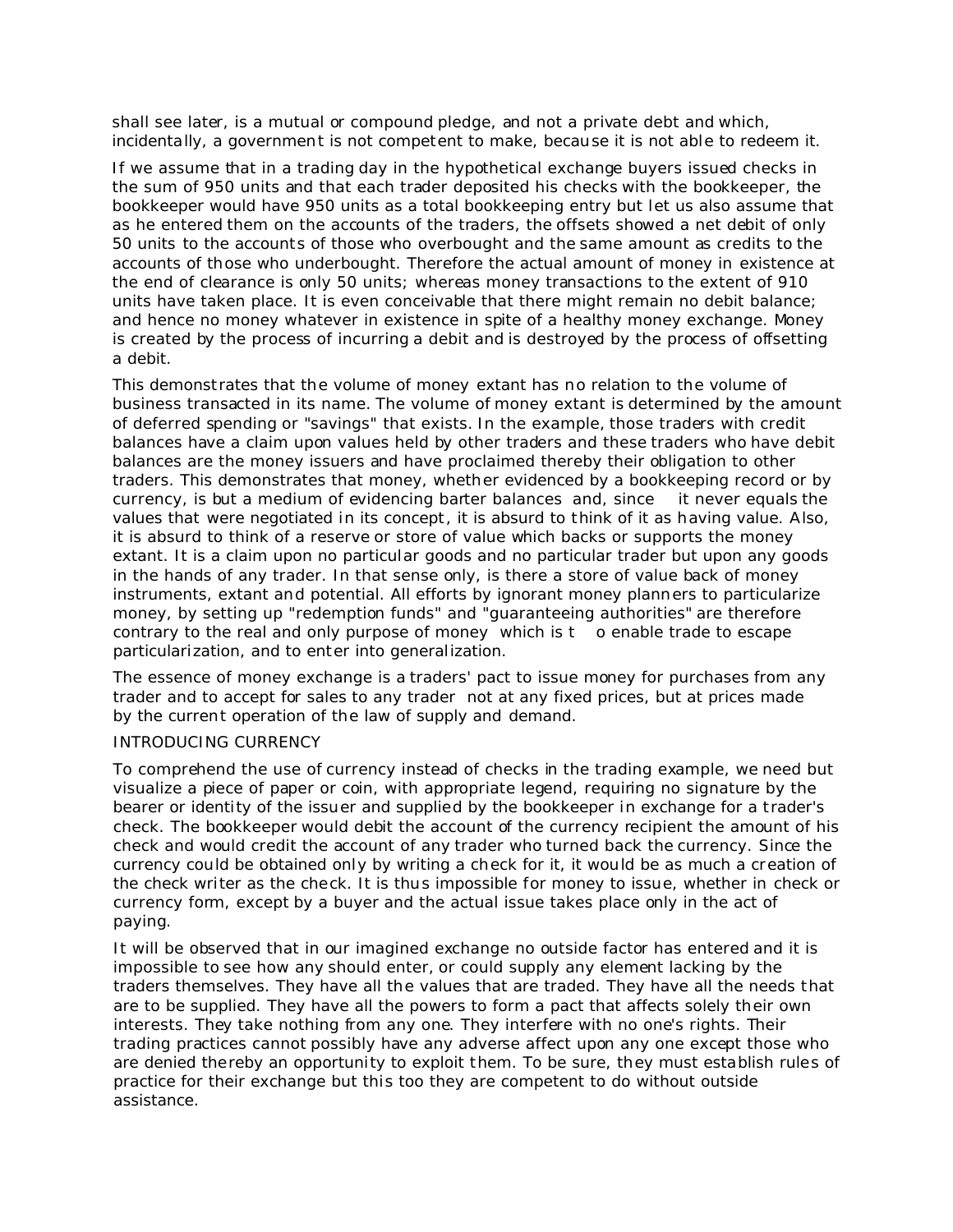The most essential rule they must establish is the determination of the debit or money creating limit for each member. Debit power or money-creating power is the very energy or life blood of the system; and to restrict it unduly would be adverse to all. On the other hand, to distort it by permitting it excessively to some and insufficiently to others would cause maladies. This problem is dealt with in detail in Study No. 7.

Deferring for later consideration the determination of the amount of the money creating power or debit limit to be authorized to each participant in a money exchange, we will now consider the qualifications for such participation. There are two classes of participants in a money exchange. Any person who accepts money, becomes automatically, a participant in the exchange that authorized the money. He acquires thereby the power to requisition value from another participant by merely transferring the money which he has received. Such participant requires no formal membership or further qualification. This class of participants we will call credit power participants. The credit power participant (called Class B in Study No. 9) can buy only after he has first acquired money by selling. He has not the power to create money.

The other class of participants are those who have formally qualified for membership in the exchange and secured thereby the power to buy before selling or in other words, command debit or over-draft power. These participants are the money creators and we will call them debit power members. (called Class A in Study No. 9) To determine the qualification for such participants we must understand the pact with which they establish the money exchange.

The money pact is a mutual pledge of *competitive* traders to buy and sell in terms of an abstract value unit, and to issue money instruments in terms of such unit within prescribed limits, and to accept such instruments issued by any member of the pact for value at competitive prices.

Competitive traders are put, by competition, on an equality of discipline, which makes them ideal participants in a money exchange as debit power members, because each sees to it that no money is issued except for value received and no one is enabled to force a price upon another that is not the result of free competition. Thus every money unit issued is backed by actual exchange value and the unit and the price level remain stable. The disciplinary control of competition qualifies competing traders, as responsible parties, to enter, with others similarly disciplined, into a money pact.

Any trader who, by reason of political grant, is freed from competition is not a desirable participant in a money exchange because he is in position to force money to be issued above the actual free exchange value of his product. This introduces an inflationary element in exchange which tends to raise the whole price level, or, in other words, to alter the power of the unit.

### GOVERNMENT DOES NOT QUALIFY

Any monopolist is a disturbing factor in exchange and the worst type of monopoly is political government. Government is a public non-profit enterprise; money is an agency inherently devoted to private profit enterprise and free exchange. Government has no competitive restraints; it does not sell its service by inducement. It makes no over-thecounter bid for its issue. It merely levies upon the wealth of the community without regard to the value, or any means of determining the value, of its services. It has no free exchange method of backing its money issue and lacking that, it is not qualified to issue.

Governments are operated by fallible men who are not individually responsible for their acts, as are men in private life. The reaction from their false action falls upon the citizen and not upon the officials. The paternalism that the political money system has permitted government to affect is the reverse of the truth. The citizen is father and the government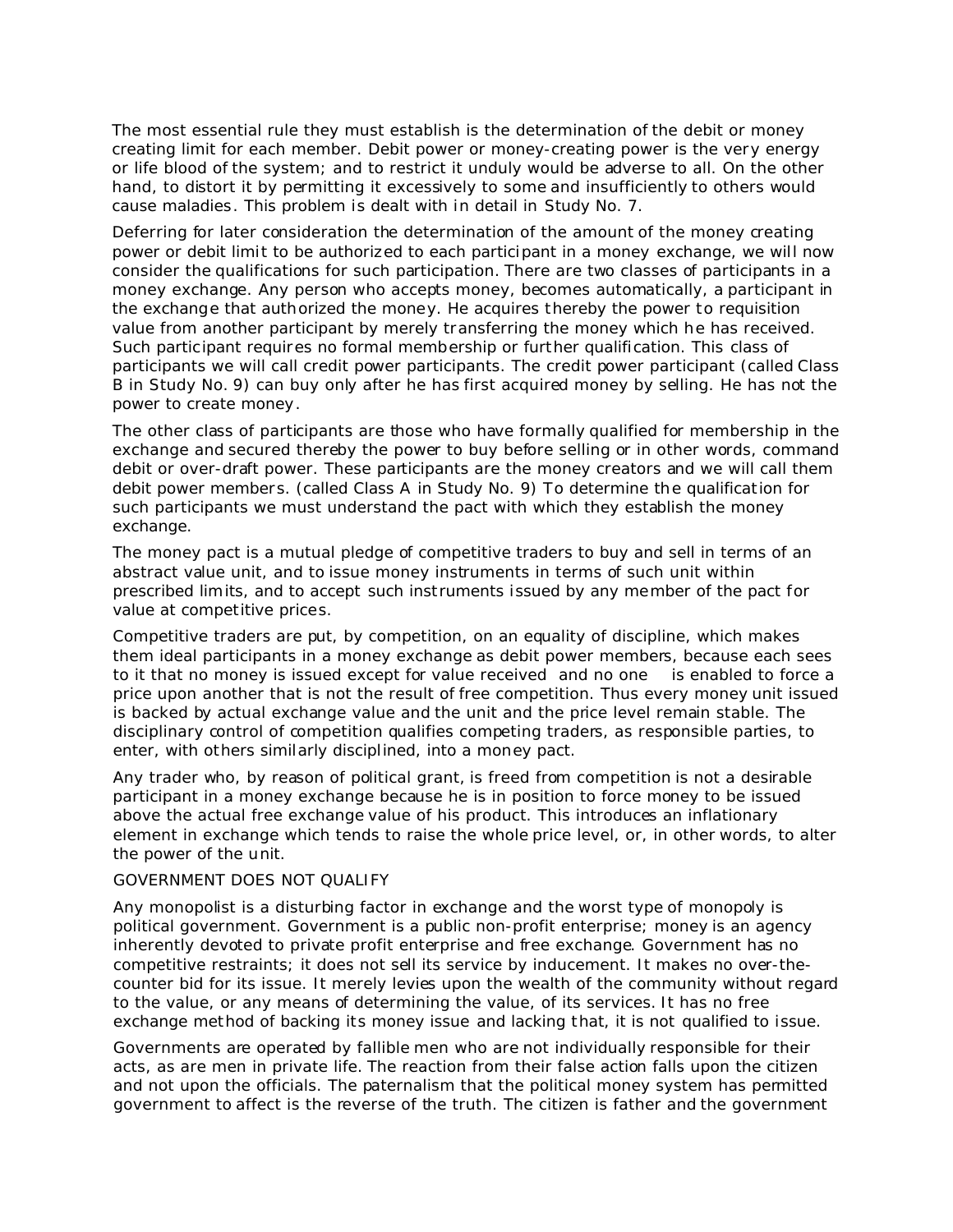is child. The citizens must nurture and discipline government and their exclusive control of the money system is the essential implement therefore. To lose it is to lose sovereignty. A government with money power can free itself from citizen control, and pervert the economy by injecting into it unbacked money.

The cost of government must be borne by private enterprise but government can and should be denied the power to insinuate the cost into the price of commodities and the cost of living. It can and should be obliged to present its costs openly and obviously, so that it will excite the resistance that any excess may justify. To permit government the money creating power is to enable it through an unbalanced budget to increase the cost of living and deceive the citizenry on the actual cost of government and thus free itself from citizen control. It must, therefore, be confined to the status of a credit power participant in exchange. In other words, before it can spend money, it must collect it from the sum already created by the citizens. It must be unable to create money by the debit power which power must be confined to private enterprisers. This compels it to maintain a balanced budget and protects the economy against inflation, which is its worst enemy, and assures the citizen economical and responsible public service.

Thus we see that money mastery means not only economic mastery but also political mastery. It reserves to the citizen-trader the essential part of his sovereignty, and brings both government and business under democratic control.

The proposed exclusion of government from money creating power is stated as an ideal and does not imply that a private money system cannot operate without this as a condition. A private money system will probably have to begin while the political money system is operating; and therefore, the extent of the participation of the state in the private money system will probably not be a question at the outset. Nor does the principle of the governmental non-participation in debit power imply that such participation is ruinous to a private money system. It is perversive, but all money systems in the history of money have been perversive and money systems will operate, no matter how perversive, because a money system of some sort is indispensable and trade will use any system in the absence of a better one.

In conclusion it is perhaps appropriate to define money, and contrast our definition with the orthodox definition or description.

The word money has two meanings:

(a) a concept of abstract value as a unit of computation.

(b) an instrument expressing, in some numeral of the unit of computation, a consummated half barter transaction and involving traders in a pact to accept it in exchange for a value equivalent to that which it mediated in the previous exchange.\*

\*Trading by means of money may be practiced in the concept (a) and under the pact stated in (b) by means of mental or written record and without the use of negotiable or transferable instruments.

The conventional "definition" of money is as follows:

Money is a medium of exchange; a measure of value; a store of value; and, a standard of value.

This is a statement of four functions that money is supposed to fulfill, in the confused orthodox concept.

MEDIUM of EXCHANGE. This is so broad that it conveys no comprehension. A vehicle, a memorandum, an agent, a verbal intercourse, etc. are media of exchange. If we say "a medium of split barter," the statement becomes definitive, because only money can serve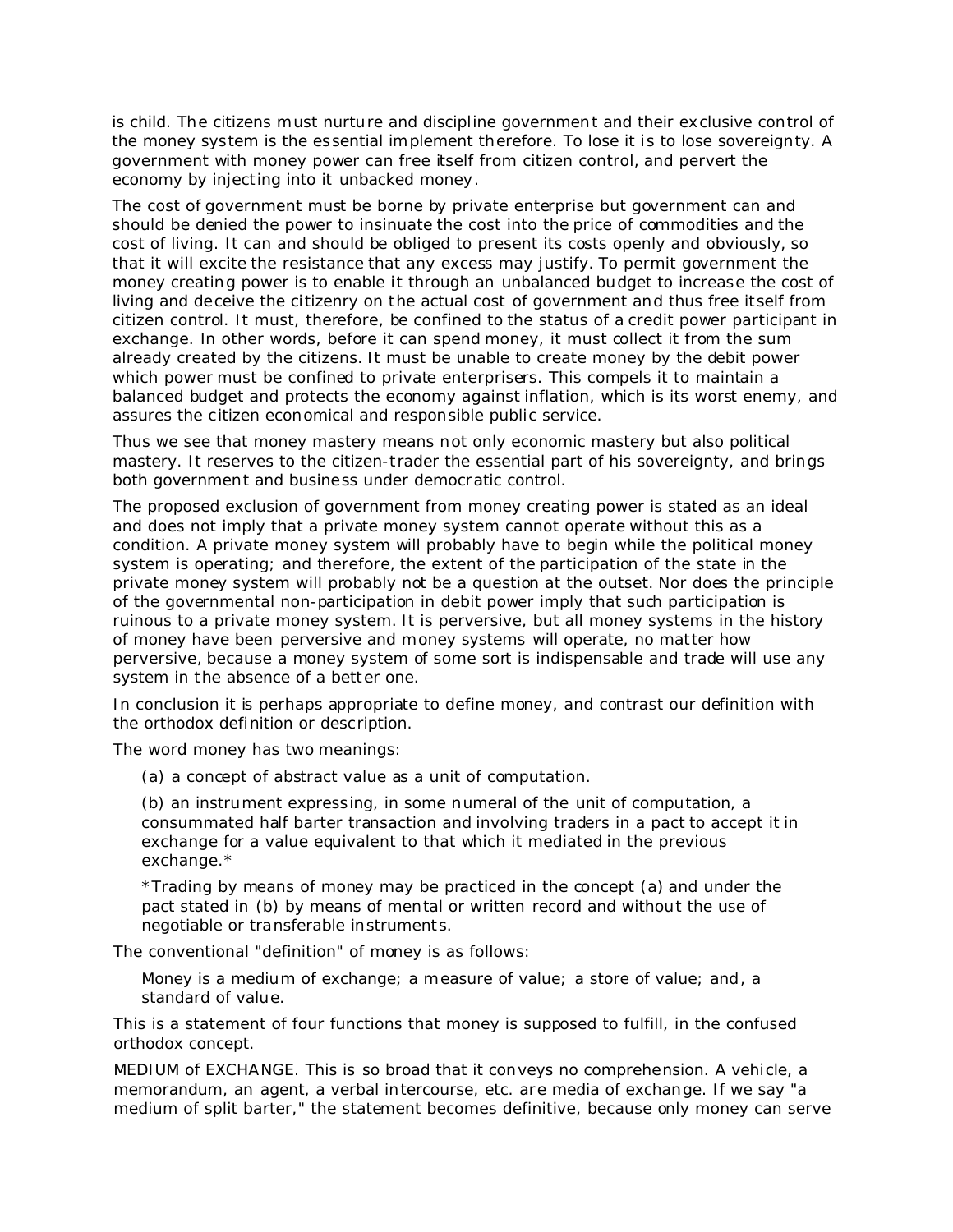this purpose. The word "exchange" includes whole barter, (in which a commodity and not money could act as a medium) as well as split barter.

MEASURE of VALUE. Money is not a measure of value. Value can be measured only by value and money has no part in the process of evaluation. Having no value, it is not a criterion of value. Money is merely a means of expressing value after it has been determined. Money (the concept) is the language tool of split barter. Money (the instrument) is the evidence of a consummated split barter in the sum of the unit.

STORE of VALUE. This apparently relates to the instrument or record of money credits. To say that it is a claim on value is the nearest concession we can make to the statement. The value that the money instrument or money record holds a claim upon, is in hands other than the money holder and is not stored, pledged or in any way identified, and the extent of its claim thereon is dependent upon the fidelity of the money system. If "store of value" refers to the intrinsic value of coins it is also false. For instance, if a silver dollar contains 36 cts worth of silver, the coin is 64% money and 36% commodity.

STANDARD of VALUE. This approximates "measure of value," but is an effort to capture some of the superstitious quality that attaches to the idea that money rests upon a standard commodity.

These "definitions" are part of the arsenal of abracadabra that help to confound the student and obscure the teacher's ignorance of the subject of money. The two meanings of the word money, the concept and the instrument or record, are indiscriminately mixed in this parrot jargon.

The four cardinal truths of money practice are: The Purpose of Money, The Source of Money, The Backing of Money, and The Democracy of Money.

THE PURPOSE of MONEY is to facilitate barter by splitting each transaction in halves, obviating the delivery of value by one trader (the buyer) and permitting the other trader (the seller) to make requisition for his half upon any trader at any time. This is the sole purpose of money. Any effort to employ it to influence prices or control trade is perversive.

THE SOURCE of MONEY is the trader (the buyer) who receives his half of the barter. Since it arises out of the buying process, and is based upon the evaluation of the acquired value made by the buyer, it is obvious that it can have no other source, and is *created only by the act of paying for a purchase*.

THE BACKING of MONEY. Money is given its material backing by the seller through acceptance in exchange for value. Its moral backing is the buyer's pledge to accept it for equivalent value in free exchange.

THE DEMOCRACY of MONEY. Since trade is democratic, and since money is an instrument for facilitating trade, and since it can arise only from a trader in the act of buying, and be backed only by a trader in the act of selling, it is obvious that money is an instrument of democracy and the essence of man's sovereignty over business and government.

### JOINING PRODUCING POWER AND MONEY POWER

These declarations involve a complete revolution in the rationalizing of money. For the first time the source of wealth and the source of money are seen to be identical. Heretofore, economics has located the source of production at one point and the source of money at another, with the result that synchronization and balancing of issue between wealth producing power and money power were impossible. Under the valun concept, the two are united, synchronized and made coextensive so that there is never shortage, never surplus and never lag. The individual thus conveys his services with one hand and requisitions his fellow worker's product in equal measure with the other, keeping production and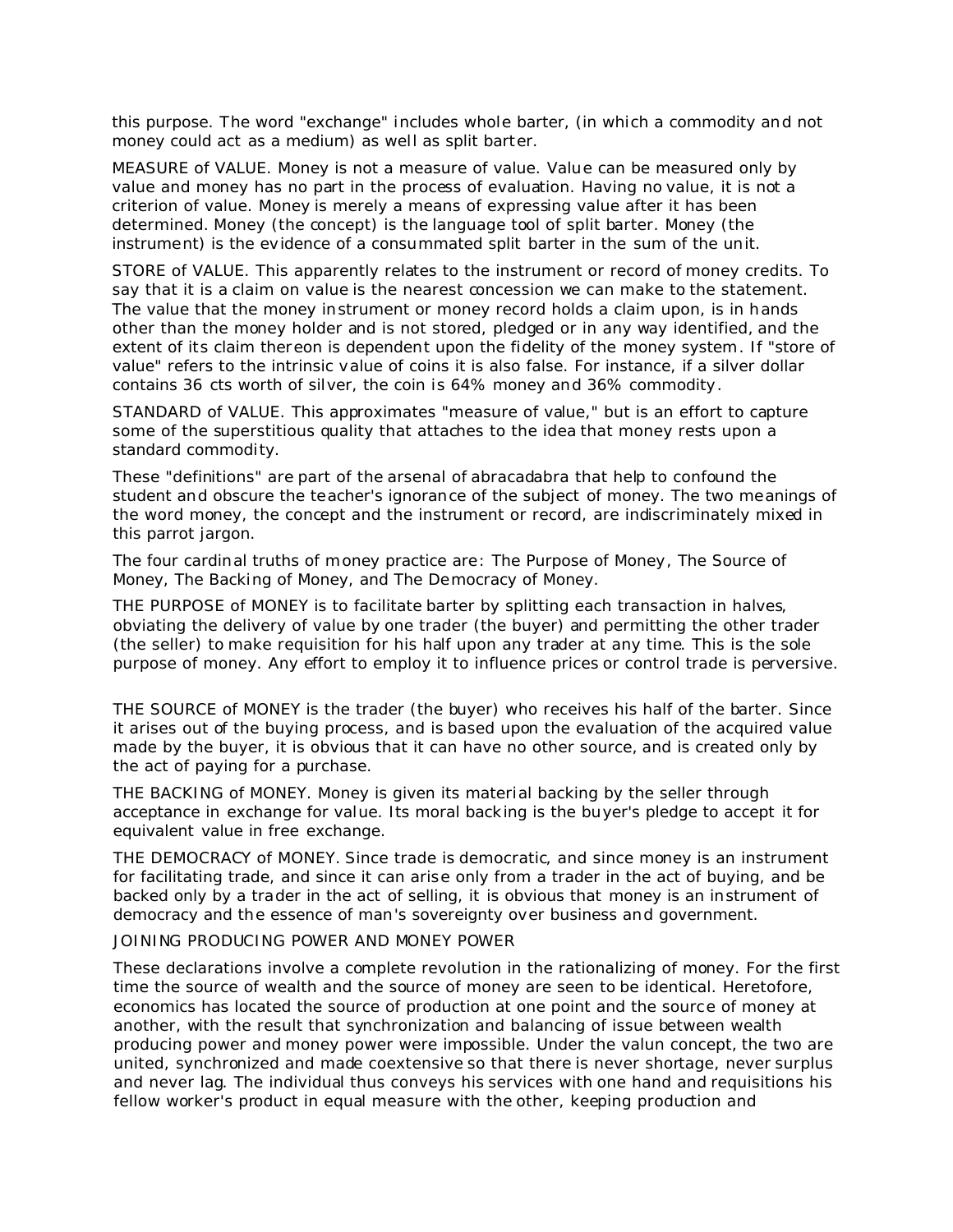consumption ever in balance at the highest level. This guarantee of mass distribution and consumption is the perfecting factor in the American system of mass production.

The old concept of money is that the worker must first get the consent of a power outside himself before he can requisition value. Thus his purchasing power is restricted and this, in turn, reacts on his selling power and this limits his productive power. In other words, the old method, by limiting buying power necessitated reduction of producing power and defeated mass production, while the new concept permits buying up to the capacity to produce.

There is no purpose in increasing mans capacity to produce, if his capacity to consume is not commensurately increased. As explained in Study No. 7, each of us is his own customer. Every man must buy all he produces, or surpluses develop at some places and scarcities at other places, throwing the economy out of balance. Therefore it is not only the right, but the duty of every man to buy the products and services of others up to the value of his own production. If this is accomplished, our scientific men may develop the mass production technique to the ultimate. If it is not accomplished, they are stymied.

If we can coordinate consumption with production we may develop our mass production to the point where the fullness of production will itself bring about the diminishment of hours of labor, the abolishment of child labor and the labor of the aged, and give us less work and more leisure, until the ideal balance between work and leisure is attained. That our production engineers can do their part in this aim, there can no longer be any doubt. The only question is: will we master money as they have mastered production? If we do not, we defeat them and thwart the attainment of this great social aim and the vindication of the private enterprise system.

### THE SURPRISE WEAPON

Society is in the twilight of a passing day. The state now undertakes to finance the economy, and, since a free economy is manifestly impossible where the state assumes the responsibility of supplying the money circulation, the politician is compelled to choose between fascism and communism. Under either choice liberty is abolished and the people are enslaved. As the planners all over the world adopt their devices for a managed economy, and ideologists and sloganizers prepare their implements to condition the minds of men to their control plans, and the cause of human freedom seems defenseless, there falls into the hands of the people a surprise weapon that will turn the tide of battle and give the people mastery, not only over their private affairs, but over the would-be political planners. This weapon is the people's money power as defined in the following pages. It will change the whole course of human events into the paths of liberty, prosperity and peace.

THE VALUN PRIVATE ENTERPRISE MONEY SYSTEM, being non-political, has no nationality or boundaries. It is therefore naturally a universal money system, though it may begin in a local trading area anywhere and extend anywhere regardless of political boundaries. It offers, therefore, a new basis for the international union of peoples on the economic plane quite independent of their political differences.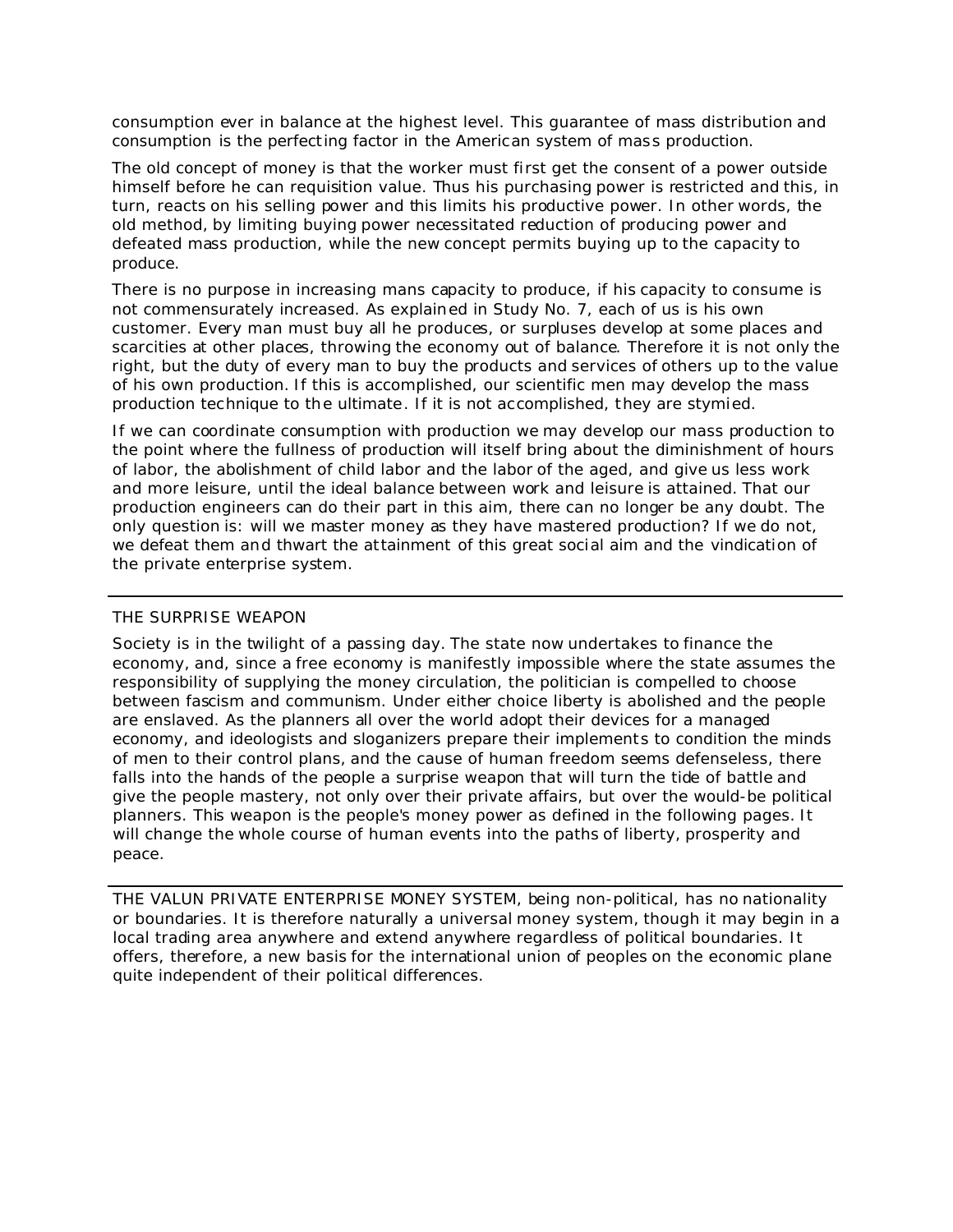## **CHAPTER 6** *How Money is to be Issued* Checks and Currency and Their Basis

A money system is a vast accounting mechanism. The private accounts that are kept on the millions of ledgers of private tradesmen are all auxiliary to this master ledger which determines the meaning of the terminology in which these individual accounts are kept. Disturb or distort the master ledger and you affect likewise all the millions of subsidiary ledgers in the economy. Society must have a stable money system to preserve its own stability.

When businessmen resolve to set up a money system, they agree to hold in trust for each other goods and services that are pledged against the drafts which they have issued in the form of money. These values that are held in trust by all for any who may present a money draft therefor constitute a va st pool, not housed at one place, but scattered throughout the trading sphere. This vast pool of goods and services is the basis or backing for the outstanding money supply. "Reserves" and metal hoards are but window dressing. Only that which is purchaseable is back of money.

While all the traders in the Exchange hold values in trust, none knows who actually may present an ownership claim therefor by the tender of money, and whether there is warrant for such tender. Therefore there must be a central bookkeeper, with an all-seeing eye, that keeps account of who holds values and who holds claims thereto. Some means of conveying this information to and from the central bookkeeper must be available.

For the purpose of fixing in our minds the fact that money exchange is accountancy and that no value attaches to the money instruments, let us assume that the central bookkeeper operates by telephone, without money instruments. A telephones the central office and states that B has ordered some merchandise at a given money price and asks whether B's account will permit the charge. On being assured that it will, the goods are shipped and the central bookkeeper debits B's account and credits A's. Thus a perfect money transaction has been consummated because values were stated in terms of a money unit and value has moved only one way, and from which there has arisen a debit and a credit warranted by the rules of the money system. Yet no instruments have been issued, and thus there is nothing material upon which the mind can fix a value or attach a superstitious power. This demonstrates that money is first of all a concept in accountancy and that it may be expressed verbally. We may go further and assume that, in confirmation of the above transaction between A and B, B sent to the central bookkeeper a duplicate of A's order. Still we think of the t ransaction as a simple bookkeeping transaction and there is no superstition attaching to the duplicate order.

Let us hold to this bookkeeping concept and assume that, with the order for the goods, B sent via A an order known as a check directing the central bookkeeper to debit his account and credit A's account, and that A sent this to the central bookkeeper instead of a duplicate order. In spite of the fact that the check is known as a money instrument, it is still nothing but a bookkeeping memorandum and is not i n the least mystifying.

Now we will assume that B calls up the bookkeeper and says that it is inconvenient to write checks for petty transactions; and asks if the bookkeeper hasn't some plan for obviating check writing. The bookkeeper says, "yes. I have some bills, in different denominations and coins, that require no signature and are good in anybody's hands." B asks how he can get them. The bookkeeper says: "send me your check for the amount you want and I'll give them to you. I will debit your account for your check in the regular way." Now, because nicely engraved pieces of paper and pretty coins meet the eye, we are in the zone where the greatest superstition arises. To most persons these instruments are money, and nothing else is money. Yet these are but bookkeeping instruments like the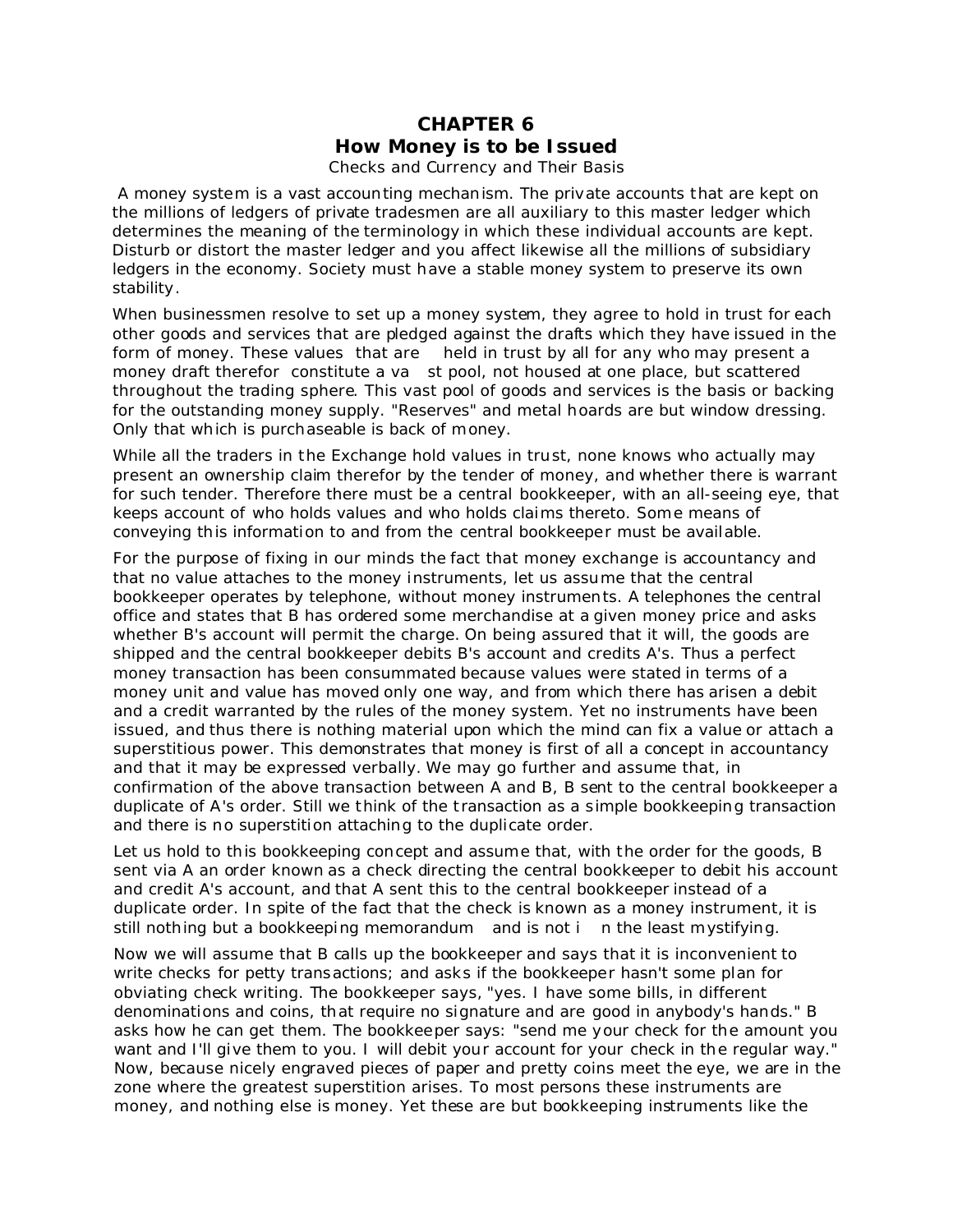check and the duplicate order. In essence, they are the same, but the check is better suited to the purpose visualized than is the duplicate order, and the currency is better suited than is the check for certain purposes. Neither the check nor the currency accomplished anything more than did the telephone call; all were instrumentalities of bookkeeping and each effected a money transaction.

How does the currency spring into existence? As we have seen, someone had to order and authorize it. The bookkeeping method is to set up a special currency authority who has caused to be fabricated the pieces of paper and coins. When a check is written for it, the amount of the check is debited to the account of the check writer who receives the currency and the same amount is credited to the currency authority. Thus the currency is just as much a creation of the check writer as is the check which requisitioned it. It becomes the equivalent of a certified check payable to bearer. No mystery, no magic, nothing awesome. When the currency returns to the bookkeeper, it is credited to whoever returns it and charged back to the currency authority where it is held subject to some other requisition for it. Note that the currency sprang out of a book account, just like the check and that both, therefore, have the same basis.

The currency under the valun system will of course be manufactured at some central plant where adequate safeguards will be set up against theft; and the counterfeiting problem will exist as it does with any money system. It will be the duty of the Central Board of Valun Exchanges to provide the currency in bills and coins on demand of the various Exchanges, so as to provide uniformity and central control.

The promise to pay and promise to redeem or exchange fo rms that are used on existing money instruments will not be us ed. There is nothing to pay and nothing to redeem in true money. Its purpose is to requisition goods and services, and not to requisition some other form of money. The check form need but say, "Credit the account of ................... and debit the account of the undersigned." The currency bills need but carry the word VALUN and the denomination. Coins need carry only the word VALUN with the fraction they represent such as 1/100, 1/20, 1/10, 1/4, 1/2. The name of the 1/100 would be cend, (Esperanto) the five cend piece might be called the quin, the ten cend piece, the tenth. The material from which the coins would be stamped should be the most inexpensive that would serve the purposes of wear and weight. Some concession might be made to the vending machine indust ry.

To enable the valun system to render the check clearing service rendered by banks witho ut their luxurious quarters and extensive units and branches it is proposed that only one Exchange be set up for each state; in any satisfactory quarters, even if it be in an industrial section. This plan precludes the necessity for members to visit the Exchange, and relies entirely upon the mails for conveying deposits and returning vouchers. Such a plan must provide the means for drawing and depositing currency and to serve this need it is proposed to have Valun Currency Counters in business neighborhoods.

### NEIGHBORHOOD CURRENCY COUNTERS

A Valun Currency Counter would be authorized by a franchise issued by the Valun Exchange to an applicant member located in a business neighborhood where there might be sufficient demand to justify. The primary function of the V.C.C. would be to accept deposits of currency or checks for currency on demand. Members requiring currency would issue checks payable to the Counter dealer who wo uld surrender the currency just as is now done by banks. If a member wished to dispose of currency, the Counter dealer would issue his check for it. If the member wished to store cash with the Counter dealer overnight or the weekend, he could do so and be guaranteed against loss. The Counter dealer would of course have to provide himself with a safe and adequate burglary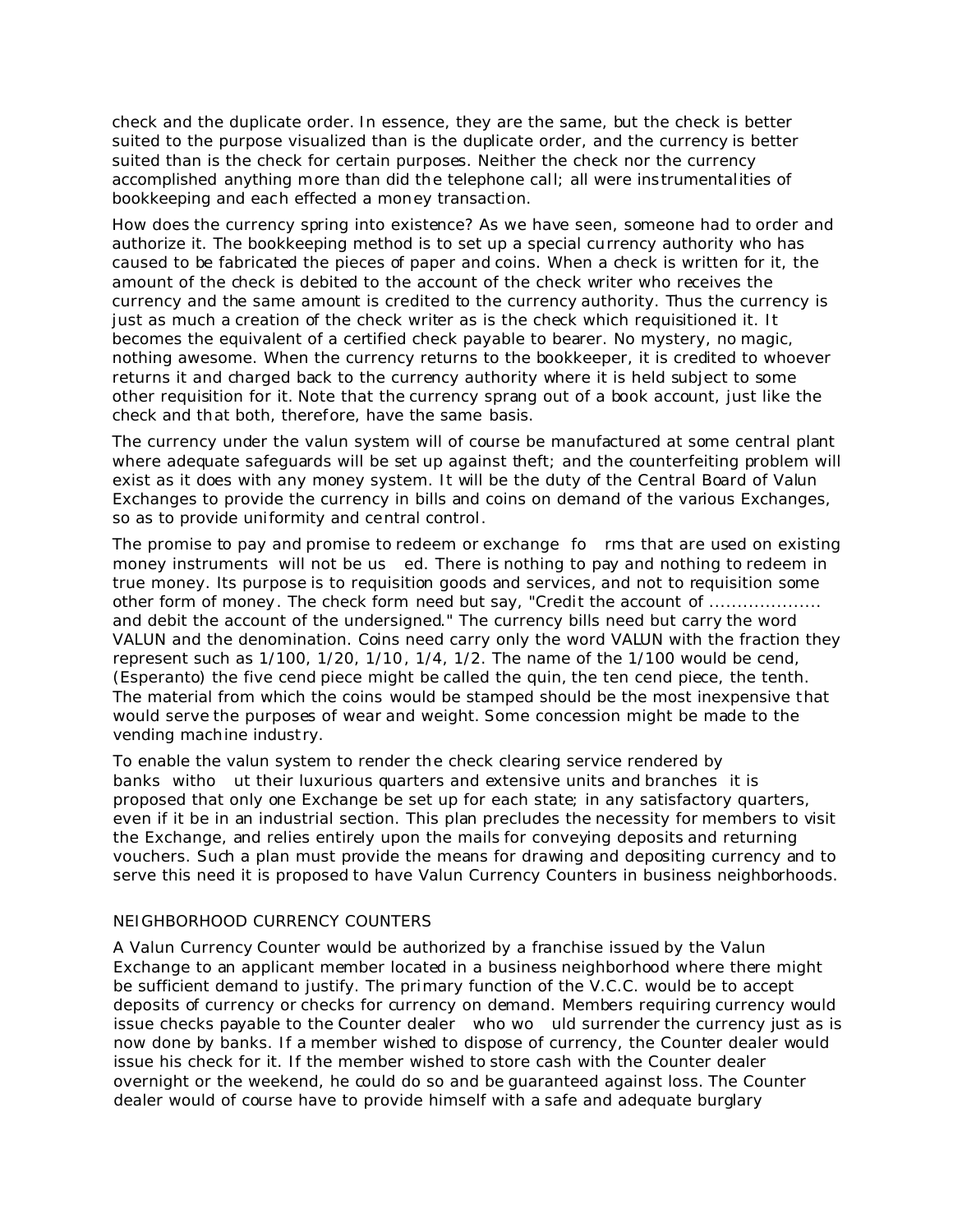protection. The currency would be available to the Counter dealer from the Exchange by some safe conveyance but it is believed that there would be but little occasion for currency to return to the Exchange because a d ealer finding himself long would probably also find some other dealer, in the same city or neighborhood, who was short and who would buy the surplus with his check.

The secondary function of the V. C. C. dealers would be to buy valuns for dollars, or dollars for valuns, at the current rate of exchange. Since all valun members would (at the outset) be obliged to do business on both a dollar basis and a valun basis, and since some nonmembers would sometimes come into possession of valuns, the need for such "foreign exchange" service is obvious. The existence of such a money market would serve the additional purpose of establishing an official differential between the dollar and the valun, for the purpose of pricing goods and services in both units.

The Counter dealers would be organized in the Valun Currency Counters Association and would report their valun-dollar dealings daily to their central office where the exchange rates would be determined after business hours every day, and wired to the members of the Association every morning. These rates would of course be determined by the law of supply and demand. If valuns be in greater demand than dollars, the dollar price of valuns would rise. If there be greater demand for dollars, the dollar price of valuns would decline. It is expected that there would be a continuous trend favorable to the valun (i.e., the dollar price of valuns would show a trend rise) but there may be reactions, and the daily variation would probably be irregular.

The V.C.C. Association, as it announced the daily exchange rate, would supply a guide to merchants for the double pricing of their wares in valuns and dollars. Thus if the valun rate were announced as \$6.65, it would mean that any merchandise bought by the merchant on a valun basis and given the usual mark-up, would be multiplied 6.65 times to get the dollar price. If an item be bought on a dollar basis and given the usual markup, a deduction of 85% would be made to arrive at the valun price. This percentage would be announced publicly every day so that buyers, as well as sellers, would know the differential.

There would be no agreement among dealers to follow these price differentials and this would not affect the scale of prices of different dealers. However, if a dealer did not follow the differential in his valun and dollar pricing, the tendency would be for buyers to purchase, at the Currency Counters, valuns or dollars whichever gave them an advantage with the merchant who had failed to follow the official differential in his pricing. This in turn would work to the disadvantage of the merchant when he came to convert his dollars or valuns, one into the other. The influence of the Valun Currency Counters would therefore be to make the differential between dollar and valun uniform in all shops, however much their price scales might vary. At the outset, the practice would be to quote prices exclusively in dollars, with the discount for valuns. As valun trading gained the ascendency the practice would probably be adopted of quoting exclusively in valuns, with the premium rate in dollars.

The Valun Currency Counters would be privately owned and conducted under the terms of the franchise issued by the Valun Exchange. All services rendered by them would be subject to an appropriate fee which would be stipulated by the Exchange or regulated by competition. Whatever the cost to the members might be, it would be less than the cost of maintaining branch Exchanges after the manner of the present banking system with its many units and branches luxuriously equipped.

The checks that pass through the Exchange would be its continuous stream of income by reason of a charge on each check cleared, and this per check charge should be minimized by economies wherever possible. There is in the valun system no need to do the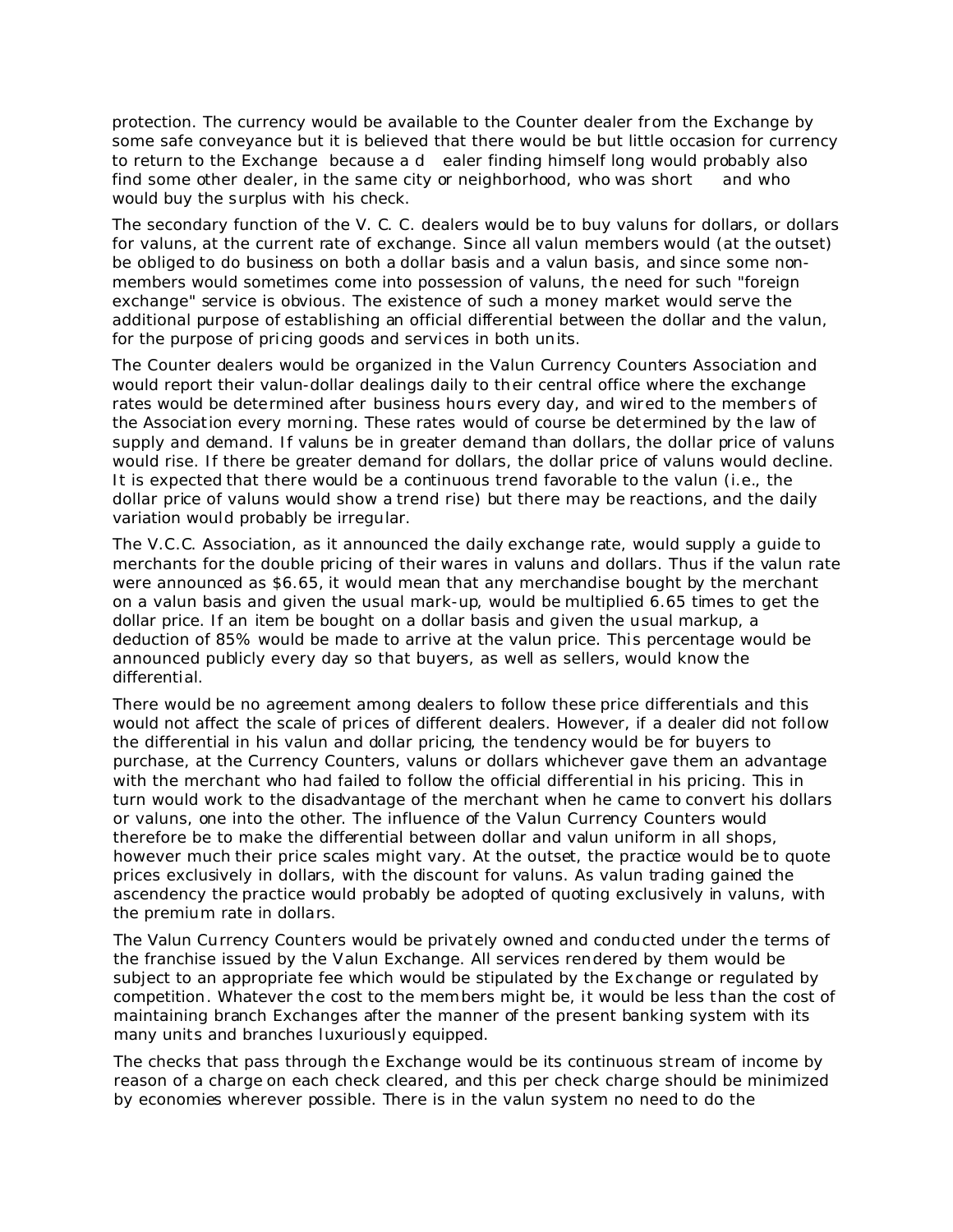pretentious thing t o inspire public awe and blind confidence. There is no occasion for window dressing or display of any kind. The system is to be a matter of fact institution serv ing the simple needs of exchange, reflecting the democratic control of its members, and serving them essentially as community bookkeeper.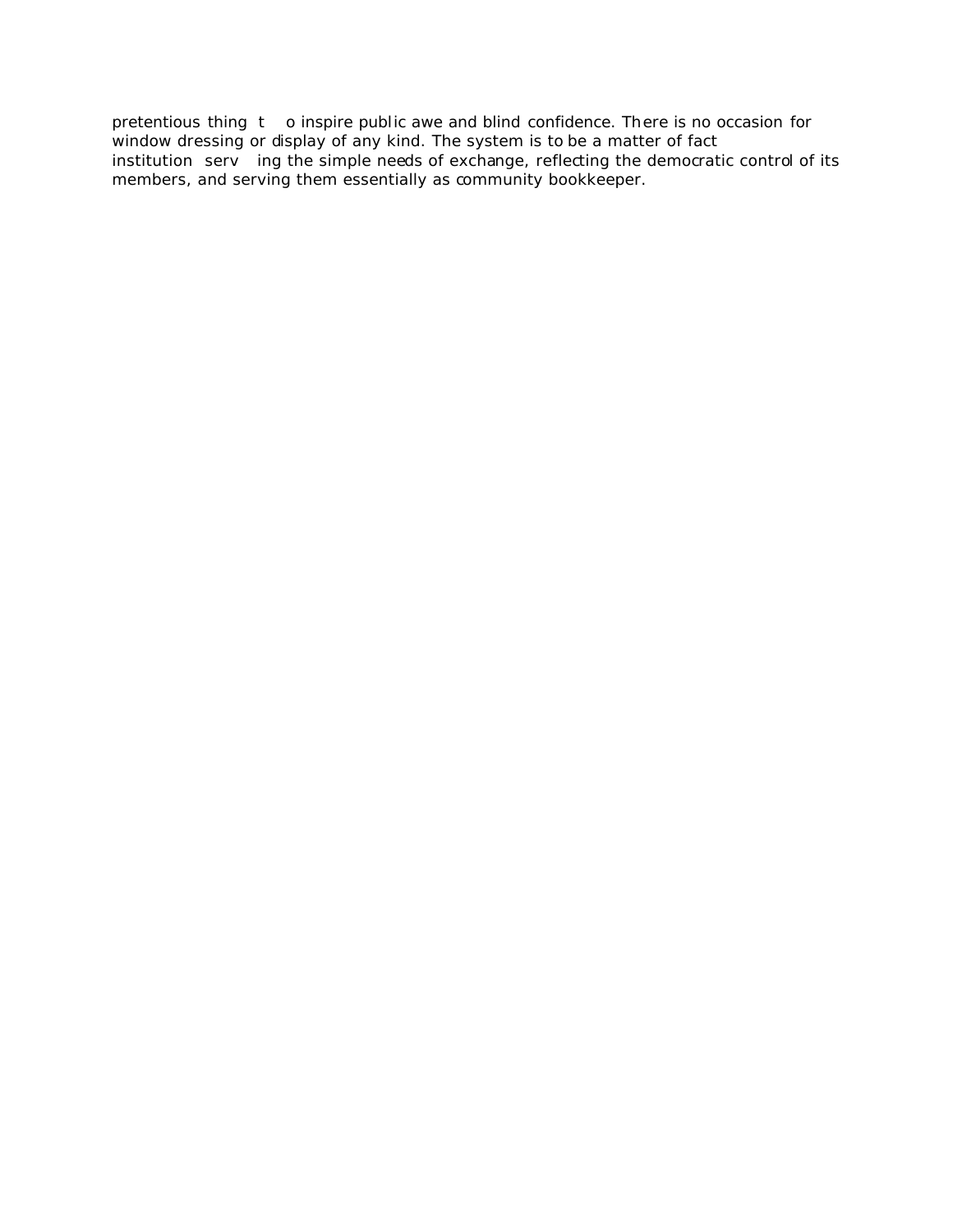# **CHAPTER 7**

## *Each Issuer's Limit*

### Determination of Each Person's Limit of Money Issue and Its Redemption and The Maintenance of Adequate Supply Without Inflation and Deflation

A money system is a vast accounting mechanism. The private accounts that are kept on the millions of ledgers of private tradesmen are all auxiliary to this master ledger which determines the meaning of the terminology in which these individual accounts are kept. Disturb or distort the master ledger and you affect likewise all the millions of subsidiary ledgers in the economy. Society must have a stable money system to preserve its own stability.

When businessmen resolve to set up a money system, they agree to hold in trust for each other goods and services that are pledged against the drafts which they have issued in the form of money. These values that are held in trust by all for any who may present a money draft therefor constitute a va st pool, not housed at one place, but scattered throughout the trading sphere. This vast pool of goods and services is the basis or backing for the outstanding money supply. "Reserves" and metal hoards are but window dressing. Only that which is purchaseable is back of money.

While all the traders in the Exchange hold values in trust, none knows who actually may present an ownership claim therefor by the tender of money, and whether there is warrant for such tender. Therefore there must be a central bookkeeper, with an all-seeing eye, that keeps account of who holds values and who holds claims thereto. Some means of conveying this information to and from the central bookkeeper must be available.

For the purpose of fixing in our minds the fact that money exchange is accountancy and that no value attaches to the money instruments, let us assume that the central bookkeeper operates by telephone, without money instruments. A telephones the central office and states that B has ordered some merchandise at a given money price and asks whether B's account will permit the charge. On being assured that it will, the goods are shipped and the central bookkeeper debits B's account and credits A's. Thus a perfect money transaction has been consummated because values were stated in terms of a money unit and value has moved only one way, and from which there has arisen a debit and a credit warranted by the rules of the money system. Yet no instruments have been issued, and thus there is nothing material upon which the mind can fix a value or attach a superstitious power. This demonstrates that money is first of all a concept in accountancy and that it may be expressed verbally. We may go further and assume that, in confirmation of the above transaction between A and B, B sent to the central bookkeeper a duplicate of A's order. Still we think of the t ransaction as a simple bookkeeping transaction and there is no superstition attaching to the duplicate order.

Let us hold to this bookkeeping concept and assume that, with the order for the goods, B sent via A an order known as a check directing the central bookkeeper to debit his account and credit A's account, and that A sent this to the central bookkeeper instead of a duplicate order. In spite of the fact that the check is known as a money instrument, it is still nothing but a bookkeeping memorandum and is not i n the least mystifying.

Now we will assume that B calls up the bookkeeper and says that it is inconvenient to write checks for petty transactions; and asks if the bookkeeper hasn't some plan for obviating check writing. The bookkeeper says, "yes. I have some bills, in different denominations and coins, that require no signature and are good in anybody's hands." B asks how he can get them. The bookkeeper says: "send me your check for the amount you want and I'll give them to you. I will debit your account for your check in the regular way." Now, because nicely engraved pieces of paper and pretty coins meet the eye, we are in the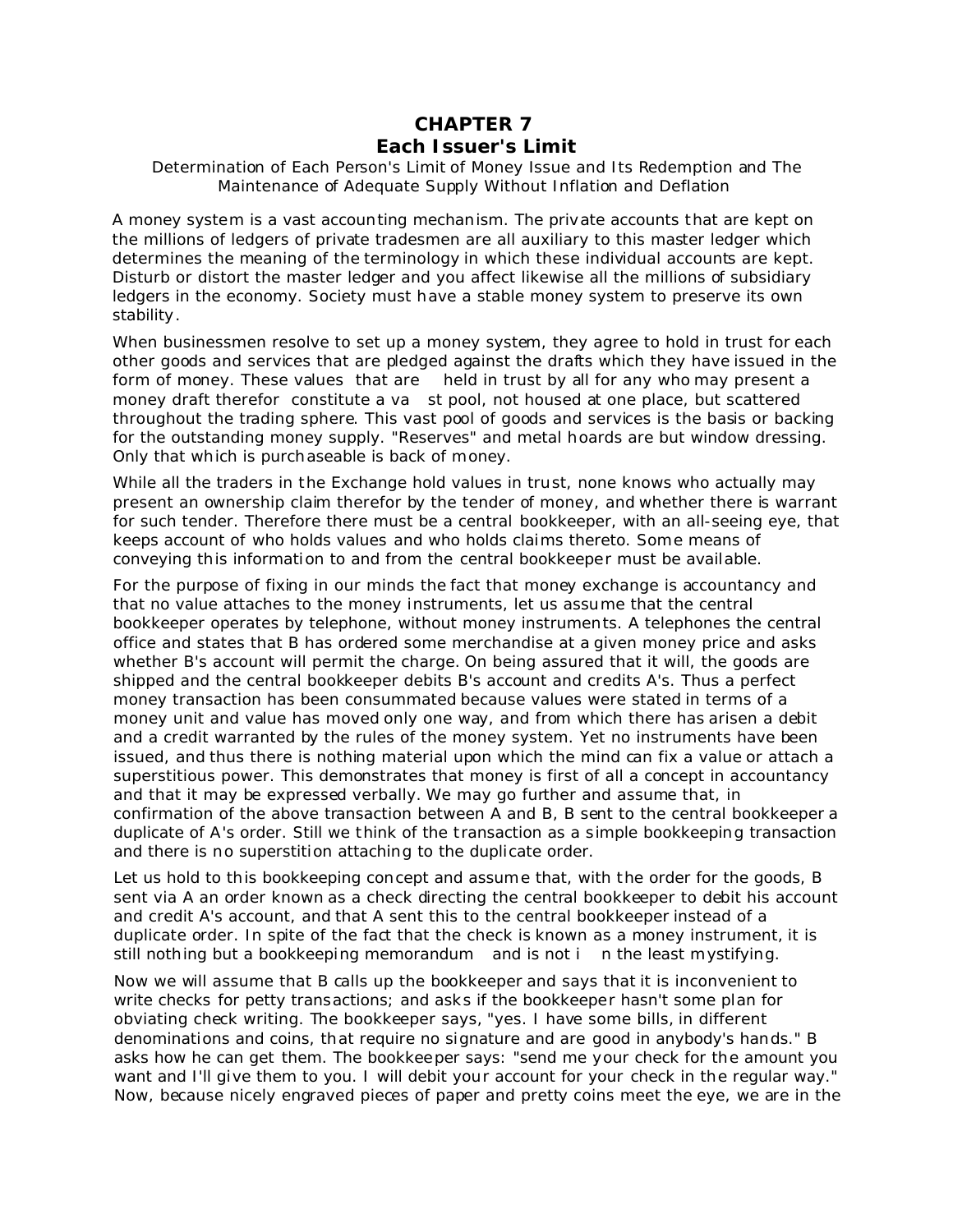zone where the greatest superstition arises. To most persons these instruments are money, and nothing else is money. Yet these are but bookkeeping instruments like the check and the duplicate order. In essence, they are the same, but the check is better suited to the purpose visualized than is the duplicate order, and the currency is better suited than is the check for certain purposes. Neither the check nor the currency accomplished anything more than did the telephone call; all were instrumentalities of bookkeeping and each effected a money transaction.

How does the currency spring into existence? As we have seen, someone had to order and authorize it. The bookkeeping method is to set up a special currency authority who has caused to be fabricated the pieces of paper and coins. When a check is written for it, the amount of the check is debited to the account of the check writer who receives the currency and the same amount is credited to the currency authority. Thus the currency is just as much a creation of the check writer as is the check which requisitioned it. It becomes the equivalent of a certified check payable to bearer. No mystery, no magic, nothing awesome. When the currency returns to the bookkeeper, it is credited to whoever returns it and charged back to the currency authority where it is held subject to some other requisition for it. Note that the currency sprang out of a book account, just like the check and that both, therefore, have the same basis.

The currency under the valun system will of course be manufactured at some central plant where adequate safeguards will be set up against theft; and the counterfeiting problem will exist as it does with any money system. It will be the duty of the Central Board of Valun Exchanges to provide the currency in bills and coins on demand of the various Exchanges, so as to provide uniformity and central control.

The promise to pay and promise to redeem or exchange fo rms that are used on existing money instruments will not be us ed. There is nothing to pay and nothing to redeem in true money. Its purpose is to requisition goods and services, and not to requisition some other form of money. The check form need but say, "Credit the account of ................... and debit the account of the undersigned." The currency bills need but carry the word VALUN and the denomination. Coins need carry only the word VALUN with the fraction they represent such as 1/100, 1/20, 1/10, 1/4, 1/2. The name of the 1/100 would be cend, (Esperanto) the five cend piece might be called the quin, the ten cend piece, the tenth. The material from which the coins would be stamped should be the most inexpensive that would serve the purposes of wear and weight. Some concession might be made to the vending machine industry.

To enable the valun system to render the check clearing service rendered by banks witho ut their luxurious quarters and extensive units and branches it is proposed that only one Exchange be set up for each state; in any satisfactory quarters, even if it be in an industrial section. This plan precludes the necessity for members to visit the Exchange, and relies entirely upon the mails for conveying deposits and returning vouchers. Such a plan must provide the means for drawing and depositing currency and to serve this need it is proposed to have Valun Currency Counters in business neighborhoods.

## NEIGHBORHOOD CURRENCY COUNTERS

A Valun Currency Counter would be authorized by a franchise issued by the Valun Exchange to an applicant member located in a business neighborhood where there might be sufficient demand to justify. The primary function of the V.C.C. would be to accept deposits of currency or checks for currency on demand. Members requiring currency would issue checks payable to the Counter dealer who wo uld surrender the currency just as is now done by banks. If a member wished to dispose of currency, the Counter dealer would issue his check for it. If the member wished to store cash with the Counter dealer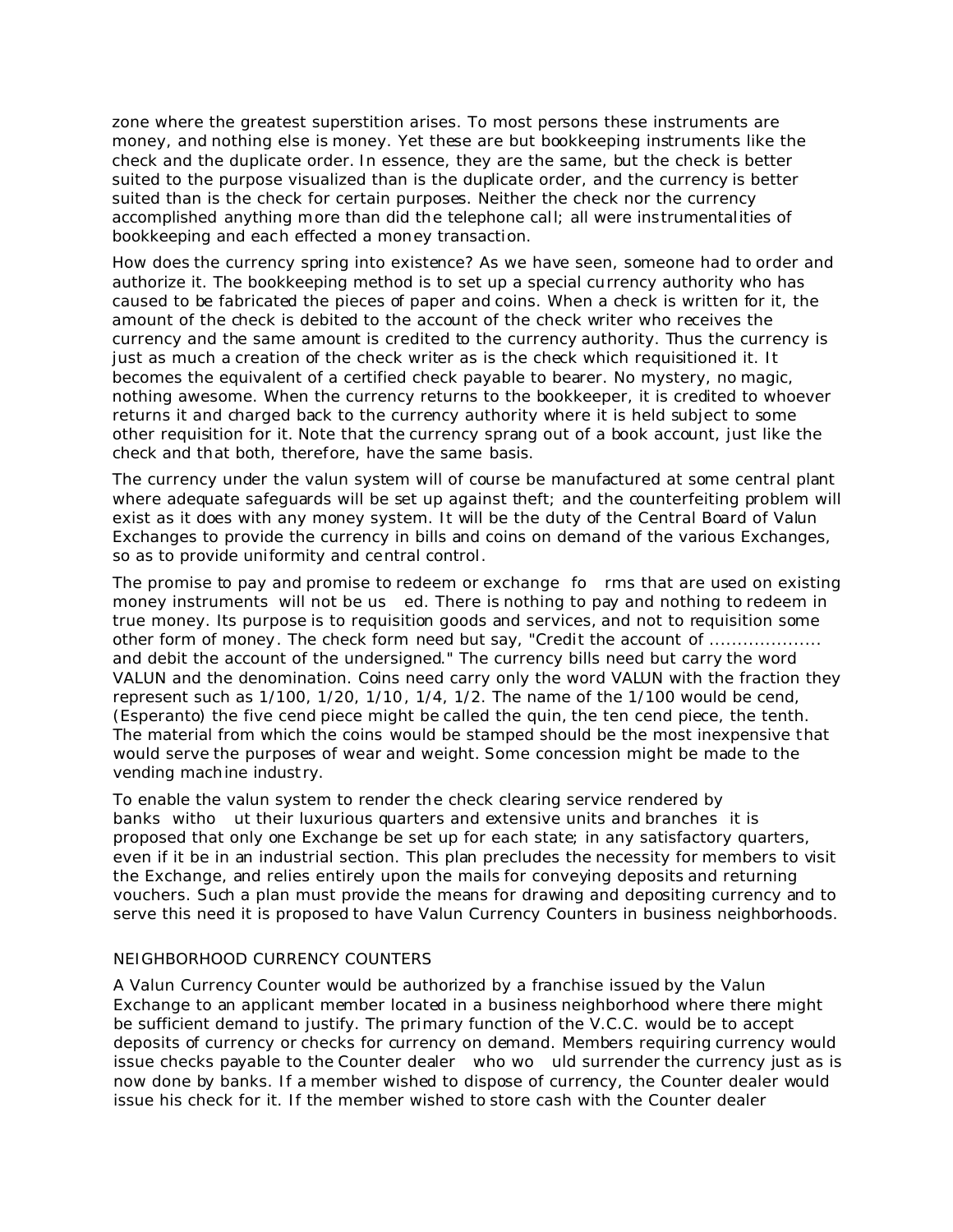overnight or the weekend, he could do so and be guaranteed against loss. The Counter dealer would of course have to provide himself with a safe and adequate burglary protection. The currency would be available to the Counter dealer from the Exchange by some safe conveyance but it is believed that there would be but little occasion for currency to return to the Exchange because a d ealer finding himself long would probably also find some other dealer, in the same city or neighborhood, who was short and who would buy the surplus with his check.

The secondary function of the V. C. C. dealers would be to buy valuns for dollars, or dollars for valuns, at the current rate of exchange. Since all valun members would (at the outset) be obliged to do business on both a dollar basis and a valun basis, and since some nonmembers would sometimes come into possession of valuns, the need for such "foreign exchange" service is obvious. The existence of such a money market would serve the additional purpose of establishing an official differential between the dollar and the valun, for the purpose of pricing goods and services in both units.

The Counter dealers would be organized in the Valun Currency Counters Association and would report their valun-dollar dealings daily to their central office where the exchange rates would be determined after business hours every day, and wired to the members of the Association every morning. These rates would of course be determined by the law of supply and demand. If valuns be in greater demand than dollars, the dollar price of valuns would rise. If there be greater demand for dollars, the dollar price of valuns would decline. It is expected that there would be a continuous trend favorable to the valun (i.e., the dollar price of valuns would show a trend rise) but there may be reactions, and the daily variation would probably be irregular.

The V.C.C. Association, as it announced the daily exchange rate, would supply a guide to merchants for the double pricing of their wares in valuns and dollars. Thus if the valun rate were announced as \$6.65, it would mean that any merchandise bought by the merchant on a valun basis and given the usual mark-up, would be multiplied 6.65 times to get the dollar price. If an item be bought on a dollar basis and given the usual markup, a deduction of 85% would be made to arrive at the valun price. This percentage would be announced publicly every day so that buyers, as well as sellers, would know the differential.

There would be no agreement among dealers to follow these price differentials and this would not affect the scale of prices of different dealers. However, if a dealer did not follow the differential in his valun and dollar pricing, the tendency would be for buyers to purchase, at the Currency Counters, valuns or dollars whichever gave them an advantage with the merchant who had failed to follow the official differential in his pricing. This in turn would work to the disadvantage of the merchant when he came to convert his dollars or valuns, one into the other. The influence of the Valun Currency Counters would therefore be to make the differential between dollar and valun uniform in all shops, however much their price scales might vary. At the outset, the practice would be to quote prices exclusively in dollars, with the discount for valuns. As valun trading gained the ascendency the practice would probably be adopted of quoting exclusively in valuns, with the premium rate in dollars.

The Valun Currency Counters would be privately owned and conducted under the terms of the franchise issued by the Valun Exchange. All services rendered by them would be subject to an appropriate fee which would be stipulated by the Exchange or regulated by competition. Whatever the cost to the members might be, it would be less than the cost of maintaining branch Exchanges after the manner of the present banking system with its many units and branches luxuriously equipped.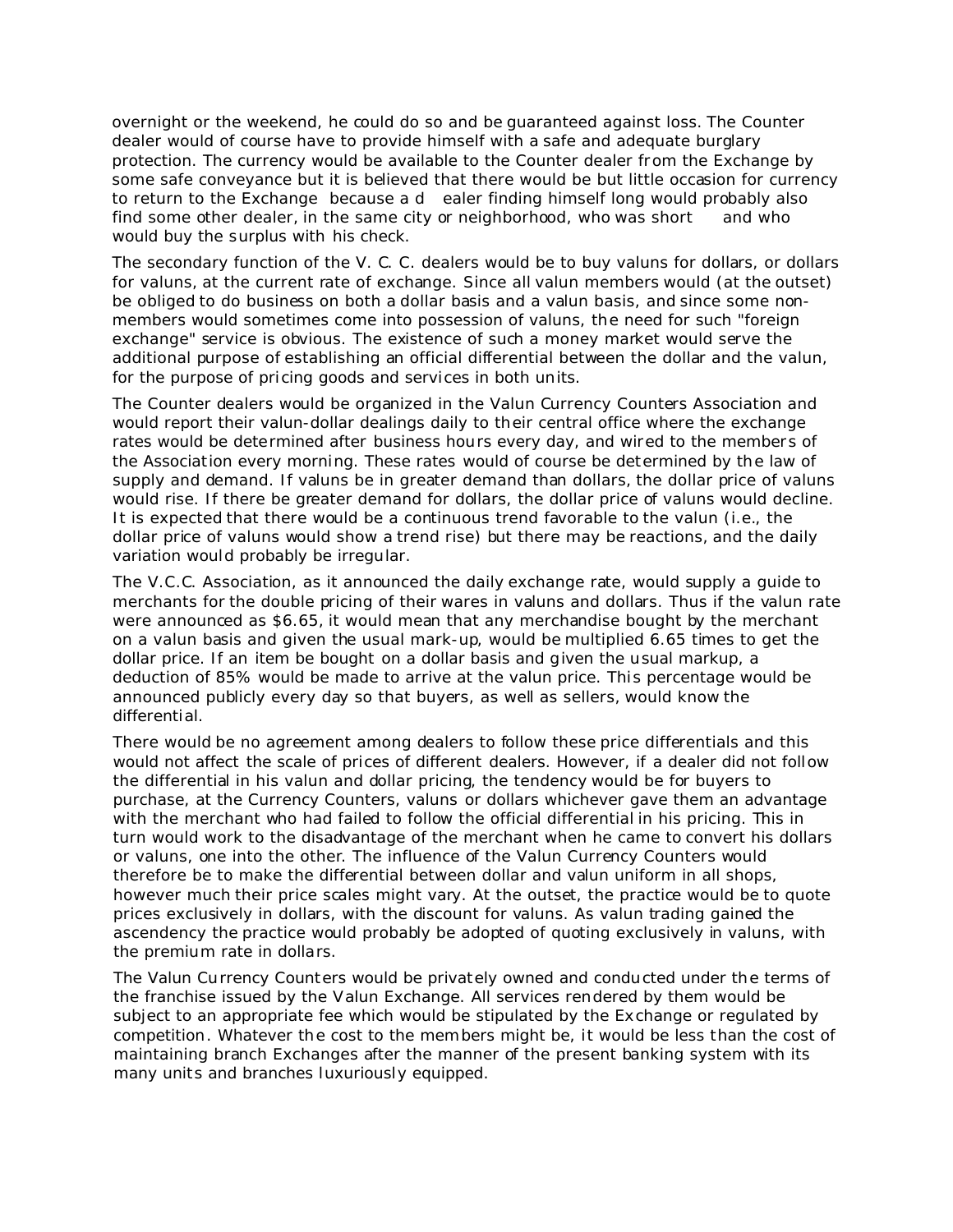The checks that pass through the Exchange would be its continuous stream of income by reason of a charge on each check cleared, and this per check charge should be minimized by economies wherever possible. There is in the valun system no need to do the pretentious thing t o inspire public awe and blind confidence. There is no occasion for window dressing or display of any kind. The system is to be a matter of fact institution serv ing the simple needs of exchange, reflecting the democratic control of its members, and serving them essentially as community bookkeeper.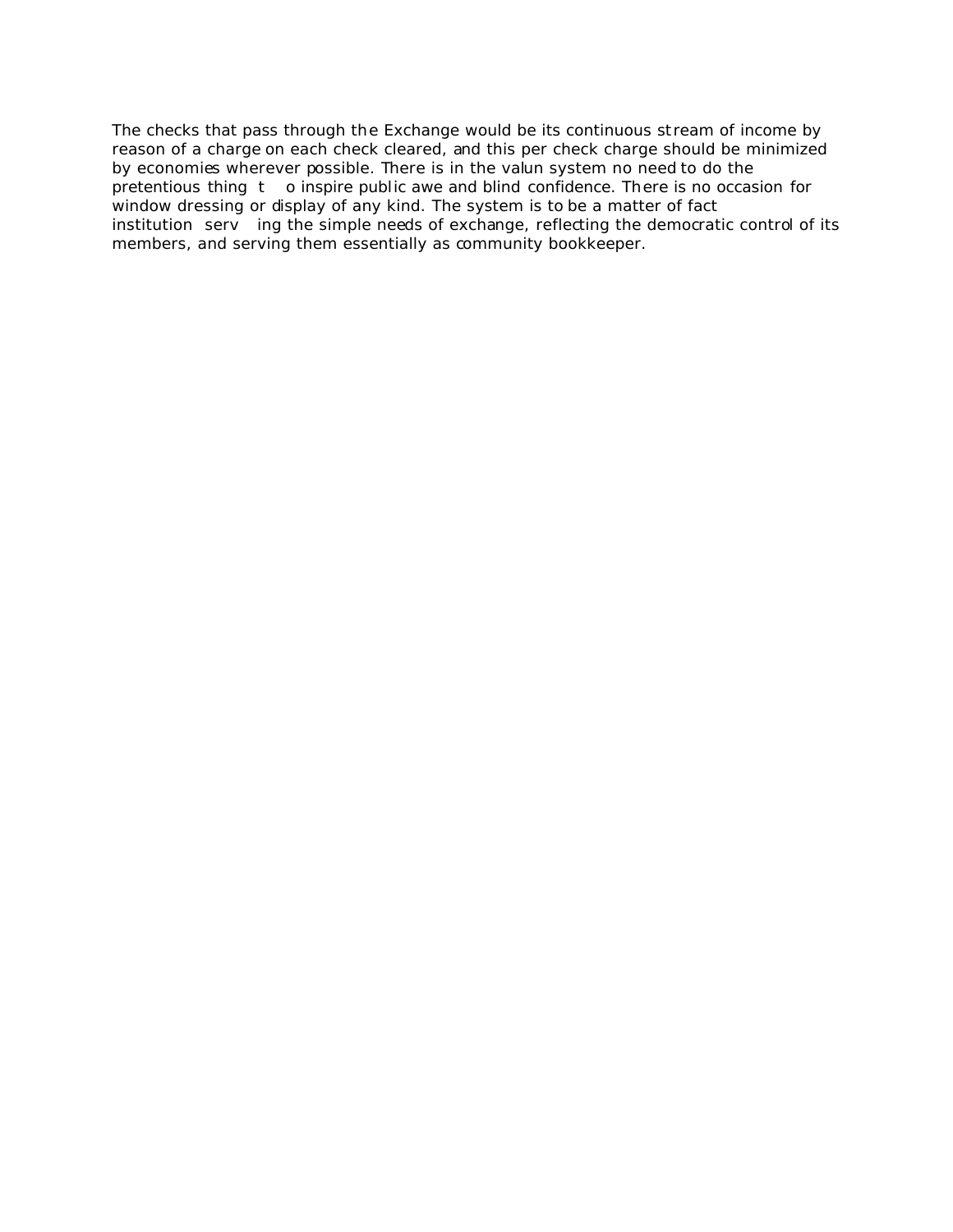# **CHAPTER 8** *How the Unit is to be Determined* The Method of Fixing and Stabilizing

A money unit that is not sponsored and controlled by a political government naturally has no political boundaries, and is in its nature a potentially universal unit. The valun, being a non-political private enterprise money unit, is boundless in the scope of its operation and, if successfully launched in any locality, may and should spread to all parts of the world.

There is, of course, nothing to preclude any organizations of private enterprisers from adopting valun principles and setting up units by other names, but, if this should prove to be the case, they will be as foreign to each other as are the present political units, of which there are some sixty. The probable evolution, however will be an extension of the valun becaus e, if it demonstrates its success, there will be no need to imitate it since participation in the valun system will be open to all. A universal monetary language is advantageous to all, and therefore to set up another language is to defeat the purpose of trade, which by nature is interdependent and unionist.

Thus we may approach the problem of determining and defining the valun in the consciousness that we are creating an implement of world trade as well as one to serve the members of the initial Exchange that may be organized. A review of the present polyglot money units of the world may help us in gaining this universal consciousness. All the money units of the world rate numerically lower than the dollar except the English pound which is higher.

To comprehend the meaning of the varying positions of money units in the scale, it will be helpful to refer back to the catalogue of value relatives in Study No. 5. In this example we took the sheep as the unit, thus making it the figure one and other commodities were set in mathematical relativity thereto. Thus the horse, for instance, became 5 because it was presumed to be five times as valuable as a sheep or as valuable as five sheep. Had we taken the horse as the unit, it would have become the figure 1 and the same value relationship would have made the sheep .20 or one fifth of a unit. Had the candle been taken as the unit, the sheep would have been rated 100 units and the horse 500 units. Thus we see that rating a unit numerically higher or lower does not indicate its standing in the scale of creditability.

What does indicate the standing of money units, in the scale of creditability, is the record they maintain in holding their initial position in the numerical scale. For instance, the English pound, before it began to decline, was rated at 4.86 to the American dollar. It is now officially quoted at 4.03; and, if the American cooperation in artificially bolstering it were withdrawn, it might fall as low as two or lower. That it was set originally at nearly five times the numerical level of the dollar reflected neither credit to it nor discredit upon the dollar, but that it has fallen below that level indicates discredit to it.

### MONETARY ISOLATION

Political money units are artificial isolationist criteria, whereas trade is by nature unionist. Therefore trade, that should have no boundaries or difference in language, is made polyglot. It becomes necessary therefore, in international trade, to translate one political unit into another. This is called foreign exchange.

Here another sphere of relativity is created in which, as in all relativity, there is necessarily a positive pole or the figure one. The premier unit among money units, or the figure 1, is determined by the criterion of stability among those nations having the largest foreign trade. The unit that varies the least in its power in internal trade becomes the world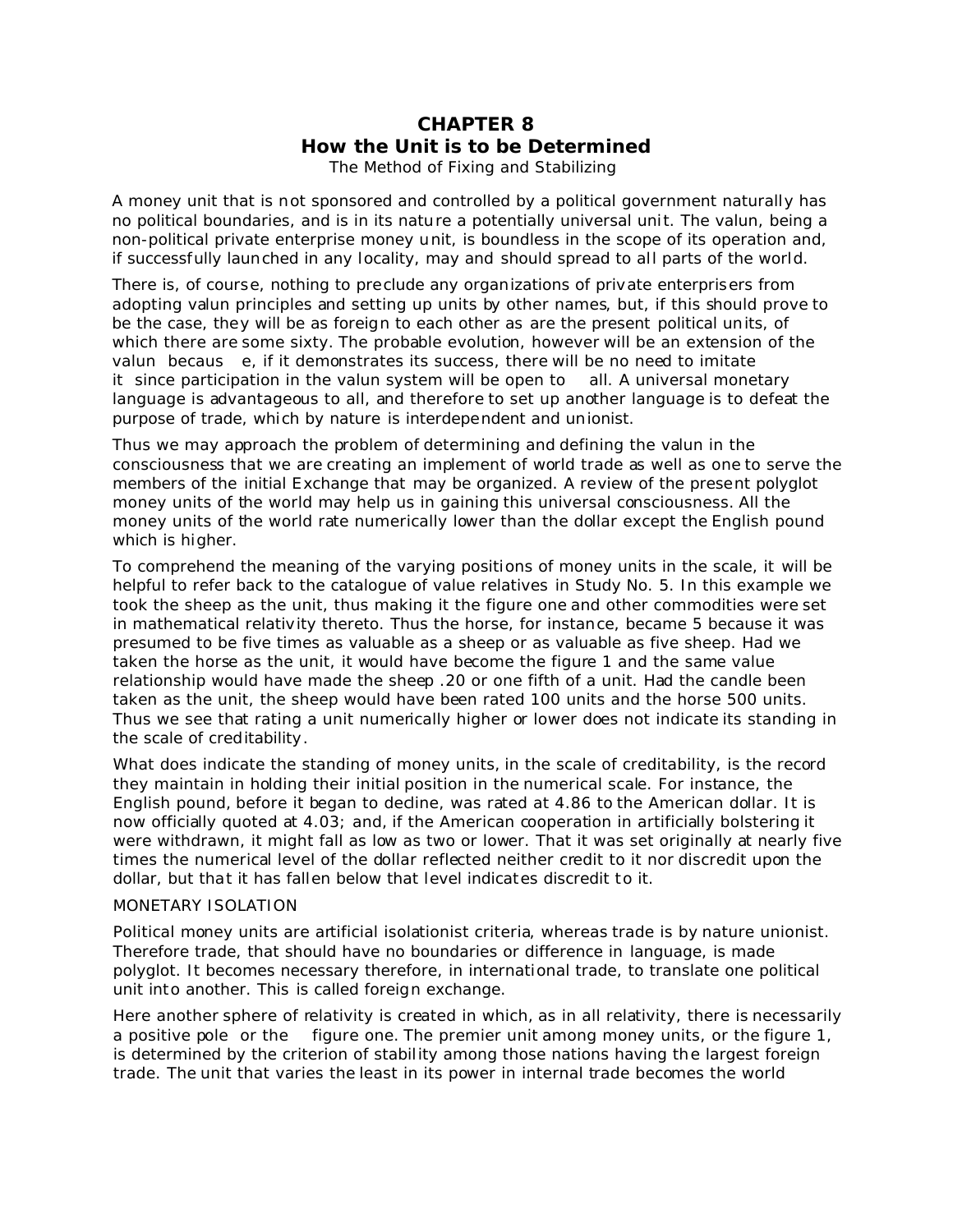standard. The world standard, since the English pound surrendered its leadership, is the American dollar which h as been standard during the present century.

It happens that prior to 1934 the U. S. government committed itself to give \$20.67 for an ounce of gold, and since then has been committed to pay \$35 per ounce, but the fact of the original commitment had no affect upon the international rating of the dollar, nor was it changed by raising the price of gold. It meant merely that the equivalent of the dollar could be expressed in a weight of gold. The dollar is and has been for nearly a half century the international money standard regardless of the policy of the U. S. government in pegging the price of gold. Therefore all foreign exchange is dollar exchange, however some minds may be confused because of the gold pricing. As the dollar declines the purchasing power of gold declines showing that the dollar, and not the gold, is the controlling factor. Gold does not exert its purchasing power directly upon other commodities, but vicariously through its patron, the dollar. Therefore dollar decline means gold decline. This tandem decline will continue until \$35 per ounce will be (due to the depreciation of the dollar) an insufficient price for gold. Gold and the dollar will then part company and gold will trade on its actual value like all other commodities.

As all political units are foreign to each other so the valun will be foreign to all, including the dollar. In due course, if the valun demonstrates the greatest stability, it will wrest leadership from the dollar, and become the international money criterion. If and when that point is attained it will signify the doom of the political money system, and the approaching end of all national or political monies; and the world will then be united on the economic plane, regardless of its political divisions.

As stated in Study 5, any commodity or unit of value may be adopted as the money unit. However in the presence of existing money units it is expedient to make a new unit either par with or a fraction or multiple of, some existing money unit. Obviously bec ause the valun is to begin in the United States, and because the dollar is also the international standard i t is advisable to base the valun on the dollar. As is explained in Study 5, this implies only the key note or the starting point; and thereafter the two units become separate entities. It does not, should not and cannot imply any fixity of relationships. But if we wish to start the valun par with the dollar we must identify the dollar by date; because here has been wide variation in the power of the dollar during its lifetime. The following table, made up by the Federal Reserve Bank of New York, shows the price level, which conversely shows the increase or decline in the power of the dollar from 1913 to 1939.

| 1913 100 1918 162 1923 169 1928 170 1933 130 1938 152 |                     |  |  |  |     |     |
|-------------------------------------------------------|---------------------|--|--|--|-----|-----|
| 14 100 19 178 24 170 29 170 34 136 39                 |                     |  |  |  |     | 151 |
| 15 102 20 202 25 172 30 163 35 143                    |                     |  |  |  |     |     |
| 16 116 21 170 26 171 31 150 36 147                    |                     |  |  |  |     |     |
| 17 141 22 162 27 169 32 136 37                        |                     |  |  |  | 155 |     |
|                                                       | $+41$ 00 00 -20 +12 |  |  |  |     |     |
|                                                       |                     |  |  |  |     |     |

YEARLY AVERAGE 1913 100

Underneath each column of five years is shown the increase or decrease in the price level from the first year to the last in the bracket, though it should be noted that even in the 1918 to 1922 bracket, and the 1923 to 1927 bracket, where the price level returned at the end to that of the first year, there was variation in the intermediate years. From the 1913 base year the peak of the increase in the price level was in 1920 when it stood at 202, indicating that the dollar had approximately half the power of 1913. We are now approaching that level again and o f course the inflation will continue to reduce it to possible extinction.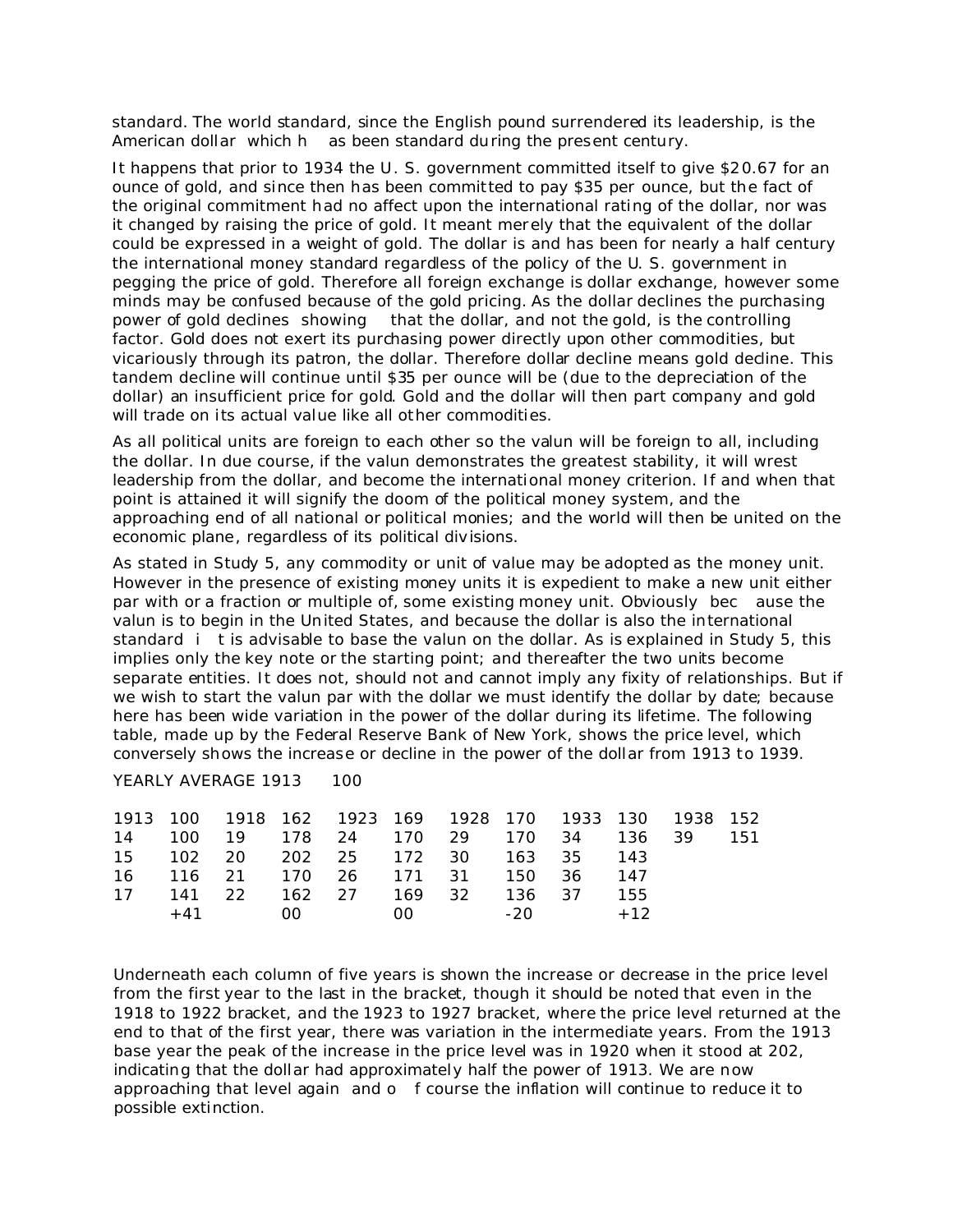The ideal of money unit stability has never been and can never be attained by a political money unit. This is because it is constantly disturbed either  $b - y$  the bank loan process, or by political fiscal policy. Both these influences are eliminated in the valun system, and therefore business may at last hope for and expect a money unit that has approximately the same power in one generation as another. We say approximately, since it may be too much to expect perfection, in view of possible political influences, even though the direct influence upon money be removed.

### THE 1939 DOLLAR

Concurrently with the organization of the first Valun Exchange there will be organized The Central Board of Valun Exchanges, which will be the supreme authority for coordinating all Valun Exchanges. Upon it must fall the task of determining and proclaiming which dollar the valun shall be based on. We suggest the year 1939 because it was before the war inflation had exerted its influence upon the dollar, and before the price control law distorted the price index. In 1939 the price level was such that many one cent items of merchandise were on the market, a considerable number of which have since departed. The dollar is growing so small that the lowest denominations of coins are meeting with diminishing use. The unit should have such power that all fractions of it serve a broad range of usefulness in exchange.

Assuming then that the 1939 dollar is adopted as the basis of the valun, it will be necessary to compute the difference in the price level between that time and the time the valun is launched. There is no way of making the computation accurate because all price indexes are now unreliable, by reason of the price control law which makes it illegal to price items above the OPA ceilings. The affect is to mislead the price index bureau bec ause no dealer can afford to quote his black market prices, with the result that the price indexes reflect only "red market" prices, i.e., those prices which actually involve a loss to the dealer but which conform to the law. However, an approximation will do so long as some percentage is arbitrarily stated for the differential between the current dollar and the valun.

For instance, if, at the time the valun is adopted, it is estimated that prices are twice as high as 1939, the valun would be rated one for two of the dollar. If prices shall have risen 500% the valun will be 1 to 5. It is advisable to state some round figure approximation as the par basis though, after curr ent prices are stated in the two units, it will be simpler to state the price of the valun in dollars and cents. The method of quoting prices of commodities in the two units, and the price of valuns in terms of dollars, was outlined in Study 6.

### SETTING THE RATIO

To proclaim the ratio of the valun to the dollar is simple enough. To make it operative is something quite different. The Central Board can proclaim the ratio bu t, to make it so, the members must back it up by actual exchange transactions. This confronts us with the question as to what gives meaning to a money unit. If we think the question through we realize that nothing but practice accomplishes it. There is a popular superstition that the authority of government sponsorship, or some guarantee of redemption, or some reserve, determines the power of a money unit. But we know that money secures its meaning solely by the act of purchase a nd thus the whole meaning comes from exchange itself. Nothing prior to or subsequent to or outside of exchange contributes anything. Figuratively, we may say that all the members agree to leave it to the Central Board to state the valun-dollar ratio, and we may even imagine all assembled in a room and by show of hands unanimously agreeing to accept the ratio announced. But that is not enough. Concurrence must be backed by *determination through actual exchanges*.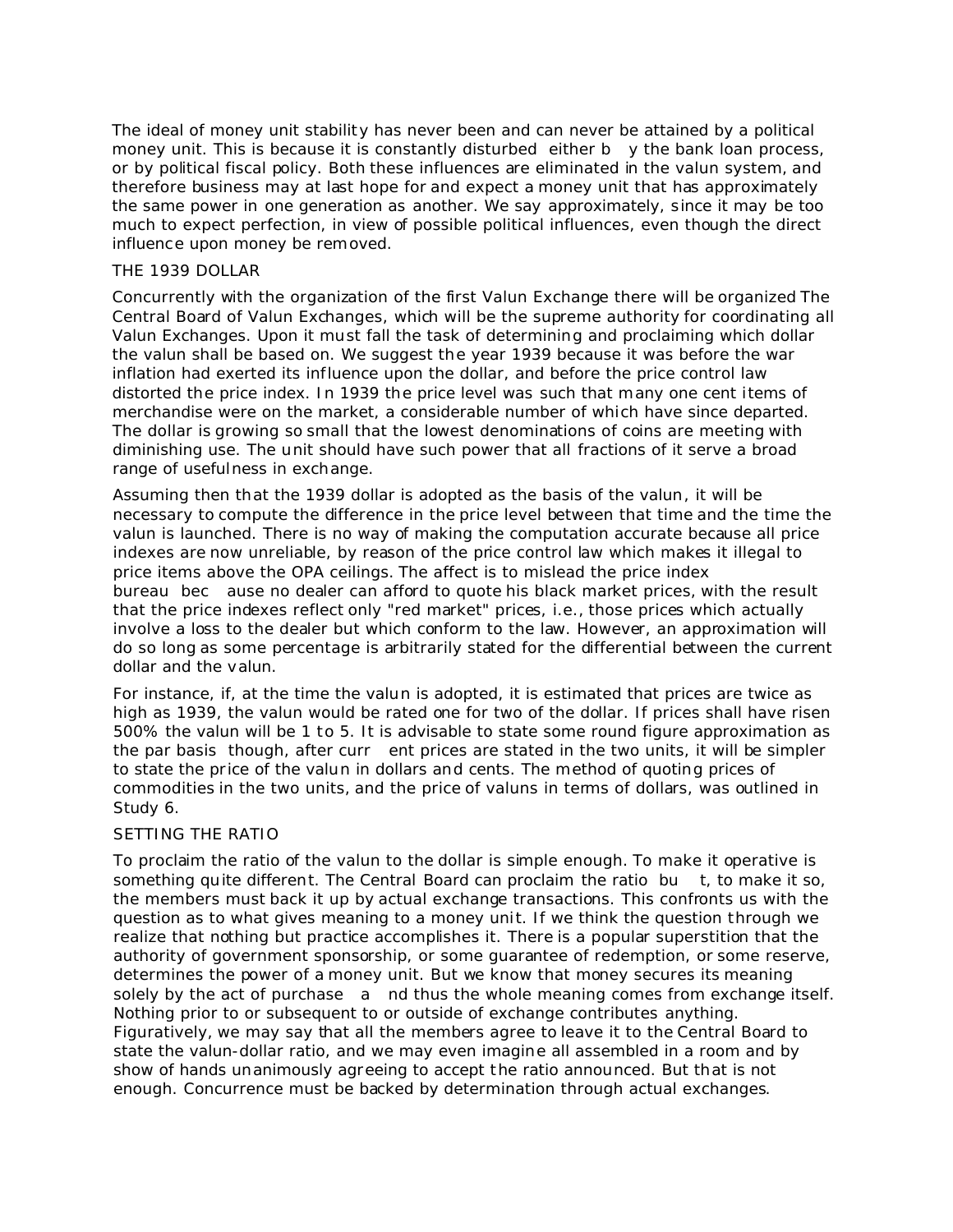The question will be asked, "what is back of the valun?" As a matter of fact, like any money unit, until something has been exchanged for it, nothing is back of it. When it has exchanged for something, that something is back of it. Money's material backing is that which the seller surrenders in exchange for it; its moral backing is the buyer's promise to back it with an equivalent value when in turn he becomes the seller. Further than this, money has no backing and more than this it does not need, but this is indispensible. What then is needed to make the valun circulate is acceptors and prospective acceptors. The initial acceptors must be pledged to accept it for certain values which are determined by the valun-dollar ratio that has been officially adopted. Once this process begins, a mental attitude develops in the acceptors which makes them indisposed to surrender the valun for less than they gave. After the unit circulates a number of times the mental attitude of traders jells into a fixed habit of thought; and the unit has established itself firmly.

To attain this firm base, it is necessary for the members of the Exchange to be pledged to a definite price level for a period of say three months, during which they agree to neither lower nor raise prices in terms of valuns. The purpose is to get as much backing for the valun at a given level by as many traders as may be necessary to establish a mental fixation. After such period of mutual pledge has expired, the operation of the law of supply and demand should be unimpeded. The consequence should be variation in prices of different items, some higher and some lower, but the price level should remain approximately stable.

The preservation of the stability of the unit requires no positive action. It is natural for it to remain stable. If unstability manifests itself, it is indicative of the presence of some unnatural element. The elements of destabilization are, as previously stated, inherent in the political money system; they are not native to a private money system. Competitive traders (each under the necessity of keeping costs down to meet competition) and consumers (each trying to get as much as possible for his money) tend to keep the money supply in equilibrium with goods supply, and thus maintain a stable price level. The possible factors tending to disturb price stability in a private money system are discussed under valun Study No. 5.

After the initial price control agreement among valun members has expired, only natural influences will remain and the dollar price of valuns will reflect the stability of the valun, and the decline of the dollar under its inflationary influence. These dollar-valun prices will be quoted by the Valun Currency Counter Association as explained in Study No. 6.

Merchant members will follow these quotations in pricing their goods in dollars. Thus if the valun is quoted at \$3.25, an item priced at 1 valun would be priced at \$3.25, for the trade that is not in the valun system. As has been stated, all valun members will be obliged to deal with non-members on a dollar basis and therefore must maintain two sets of prices, one in valuns and the other in dollars.

The problem of determining the valun unit and stabilizing it will be the problem of only the first Valun Exchange. Succeeding Exchanges will be conditioned to its power by reason of the fact that members of new Exchanges, as a condition precedent to opening a local Exchange, must have previously traded with members of existing Exchanges, thus having accepted the valun on the basis of preceding Exchanges.

In the next Study we explain that any person or corporation anywhere would be qualified to hold Class B membership in any existing Valun Exchange. This Class B membership would entitle them to maintain an account in an Exchange and buy and sell freely, but not to overdraw the account which is the pr ocess of creating money under the valun system, a power which is reserved to Class A members.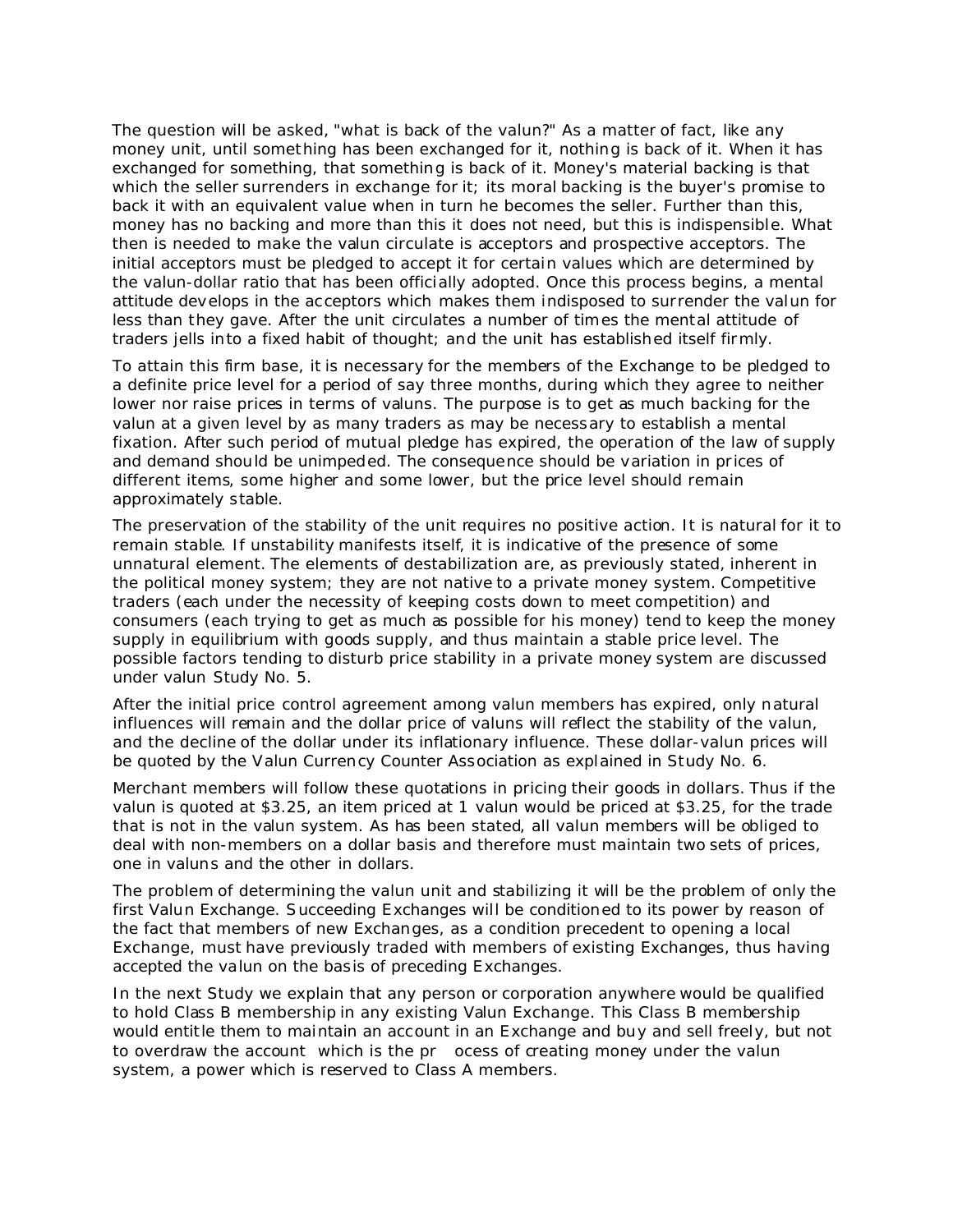# **CHAPTER 9**

## *How the Exchange is to be Organized*

Organization State-Wise of a Private Enterprise Money System Either by the Leadership of the Governor or the Initiative of Business Men

There are several reasons why organization of Valun Exchanges should be state-wise.

It is natural for us to think, both economically and politically, in terms of state areas. The state is our primary political unit. Our state constitutions are written on a pattern of supremacy; with towns, cities, counties and other local units receiving their grants of power from them, rather than direct from the citizen. The sovereign power of the citizen rises to the state government, and from there it is delegated upward to the federal government and downward to subdivisions. We are, first of all, citizens of our respective states, and this implies citizenship also in local and national governments.

The thirteen original states were nations that agreed to enter a league of nations, called the United States, in which the citizens of each would participate in the election of the lower house of Congress; and the state legislatures would elect the members of the Senate. To remove the greatest element of disturbance between nations, the states agreed to set up no trade or immigration barriers at their borders. To effect solidarity, they agreed to delegate to the federal government the right to declare war and make treaties with other nations. To promote internal trade and unity, they agreed to abstain from making anything but the money unit of the federal government legal tender in their realms. The intent, however was to remain sovereign powers; the Federation was not a merger.

When, by the revolution, the thirteen colonies became independent states, each had its own money unit, and thus exchange between the states was foreign exchange, requiring translation of one unit into another. The advantage in abolishing this multiplicity of monies was obvious, but the implications involved in surrendering the money issuing power to the federal government was not comprehended. The gain to all in uniformity of money unit was visualized; the loss in sovereignty thereby suffered, was not.

We now realize that the money power of the private citizen is in fact his sovereignty, and that in yielding it he yields his sovereignty. Thus the transferring of the money power from the states to the federal government was the transferring of the citizens' sovereignty to the national government, and the reducing of the state to the status of a subordinate.

The political money system implies that the citizen will abate his natural money issuing power, and make the criterion of his exchanges and the regulation of the money system entirely dependent upon the government that he recognizes as the money power. By making the federal government the sole money issuing power, the individual states transferred the fealty of their citizens to the national government, because they became thereby dependent upon its money power. The citizen having thus had his fealty transferred to the national government it was taken from the state governments and the latter are now dismayed by the increase of federal power and the commensurate subordination of state power.

What has actually transpired is a reversal of the intent of the federal plan whereby the national government was to be dependent upon the states for grants of power. The national government, through its money power, is now supreme and in reality holds the state governments in subjection to it. Federal fiscal policy now determines the bounds of state sovereignty.

It took many years to reveal this structural weakness because, in the earlier days of the federation, the economy depended more upon the private issuance of money through the banking system, and thus federal fiscal power was dormant. The policy of the federal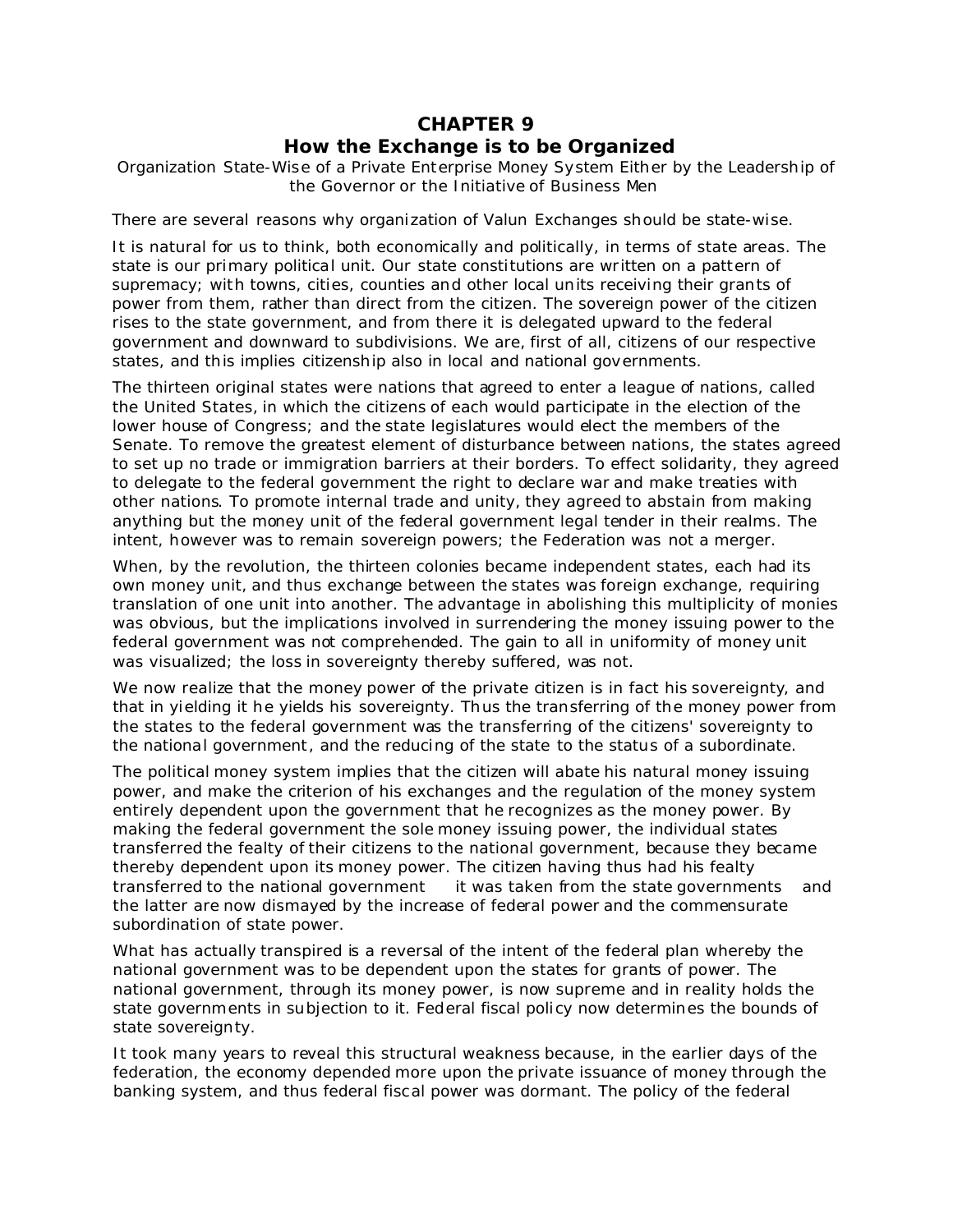government up to 1932 was to leave to the banks the function of supplying money. During the Jackson administration, with the abolishment of the United States Bank, government participation in money supply reached its lowest point w ith the government confining itself to the mere minting of gold and silver coins at a seigniorage charge to any one who brought the metal to the mint.

### BAD BETTER THAN NONE

These were the days of wild-cat banking by state authorized banks when the paper circulation was almost wholly private bank notes issued by irresponsible banks that relied on the old goldsmiths' law of averages, and issued far more promises to deliver gold or silver than their resources would permit. As we have previously pointed out, money will and must manifest itself in bad form if it cannot emerge in good form, and this alternate method has by no means been adverse to the development of industry. The wild-cat banking era was a very prosperous era as has been every era of money expansion. To be sure, they have all been followed by reaction when the falsity of the basis of issue was discovered, but the net result has been beneficial. Man must have easy exchange if he is to progress; and even if he must be deceived into it it is nevertheless better for him. Nothing is so adverse to man's progress as lack of exchange, and the most faithful money system, if inadequate, is worse than a faithless one that induces exchange.

President Jackson's idea of confining the government's participation in the money system to the mere certifying of fineness and weight of gold and silver coins was the original concept of government function when political money began, and from that modest participation to the almost exclusive money issuing function of the present day government, is a very wide swing of the pendulum. Experience has shown that both the conservative and the extravagant policies are evil, and that median policies merely partake more of one evil than the other.

Had the Jackson policy, of letting the economy depend upon private money, been accompanied by strict regulation and examination of banks, the result might have been worse because there is an inherent dishonesty in private money under the political money system. For a bank to issue credit payable in government dollars that are not available is just as dishonest as is the issuing of currency notes payable in gold coins that are not available. But the dishonesty cannot be eradicated because to authorize banks to make loans payable in "bank dollars" is to give them the power to expand the money supply indefinitely, with no corrective action such as follows in the periodic deflation or depression phase of the business cycle as the result of loans in "dollars."

The Jackson policy of private money was later implemented by strict regulation of the banks. This long effort to make a virtue out of a vice culminated in the Federal Reserve System, and reached its climax and denouement in 1929 showing that the wild-cat banking was no worse, with its irresponsible issue of currency notes, than is the modern banking method of issuing check writing power based on false promises to deliver government dollars.

In 1932 the exploded Jackson policy was abandoned, and then began the new government policy which is rapidly approaching its collapse. Under this policy, of unlimited moneyissuing power, the government asserts over the community a financial dictatorship which subordinates not only the citizen but all the other divisions of government. All become suppliants to it and there is no thwarting of its power short of exhaustion through total inflation. It is a policy of buying acquiescence. As outlined in previous studies, local governments as well as citizens become suppliants to it and therefore subjects of it.

MONEY POWER IS SOVEREIGNTY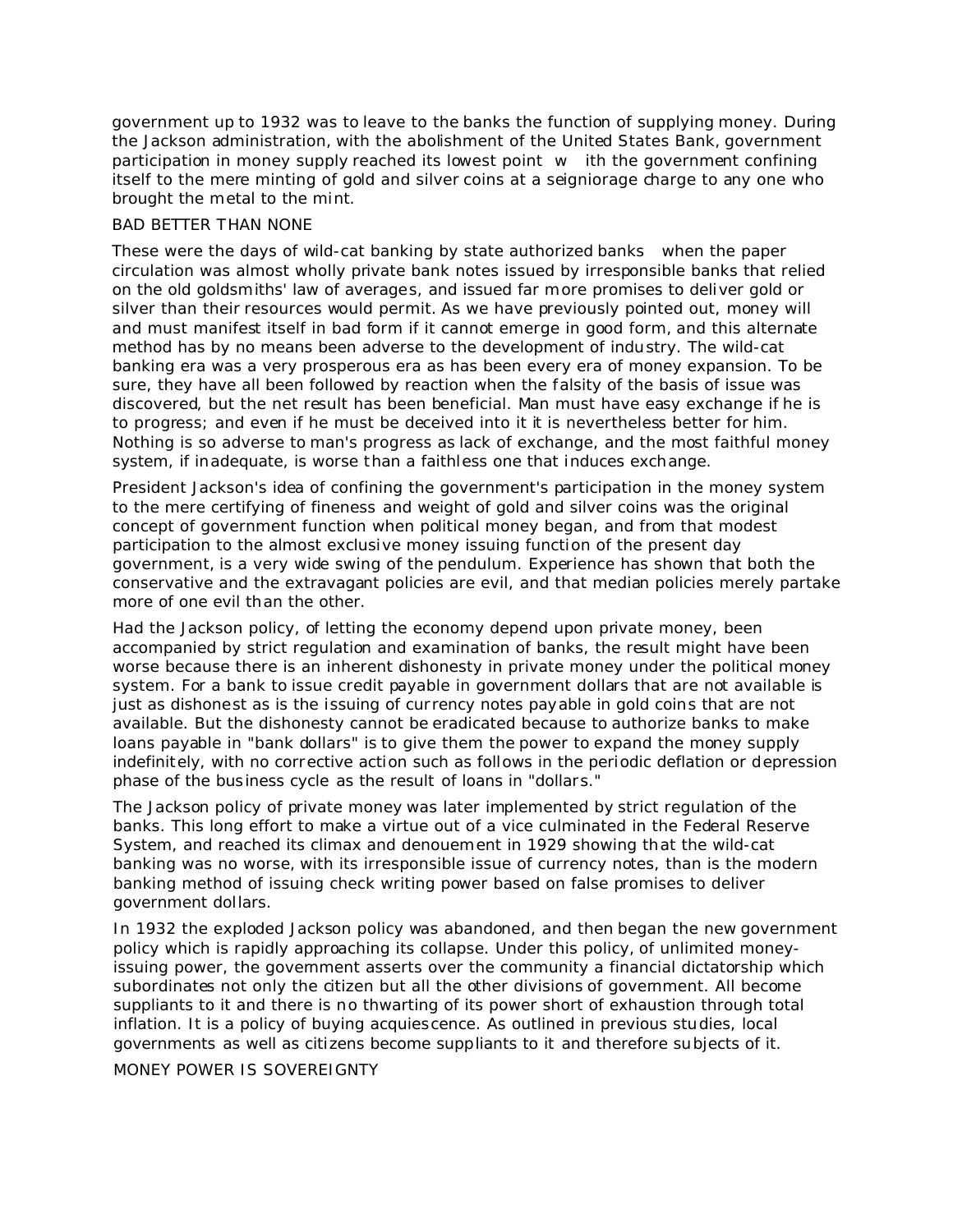The states, to recapture their independence and sovereignty, must look to their citizens who, in turn, must assert their sovereignty by exercising their inherent money power. It was right that the states should have surrendered their money power but they should have surrendered it to their citizens, and not to another government. At the time the federation was formed the nature of the money power was not understood; and it was not realized that it is the essence of sovereignty. But we know now that it is and if we wish to preserve the federation and also home rule, we must now deal intelligently with the money power.

While the states have surrendered their money power, their citizens have not. The citizens have merely *failed to exercise* their natural powers against which *there is no prohibition* in either state or federal constitutions. This is not a political issue requirin g legislation or repeal of legislation, or constitutional amendments, or any official action but it is, nevertheless, a profound political movement because, as the people assert their money power, their natural intimacy with their state and local governments asserts itself since there is no other power that can step between. Today, the federal government stands between the citizen and local government, and thus alienates him.

If our states are to develop their individuality and counter the stereotyping influence of a monetary dictatorship, if local government and private enterprise are to work out their natural virtues, if democracy is to prevail in business and government, and if our federal republican system is to survive, we must meet our problems by dealing with their fundamental causes t he political money system.

To accomplish these broad and vital aims, the Governor or some other public official should take the leadership of this cause within his state. In the absence of this, leadership must be taken by private citizens. It offers an incomparable opportunity for public service.

While the money issuing power is inherent in every man, it can be realized only by a pact among many. Therefore, the *individual* is helpless, and *organized action* is necessary. The method of organizing a Valun Exchange should be no different from organizing any other cooperative movement. It requires only the concurrent action of a sizeable number of persons and corporations who share its aims and t his, of course, requires propaganda.

The first essential is the organizing of a "Money Plan Committee" to sponsor the propaganda. This committee should be composed of not less than 12 persons of as conspicuous standing as possible. The larger the number, the better. If possible each county or at least each congressional district should be represented.

It should locate in the largest metropolitan center in the state which should also be the location of the Valun Exchange when organized. Funds should be raised by contribution. The press, radio, mails and forums should be utilized to apprise the public of the plan to organize a state Exchange to carry on money exchange by the valun non-political, private enterprise money system.

After a reasonable amount of publicity has been had, "The Valun Exchange of the State of \_\_\_\_\_\_\_\_\_" should be incorporated as a non-profit membership corporation. It should provide the following officers: President, several vice Presidents, Secretary, and Treasurer and a Board of Directors of five or more, with the officers as ex-officio members of the Board. The officers and directors should be named by the Money Plan Committee, to hold office for the first six months after beginning of operations after which the first members' meeting and election should be held. Nominal salaries should be paid to all officers and directors, pending a resolution to be presented at the first members' meeting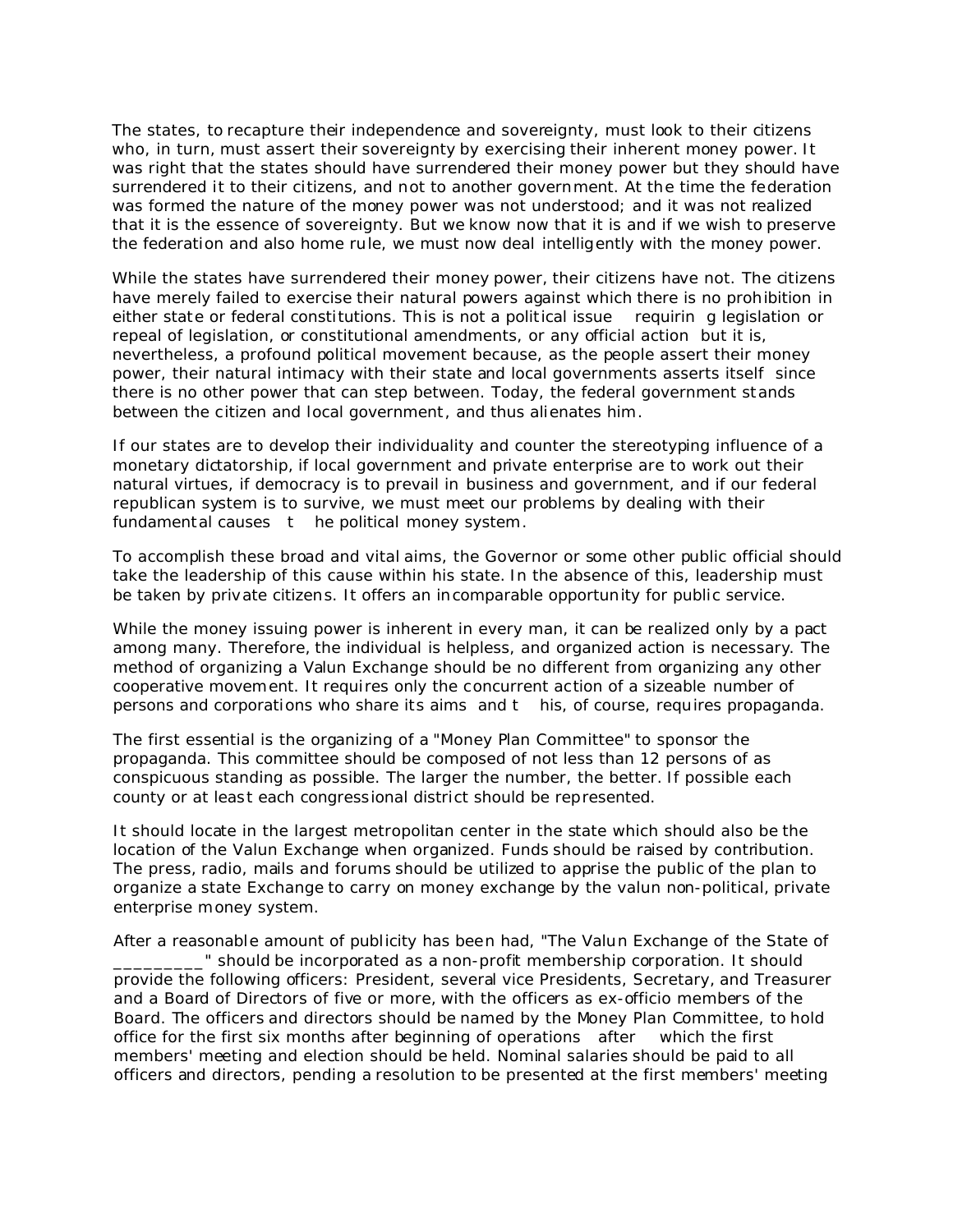setting salaries for the ensuing 12 months. The organization of the exchange should be in strict democratic form, with one vote for each member whether individual or corporation.

### INCOME OF THE EXCHANGE

The Exchange should depend for its income and expenses upon a charge for check clearance. The fee for membership should be nominal and the same for individuals and corporations. The membership subscription should pledge the member to abide by the rules of the Exchange as adopted by the Board and the obligation to pay a charge for each check cleared as may be determined by the Board. All persons residing or transacting their business within the state would be eligible to full membership. Each county in the state should elect to the annual meeting of members a delegate who would be empowered to cast the entire vote of his county.

The membership drive should begin only after adequate advance publicity has been had and should not require more than 60 days to complete. Every chamber of commerce, as well as other organizations, should be enlisted in the drive and quotas should be set for each county. It is essential to enroll the farmers as well as urbanites. The larger employers should be enlisted to enroll their employees.

The membership enrolment should state whether the applicant is employer or employee and, if the latter, the name, business and location of the employer. If employer, the nature of the business and the number of employees should be stated.

Each employer should agree to pay his employees in all valuns or all dollars, or part in each as each employee requests, but each employer should, for his own convenience, undertake to have his employees agree upon a uniform method of handling the payroll. Study No. 6 outlined how "Valun Currency Counters" will supply exchange of valuns for dollars, or vice versa, for persons finding themselves short on one and long on the other.

### MINIMUM REQUIREMENT

The Exchange should not begin to function until the three trades essential to life are well represented, namely; food, clothing and housing. A complete cycle should exist in each. By this is meant that the food and clothing industries must have ample retailers to accept valuns from employees and the retailers must in turn have wholesalers who accept from them, and manufacturers who accept from wholesalers, and farmers who accept from manufacturers and packers. Farmers must in turn have local stores or mail-order houses to trade with. Landlords must have suppliers who are members. If these three lines are well represented, the ordinary processes of exchange will cause the system to ramify and expand naturally.

A condition precedent to opening and operating the Exchange would be the determination and adoption of the valun unit. This was dealt with in the previous study.

While the valun will circulate mostly among members, it will not be confined to them as there will develop naturally an outer rim of dealers who will accept them because they know that they can either pass them to some member of the Exchange, or sell them for dollars to "The Valun Currency Counters." These outer rim acceptors will sooner or later join the Exchange so that they may enjoy its facilities.

When the Exchange opens, each member will receive a check book and will be entitled to draw checks within his debit limit in accordance with the ru les of the Exchange as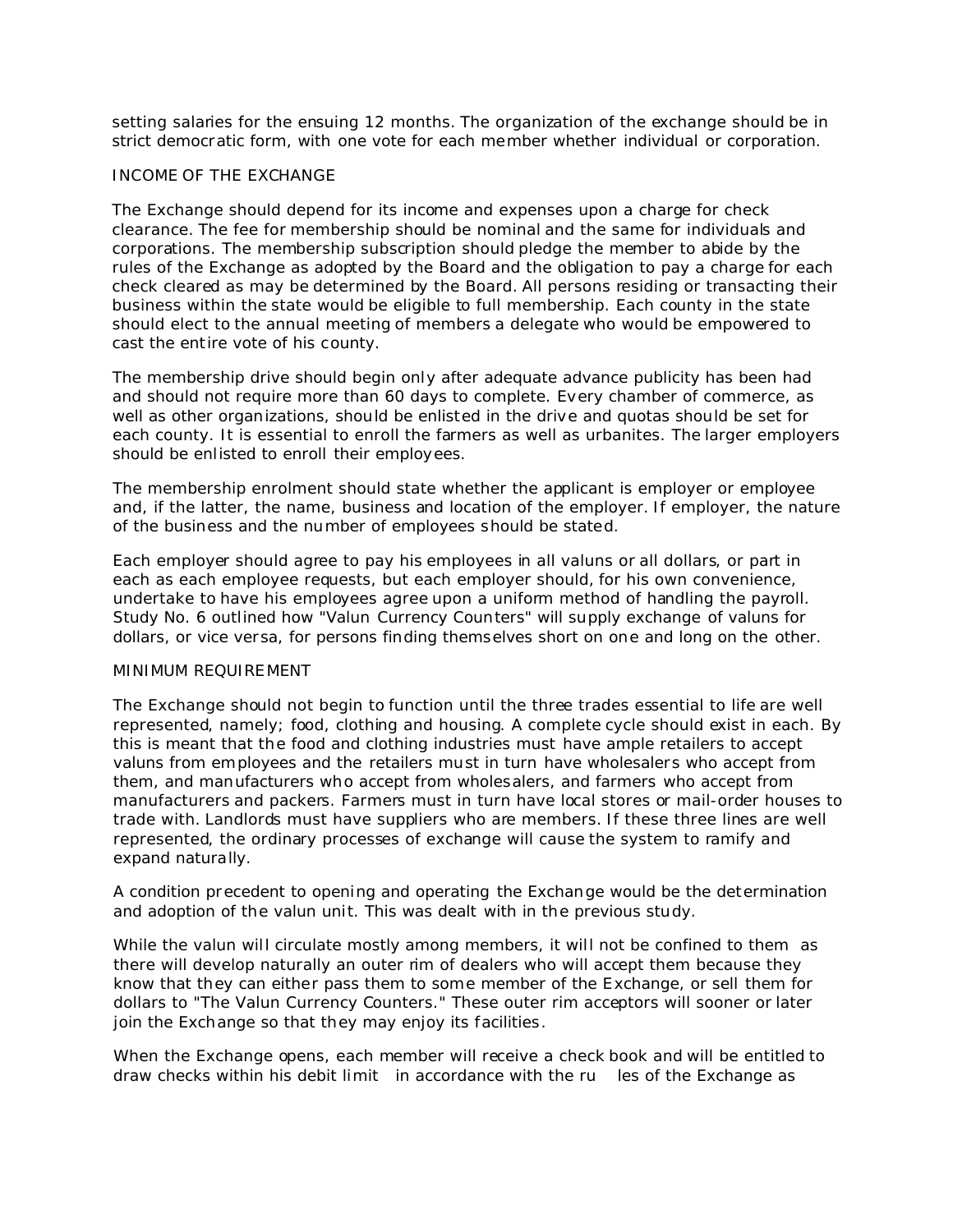outlined in Study No. 7. For currency in bills and coins they will present checks to the Valun Currency Counter in their neighborhood.

Any person or corporation or institution outside the state would be entitled to part or credit (Class B) membership. The distinction between debit or full (Class A) membership and credit or part membership is in the power of the debit or full member to overdraw his account; while the credit, or part member, can draw checks only if he has a credit balance on his account. These two classes of members will hereafter be called class A and Class B. The reason for the class B is to permit membership anywhere outside of the state without the necessity of the Board passing upon the debit power to be extended to such members. As Exchanges are opened in the states of such members, they could transfer their account to the local Exchange and thus classify as a class A member.

As Exchanges open in other states they would be joined with existing Exchanges for clearing purposes under cent ral control as will be explained in Study 10.

Members could not, of course, switch their business completely from the dollar to the valun at the outset. Therefore they would be obliged to quote prices and buy and sell in terms of dollars with non-members, while utilizing the valun in all dealings with members.

Business with the Exchanges would be transacted entirely by mail making it unnecessary for members to visit the Exchange or to have more than one Exchange in a state. Valun Currency Counters would be in trade neighborhoods thus obviating branch Exchanges, and minimizing the overhead cost of the system. The Exchange could be located in a loft. The cost of operating the Exchange would be minimized, and thus the pro rata charge for check clearance would be small. There would also be a small charge for converting checks into currency, or vice versa, but these fees would go to the private dealers authorized to operate Valun Currency Counters.

### NO ATTACK UPON POLITICAL MONEY

The departure from the political money system does not contemplate any attack upon it, nor any interference with those who wish to continue to use it exclusively. The purpose is merely to demonstrate that a more stable and equitable unit can be established by private enterprise, through which its users will gain command over their economic and political affairs. If this can be demonstrated, accretion to the valun system, and attrition of the dollar, will automatically determine the issue. It is believed that ultimately political money will be abandoned everywhere because of lack of use. State, city, town, county and district governments, as well as the national government, would be entitled to membership in the state Exchanges; but, as explained in Study No. 10, they should be allowed only class B membership.

As the valun system develops within a state, the state government will retrieve the power and prestige it has now lost to the federal government; and the two would fulfill their respective functions with neither having control over the citizen. Both would have to win his support by service because the sole method of taxation of both would be on a cash basis. No financial finagling would be possible. This would give the state government a fair break, and destroy the bureaucracy that has harassed both it and private enterprise.

The Governors of our forty-eight states are unanimous in their denunciation of federal bureaucracy and centralized government. There is in fact a Governors' rebellion against these conditions but the rebellion will be futile unless the attack is directed against the fundamental cause the politic al money system. The states cannot maintain their sovereignty so long as the federal government controls the supreme governing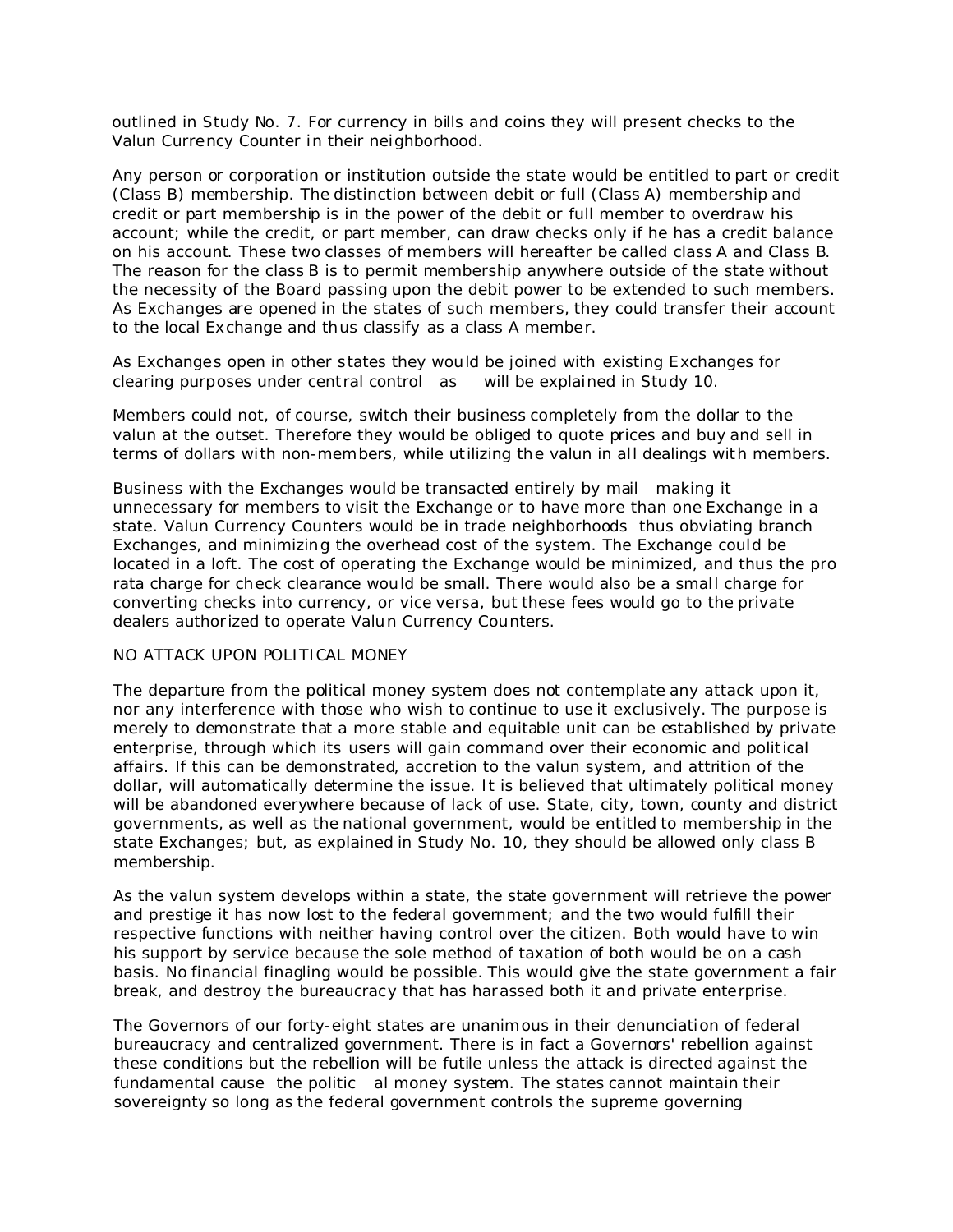power the money power. There should be a common cause between state officials devoted to the preservation of home rule and business men devoted to the preserving of private enterprise. There must be political and economic statesmanship to bring the general protest against prevailing conditions to a successful consummation. The states rights movement, to accomplish its purpose, must aid the citizen in invoking the money power.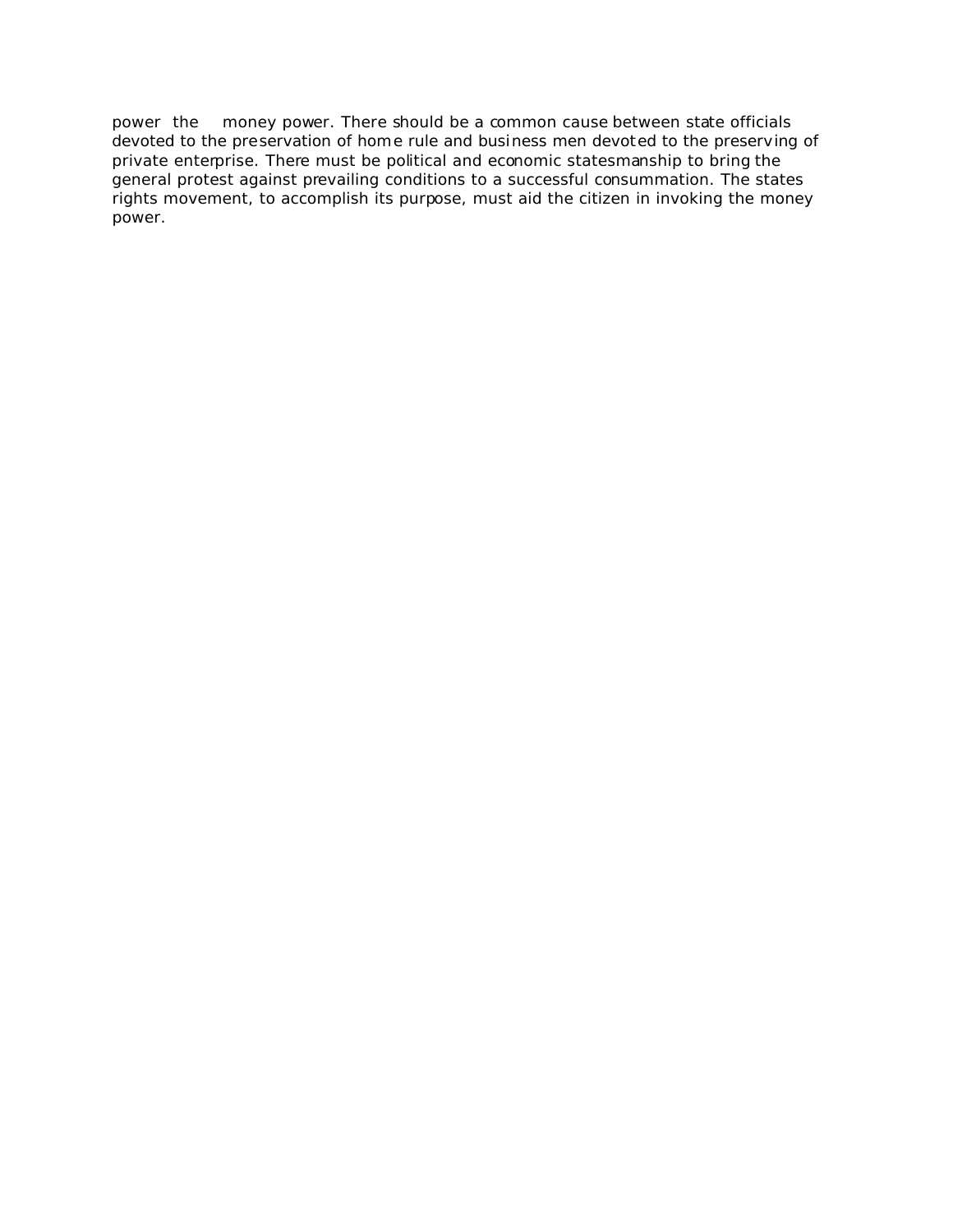# **CHAPTER 10**

## *From State to World Operation*

### The Local Beginning of a Potentially Universal System, Developing Economic Union with Political Isolation

The world is accustomed to political money systems, all of which are established by the power of the state wi thout understanding of such systems by either the people or the statesmen. To establish a money system by rational processes, and through the voluntary cooperation of its users, is without precedent. People do not want to understand money; they merely want to use it. This is consistent with their attitude toward all utilities. They expect the specialist to understand the theory or philosophy or science of the utilities they use; they desire merely to enjoy them. This attitude is a necessary corollary of the practice of specialization of labor for the production of greater wealth.

This outline of the valun system was not written with the expectation that it would be read and understood by all prospective members of Valun Exchanges. The hope, on the contrary, is that it will convince those persons who have the *quality of leadership* for this great human project. Such leadership will cause the mass to follow, for they love to follow and go places. To tell the common man that he has within him the power to create money is interesting; to tell him that he can be assured of control over his economic and political affairs is fascinating, but to explain the innards of the new gadget that is to thus serve him is boring.

Every money system that has thus far existed has been faulty and adverse to the interests of the people. But they have been handed to them as finished tools; they had only to use them and they have always avidly done so. Likewise, they will use this valun system without understanding it, once it can be used to ring a cash register.

While a private movement cannot have the prestige of a government project, we must still count on the only power that we can exert and that is the power to inspire confidence. Faith springs eternal. Men yearn to place their faith in other men. Those of us who will dedicate ourselves to this grandest of all projects for humanity must by the earnestness and persistence of our pleading inspire our fellow men with confidence in our integrity and in our judgment.

We have one great advantage. That lies in the fact that any one can try the valun system without its costing him anything. Assume that we make the membership fee the nominal sum of 1 valun and that we estimate the check clearing charge at 3 cends and deliver to each member a book of 100 checks. Thus the total charge would be 4 valuns with nothing paid down and the four valuns to be the first debit on the member's account. Thus there is practically no sales resistance once we reach the point where we can actually begin enrolling.

These four valuns would be debited to each account and credited to the account of the Treasurer of the Exchange. Thus the Exchange would open with a credit balance a nd this would be its working funds to carry it until there is more demand for check books by new or old members. It should be noted that the Exchange itself would have no money creating power, but would operate on a credit balance.

No capital is to be invested in the Exchange and no deposits are to be made to open a check account. In fact every account opens with an overdraft, due to the membership and check book charges. No funds are required beyond the funds needed to promote the project to the point of actual opening. For this we must depend upon voluntary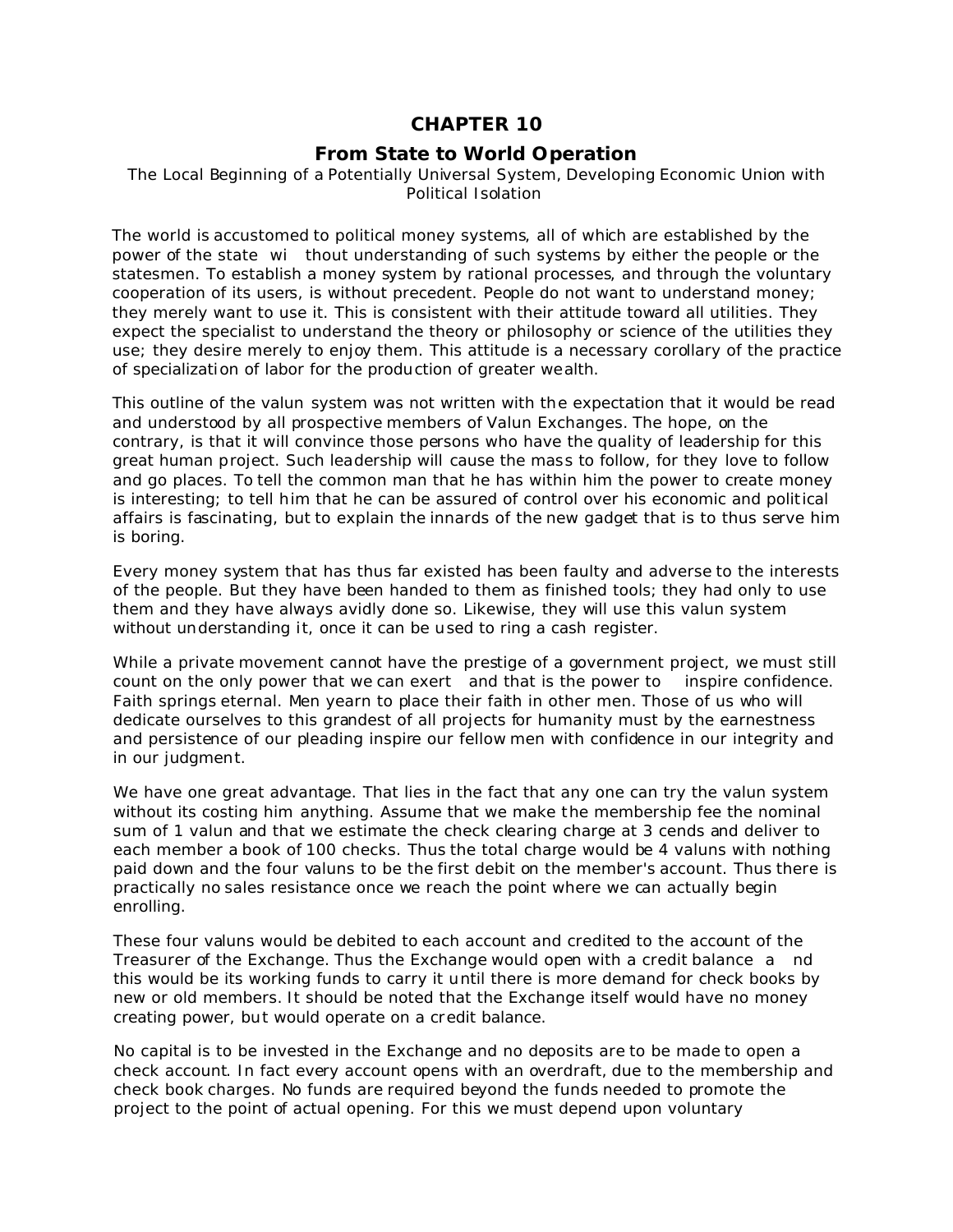contributions, or we can borrow funds payable out of the Treasurer's account when established.

# OUR GREAT ADVANTAGE

Another great advantage we have is that we don't have to win elections, or convince the majority, before operation. The valun system is only for those who want to come into it. There is nothing to argue about, as in a political project whereunder it is proposed to impose a plan or a system upon those who do not favor it. Those who like it can come in; those who don't can stay out.

How many are needed to make an Exchange function? This is not easy to answer. It depends to some extent upon how compact the membership is, and also how varied are the lines represented. It also depends upon how much the enrolled membership is "rarin' to go." It would seem advisable, however, not to undertake operations unless there is assurance that at least one quarter of the members' business can be done in valuns.

When we get our first Exchange in successful operation we will have conquered the earth beca use there will be no stopping the spread of the system. The publicity for the idea which in the promotion of the first Exchange will require effort will come automatically after operation. It will then pass into the realm of vital news, and the press and radio of the entire world will report on the experiment. Nothing could be such big news as the fact that a community of private enterprisers had solved the age old money problem and found the key to prosperity and the doom of collectivist philosophy and war propagation.

The promoters of the first Valun Exchange should concurrently promote the Valun International Trading Union which could actually start trading on a dollar basis before the valun is available. It should have a monthly or weekly publication devoted to promoting the valun idea and to mutual trading among members of the V.I.T.U. It should carry advertising cards of members, bidding for trade and thus wil l be developed an acquaintance among these members who would be potential valun members in the first Exchange. If located within the state of the first Exchange, they would be prospective Class A members. If located elsewhere, they would be prospective Class B members.

The V.I.T.U. would unify all persons who may be interested in the valun movement, and would consolidate such interest behind local efforts to establish branch exchanges. Thus class B members would graduate into Class A members of local Exchanges, and the spade work for enlargement of the system would go on continuously. When justified, editions in other languages would be printed.

To serve as a unifier of all nationalities there should be selected say from the langu age Esperanto a limited lexicon of words commonly us ed in commerce and these should be translated into all languages so that valun members of all tongues may trade with each other without difficulty. Having broken the bounds of political money isolation, we should lose no opportunity to expand our system and unify trade.

All the Exchanges in the United States, and in other nations, will be federated through the Central Board of Valun Exchanges which would authorize each new Exchange. It could be made up of five delegates elected by the Board of the first Exchange one to r etire in favor of a delegate from each succeeding Exchange until each Exchange shall have one delegate on the Central Board. This has the potentiality of becoming a world federation of peoples on the economic plane with one language of trade, and abolishing all international money changing.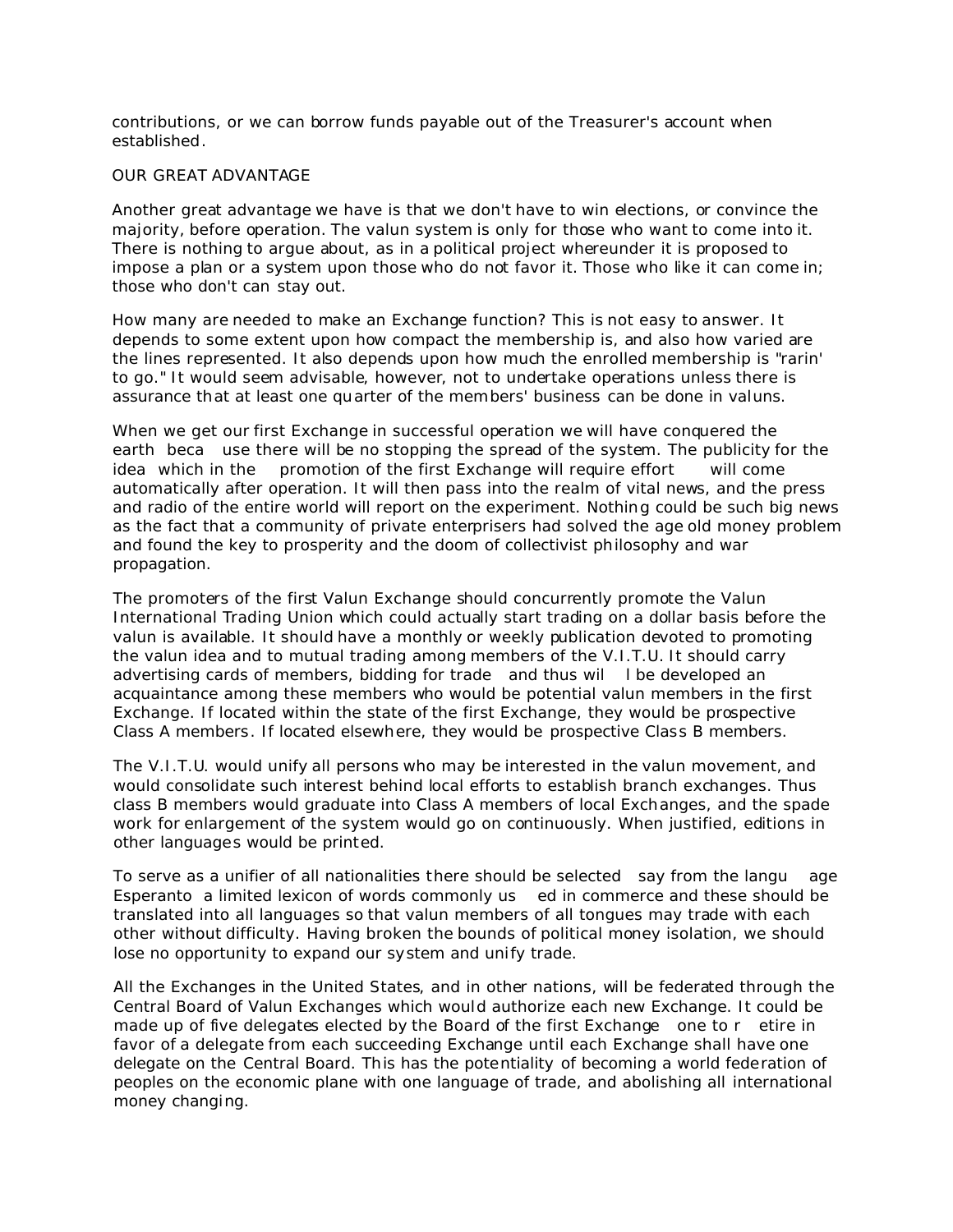What will such a unifying system lead to? Here is plenty of room for the play of imagination, but one can conceive of only good resulting.

The ultimate result may be not only the complete abandonment of the political money system but also a coordination between the valun system and the political system for tax collecting purposes. Certainly if the present cumbersome and deceptive and oppressive tax system with its many nuisances could be unified and made automatic, it would not only reduce the tax burden but make it less bothersome. This could be accomplished by attaching to the check charge a pro rata amount to cover national, state and local taxes. It would distribute the cost of government on the basis of capacity to pay, since one's check writing capacity would, with certain exceptions and modifications, be a definite indication thereof. Since corporations merely distribute the cost of their taxes in the cost of their goods, it would seem advisable to make all taxes direct and individual. If such coordination should come about, it would necessarily imply the right of the membership of the Valun Exchange to approve the rate and thus would be had an add itional control over government expenditures, to say nothing of the restraining influence that would come from the abolishing of all hidden taxes.

Another tendency that would result from the valun system would be not only a decline in trade isolationism but also a spur to political isolation; and perhaps when we think the matter through, this is just as we would have it.

#### TRADE A UNIFIER

Men divide in political concepts, in religion, in social customs and racially but unite naturally on trade. There is nothing snobbish in trade. Trade is an undeclared but inextinguishable democracy. Peoples of the highest culture trade with those of the lowest and distance is no barrier. There are no clashing ideologies in trade. It has but one common motive self advanc ement or profit.

Governments do not contribute to this unifying influence that is common with all peoples in all parts of the world. On the contrary, they interfere with it. Their greatest separatist implement is their separate national money units. To this is added their tariffs, their subsidies and their embargoes. Lately they have come to use trade as an implement of economic warfare. Governments are trade disturbers and creators of international friction.

If trade is a unifier and promoter of wealth and interdependence, while governments are separators, disturbers and provokers, should we not strive for political isolation and economic union?

There is no more need for ambassadors or other government representatives in other nations, than there is for churches to send plenipotentiaries to each other. They are but spies, provocateurs and intriguers. Trade does not need them. Trade found its way around the world before the diplomatic idea was invented. What services they may render to tradesmen and travelers can be better rendered by private agencies such a s have no power to ensnare peoples in quarrels and intrigues.

Intervention of any kind by one government in the affairs of another nation is undemocratic, presumptuous and indefensible. All wars are negotiated by diplomats. If governments had no contact with each other, the provocative background could not be laid and private industrial and financial interests, and war mongers, would have no tool for international exploitation.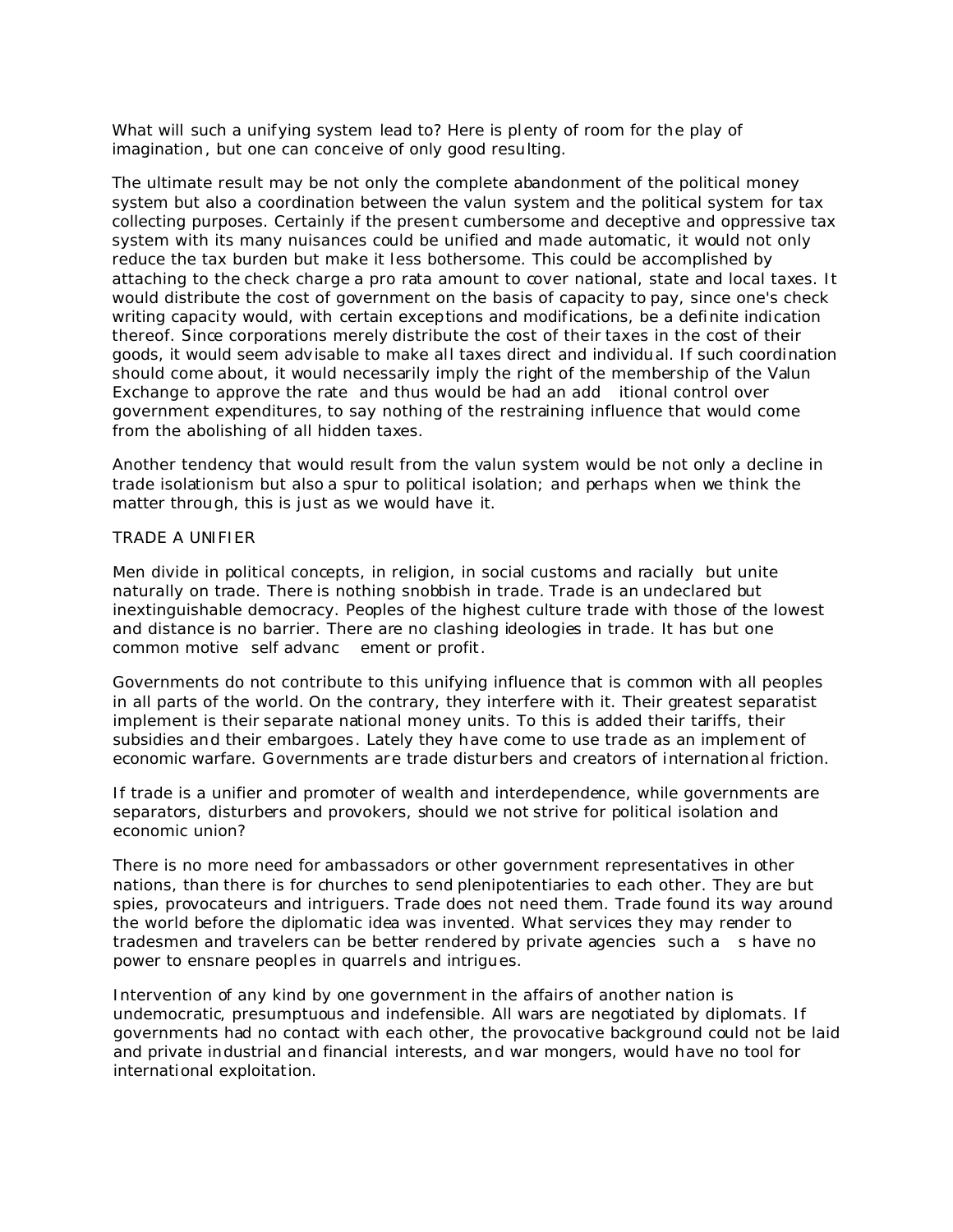Reciprocal trade agreements for reduction of tariffs and negotiation of most favored nation agreements have no merits. Tariff is a method of taxing the citizenry, and nothing else. While it is designed to benefit special interests, and is one of the poorest forms of taxation, it nevertheless is nobody's business but the nation that applies it. It cannot injure any other nation. No nation needs to have tariffs because another nation has them. A free trade nation is not adversely affected by the tariff walls of other nations.

The delusion that one people dare not cast off political control over commerce until others have done so is a trick that preserves political power over all. This conspiracy of all politicians against all peoples makes each people confront a world wide bind that frustrates their aims of freedom. Unless a people is intelligent enough to deal singly with its own politicians, and their hidden industrial supporters, free trade can never come. No single people controls the politicians of all nations, but the politicians, internationally united back of the reciprocity or conference idea, thwart each people.

There is no such thing as "cheap foreign labor." An American laborer, in ratio to what he produces, is paid no more than any other laborer. The same is true of differing wage standards within the nation. There are merely different standards of production and low standard production localities can compete with high standard production localities only in things where there is some natural local advantage. However, if any nation wishes to set up tariff barriers against the bugbears of "cheap foreign labor" and "foreign dumping," it is its own affair and justifies no reprisal.

Tariffs, subsidies, embargoes and patents contribute nothing to the economy. Arguments presented in support of them are synthetic logic designed to serve the special interests that use the economic power of governments for their private advantage. Government can contribute absolutely nothing to the economy of the nation by intervening in trade, domestic or foreign. It is only an irritant, a perverter and a debaser.

## MONETARY DISARMAMENT

But trade interferences are the minor evils of government. Its major evil is its war making power. To escape this evil will be our greatest victory. We come at long last to the way out for the valun system, once it gains such g eneral acceptance as to entirely displace the political money system, will write the doom of Mars. Nothing could be more obvious than that peoples do not spontaneously rise against each other. They must be agitated by demagogues but this is not enough. The demagogue *must be in control of the government money power* before he can effectuate his demagogy. All agitators first strive to get into political power beca use, with that, comes the money power of government. Before the war precipitation the demagogue professes to be a man of peace, and is interested in military preparedness only "for defense." Even the cost of this he dares not reveal to the citizen. He does not raise it by taxes; he "borrows" it which is a m ethod of creating money that the constituency does not understand.

In the mean time the diplomats start the pot boiling and in due time comes the incident that precipitates the war. Both before and during the war the public is not permitted to find out the cost of the war and is even d eluded into believing that it is profitable. For instance, our national income after federal taxes was, in 1941, \$88 bns; in 1942 \$104 bns; and in 1943 \$112 bns. Thu s our net income after paying Federal taxes has risen in these three yeasr, \$24 bns. Thus the war has paid a per capita dividend of about \$200 although, acco rding to conservative estimates, it will actually cost each of us about \$3,000. Of course, that we are profiting from the war is but an inflationary illusion, but, like the other shocking revelations that will come to us after peace, it will be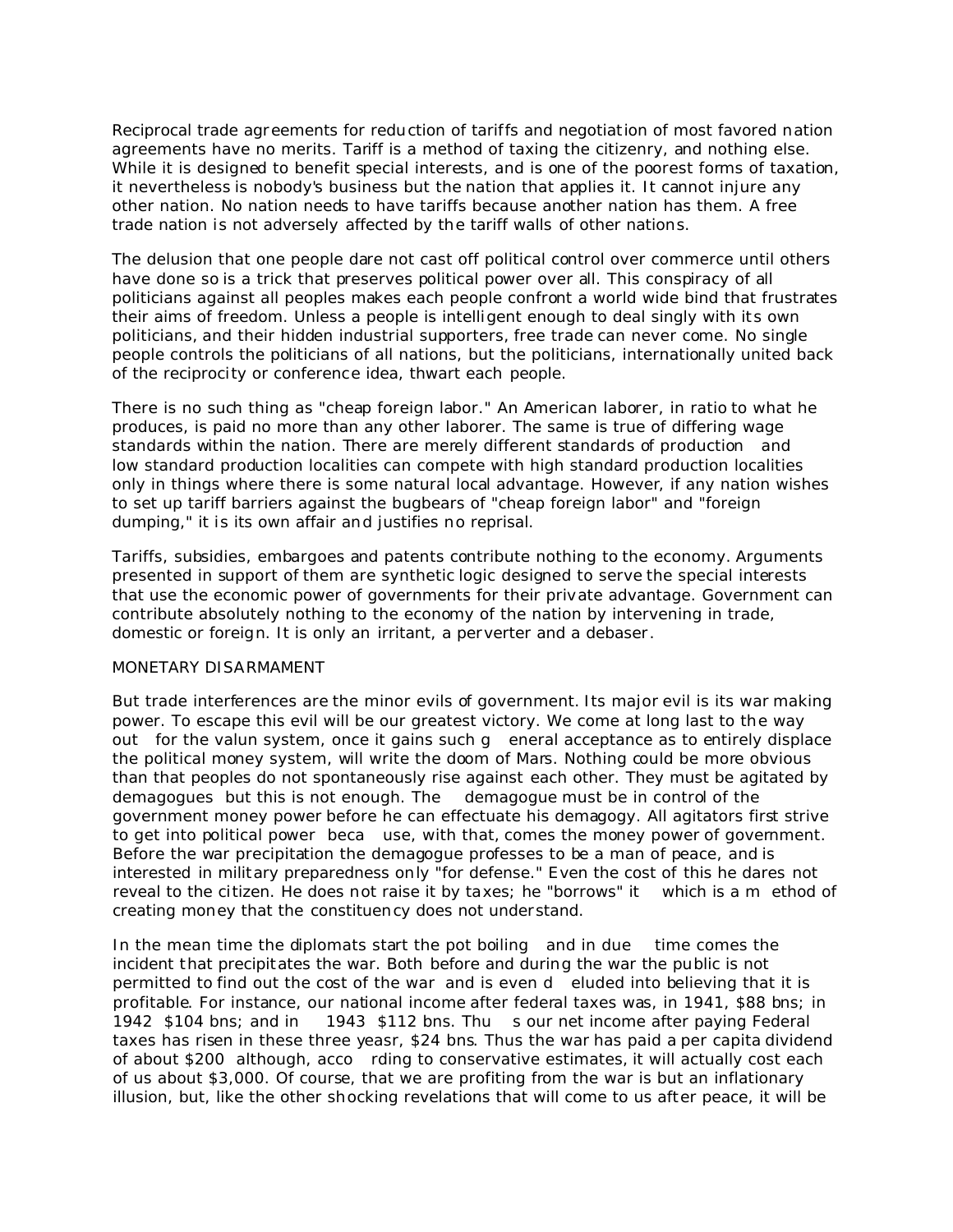too late to do anything about it. That is the game of war that politicians play through the political money power.

War is purely a politicians' game, and there is no natural basis for it. There is no people that wants to make war on any other people and, to bring a people into war, *their own politicians* must first deceive them and ensnare them. There is one way and one way only that this politicians' game of war can be defeated. This is to deny to government the money creating power, through which it frees itself from citizen control. We have heard war referenda advocated. It has never been tried and wo uld be a great embarrassment for war mongers but it is co nceivable that even this might be successfully maneuvered by a clever politician if he still controlled the money power. Take away his money power, however, and you have imposed upon him the unbeatable referendum. It would mean that every penny of expenditure cash, pa y-as-you-go would have to be asked of and paid by the citizen. Thus every step would require his approval. There would be no camouflage, no illusion and propaganda would have met its neu tralizer. This is the war panacea; the formula for perpetual peace. Monetary disarmament is the only effective disarmament.

So we who are engaged in promoting the valun system are furthering a world trade unifying and perpetual peace movement, however unconscious of this grand aim we may be. Every step Foreword we take tends toward world economic union and political isolation and toward the curbing of government power to pervert domestic and foreign exchange and promote war.

Money freedom knows no barriers; knows no bounds. It presses on to unqualified freedom. Once man gains money mastery, there is no power that can thwart him. He will inevitably reduce government to the status of a public utility designed to render specified services, and not to control his destiny. He will unleash his natural powers of wealth production and bind the evil forces of adversity and war.

Democracy, to be effective, must be implemented with the money power. Once the money power goes democratic, everything goes democratic. There can be no autocracy or aristocracy in either go vernment or business when the individual's money power is exerted. The will to work and win and the will to peace is in every man. Give him the money tool and he will carve his destiny and the destiny of the world a br otherhood of peace and plenty.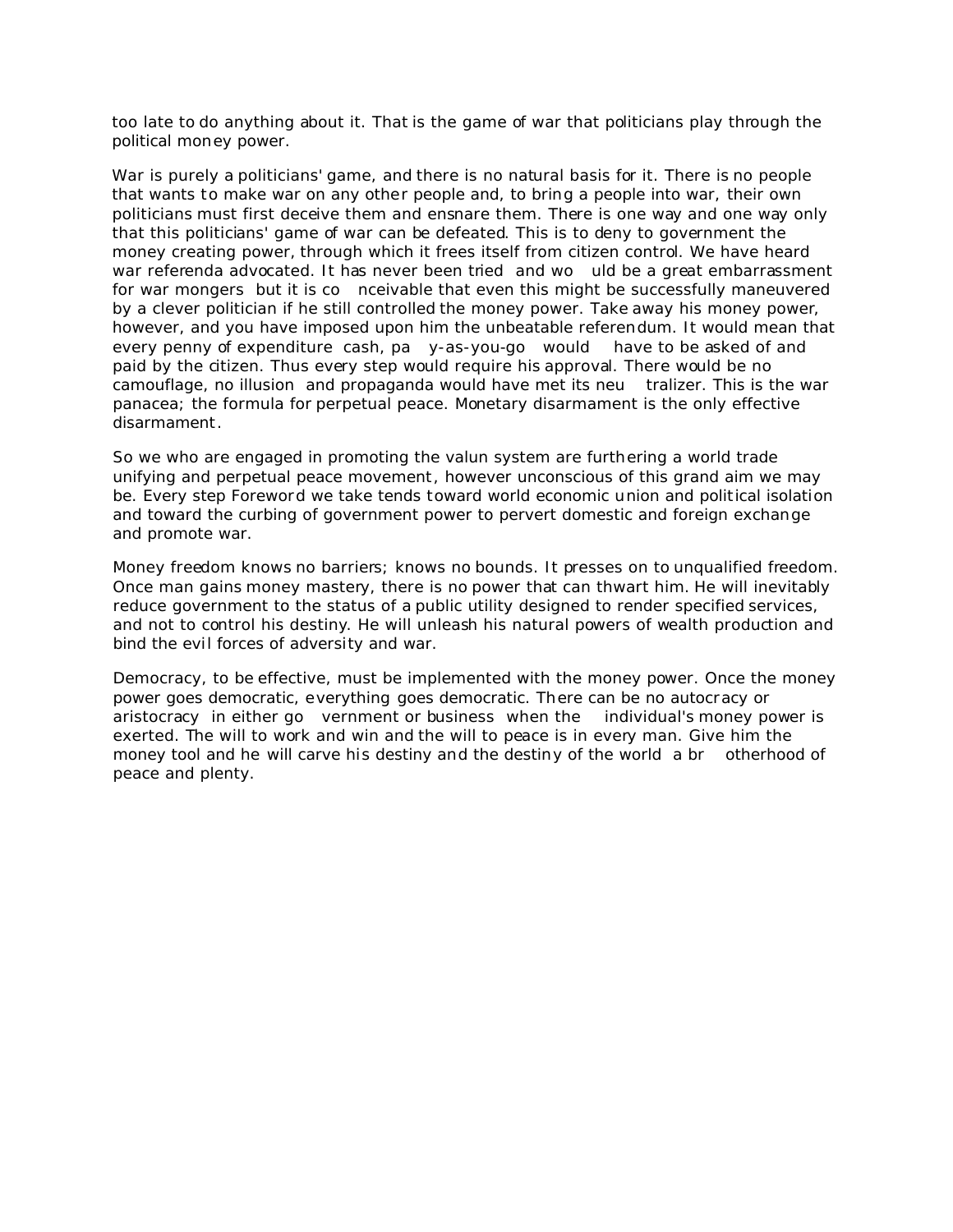# **CHAPTER 11**

#### *American Leadership* The Intellectual Revolution

In the minds of all peoples fighting this war, there is a reserve resolve, once the external enemy is defeated, to deal with internal problems. Therefore, revolutions will follow the declaration of "peace." We too, must have a revolution. Let us have it with our minds rather than with our muscles. Thus we may set, for other nations, a pattern that will not only save blood but also valuable time in attaining release from existing and menacing evils. Such a universal pattern is possible, because there is a common cause of human tribulations, and a mental attitude that is alike in all peoples. The common cause of distress is the inability of people to monetize their own labor and thus work out their own economic and political freedom. The common mental attitude that deludes them is the belief in "Santa Claus."

The Government invariably presents the image of Santa Claus. In spite of the frustrations of political paternalism, political prestige is now at its zenith. The people of all nations have come to believe that Government is an agency for economic betterment. Individualism and private enterprise are in the shadows cast by the towering state. The teachings of scholars and old-time statesmen have been forgotten. While there are still some who say, "yes, but," the "yes" gets broader and the "but" grows narrower. The time was when those who believed in the political means of salvation, would say: "there oughta be a law." Now they say: "there oughta be an appropriation."

When Government was largely a matter of prohibitory statutes, men like Thomas Paine met concurrence in the thought that "government is a necessary evil" but now that we have government by appropriation and it essay s to take care of us from the cradle to the grave men tend to believe that government is a necessary blessing. What has brought about this transformation? Briefly, the increasing need of money, and therefore the increasing dependence upon Government which monopolizes the money power.

As the process of specialization of labor and resultant greater productivity of wealth progresses, the need for exchange increases with resultant demand f or greater money supply and its more equitable distribution. A tradition having fixed in men's minds the error that the state is the fountain of money, the political money system is put under increasing pressure to meet the demands put upon it. This pressure first manifested itself against the banking wing of the political money system. As has been shown in the foregoing studies, banks provide business with the power to create only substitute money, and this expands the total money supply until the accumulated deficiency arising fr om the unliquidated interest charge, and from the unbalance between substitute dollars and government dollars pr ecipitates a reaction and depression ensues and mo ney supply is depleted through bankruptcy of banks and borrowers.

This process of alternate floods and droughts of bank money, called "business cycles," operated in every nation but had greater ebbs and flows in the United States whe re it reached its climax in 1929. After waiting for four years for the cycle to renew itself, there arose a public demand that the government intervene to supply the money needed for revival. This pattern of ultimate breakdown of the private substitute money mechanism is common to all countries with the result that the Government intervenes a nd becomes the main source (if not the only source, as in Russia), of money supply. The banking valvular method, of pumping in and pumping out, is now being superceded by the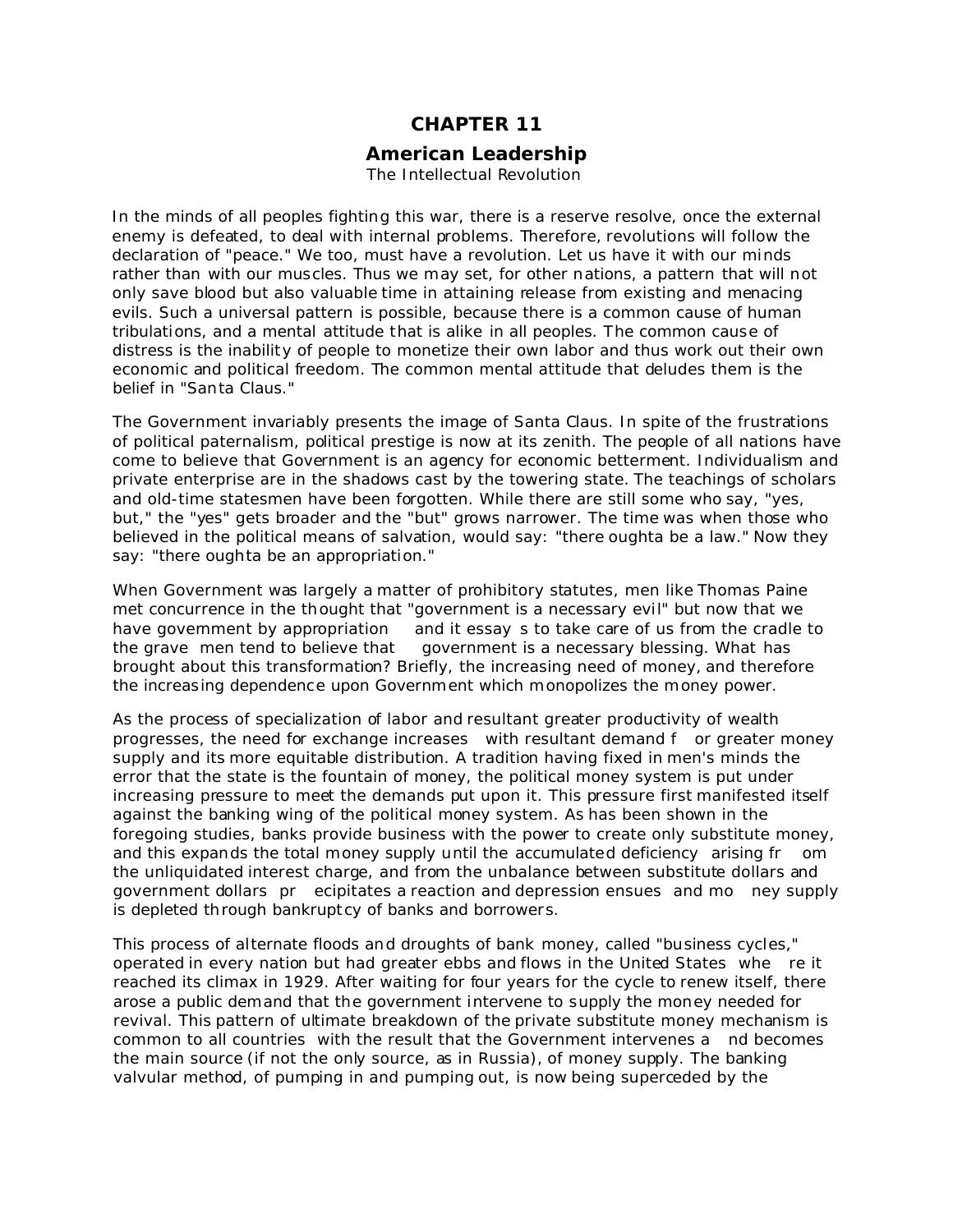government constant flow method which ha s but one cycle by the exhaust ing of one unit through inflation and the creating of another.

In assuming the responsibility of supplying the economy with money, the government is put to it to find ways and means of channeling circulation. Various public works projects are conceived, and various subsidy and social benefit schemes are worked out, in an effort to facilitate exchange and balance money supply with goods supply. This end is pursued, not only by expanding money supply, but also by reducing goods supply. The latter becomes necessary because a single fountain cannot supply the necessary circulation unless the Government goes into the production and distribution of goods as in Rus sia. Until we become further conditioned to the socialization of private enterprise, the Government does not dare to go into the production of wealth; therefore it can go only into the destruction of wealth to relieve the unba lance between goods supply and money supply.

The killing of animals and plowing under of crops, and the paying for this destruction, is done with the aim of prosperity through scarcity; but that it is a prosperity of prostration is seen when it evolves into its ultimate destructive force by means of war. Militarism is the flower of the weed called "economy of scarcity." There are too many men, just as there is too much material they must be "scarcified" by occupying their energies, and possibly consuming their lives, in the destructive endeavors of war or in th e idle time-serving of peace-time standing armies.

We are now in the most colossal manifestation of the philosophy of the economy of scarcity with both the money-prod ucing arm and the men and material destroying arm endeavoring to vindicate that philosophy, and there are not wanting minds that see in it tremendous postwar prosperity. To them, scarcity of goods and plentitude of money means prosperity. They do not realize that the power of money diminishes as its backing in goods diminishes, and that therefore we are impoverished regardless of how we have pyramided dollars.

With the peace, the problem will mount. To demobilize the military, and spew them on the labor market, will violate the principle of the economy of scarcity. To employ them on public works, or on "made work," will increase the dollars in circulation (of which there are already too many) without increasing consumer goods, of which there is now too little. But the Government cannot revert from its role as Santa Claus, and it will continue to put dollar candy bars in stockings, even though it bring digestive convulsions of inflation. If the people persist in their belief that the Government can be and is Santa Claus it may destroy civilization itself. Once the mental attitude of dependence becomes fixed in a people's mores, cultural advancement becomes impossible and decadence inevitable. Dependence is defeatism, leading to degradation. Crush individual initiative and nothing remains worth saving.

The illusion that there is a governmental Santa Claus exists in the minds of all peoples, and its influence is to sap them of their substance and rob them of their initiative. As we have learned from the Valun Studies, money can be issued only by the process of buying, and the issuer of money commands the sphere of its influence. Therefore, the Government Santa Claus process is one of buying our the people's estate, and accomplishes by economic operation what otherwise would have to be accomplished by military confiscation, as was done in Russia. Let us examine how it has, and is, operating in our country.

## COMMUNISM FROM SANTA CLAUS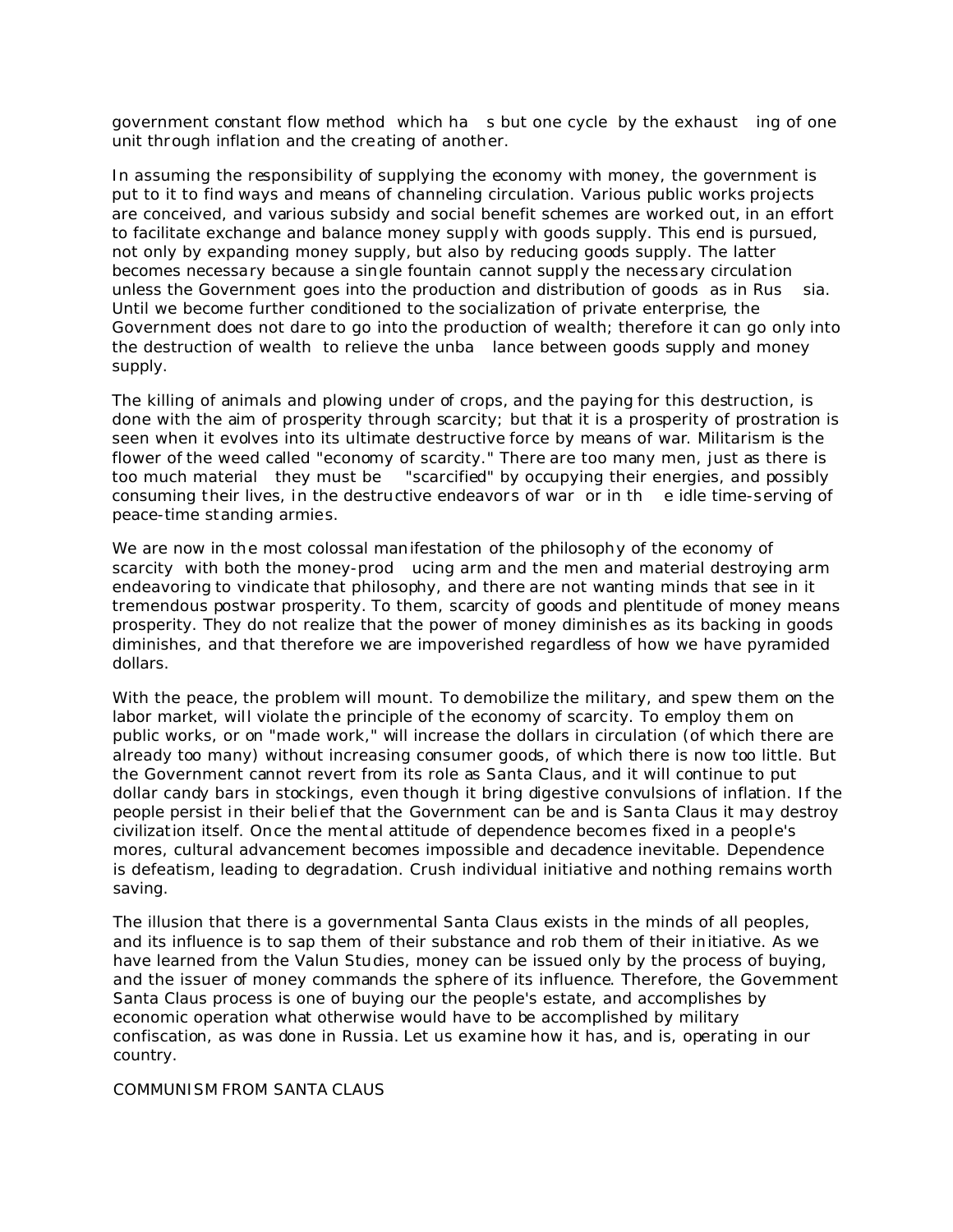When the states created the national government, it was designed by the Constitution to be a federation of sovereign states, and not a merger. The Federal Government was granted, by the states, certain sovereign powers, such as the power to regulate interstate and international commerce; make war and peace; and coin money and regulate the value thereof." The states of Maryland and Virginia ceded to it the Dist rict of Columbia, wherein as well as in the territories a nd waters bordering the nation it was granted exclusive jurisdiction. All else was reserved to the states. It was not dreamed that in the simple words "coin money and regulate the value thereof" Ia y the seed from which would grow the vine that would spread federal sovereignty, checking the sovereignty of the states, and alienating their citizens. Yet today, we have almost forgotten that we are, first of all, citizens of our respective states and that the only exclusive citizens that the federal Government has, are the voteless residents of the District of Columbia, home of our Santa Claus.

Since the federal Government functions by appropriation, a power that cannot be employed by our states due to their la ck of money power w e have transferred our affections to the great provider. The result was briefly outlined in the Introductory. For further data read "Bureaucracy Runs Amuck" by Lawrence Sullivan.

Beset as we are, with swarms of Government agents and all manner of bureaucratic regulations, we should recognize that it is political proprietorship that is creeping over us; the Government is buying us out. Bureaucracy is but the administrative machinery of a "buyocracy" which has come upon us through the unlimited money issuing power of the Government. Unless we overcome the Santa Claus complex and declare our independence of the political money power, we must become a dispossessed people, and even the mantel piece on which we hang our stocking will be owned by Santa Claus.

"The history of Liberty is a history of the limitation of governmental power, not the increase of it. When we resist, therefore, the concentration of power, we are resisting the process of death, because concentration of power always precedes the destruction of human liberties." Woodrow W ilson.

But how can we resist this "process of death"? Resistance to governmental encroachments can be offered only by asserting sovereignty, and when we fail to exert our money power we yield our sovereignty. How can we desist that which we require, namely money, if we accept the Government as our main source of money supply? "Nobody shoots Santa Claus," but there is no need to shoot him. We need only quit writing notes to him and begin writing them to ourselves through our money issuing power. It is the only way out for the people, and the only way out for the Government, which is the victim of a perversive power, thrust upon it and accepted in ignorance of the laws of money.

#### DECLINE OF BANKERS' POWER

In Wilson's day we still depended for our money supply mostly upon the banks a private institution. It was aristocratic, and was conducted for private banker profit and not for the benefit of the economy. But, there were then among us, at least a privileged group of citizens who were permitted to assert their money power, and thus kept the power from being exerted by Government. The banking system in every country is now socialized, and has no independent existence, nor would we recommend returning to that false system of privileged power, even if we could.

Yet it must be said in fairness to it, that it built America and other countries. Many an industry that is with us today, owes its existence to it, and could never spring up under the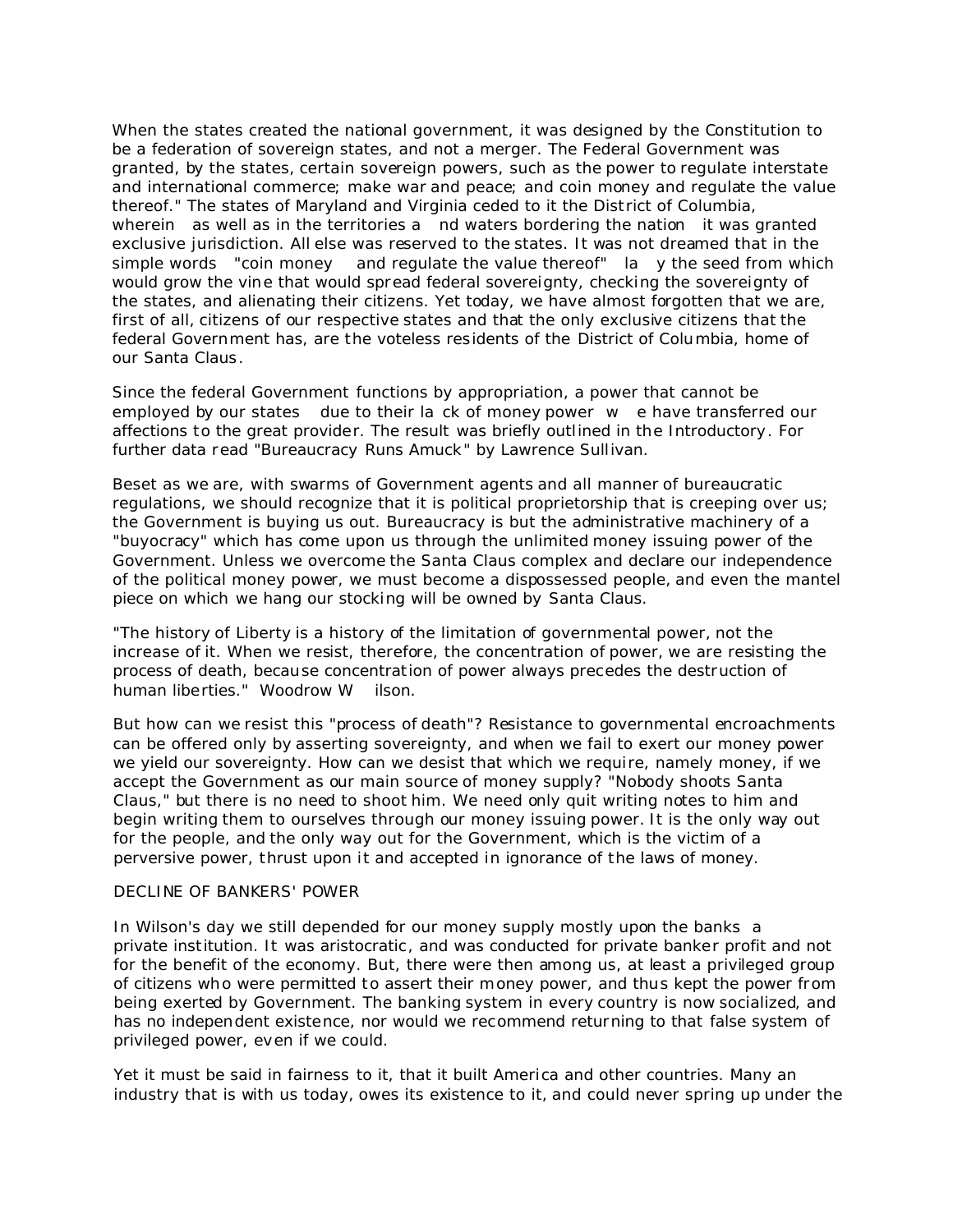present political money monopoly. But it is no more, and we cannot return to it; we must go Foreword.

In the passing of the private banking system the la st remains of the private money mechanism with which money began it may be appropriate to point out that it was foredoomed to ultimate socialization when it first came under political control. The Government, by its sponsorship of money, established a double standard for money political money and bank-s ubstitute money. Private, or bank-substitute money, could expand only in ratio to the existing supply of political money, and when it exceeded these bounds as it was co mpelled to do to meet the demands of expanding commerce it precipitated depression. These cycles of boom and depression came with increasing frequency and severity. After the last war the Government adopted a surplus budget policy thus drain ing political money out of the economy, for the purpose of retiring bonds thereby reducing the ba se upon which the bank-substitute money pyramid was being erected; and thus precipitated our worst private money collapse. This was the final blow at the private substitute money mechanism, but public disfavor toward the bank credit system was bound to bring about, sooner or later, a demand for Government money, which has no swings of the pendulum, because it has but one cycle through total inflation. There is nothing that can force it to balance its budget, and there is no safety device. Thus the public illusion lasts longer and the delusion is deeper and far more menacing than the short term cycle of the bank credit system.

The banking system, today, in every nation, is but an agency of government a deceptive device for political finance. With the money system wh ich is the life blood of the economy now socia lized, it is inevitable that the entire economy will become socialized, unless we find the solution.

To do this, we must become fundamental in our thinking. We must comprehend the great liberating fact that the money power is in all of us, that it must not be perverted by political control, and that it must be democratically exerted to assure both economic and political democracy. Otherwise, the present process of subjection must continue. Every nation in the world is in the grip of the political money power; and, unless the citizens assert their private money power, all must go the way of Russia where the Go vernment ruthlessly asserts complete dominion, and imposes economic slavery in the name of ideology. We have in America already the beginnings of ideological opium in the thought that "the Government owes every man a living," and in the paternalism called "social gains." These signal "the process of death."

Ideological garments are cloaks for ugly facts. By violating the laws of money fo r which the people are themselves to blame Governments become the victims of a fa llacy, whereunder they undertake to issue money on behalf of the people. No government can issue money except by acquiring something; and therefore, Government money creation w hich is effected by deficit financing inevitabl y develops Government proprietorship and private dispossession. As the fatalism of this process manifests itself, "ideological" justifications are invented to condition the minds of the people to the transformation; opiates for an otherwise painful operation. When in the evolution from the economy of scarcity w hereunder the government merely destroys wealth and slows up its production the next step must be taken, by the operation of productive industries and the distribution of their products, the shift will come to the people cloaked in a pretty "ideological" phrase to sloganize it. The natural order never has any "ideologies" because it needs no defense mechanisms.

PROTESTS VAIN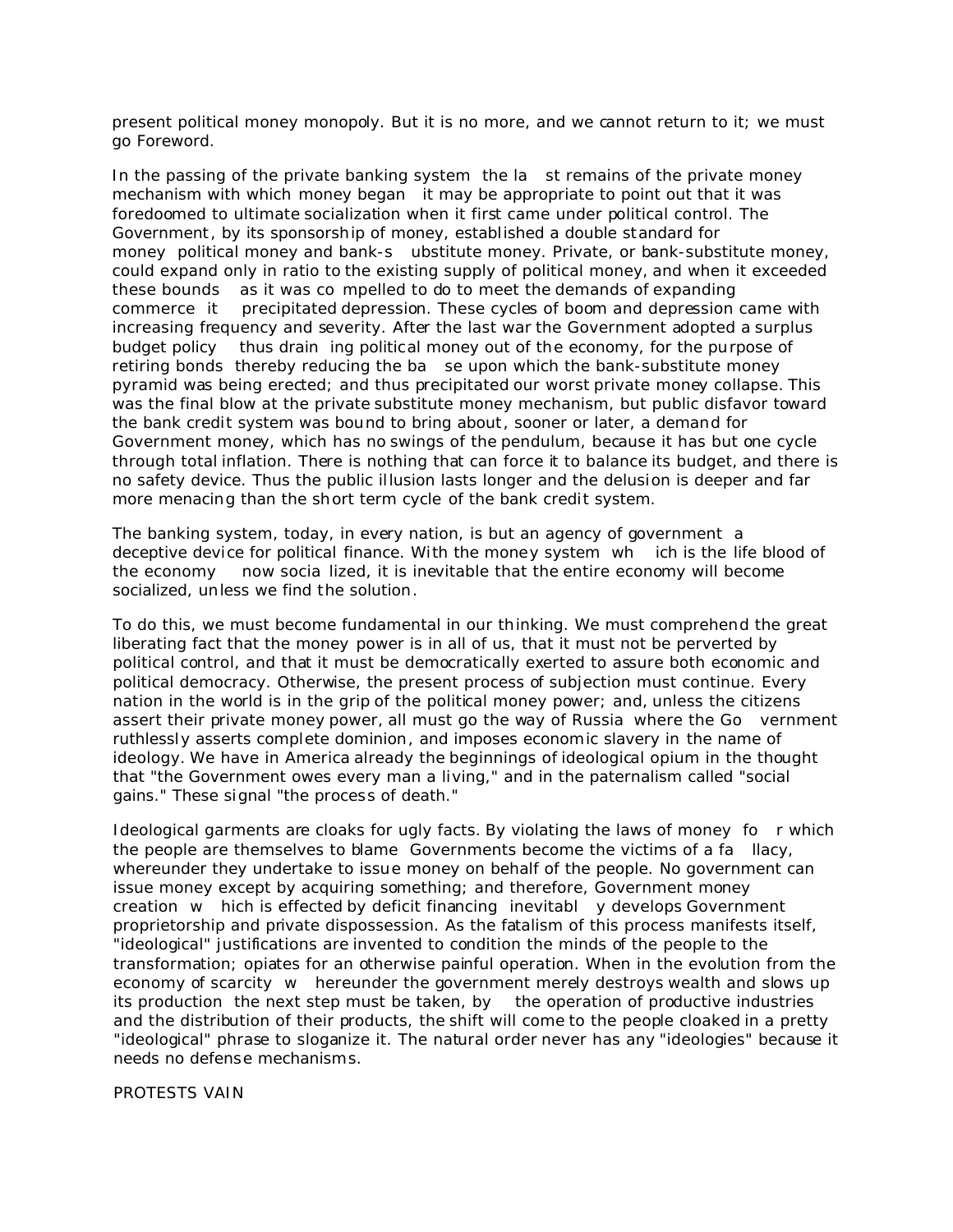Our forty-eight state governments, from the Governors down, are in revolt against the encroachments of the federal Government and its ominous threat to state sovereignty, but their protests alone are vain. Rescue can come only by the private action of the citizen through the assertion of his money power. By such assertion the governing power will lie at the grass roots in each state and be commensurately reduced at Washington. If we do not do this the process of subjection of states and citizens will continue unto communization.

We have failed to realize that the Federal Government's deficit power is its money power. By this process it has created over two hundred billions of deficit dollars, and continues at the rate of about five billions a month. With these deficit dollars it buys everything that is purchasable, and after the process has run its course through total inflation unto worthlessness of the dollar, it will own title to everything it has purchased and the people will have the paper receipts. The process may then be repeated by the creation of a new money unit. There is no such thing as Government bankruptcy, since its property cannot be levied upon, and there is no such thing as "Government debt," since everything it "owes" is but a promise to issue another promise, ad infinitum. The viciousness of political money power has never been comprehended by the people. We are being socialized by a process that is beyond our ken, and beyond the power of the government to arrest without our aid, which can be given only by the assertion of our private money power.

## CONGRESSMAN WRITE HOME

To state that the officials of state governments are opposed to the expanding power of the Federal Government does not imply that federal officials are happy over it, or that it is the result of plot or evil design. It is possible that among the bureaucracy there may be some who are communist minded and who could say, "we planned it that way," but certainly there are none among our elected representatives. There is not a Senator or Representative at Washington who does not share the resentment of his state officials and the concern of thinking persons everywhere, over the serious situation that exists and the danger that menaces us. They suffer headaches and heartaches from the incessant appeals from constituents to do the impossible or ultimately harmful. At last, under the program for private action to assert the money power, a Congressman can write home to the folks and ask them to do something for themselves, and the release of the government from its dilemma.

Until you assume your responsibility of monetizing your own labor, the government will have an insuperable problem, no matter who its officials may be and its efforts to do for you what you must do for yourself will miscarry and with i ncreasing evil results. You may, in your perplexity, feel that the Government must be changed. But, it isn't the Government that needs to be changed, it's you. You must be fit not only for political selfgovernment, but also for economic self-government. In fact, without the latter, the former is impossible. You cannot be a leaner on government. You must stand on your own; government must lean on you.

In asserting our money power, we will save political democracy by founding economic democracy; and will thus show the world a pattern of pacific revolution that all may emulate, and may gain thereby what could never be gained by violence, or by opera bouffe revolutions.

#### ECONOMIC DEMOCRACY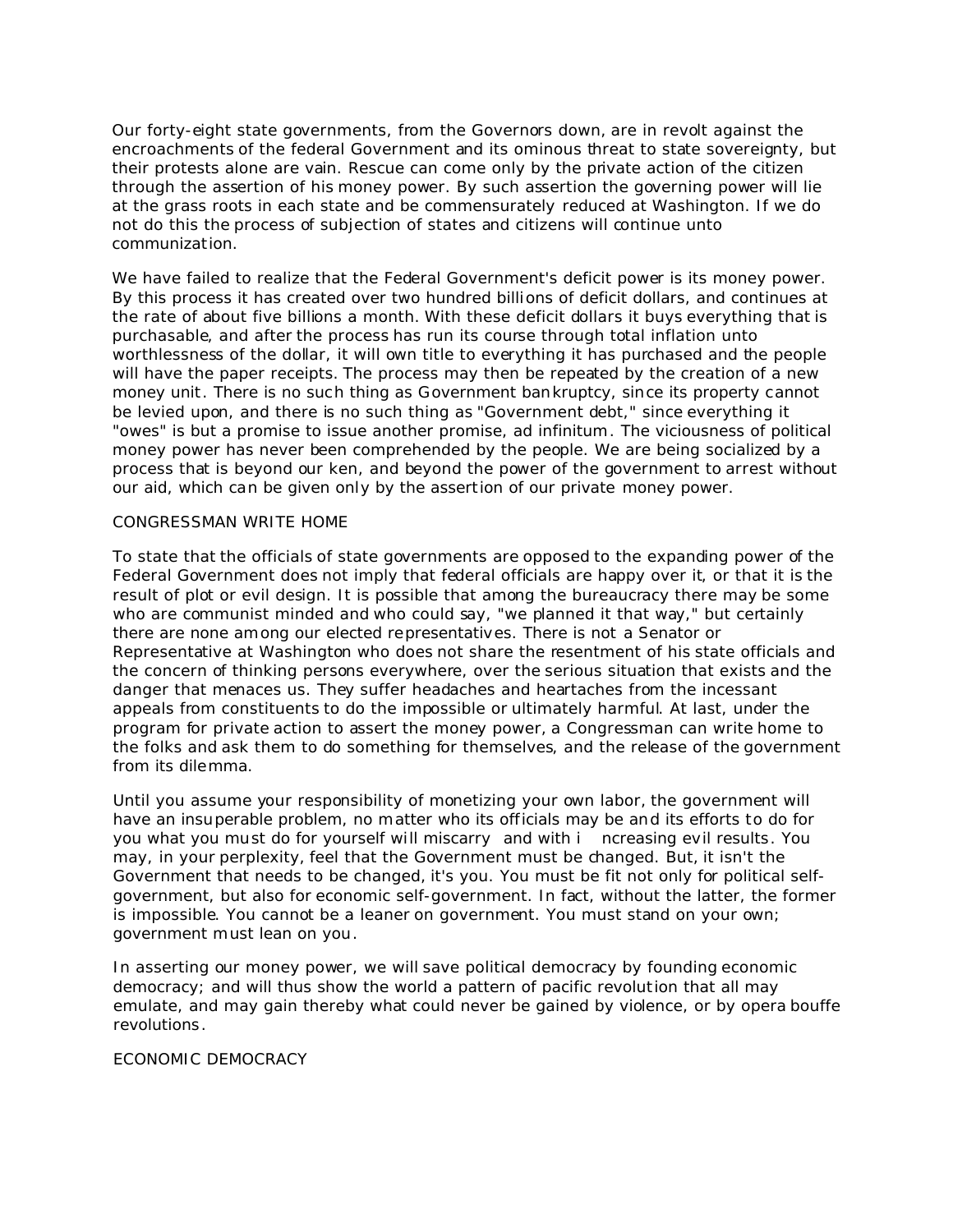Economic democracy is 100% democracy; political democracy is merely the rule of the majority, leaving the minority forever tyrannized. However tragic it may be to thwart the minority which always contains the seeds o f progress, while the majority often represents decadence polit ical democracy can nevertheless operate in no other way.

Economic democracy, as asserted through the money power in all of us, involves no tyrannies or repressions. Each vote counts, and each voter wins the election. Elections are held in every market place, and in every town and city and farm, every hour of every day. When you exert your money power you cast the total vote in that exclusive sovereignty which is YOU. John Jones, next door, votes for the goods with the yellow label; you vote for the goods with the blue label. Neither has to yield to the other both win. The manufacturer of the goods with the blue label may have the majority of the customers b ut that doesn't interfere with the yellow label manufacturer serving the minority, no matter how tiny their number may be.

Because political democracy is unfair to minorities and economic democracy is fair to all, the sphere of the former must be minimized and the sphere of the latter maximized. This will be the logical consequence when we have asserted our individual money power and depend less upon the political means of attaining ends. Ultimately we will have complete separation of money and state and will thus have achieved harmonious operation of the twin democracies.

Do you want to take part in this most fundamental of all revolutions to rescue both the people and the Government from a fatal error? If so, you must first of all have a one-man revolution within yourself by casting out doubts of your inherent money power and fear from any quarter. This accomplished, gang up with other like-minded revolutionaries on the intellectual plane. Start talking not in whispers, fo r this is a revolution in a fish bowl with a loud speaker. It can't hurt anyone. We're not going to grab the government; we're not even going to try to win an election. This is a cooperative and evolutionary revolution the ins are in and the outs remain as before, unmolested in their way of life.

Begin radiating the new credo by parlor parleys of small groups. Use this book as a text book, reading and discussing the studies. Expand your number until you can meet at some restaurant or hotel where you may have the space for the price of a meal. If in a rural section, ask for the use of the county court house, or school house, or farmers' Grange headquarters. If there be other valun groups in your city or county, work out a federation or merger. Develop trade as well as social intercourse among yourselves. Keep the press and radio informed of your activities. Enlist the churches and fraternities and commercial organizations. Be methodical; be persistent.

Remember, you are agitating a revolution to end political revolutions a revolution that once and forever will make private enterprise really free a nd will give the state and federal Government a really secure and well defined place in the scheme of life where men and women will be permitted to work out their individual destinies without political intrusions and economic limitations, and where the threat of wars will be ended.

Always hold to this basic truth and resolve:

Money can be issued only by the act of buying, and can be backed only by the act of selling. I buy and I sell. Therefore, I have the right, the power, and the duty to be a money issuer.

Government should not sell. Therefore it has no way of backing money issues. As it continues to issue unbacked money it gradually destroys the money system and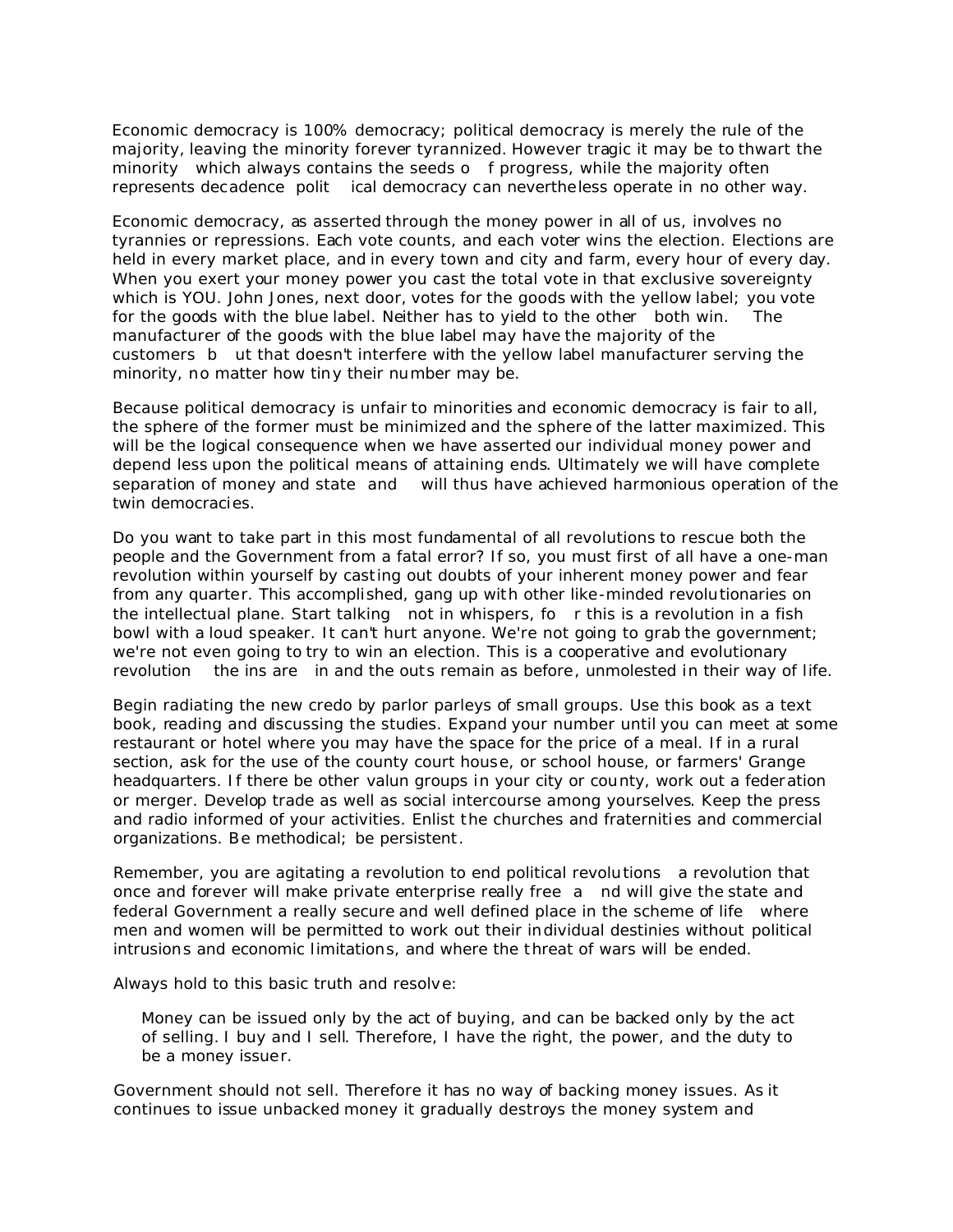undermines private enterprise upon which our life depends. Government's only alternative to the issuance of unbacked money is to back it by going into the making and selling of goods. This means government monopoly and dictatorship over all of us. Government can give us sound fully backed money. The Russian dictatorship is, as yet, the only government in the world that backs its money issues. Every ruble is backed by goods in the hands of government and available to its subjects to the extent of their meager holdings. But competition is gone and this means that man is no longer catered to; he is but a unit of man power in the machine that grinds out the means of a miserable existence without liberty and individuality. We can have sound money and stability and full employment through communism and shall have it if that is all we demand. But we must have all this with liberty and competition and free enterprise. Therefore, we, ourselves, must make our money sound and our economy stable by taking over the money issuing function and ultimately denying it to government.

This purpose must not be effectuated by an attack upon the political money system. It would be foolish to attack an existing system without first establishing a better one; and, when this is done, there will be no need to attack the old be cause it will die from attrition. As more people come into the private money system, less trade will be done under the political money system; and the victory will be won purely by the test of public service and public preference. So, you see, we need no legislation or political action of any kind. If the idea of a private money system is sound, it is up to us to demonstrate it by private action.

This does not imply, however, that we do not need our public officials even though we ask no official action. We need their help because of their public prestige and their forum capacities. Their help can be enlisted because of their sincere interest in the public welfare, and also because their cooperation with public movements leads to greater political preferment for themselves. Therefore, the governor and all the legislators, federal and state and municipal, the mayor and other public officials, should be kept informed of the movement and invited into it. The movement should have a unifying influence upon all the elements of our society; and this will be a great contribution to our common security in the disturbing days ahead.

## THE COMING STORM

There is now brewing a cosmic storm that threatens every nation. Every national monetary unit must pass through the trial of inflation; and few, if any, will survive it. The dollar, which has been the North Star for international monetary navigation, is being shaken from its position; and the world will be without a standard. International trade, such as survives, will resort to whole barter; and every nation will have to struggle against the possible breakdown of money exchange, even internally. Runaway inflation and the war's end will come simultaneously and ei ther may precipitate the other.

The world must face a grave disillusionment. Modern governments have played an awful trick on their peoples. They have made the people believe that government ev en in war need not be a tax burden to the constituen cy, but can reverse the process, and, by means of an unbalanced budget, can actually reward the people. It is but a new and deceptive method of taxation that will fall upon the people all of a sudden when they try to exchange their money for goods. The collapse will be equal to all the South Sea and Mississippi bubbles and speculative collapses of history, rolled into one.

When the crisis comes, there will be a race between men and money bo th seeking employment. If the money reaches the market places before the men reach the work places, there may result such a drastic and threatening price rise that manufacturers may